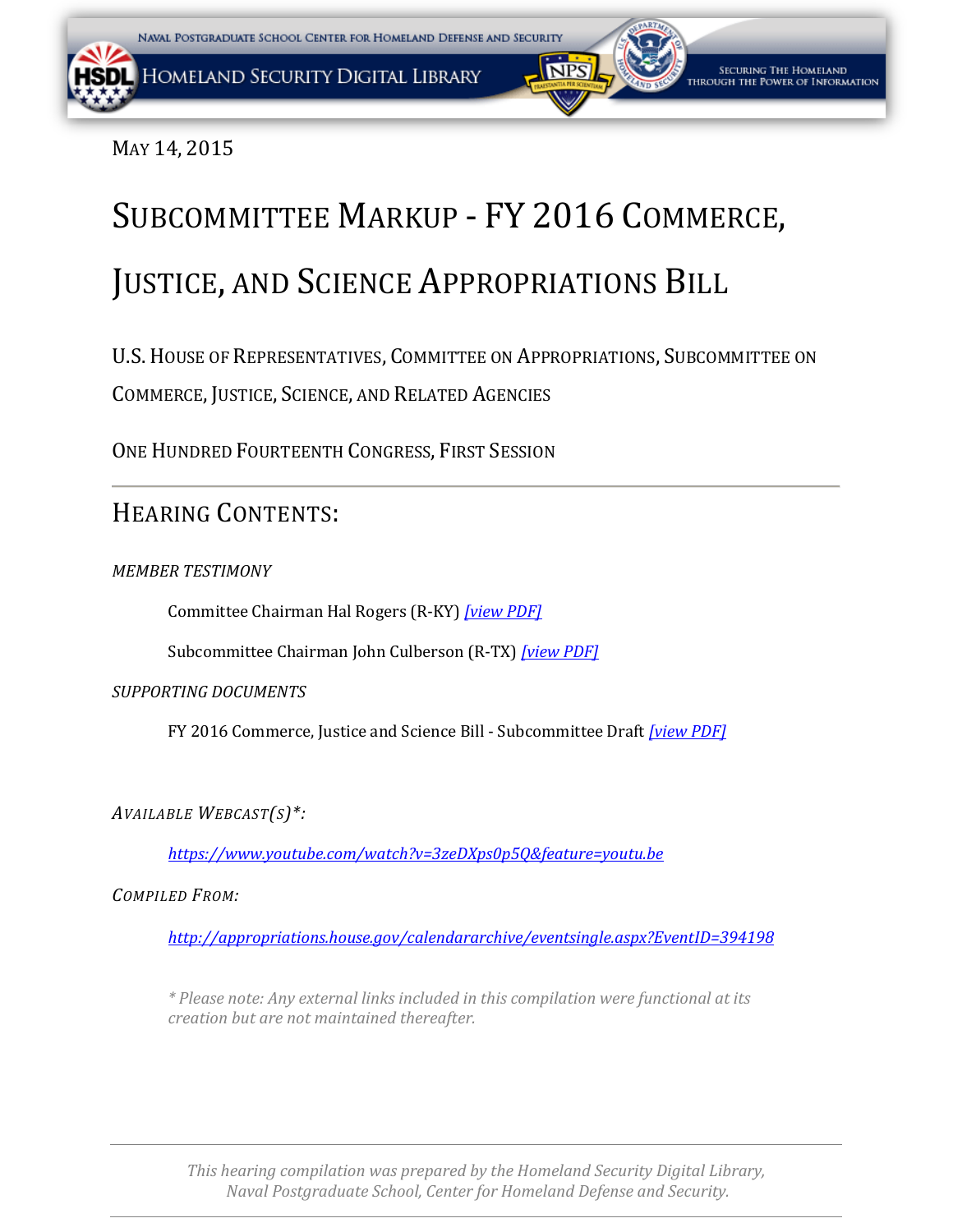<span id="page-1-0"></span>

# **Chairman Hal Rogers**<br>House Committee on Appropriations

**FY 2016 Commerce, Justice, Science Appropriations Bill May 14, 2015 Opening Statement As Prepared**

Thank you, Mr. Chairman and Ranking Member Fattah, for your work to bring forward the Fiscal Year 2016 appropriations bill for the Department of Justice, the Department of Commerce, NASA, the National Science Foundation, and other related agencies. I congratulate you in particular, Mr. Culberson, on producing your first bill at the helm of this subcommittee. We have been moving at a swift pace that should allow us to complete our work for the fiscal year on time, and I am grateful to all of you on the subcommittee for all of your hard work and commitment to make that goal a reality.

The bill before us today supports a number of critical programs that keep our country safe and grow our nation's economy, with a total allocation of \$51.4 billion. Within that amount, the legislation prioritizes our limited resources on programs with proven results and with a clear economic benefit.

For example, the Department of Justice is funded above enacted levels at \$27.5 billion. This ensures that our federal law enforcement agents at the FBI, DEA, US Marshals Service and ATF have sufficient resources to protect our country and its citizens from crime and terrorism. We have prioritized law enforcement programs focused on cyber-intrusion, gangs, and counterintelligence – as well as the abuse and diversion of prescription drugs, which is our country's fastest growing drug threat. In particular, the bill provides funding for a small but effective grant program within DOJ that helps state-run prescription drug monitoring programs provide doctors and law enforcement with potentially life-saving information about patients' prescription patterns. As our states, localities and federal government implement a coordinated response to this epidemic, we must be ever vigilant against the emergence of heroin use and associated criminal activity, and I am pleased that this bill will support local communities in their efforts to rid our streets of this dangerous, illicit drug. Also of import, this legislation provides sufficient resources for the Bureau of Prisons to address the challenges associated with systemic overcrowding, making the safety of our federal inmates and the dedicated staff a top priority.

In other areas, this bill will help spur job creation and boost our country's competitiveness through smart investments in science and space exploration. The Economic Development Administration is level funded at \$250 million, including some \$15 million to assist coal mining communities around the country that have suffered at the hands of the onslaught of burdensome regulations promulgated under the Obama Administration. Elsewhere, we maintain our investments in core scientific research, for example, funding the National Science Foundation at \$50 million above enacted levels and providing robust support for NASA's planetary science and astrophysics programs. Undoubtedly, these targeted investments today will spur the innovation of tomorrow.

Finally, as with all bills to emerge from our committee, this legislation includes several oversight provisions that will ensure our tax dollars are being spent responsibly. I urge you all to support this bill, and I yield back.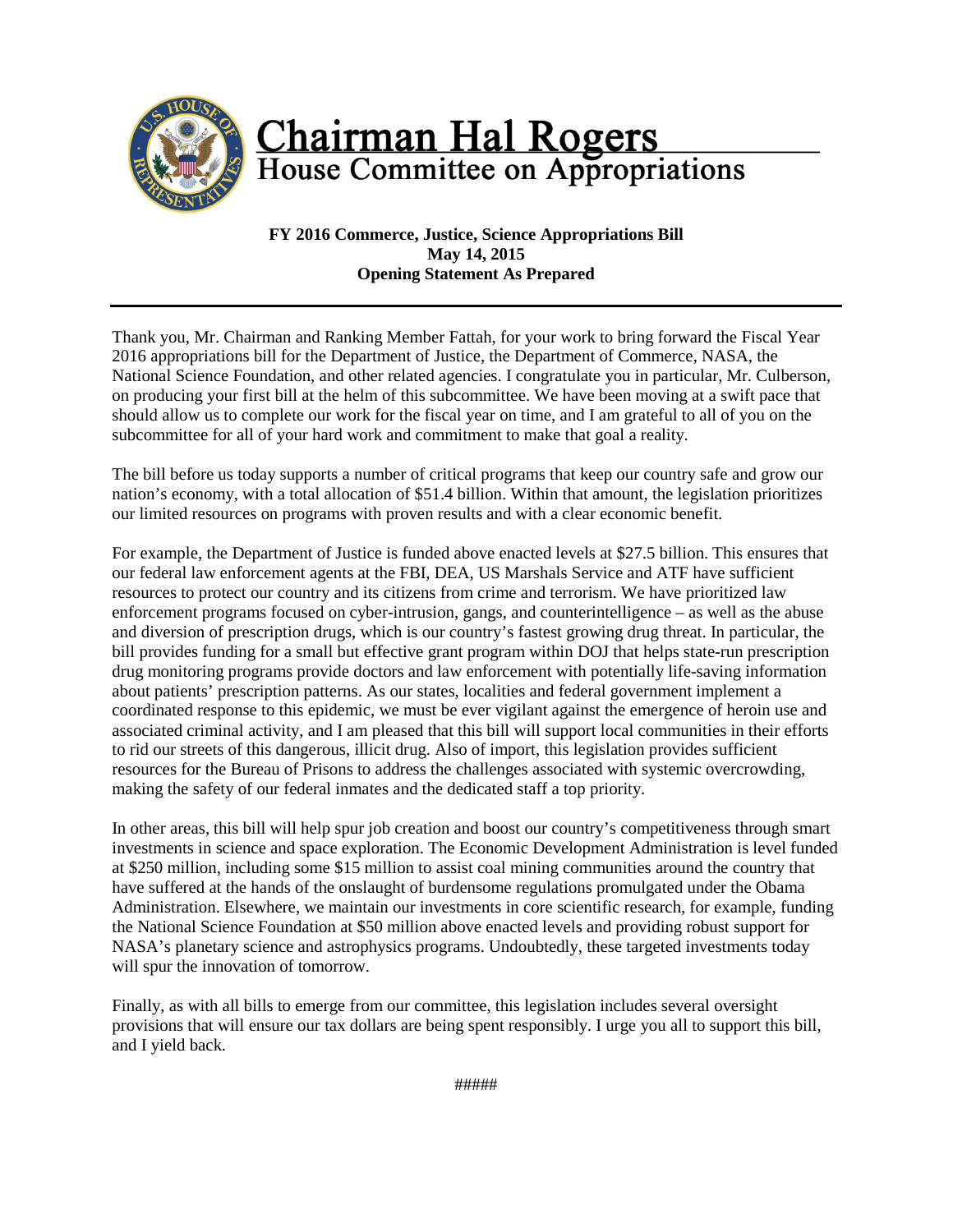<span id="page-2-0"></span>

### Chairman John Culberson

Subcommittee on Commerce, Justice, Science, and Related Agencies, House Committee on Appropriations

#### **FY 2016 Commerce, Justice, Science Appropriations Bill May 14, 2015 Opening Statement As Prepared**

Good morning. Today I am pleased to present the fiscal year 2016 Commerce, Justice, Science appropriations bill to the subcommittee for your consideration and approval.

I'd like to begin by thanking Ranking Member Chaka Fattah. I appreciate Mr. Fattah's approach to the Committee's work and his desire to get back to regular order. His input has improved the bill. I know that he believes there should be additional funds in the bill and I look forward to working closely with him and all Members of the Subcommittee as the bill moves forward.

I'd also like to thank Chairman Rogers and Ranking Member Lowey for their help in putting this bill together. This is my first year chairing the CJS Subcommittee, and I appreciate Chairman Rogers's guidance and want to thank him for his generous allocation to this subcommittee.

I'd also like to thank the Subcommittee staff for their tireless work drafting this bill.

As you know, this Subcommittee has jurisdiction over a diverse group of agencies and activities responsible for combating terrorism, espionage, gangs, and cybercrime; enforcing trade laws; forecasting the weather; managing fisheries; exploring space; and advancing science.

The bill we are considering today provides \$51.4 billion in discretionary funding which is \$1.3 billion or 2.5 percent more than fiscal year 2015 and \$661 million below the President's request. The allocation is sufficient to fund priority programs while reducing funding for activities that are not essential to the operations of the Federal government.

One of the main priorities of the bill is funding for law enforcement activities. The bill provides the FBI with \$8.5 billion, which is \$111 million over fiscal year 2015 and \$64 million above the request. These critical resources are necessary to enhance the FBI's efforts against cybercrime, terrorism, and espionage. The threats against our security are real and evolving. The FBI must have sufficient resources to address them.

The bill includes funds for 55 new Immigration Judge teams to reduce immigration case backlogs. Increased funding is also provided for other critical Federal law enforcement activities such as US Attorneys, the Marshals Service, DEA, ATF and the Prison System.

For State and local law enforcement, we have increased funds for priority programs such as the Byrne formula program, SCAAP, and Youth Mentoring. We created a new \$50 million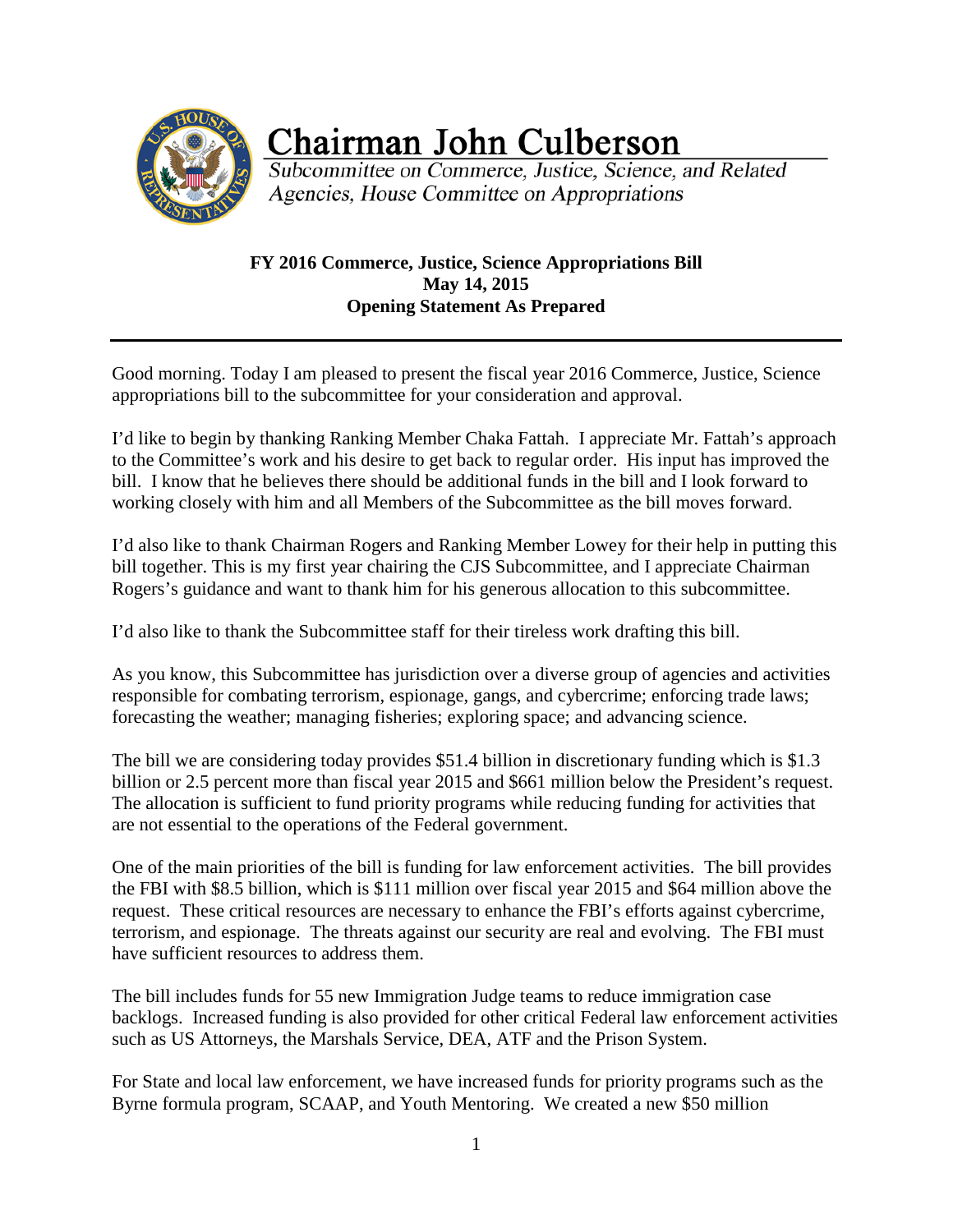community trust program that will fund body camera demonstration programs and justice reinvestment initiatives.

Another priority in the bill is NASA. The bill provides \$18.5 billion for NASA, which is a \$519 million increase and equal to the request. The bill advances space exploration and ensures our nation remains the world's leader in space exploration and technology, aeronautics research and discovery in space and science. The bill provides for the continued development of the Orion crew vehicle, and increases resources for the Space Launch System and Exploration Ground Systems that will one day send astronauts beyond low-Earth orbit. The bill continues funding for critical scientific missions and technology programs, including restoring proposed reductions to Planetary programs. The Committee also directs NASA to follow the direction of the decadal surveys in prioritizing activities during fiscal year 2016 and in the future. The bill increases National Science Foundation funding \$50 million above the historically high fiscal year 2015 level. This includes fully funding the BRAIN Initiative which Ranking Member Fattah has championed over the years.

Funding for the National Oceanic and Atmospheric Administration prioritizes improving weather forecasting, fisheries management, and the Joint Polar Satellite System and the Geostationary Operational Environmental Satellite-R Series.

In order to live within our allocation, we had to reduce funding in some areas. We eliminate programs that are no longer necessary or are not critical to the operations of the Federal government. We also froze or reduced funding for more than a dozen bureaus, agencies and programs that can operate with a little less.

The bill also includes numerous oversight provisions to protect hard earned taxpayer dollars. A few of these oversight provisions include:

- Requiring each agency in the bill to submit a spending plan;
- Capping life-cycle costs for poorly performing programs;
- Withholding some Department of Justice funding until the Attorney General demonstrates that the Inspector General's recommendations regarding sexual harassment and inappropriate conduct are being implemented;
- Requiring agencies procuring sensitive IT systems to conduct supply chain risk assessments in consultation with the FBI;
- Requiring quarterly reporting on Immigration Judge performance; and
- Requiring agencies to provide Inspectors General with timely information.

In addition, the bill continues existing Second Amendment protections and language prohibiting the transfer or housing of GTMO prisoners in the United States.

I want to thank all of the Subcommittee Members for their input into the bill and their participation in our hearings this year. We've tried to address your concerns and priorities in this bill whether through funding levels or with report language.

#####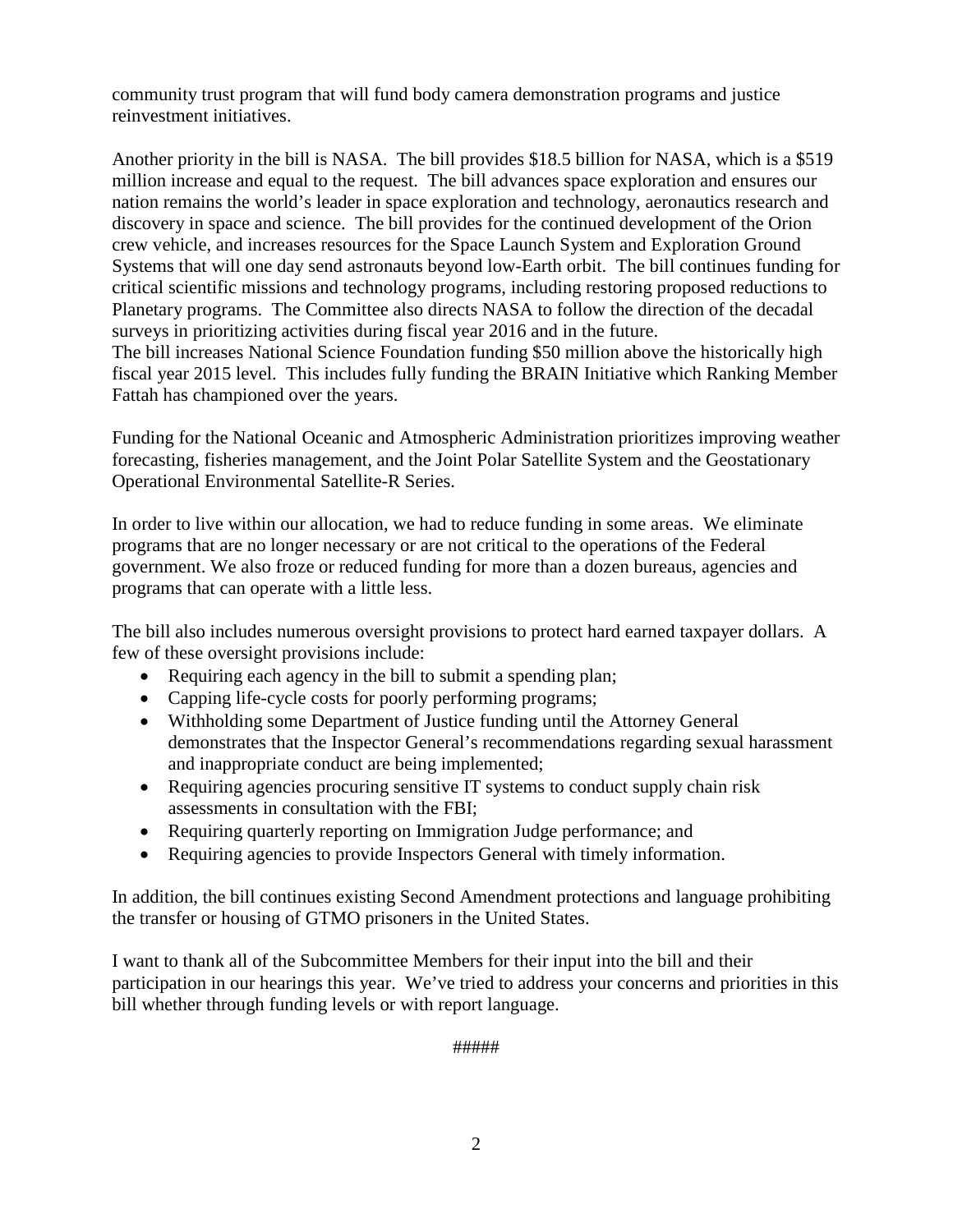### **[FULL COMMITTEE PRINT]**

<span id="page-4-0"></span>**NOTICE: This bill is given out subject to release when consideration of it has been completed by the full Committee. Please check on such action before release in order to be advised of any changes.** 

114TH CONGRESS<br>1st Session

## **H. R.**

**[Report No. 114–**ll**]** 

Making appropriations for the Departments of Commerce and Justice, Science, and Related Agencies for the fiscal year ending September 30, 2016, and for other purposes.

#### IN THE HOUSE OF REPRESENTATIVES

 $-$ , 2015

Mr. CULBERSON, from the Committee on Appropriations, reported the following bill; which was committed to the Committee of the Whole House on the State of the Union and ordered to be printed

### **A BILL**

Making appropriations for the Departments of Commerce and Justice, Science, and Related Agencies for the fiscal year ending September 30, 2016, and for other purposes.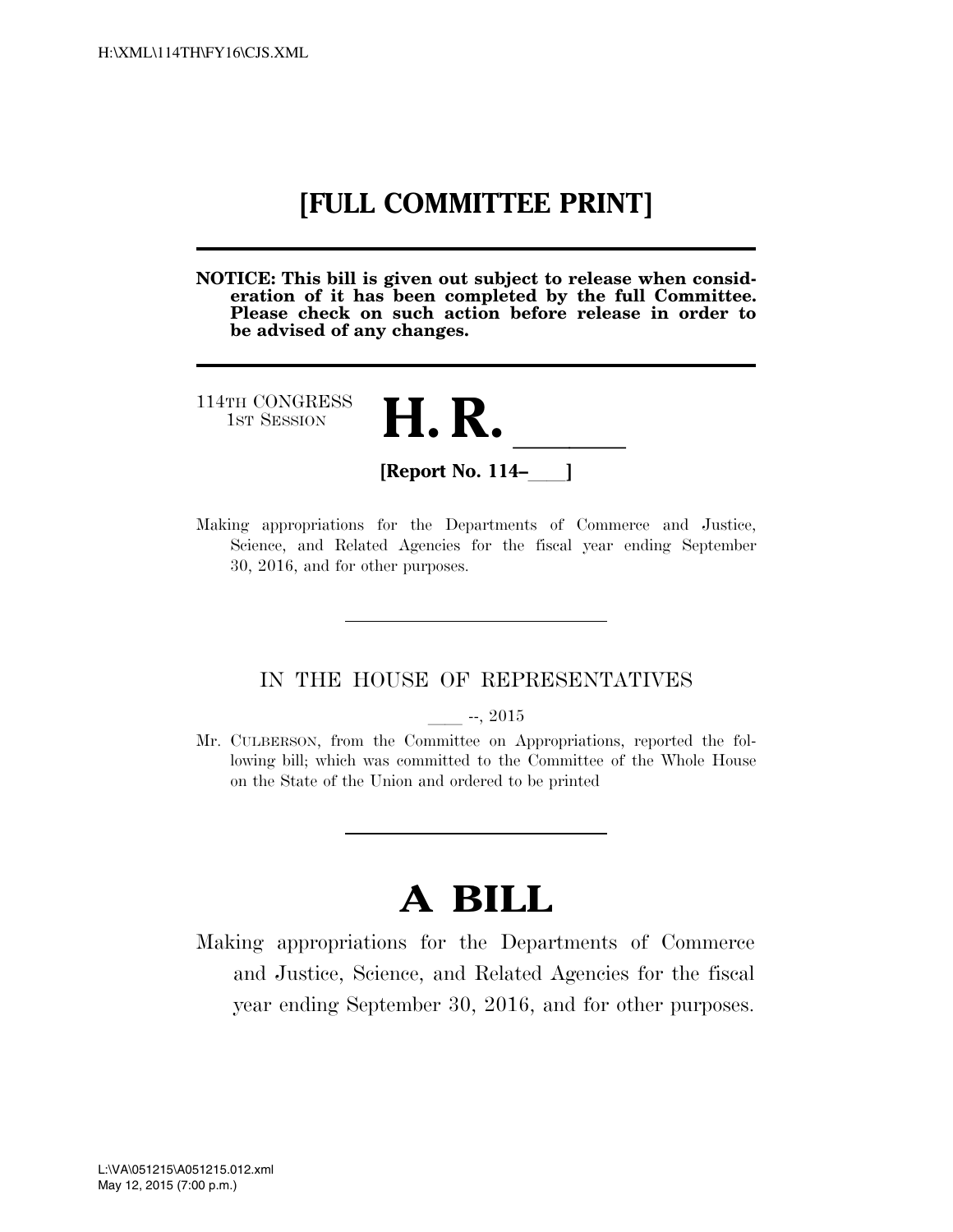*Be it enacted by the Senate and House of Representa- tives of the United States of America in Congress assembled,*  That the following sums are appropriated, out of any money in the Treasury not otherwise appropriated, for the fiscal year ending September 30, 2016, and for other pur-poses, namely:

#### TITLE I

#### DEPARTMENT OF COMMERCE

INTERNATIONAL TRADE ADMINISTRATION

OPERATIONS AND ADMINISTRATION

 For necessary expenses for international trade activi- ties of the Department of Commerce provided for by law, and for engaging in trade promotional activities abroad, including expenses of grants and cooperative agreements for the purpose of promoting exports of United States firms, without regard to sections 3702 and 3703 of title 44, United States Code; full medical coverage for depend- ent members of immediate families of employees stationed overseas and employees temporarily posted overseas; travel and transportation of employees of the International Trade Administration between two points abroad, without regard to section 40118 of title 49, United States Code; employment of citizens of the United States and aliens by contract for services; rental of space abroad for periods not exceeding 10 years, and expenses of alteration, repair,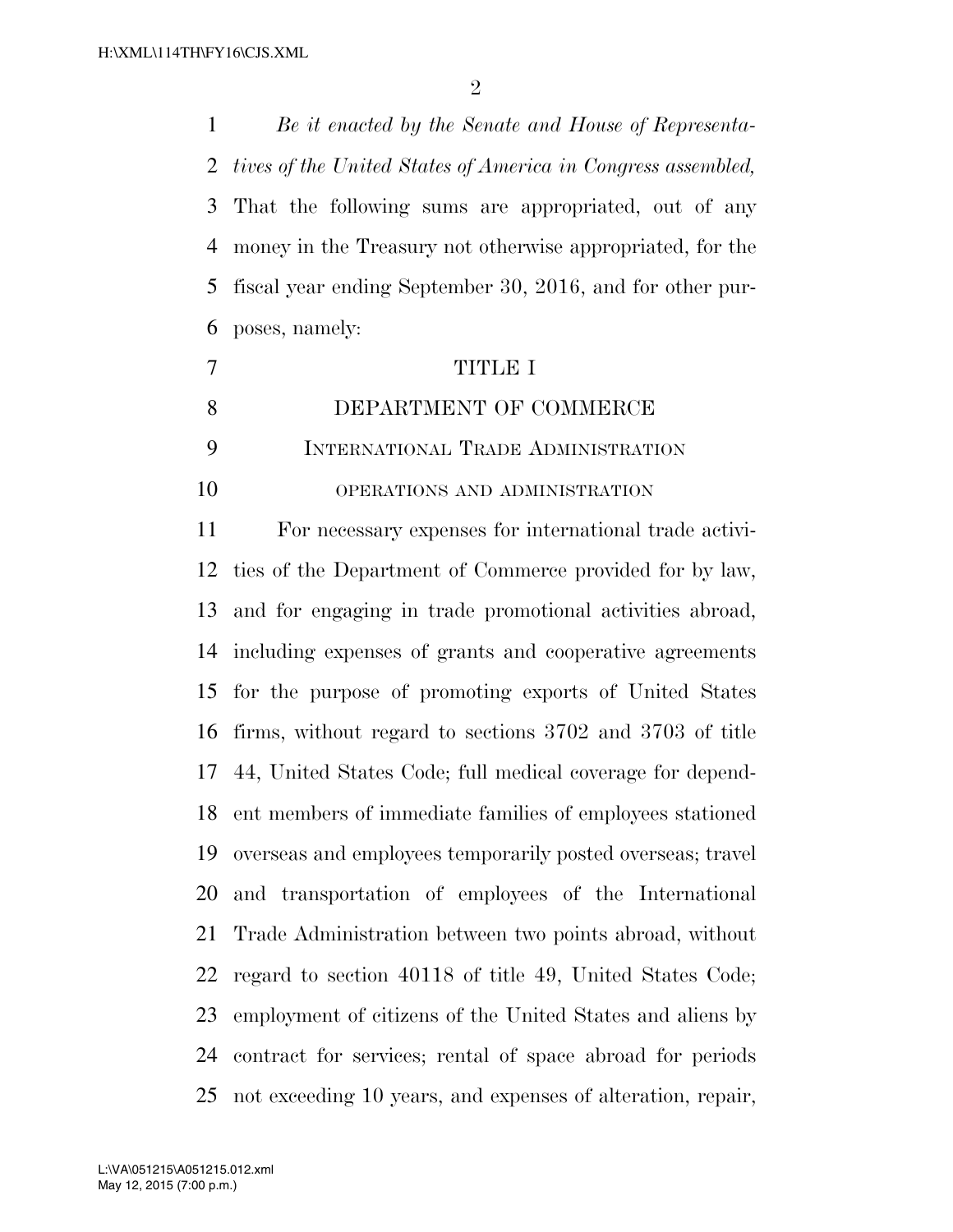H:\XML\114TH\FY16\CJS.XML

 or improvement; purchase or construction of temporary demountable exhibition structures for use abroad; pay- ment of tort claims, in the manner authorized in the first paragraph of section 2672 of title 28, United States Code, when such claims arise in foreign countries; not to exceed \$294,300 for official representation expenses abroad; pur- chase of passenger motor vehicles for official use abroad, not to exceed \$45,000 per vehicle; obtaining insurance on official motor vehicles; and rental of tie lines, \$472,000,000, to remain available until September 30, 2017, of which \$10,000,000 is to be derived from fees to be retained and used by the International Trade Adminis- tration, notwithstanding section 3302 of title 31, United States Code: *Provided*, That, of amounts provided under this heading, not less than \$16,400,000 shall be for China antidumping and countervailing duty enforcement and compliance activities: *Provided further*, That the provisions of the first sentence of section 105(f) and all of section 108(c) of the Mutual Educational and Cultural Exchange Act of 1961 (22 U.S.C. 2455(f) and 2458(c)) shall apply in carrying out these activities; and that for the purpose of this Act, contributions under the provisions of the Mu- tual Educational and Cultural Exchange Act of 1961 shall include payment for assessments for services provided as part of these activities.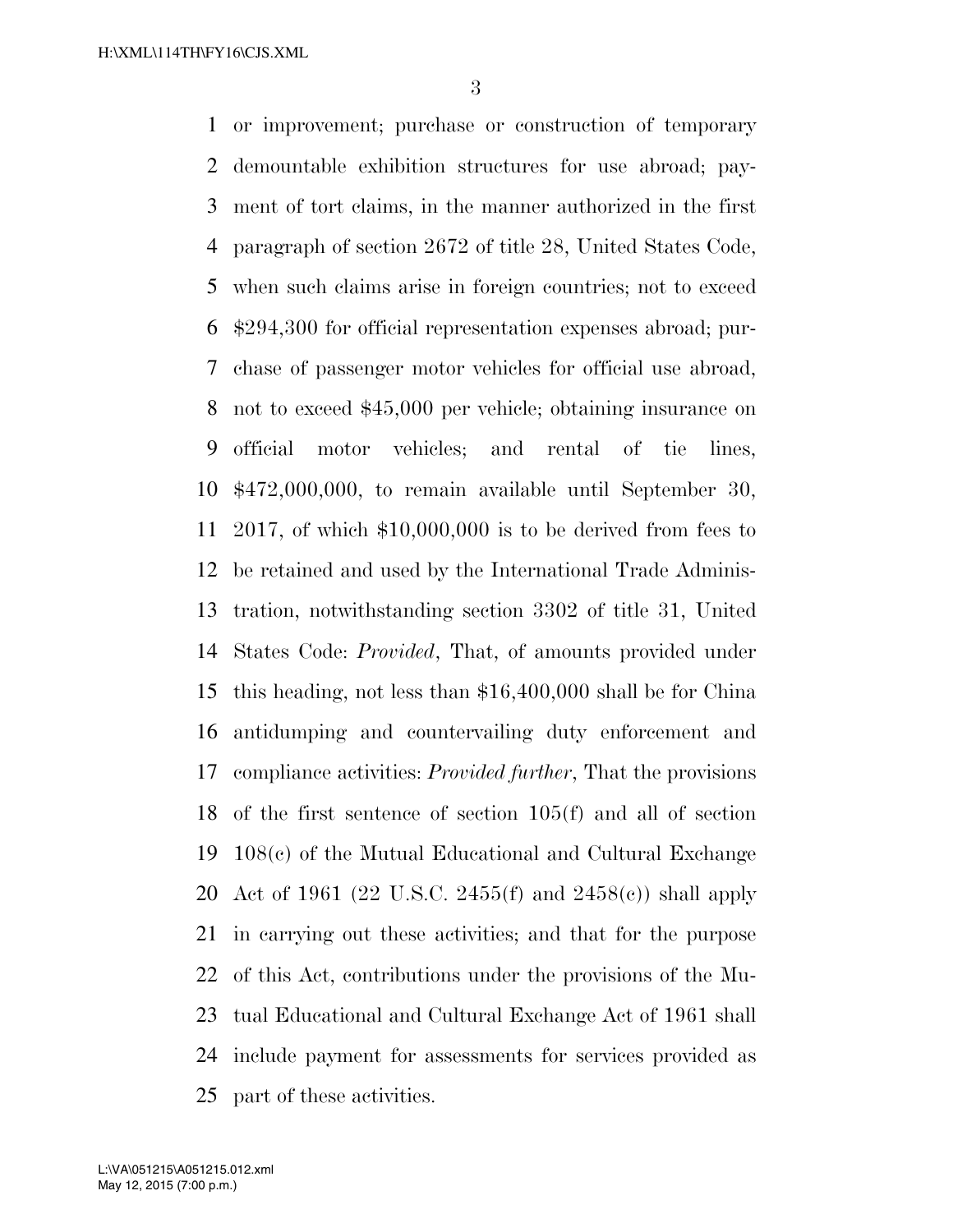1 BUREAU OF INDUSTRY AND SECURITY

#### OPERATIONS AND ADMINISTRATION

 For necessary expenses for export administration and national security activities of the Department of Com- merce, including costs associated with the performance of export administration field activities both domestically and abroad; full medical coverage for dependent members of immediate families of employees stationed overseas; em- ployment of citizens of the United States and aliens by contract for services abroad; payment of tort claims, in the manner authorized in the first paragraph of section 2672 of title 28, United States Code, when such claims arise in foreign countries; not to exceed \$13,500 for offi- cial representation expenses abroad; awards of compensa- tion to informers under the Export Administration Act of 1979, and as authorized by section 1(b) of the Act of June 15, 1917 (40 Stat. 223; 22 U.S.C. 401(b)); and purchase of passenger motor vehicles for official use and motor vehi- cles for law enforcement use with special requirement vehi- cles eligible for purchase without regard to any price limi- tation otherwise established by law, \$110,000,000, to re- main available until expended: *Provided*, That the provi- sions of the first sentence of section 105(f) and all of sec- tion 108(c) of the Mutual Educational and Cultural Ex-change Act of 1961 (22 U.S.C. 2455(f) and 2458(c)) shall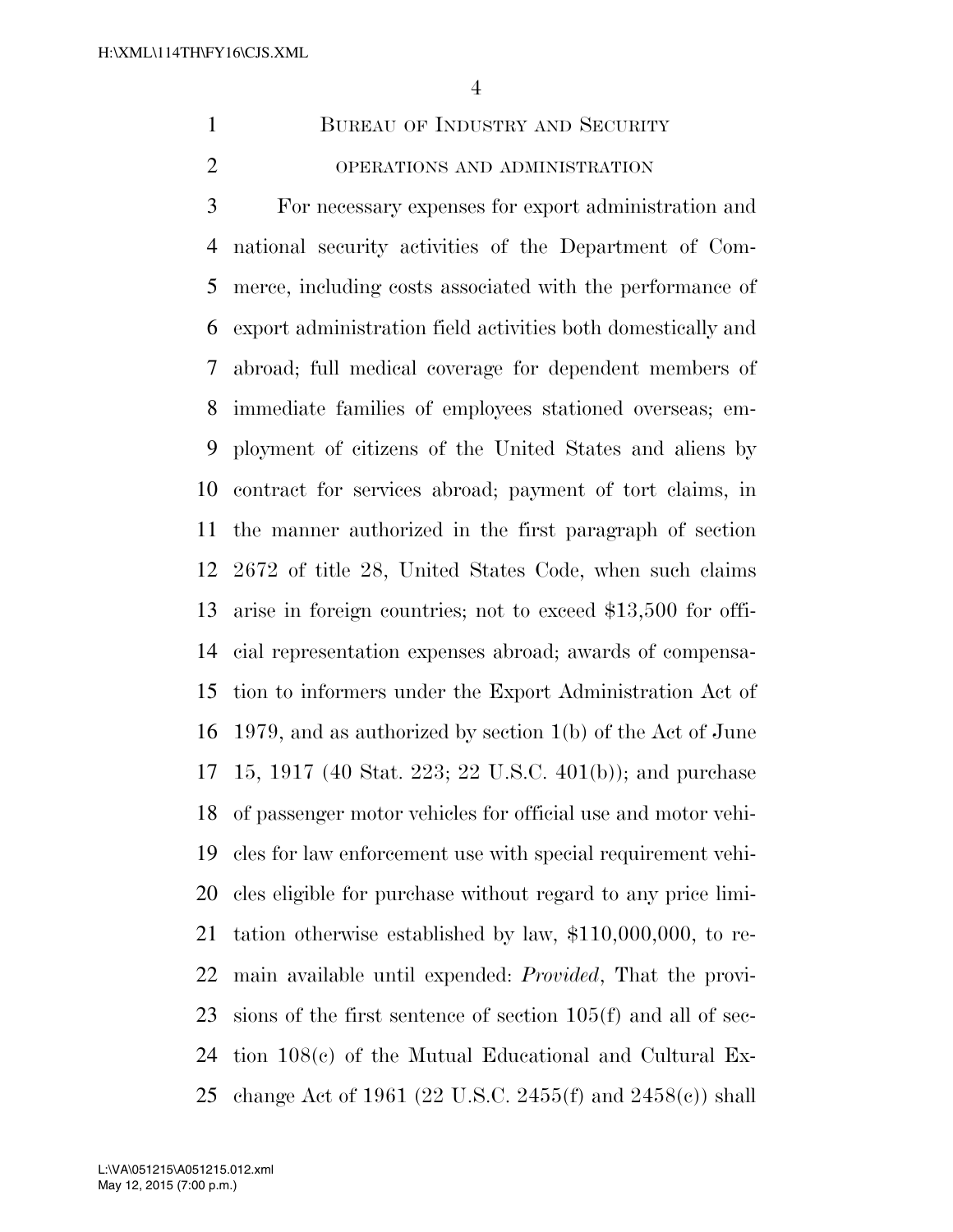H:\XML\114TH\FY16\CJS.XML

 apply in carrying out these activities: *Provided further*, That payments and contributions collected and accepted for materials or services provided as part of such activities may be retained for use in covering the cost of such activi- ties, and for providing information to the public with re- spect to the export administration and national security activities of the Department of Commerce and other ex- port control programs of the United States and other gov-ernments.

#### ECONOMIC DEVELOPMENT ADMINISTRATION

ECONOMIC DEVELOPMENT ASSISTANCE PROGRAMS

 For grants for economic development assistance as provided by the Public Works and Economic Development Act of 1965, for trade adjustment assistance, for grants authorized by section 27 of the Stevenson-Wydler Tech- nology Innovation Act of 1980 (15 U.S.C. 3722), \$213,000,000, to remain available until expended.

#### SALARIES AND EXPENSES

 For necessary expenses of administering the eco- nomic development assistance programs as provided for by law, \$37,000,000: *Provided*, That these funds may be used to monitor projects approved pursuant to title I of the Public Works Employment Act of 1976, title II of the Trade Act of 1974, section 27 of the Stevenson-Wydler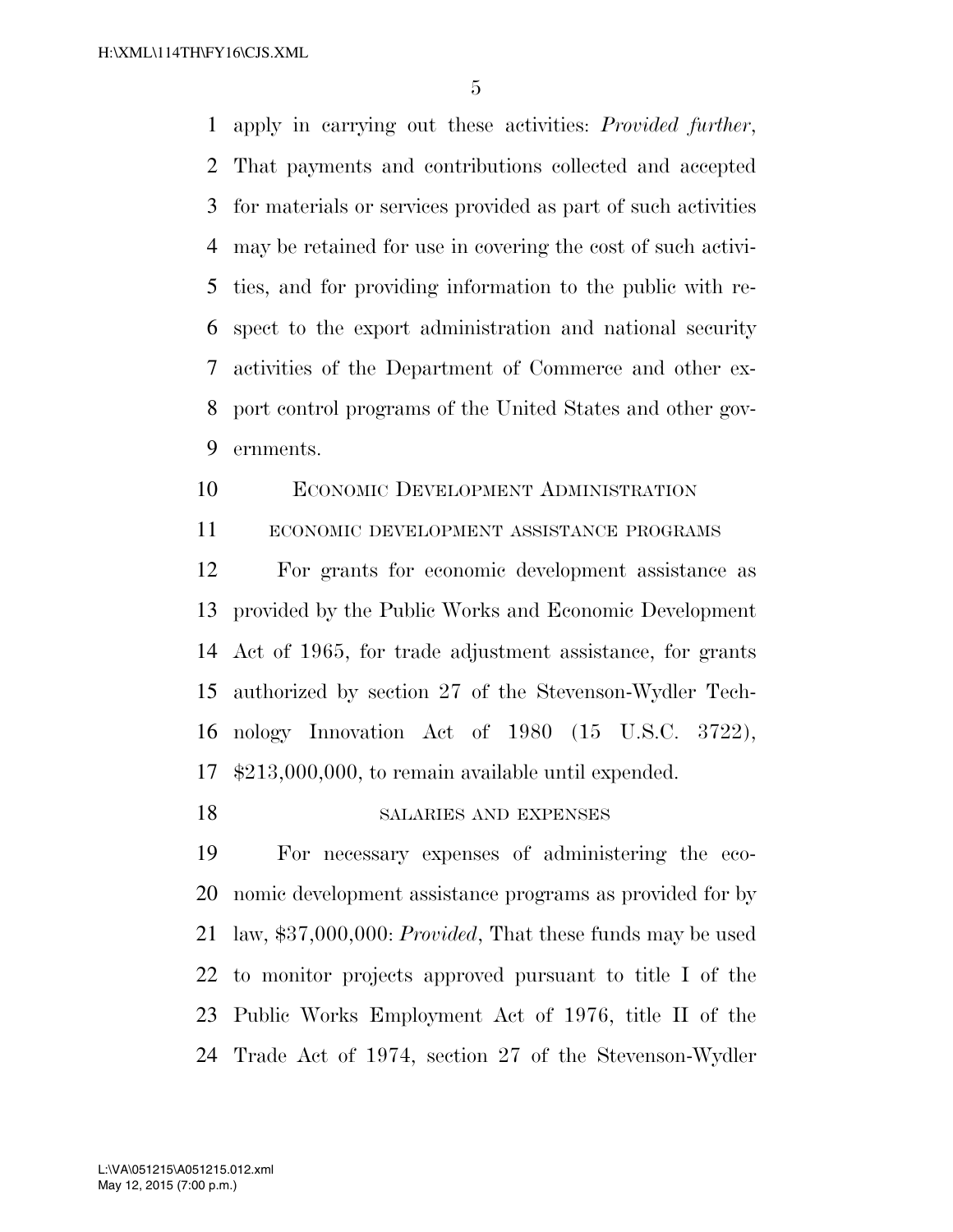Technology Innovation Act of 1980 (15 U.S.C. 3722), and the Community Emergency Drought Relief Act of 1977. MINORITY BUSINESS DEVELOPMENT AGENCY MINORITY BUSINESS DEVELOPMENT For necessary expenses of the Department of Com- merce in fostering, promoting, and developing minority business enterprise, including expenses of grants, con- tracts, and other agreements with public or private organi- zations, \$32,000,000. ECONOMICS AND STATISTICS ANALYSIS SALARIES AND EXPENSES For necessary expenses, as authorized by law, of eco- nomic and statistical analysis programs of the Department of Commerce, \$100,000,000, to remain available until September 30, 2017. 16 BUREAU OF THE CENSUS CURRENT SURVEYS AND PROGRAMS For necessary expenses for collecting, compiling, ana- lyzing, preparing and publishing statistics, provided for by law, \$265,000,000: *Provided*, That, from amounts pro- vided herein, funds may be used for promotion, outreach, and marketing activities: *Provided further*, That the Bu- reau of the Census shall collect data for the Annual Social and Economic Supplement to the Current Population Sur-vey using the same health insurance questions included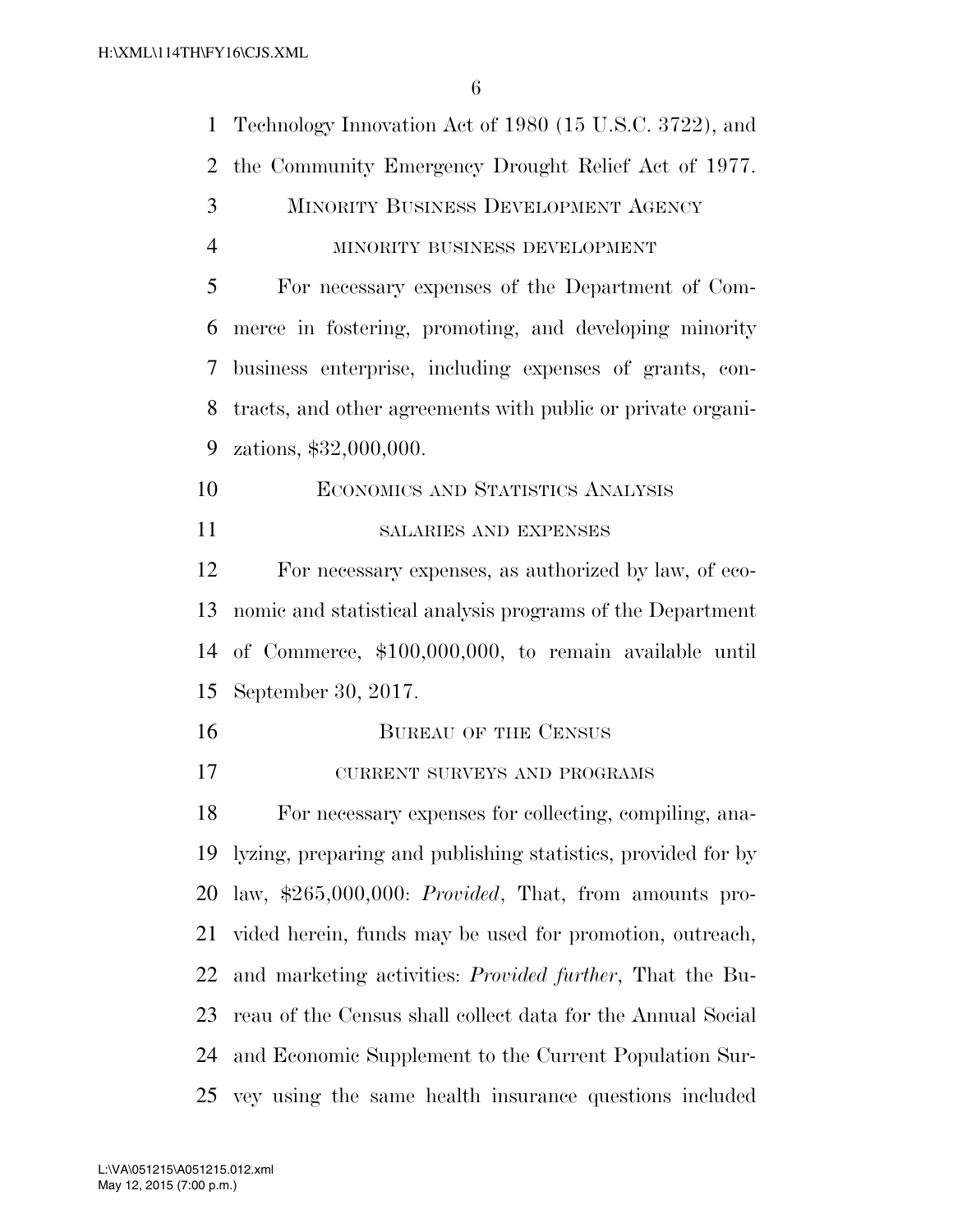in previous years, in addition to the revised questions im- plemented in the Current Population Survey beginning in February 2014.

### PERIODIC CENSUSES AND PROGRAMS (INCLUDING TRANSFER OF FUNDS)

 For necessary expenses for collecting, compiling, ana- lyzing, preparing and publishing statistics for periodic cen- suses and programs provided for by law, \$848,000,000, to remain available until September 30, 2017: *Provided*, That, from amounts provided herein, funds may be used for promotion, outreach, and marketing activities: *Pro- vided further*, That within the amounts appropriated, \$1,551,000 shall be transferred to the ''Office of Inspector General'' account for activities associated with carrying out investigations and audits related to the Bureau of the Census: *Provided further*, That not more than 50 percent of the amounts made available under this heading for in- formation technology related to 2020 census delivery, in- cluding the Census Enterprise Data Collection and Proc- essing (CEDCaP) program, may be obligated until the Secretary submits to the Committees on Appropriations of the House of Representatives and the Senate a plan for expenditure that (1) identifies for each CEDCaP project/investment over \$25,000 (a) the functional and performance capabilities to be delivered and the mission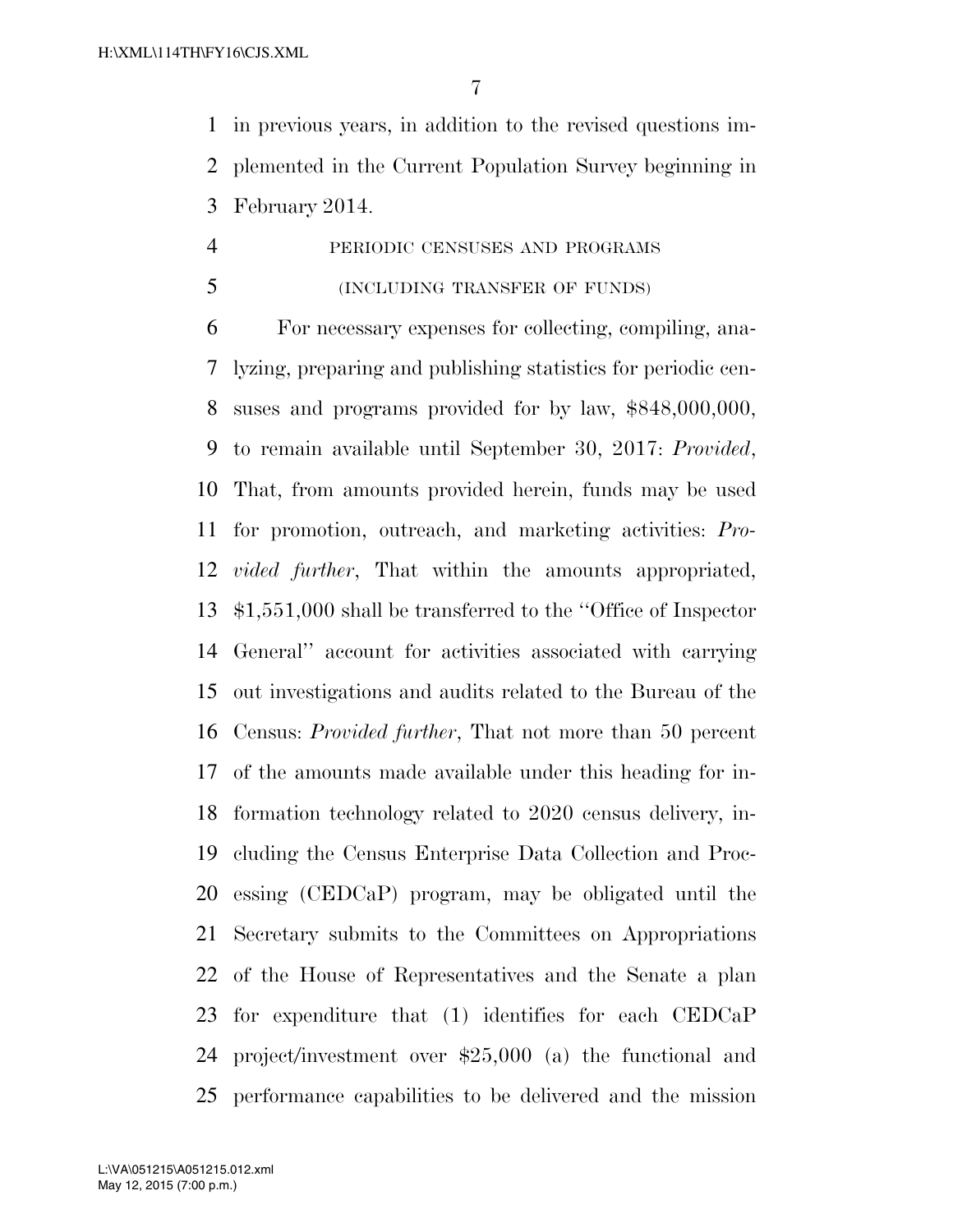benefits to be realized, (b) the estimated lifecycle cost, in- cluding estimates for development as well as maintenance and operations, and (c) key milestones to be met; (2) de- tails for each project/investment (a) reasons for any cost and schedule variances, and (b) top risks and mitigation strategies, and (3) has been submitted to the Government Accountability Office.

#### NATIONAL TELECOMMUNICATIONS AND INFORMATION

#### ADMINISTRATION

10 SALARIES AND EXPENSES

 For necessary expenses, as provided for by law, of the National Telecommunications and Information Ad- ministration (NTIA), \$35,200,000, to remain available until September 30, 2017: *Provided*, That, notwith- standing 31 U.S.C. 1535(d), the Secretary of Commerce shall charge Federal agencies for costs incurred in spec- trum management, analysis, operations, and related serv- ices, and such fees shall be retained and used as offsetting collections for costs of such spectrum services, to remain available until expended: *Provided further*, That the Sec- retary of Commerce is authorized to retain and use as off- setting collections all funds transferred, or previously transferred, from other Government agencies for all costs incurred in telecommunications research, engineering, and related activities by the Institute for Telecommunication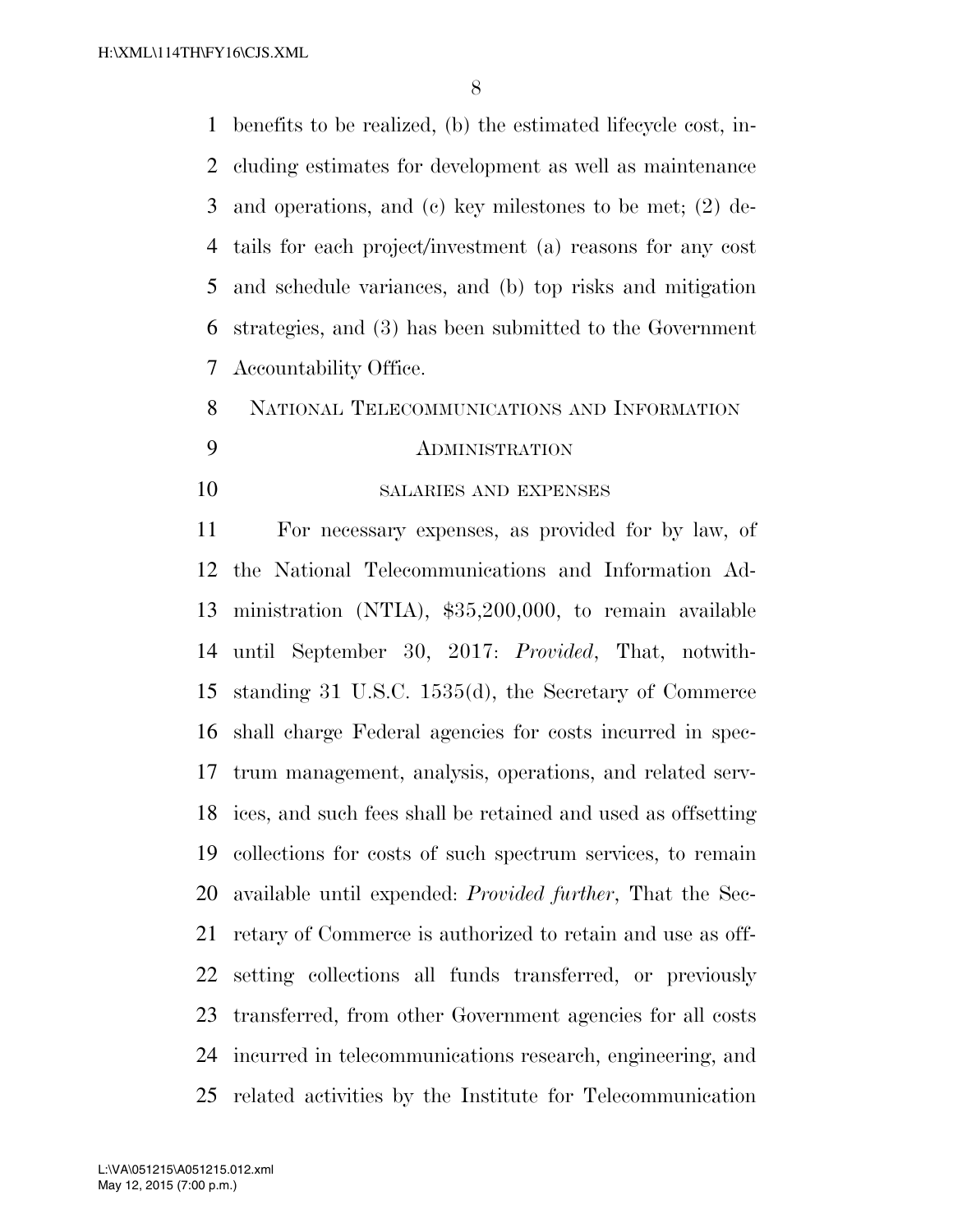Sciences of NTIA, in furtherance of its assigned functions under this paragraph, and such funds received from other Government agencies shall remain available until ex-pended.

### PUBLIC TELECOMMUNICATIONS FACILITIES, PLANNING AND CONSTRUCTION

 For the administration of prior-year grants, recov- eries and unobligated balances of funds previously appro- priated are available for the administration of all open grants until their expiration.

| 11 | UNITED STATES PATENT AND TRADEMARK OFFICE |
|----|-------------------------------------------|
| 12 | <b>SALARIES AND EXPENSES</b>              |

**(INCLUDING TRANSFERS OF FUNDS)** 

 For necessary expenses of the United States Patent and Trademark Office (USPTO) provided for by law, in- cluding defense of suits instituted against the Under Sec- retary of Commerce for Intellectual Property and Director of the USPTO, \$3,272,000,000, to remain available until expended: *Provided*, That the sum herein appropriated from the general fund shall be reduced as offsetting collec- tions of fees and surcharges assessed and collected by the USPTO under any law are received during fiscal year 2016, so as to result in a fiscal year 2016 appropriation from the general fund estimated at \$0: *Provided further*, That during fiscal year 2016, should the total amount of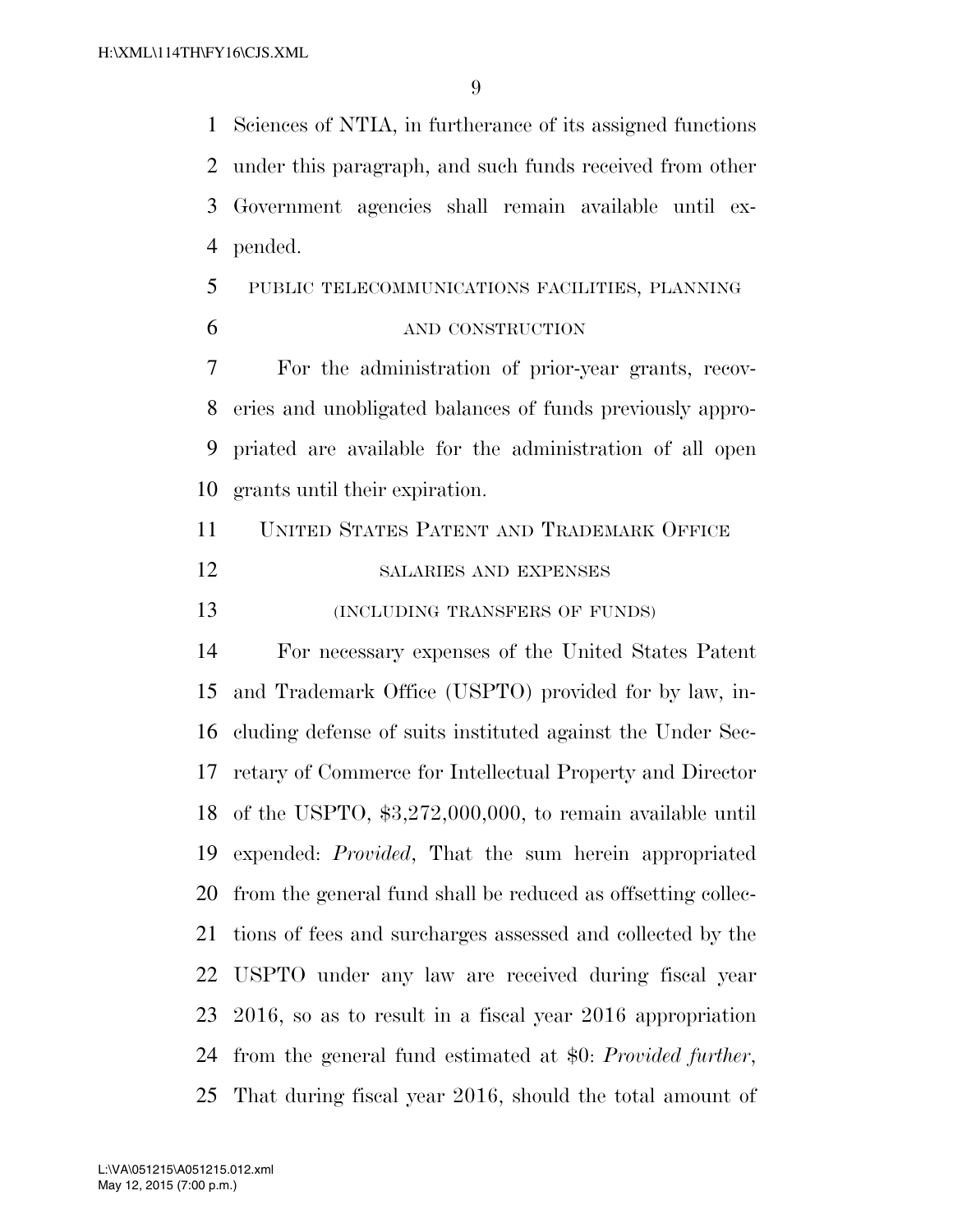H:\XML\114TH\FY16\CJS.XML

 such offsetting collections be less than \$3,272,000,000 this amount shall be reduced accordingly: *Provided fur- ther*, That any amount received in excess of \$3,272,000,000 in fiscal year 2016 and deposited in the Patent and Trademark Fee Reserve Fund shall remain available until expended: *Provided further*, That the Direc- tor of USPTO shall submit a spending plan to the Com- mittees on Appropriations of the House of Representatives and the Senate for any amounts made available by the preceding proviso and such spending plan shall be treated as a reprogramming under section 505 of this Act and shall not be available for obligation or expenditure except in compliance with the procedures set forth in that section: *Provided further*, That any amounts reprogrammed in ac- cordance with the preceding proviso shall be transferred to the United States Patent and Trademark Office ''Sala- ries and Expenses'' account: *Provided further*, That from amounts provided herein, not to exceed \$900 shall be made available in fiscal year 2016 for official reception and representation expenses: *Provided further*, That in fis- cal year 2016 from the amounts made available for ''Sala- ries and Expenses'' for the USPTO, the amounts nec- essary to pay (1) the difference between the percentage of basic pay contributed by the USPTO and employees under section 8334(a) of title 5, United States Code, and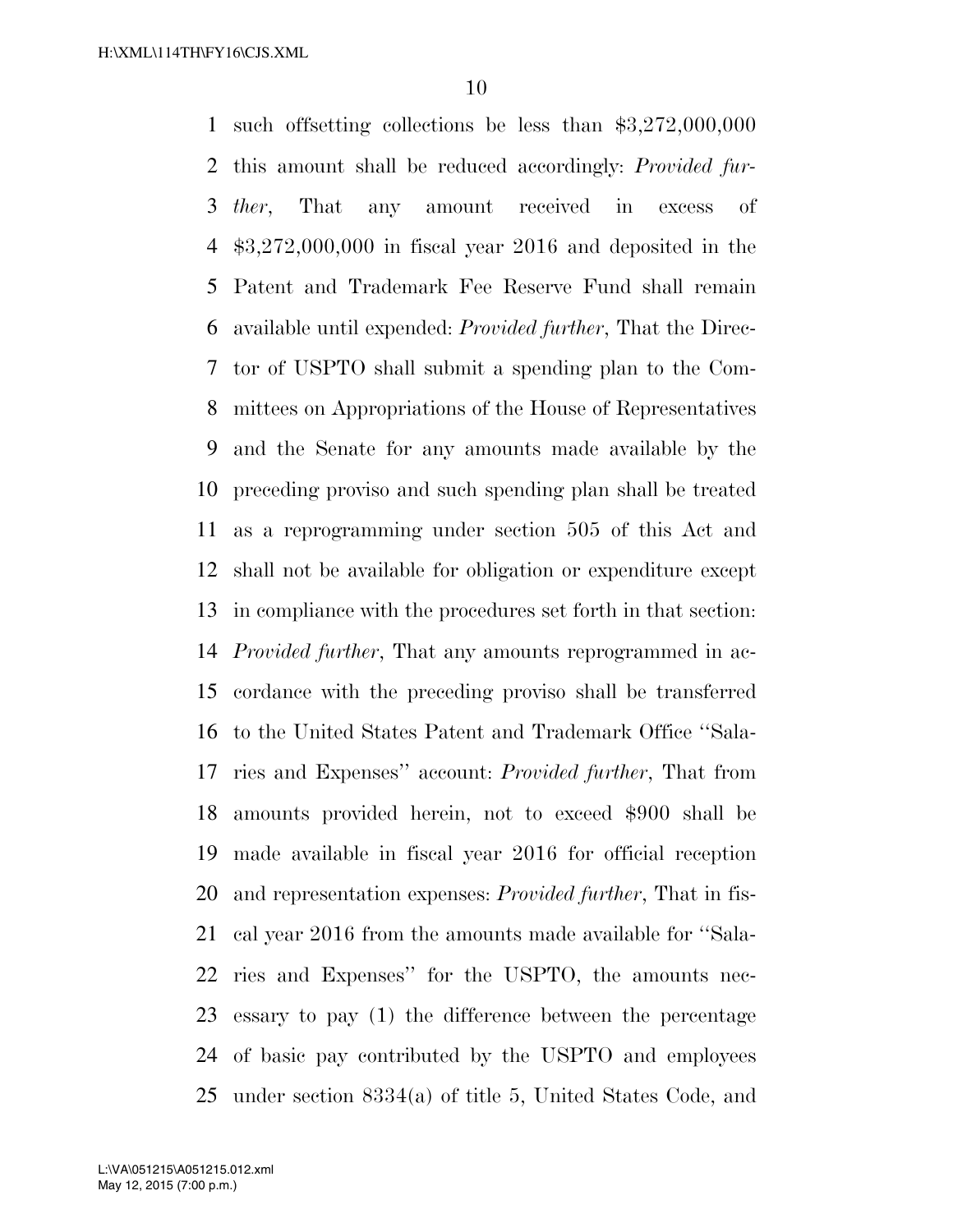the normal cost percentage (as defined by section 8331(17) of that title) as provided by the Office of Per- sonnel Management (OPM) for USPTO's specific use, of basic pay, of employees subject to subchapter III of chap- ter 83 of that title, and (2) the present value of the other- wise unfunded accruing costs, as determined by OPM for USPTO's specific use of post-retirement life insurance and post-retirement health benefits coverage for all USPTO employees who are enrolled in Federal Employees Health Benefits (FEHB) and Federal Employees Group Life Insurance (FEGLI), shall be transferred to the Civil Service Retirement and Disability Fund, the FEGLI Fund, and the FEHB Fund, as appropriate, and shall be available for the authorized purposes of those accounts: *Provided further*, That any differences between the present value factors published in OPM's yearly 300 series benefit letters and the factors that OPM provides for USPTO's specific use shall be recognized as an imputed cost on USPTO's financial statements, where applicable: *Provided further*, That, notwithstanding any other provision of law, all fees and surcharges assessed and collected by USPTO are available for USPTO only pursuant to section 42(c) of title 35, United States Code, as amended by section 22 of the Leahy-Smith America Invents Act (Public Law 112–29): *Provided further*, That within the amounts ap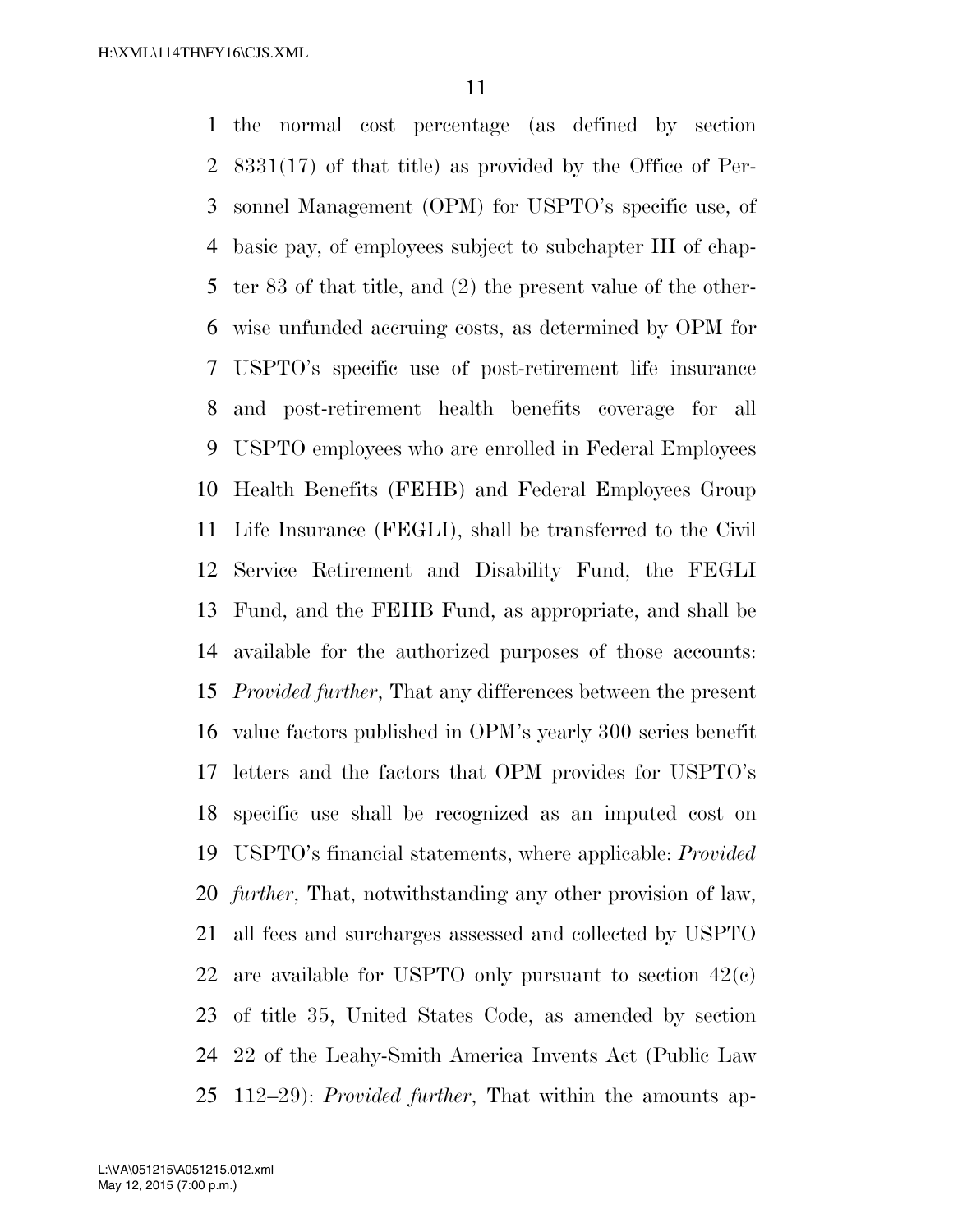propriated, \$2,000,000 shall be transferred to the ''Office of Inspector General'' account for activities associated with carrying out investigations and audits related to the USPTO.

 NATIONAL INSTITUTE OF STANDARDS AND TECHNOLOGY SCIENTIFIC AND TECHNICAL RESEARCH AND SERVICES (INCLUDING TRANSFER OF FUNDS)

 For necessary expenses of the National Institute of Standards and Technology (NIST), \$675,000,000, to re- main available until expended, of which not to exceed \$9,000,000 may be transferred to the ''Working Capital Fund'': *Provided*, That not to exceed \$5,000 shall be for official reception and representation expenses: *Provided further*, That NIST may provide local transportation for summer undergraduate research fellowship program par-ticipants.

17 INDUSTRIAL TECHNOLOGY SERVICES

 For necessary expenses of the Hollings Manufac- turing Extension Partnership of the National Institute of Standards and Technology, \$130,000,000, to remain available until expended.

**CONSTRUCTION OF RESEARCH FACILITIES** 

 For construction of new research facilities, including architectural and engineering design, and for renovation and maintenance of existing facilities, not otherwise pro-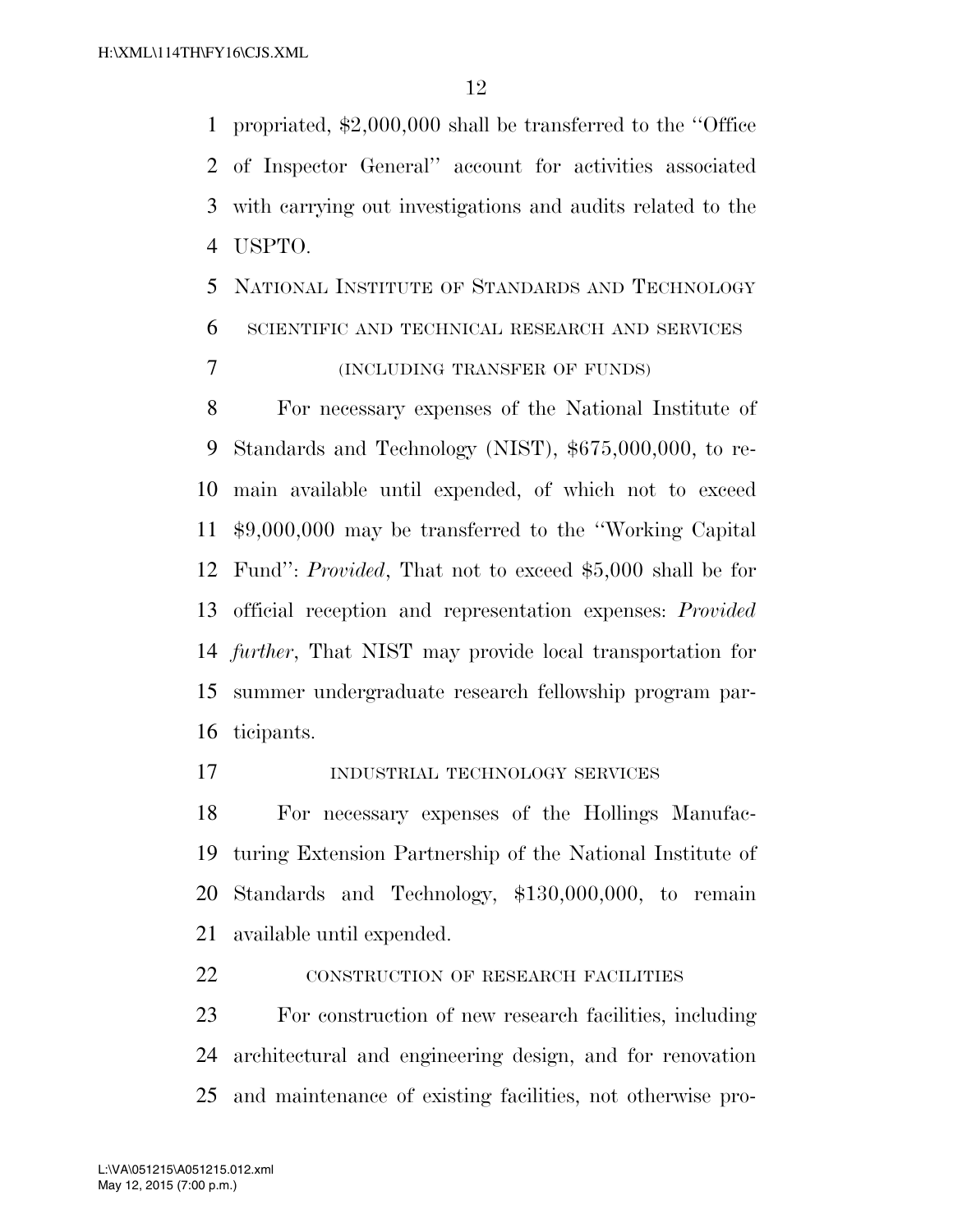vided for the National Institute of Standards and Tech- nology, as authorized by sections 13 through 15 of the National Institute of Standards and Technology Act (15 U.S.C. 278c–278e), \$50,000,000, to remain available until expended: *Provided*, That the Secretary of Commerce shall include in the budget justification materials that the Sec- retary submits to Congress in support of the Department of Commerce budget (as submitted with the budget of the President under section 1105(a) of title 31, United States Code) an estimate for each National Institute of Stand- ards and Technology construction project having a total multi-year program cost of more than \$5,000,000, and si- multaneously the budget justification materials shall in- clude an estimate of the budgetary requirements for each such project for each of the 5 subsequent fiscal years. NATIONAL OCEANIC AND ATMOSPHERIC ADMINISTRATION OPERATIONS, RESEARCH, AND FACILITIES

(INCLUDING TRANSFER OF FUNDS)

 For necessary expenses of activities authorized by law for the National Oceanic and Atmospheric Administration, including maintenance, operation, and hire of aircraft and vessels; grants, contracts, or other payments to nonprofit organizations for the purposes of conducting activities pursuant to cooperative agreements; and relocation of fa-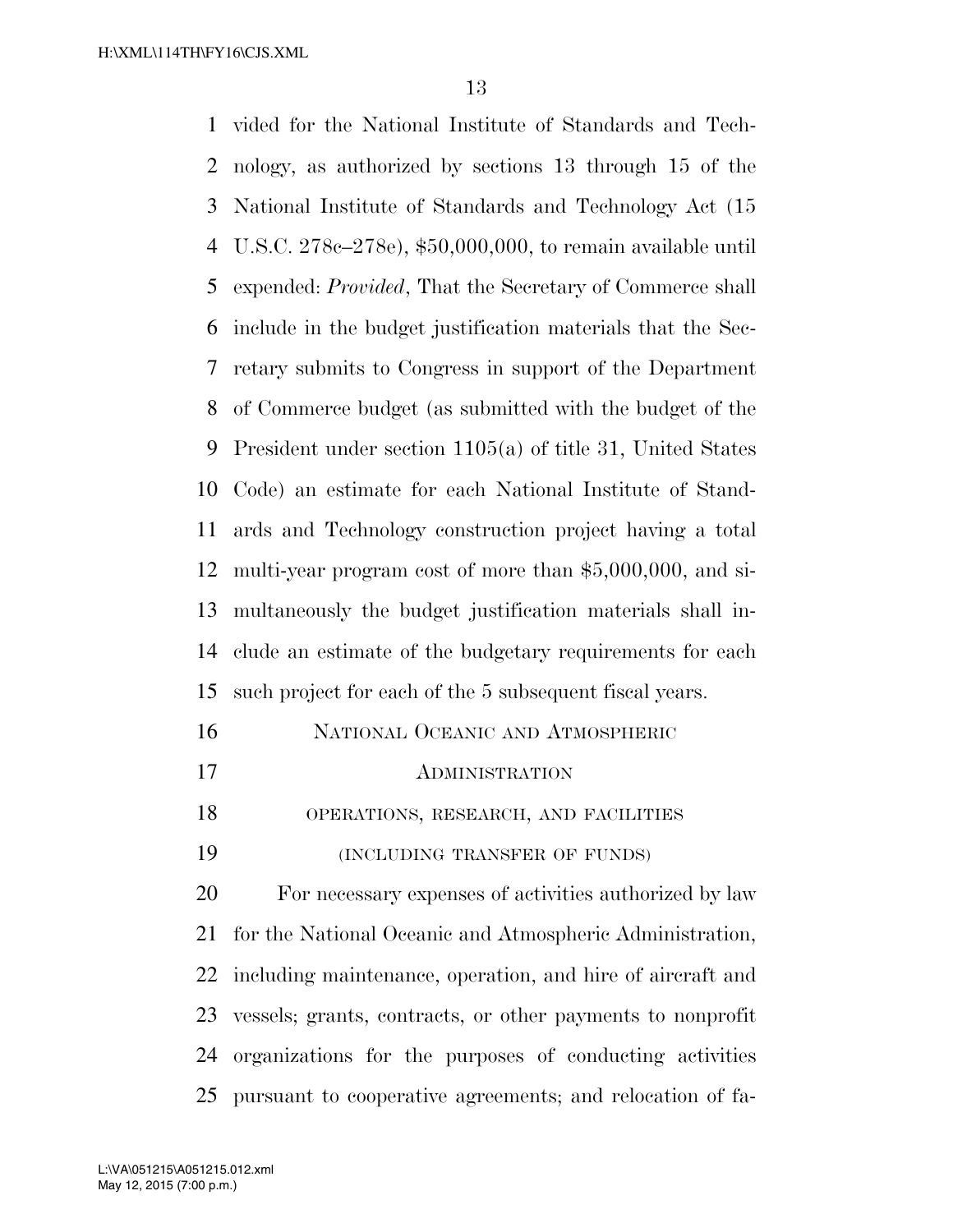cilities, \$3,147,877,000, to remain available until Sep- tember 30, 2017, except that funds provided for coopera- tive enforcement shall remain available until September 30, 2018: *Provided*, That fees and donations received by the National Ocean Service for the management of na- tional marine sanctuaries may be retained and used for the salaries and expenses associated with those activities, notwithstanding section 3302 of title 31, United States Code: *Provided further*, That in addition, \$130,164,000 shall be derived by transfer from the fund entitled ''Pro- mote and Develop Fishery Products and Research Per- taining to American Fisheries'', which shall only be used for fishery activities related to the Saltonstall-Kennedy Grant Program, Cooperative Research, Annual Stock As- sessments, Survey and Monitoring Projects, Interjurisdic- tional Fisheries Grants, and Fish Information Networks: *Provided further*, That of the \$3,295,541,000 provided for in direct obligations under this heading \$3,147,877,000 is appropriated from the general fund, \$130,164,000 is provided by transfer, and \$17,500,000 is derived from re- coveries of prior year obligations: *Provided further*, That the total amount available for National Oceanic and At- mospheric Administration corporate services administra- tive support costs shall not exceed \$215,300,000: *Provided further*, That any deviation from the amounts designated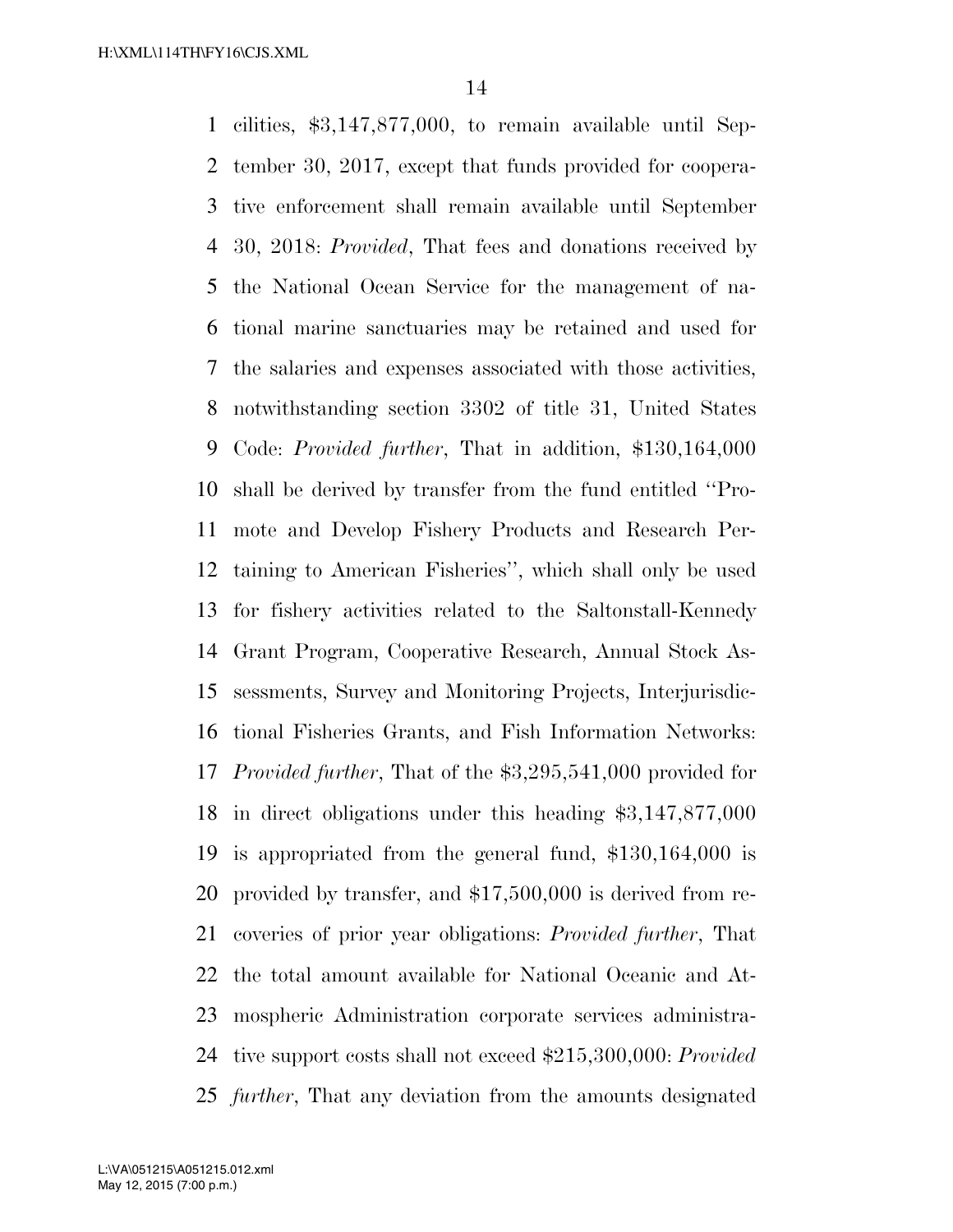for specific activities in the report accompanying this Act, or any use of deobligated balances of funds provided under this heading in previous years, shall be subject to the pro- cedures set forth in section 505 of this Act: *Provided fur- ther*, That in addition, for necessary retired pay expenses under the Retired Serviceman's Family Protection and Survivor Benefits Plan, and for payments for the medical care of retired personnel and their dependents under the Dependents Medical Care Act (10 U.S.C. 55), such sums as may be necessary.

 PROCUREMENT, ACQUISITION AND CONSTRUCTION **(INCLUDING TRANSFER OF FUNDS)** 

 For procurement, acquisition and construction of capital assets, including alteration and modification costs, of the National Oceanic and Atmospheric Administration, \$1,960,034,000, to remain available until September 30, 2018, except that funds provided for construction of facili- ties shall remain available until expended: *Provided*, That of the \$1,973,034,000 provided for in direct obligations under this heading, \$1,960,034,000 is appropriated from the general fund and \$13,000,000 is provided from recov- eries of prior year obligations: *Provided further*, That any deviation from the amounts designated for specific activi- ties in the report accompanying this Act, or any use of deobligated balances of funds provided under this heading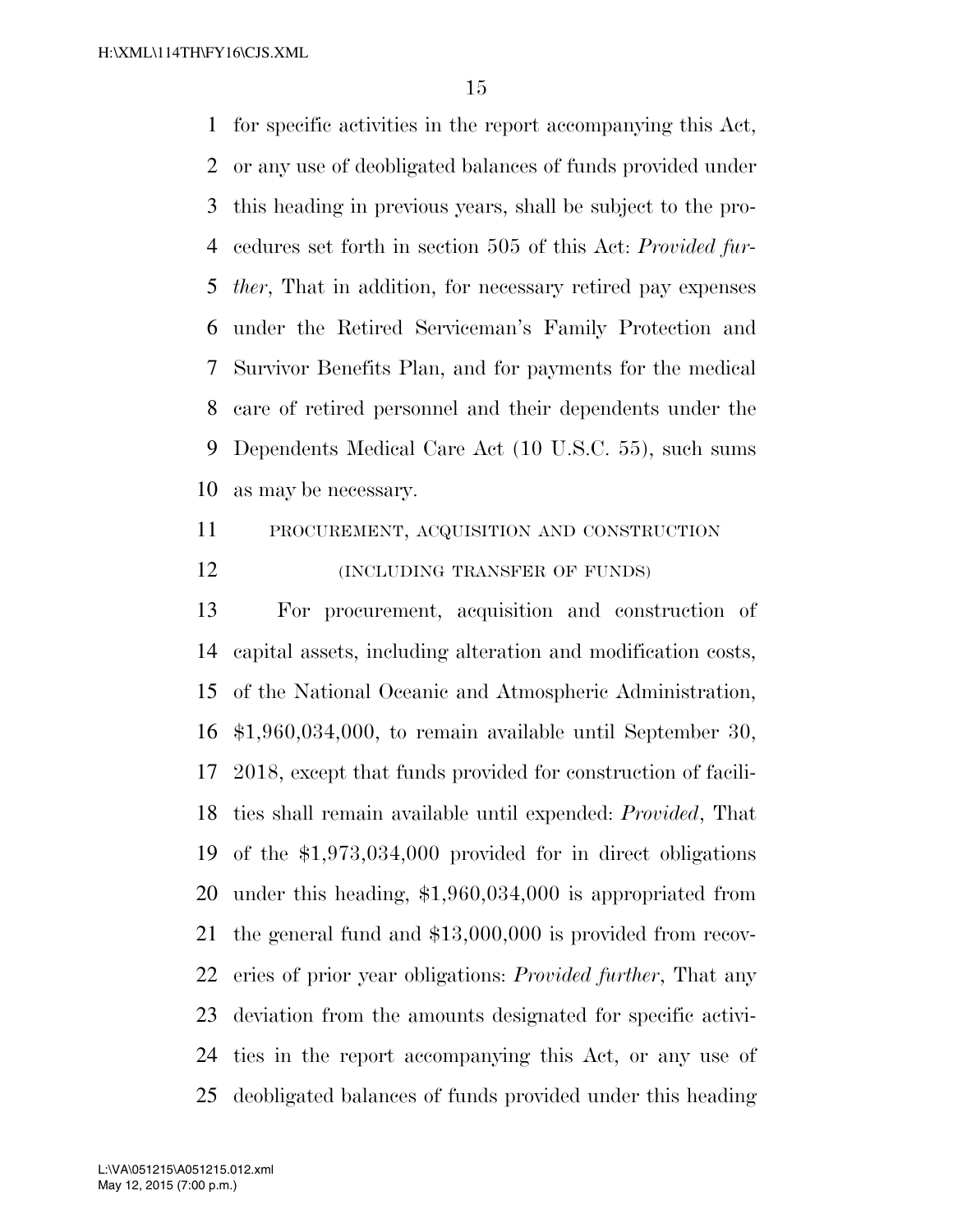in previous years, shall be subject to the procedures set forth in section 505 of this Act: *Provided further*, That the Secretary of Commerce shall include in budget jus- tification materials that the Secretary submits to Congress in support of the Department of Commerce budget (as submitted with the budget of the President under section 1105(a) of title 31, United States Code) an estimate for each National Oceanic and Atmospheric Administration procurement, acquisition or construction project having a total of more than \$5,000,000 and simultaneously the budget justification shall include an estimate of the budg- etary requirements for each such project for each of the 5 subsequent fiscal years: *Provided further*, That, within the amounts appropriated, \$1,302,000 shall be transferred to the ''Office of Inspector General'' account for activities associated with carrying out investigations and audits re- lated to satellite procurement, acquisition and construc-tion.

PACIFIC COASTAL SALMON RECOVERY

 For necessary expenses associated with the restora- tion of Pacific salmon populations, \$65,000,000, to re- main available until September 30, 2017: *Provided*, That, of the funds provided herein, the Secretary of Commerce may issue grants to the States of Washington, Oregon, Idaho, Nevada, California, and Alaska, and to the Feder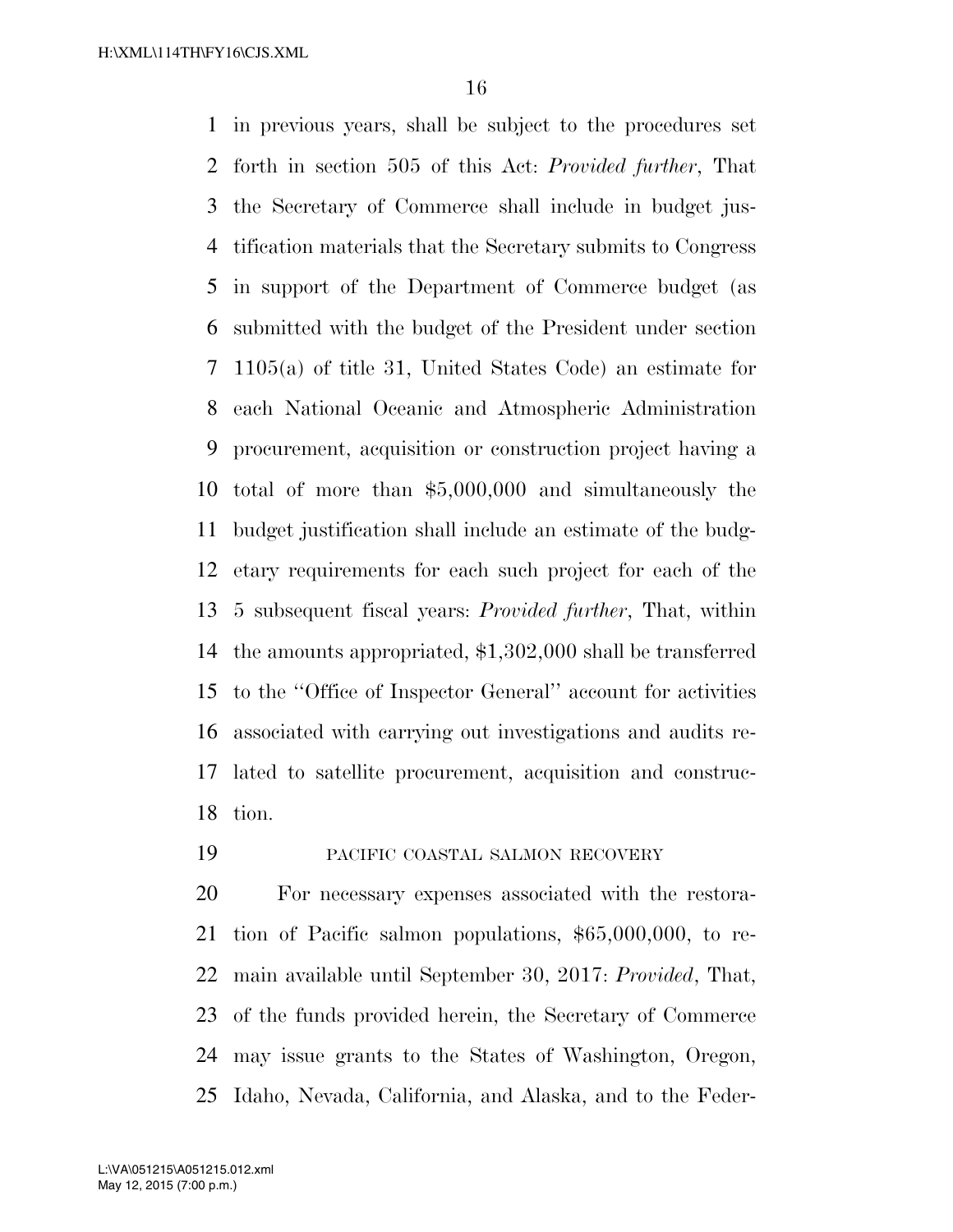H:\XML\114TH\FY16\CJS.XML

 ally recognized tribes of the Columbia River and Pacific Coast (including Alaska), for projects necessary for con- servation of salmon and steelhead populations that are listed as threatened or endangered, or that are identified by a State as at-risk to be so listed, for maintaining popu- lations necessary for exercise of tribal treaty fishing rights or native subsistence fishing, or for conservation of Pacific coastal salmon and steelhead habitat, based on guidelines to be developed by the Secretary of Commerce: *Provided further*, That all funds shall be allocated based on sci- entific and other merit principles and shall not be available for marketing activities: *Provided further*, That funds dis- bursed to States shall be subject to a matching require- ment of funds or documented in-kind contributions of at least 33 percent of the Federal funds.

#### 16 FISHERMEN'S CONTINGENCY FUND

 For carrying out the provisions of title IV of Public Law 95–372, not to exceed \$350,000, to be derived from receipts collected pursuant to that Act, to remain available until expended.

#### 21 FISHERIES FINANCE PROGRAM ACCOUNT

 Subject to section 502 of the Congressional Budget Act of 1974, during fiscal year 2016, obligations of direct loans may not exceed \$24,000,000 for Individual Fishing Quota loans and not to exceed \$100,000,000 for tradi-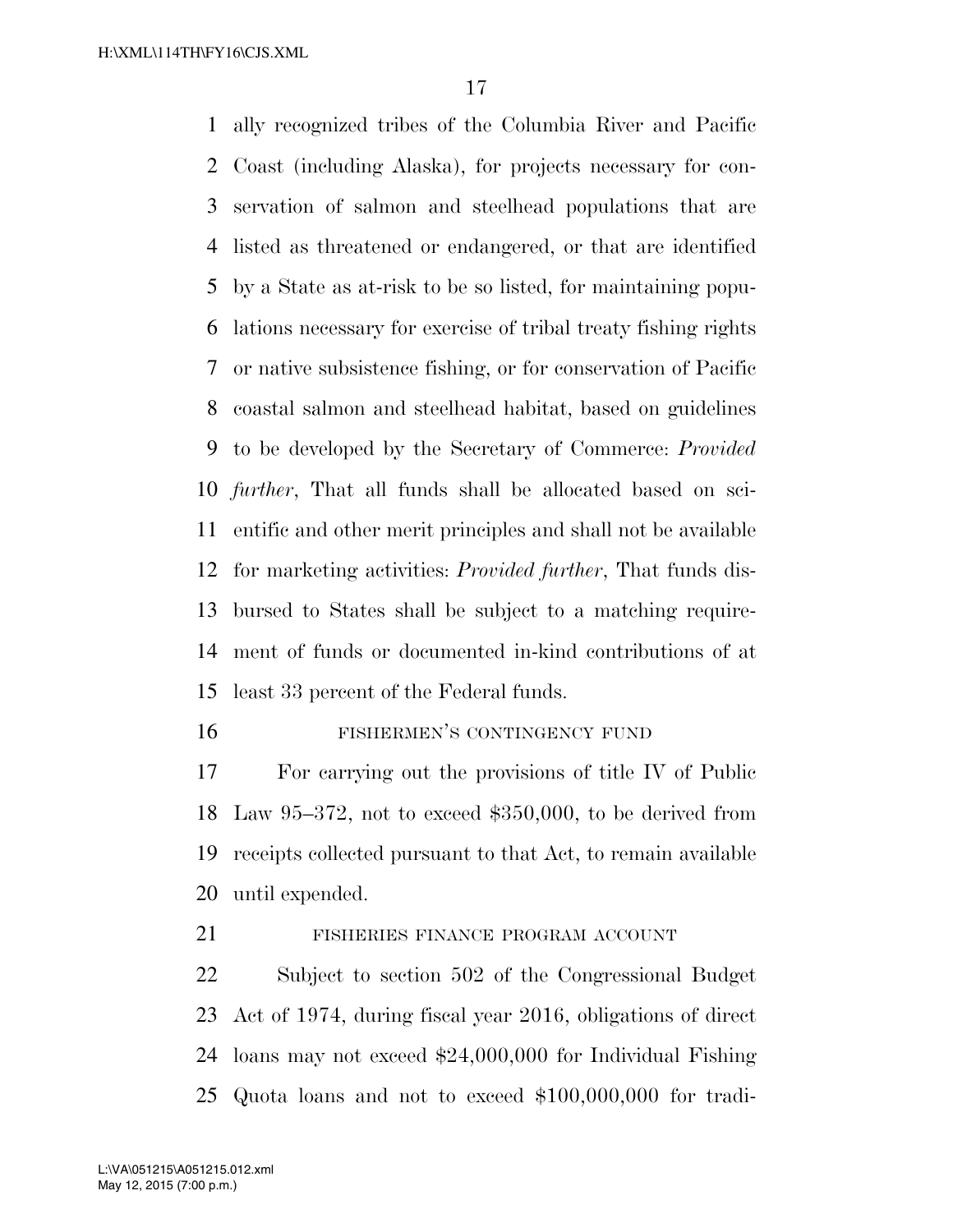tional direct loans as authorized by the Merchant Marine Act of 1936.

 DEPARTMENTAL MANAGEMENT SALARIES AND EXPENSES

 For necessary expenses for the management of the Department of Commerce provided for by law, including not to exceed \$4,500 for official reception and representa-tion, \$55,000,000.

RENOVATION AND MODERNIZATION

 For necessary expenses for the renovation and mod- ernization of the Herbert C. Hoover Building, \$3,989,000, to remain available until expended, of which \$1,082,000 shall be for security systems and \$2,907,000 shall be for blast-resistant windows.

15 OFFICE OF INSPECTOR GENERAL

 For necessary expenses of the Office of Inspector General in carrying out the provisions of the Inspector General Act of 1978 (5 U.S.C. App.), \$32,000,000.

GENERAL PROVISIONS—DEPARTMENT OF COMMERCE

**(INCLUDING TRANSFER OF FUNDS)** 

 SEC. 101. During the current fiscal year, applicable appropriations and funds made available to the Depart- ment of Commerce by this Act shall be available for the activities specified in the Act of October 26, 1949 (15 U.S.C. 1514), to the extent and in the manner prescribed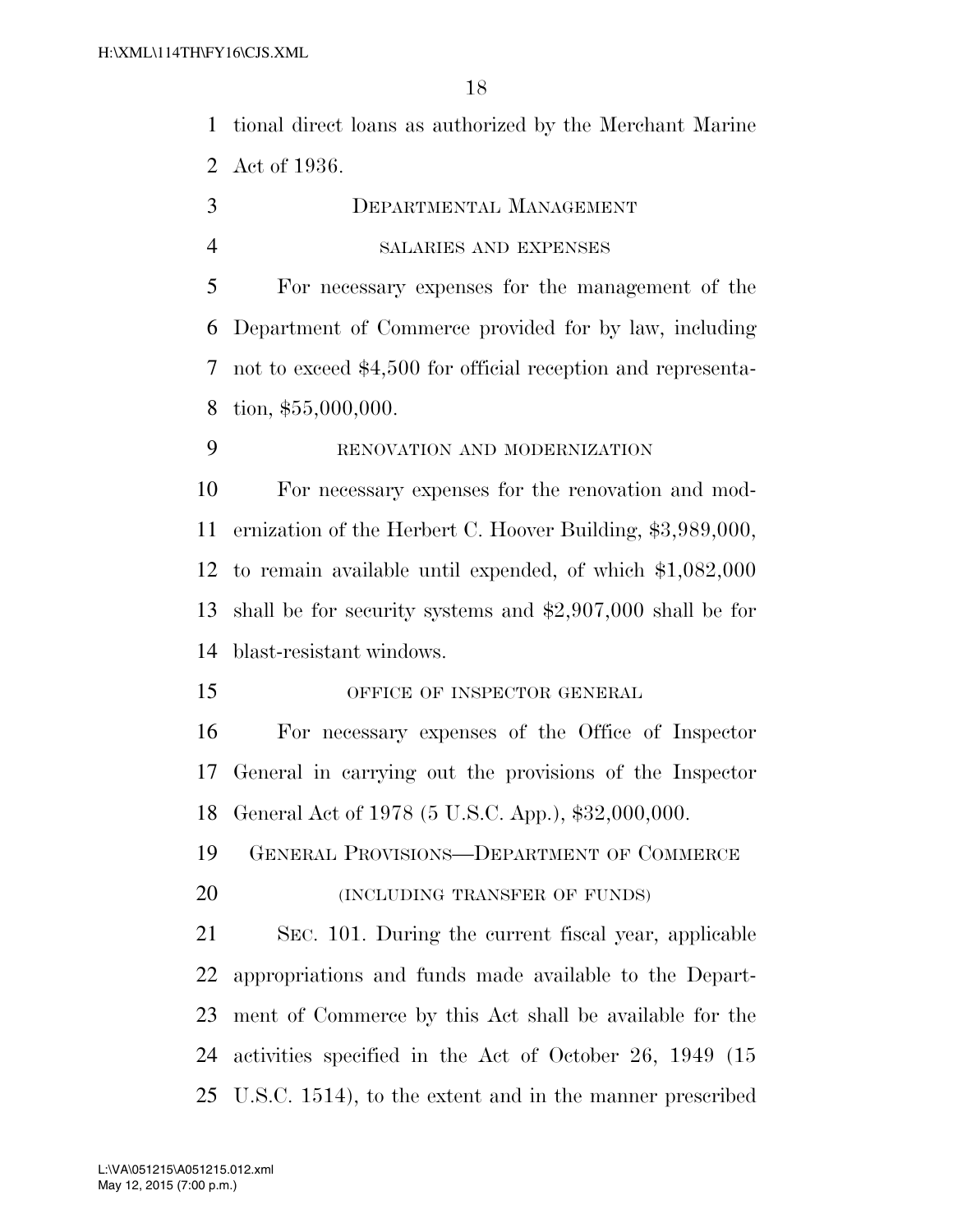by the Act, and, notwithstanding 31 U.S.C. 3324, may be used for advanced payments not otherwise authorized only upon the certification of officials designated by the Secretary of Commerce that such payments are in the public interest.

 SEC. 102. During the current fiscal year, appropria- tions made available to the Department of Commerce by this Act for salaries and expenses shall be available for hire of passenger motor vehicles as authorized by 31 U.S.C. 1343 and 1344; services as authorized by 5 U.S.C. 3109; and uniforms or allowances therefor, as authorized by law (5 U.S.C. 5901–5902).

 SEC. 103. Not to exceed 5 percent of any appropria- tion made available for the current fiscal year for the De- partment of Commerce in this Act may be transferred be- tween such appropriations, but no such appropriation shall be increased by more than 10 percent by any such trans- fers: *Provided*, That any transfer pursuant to this section shall be treated as a reprogramming of funds under sec- tion 505 of this Act and shall not be available for obliga- tion or expenditure except in compliance with the proce- dures set forth in that section: *Provided further*, That the Secretary of Commerce shall notify the Committees on Ap- propriations at least 15 days in advance of the acquisition or disposal of any capital asset (including land, structures,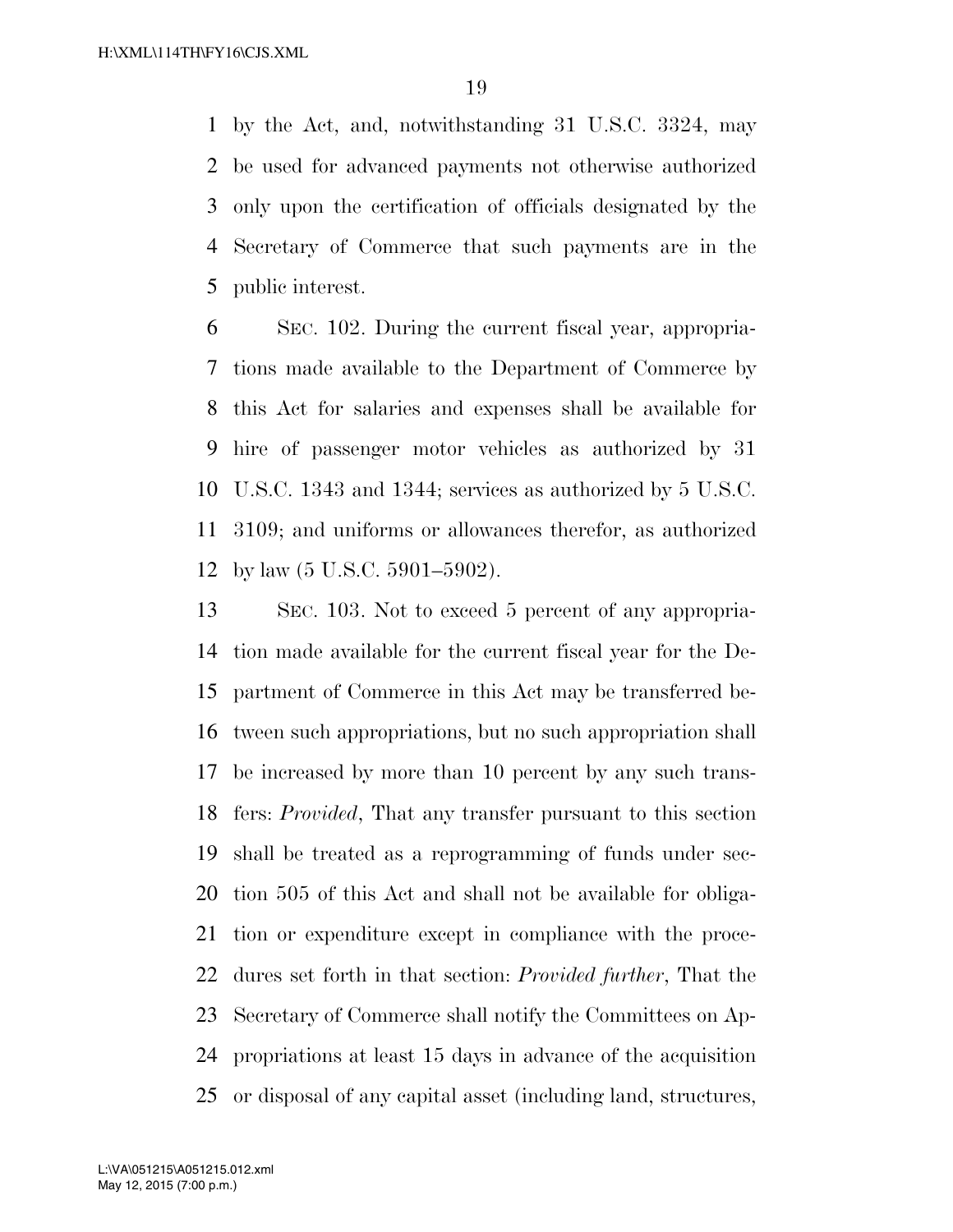and equipment) not specifically provided for in this Act or any other law appropriating funds for the Department of Commerce.

 SEC. 104. The requirements set forth by section 105 of the Commerce, Justice, Science, and Related Agencies Appropriations Act, 2012 (Public Law 112–55), as amended by section 105 of title I of division B of Public Law 113–6, are hereby adopted by reference and made applicable with respect to fiscal year 2016: *Provided*, That the life cycle cost for the Joint Polar Satellite System is \$11,322,125,000 and the life cycle cost for the Geo- stationary Operational Environmental Satellite R-Series Program is \$10,828,059,000.

 SEC. 105. Notwithstanding any other provision of law, the Secretary may furnish services (including but not limited to utilities, telecommunications, and security serv- ices) necessary to support the operation, maintenance, and improvement of space that persons, firms, or organizations are authorized, pursuant to the Public Buildings Coopera- tive Use Act of 1976 or other authority, to use or occupy in the Herbert C. Hoover Building, Washington, DC, or other buildings, the maintenance, operation, and protec- tion of which has been delegated to the Secretary from the Administrator of General Services pursuant to the Federal Property and Administrative Services Act of 1949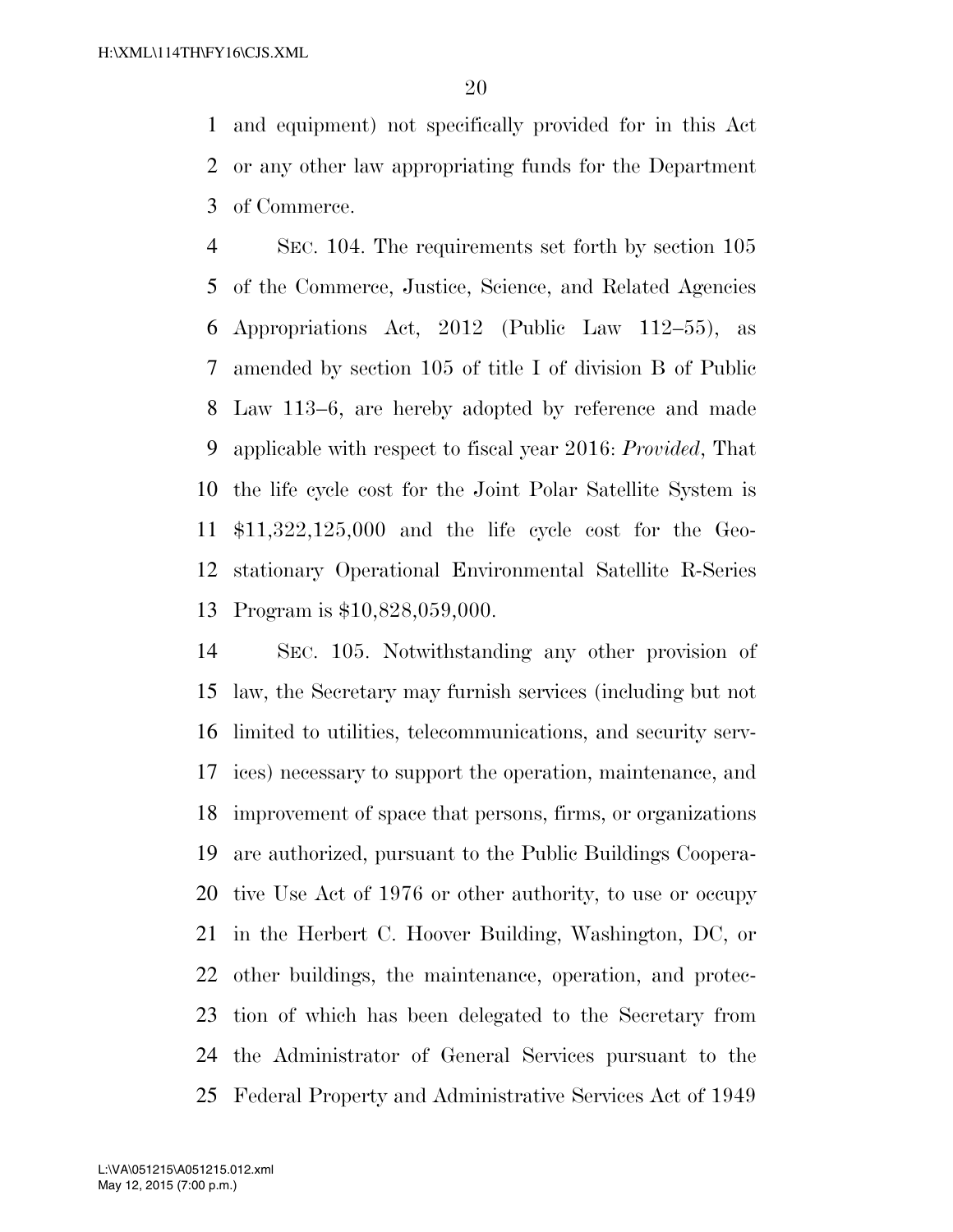on a reimbursable or non-reimbursable basis. Amounts re- ceived as reimbursement for services provided under this section or the authority under which the use or occupancy of the space is authorized, up to \$200,000, shall be cred- ited to the appropriation or fund which initially bears the costs of such services.

 SEC. 106. Nothing in this title shall be construed to prevent a grant recipient from deterring child pornog- raphy, copyright infringement, or any other unlawful ac-tivity over its networks.

 SEC. 107. The Administrator of the National Oceanic and Atmospheric Administration is authorized to use, with their consent, with reimbursement and subject to the lim- its of available appropriations, the land, services, equip- ment, personnel, and facilities of any department, agency, or instrumentality of the United States, or of any State, local government, Indian tribal government, Territory, or possession, or of any political subdivision thereof, or of any foreign government or international organization, for purposes related to carrying out the responsibilities of any statute administered by the National Oceanic and Atmos-pheric Administration.

 SEC. 108. The National Technical Information Serv- ice shall not charge any customer for a copy of any report or document generated by the Legislative Branch unless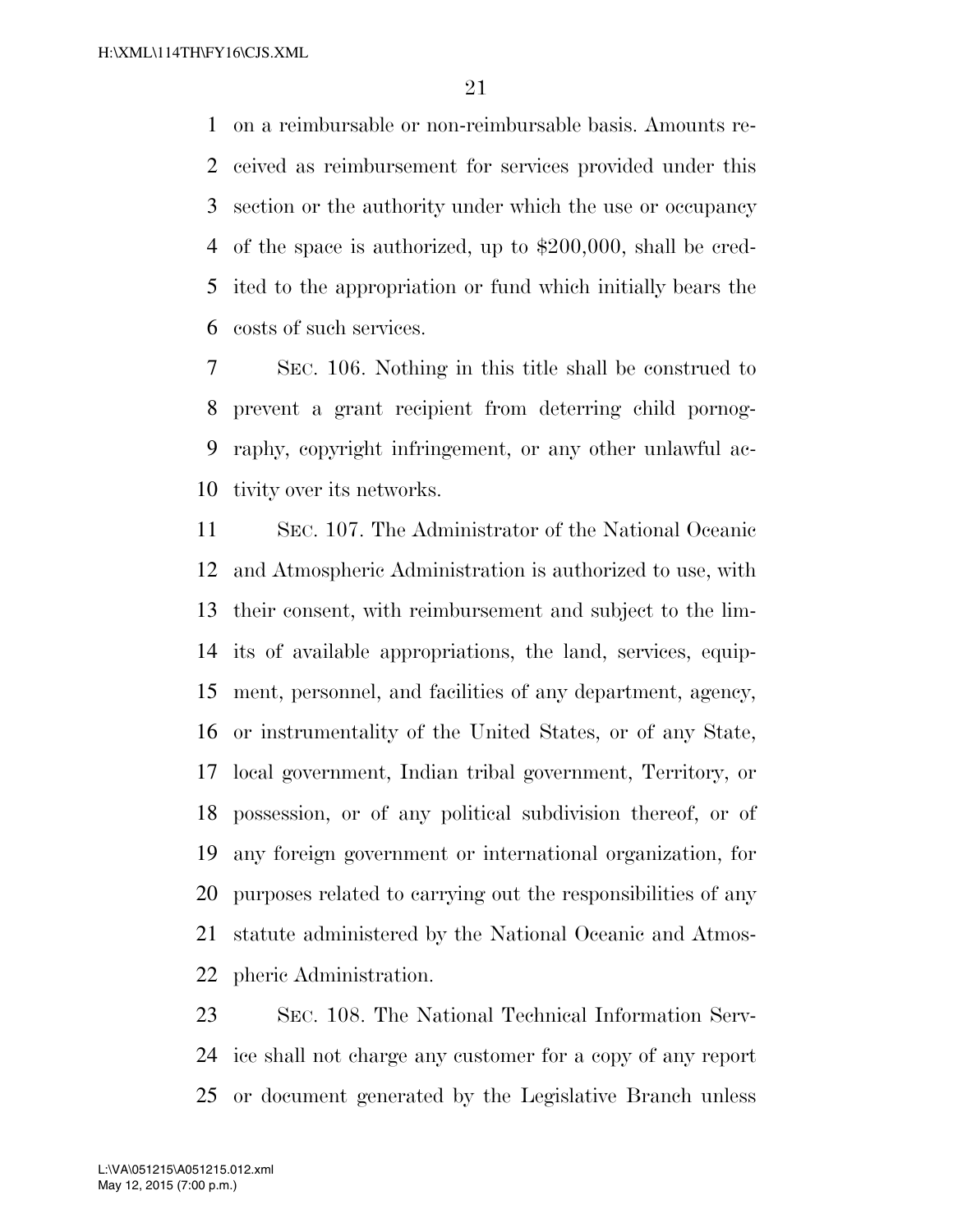the Service has provided information to the customer on how an electronic copy of such report or document may be accessed and downloaded for free online. Should a cus- tomer still require the Service to provide a printed or dig- ital copy of the report or document, the charge shall be limited to recovering the Service's cost of processing, re-producing, and delivering such report or document.

 SEC. 109. The Secretary of Commerce may waive the requirement for bonds under 40 U.S.C. 3131 with respect to contracts for the construction, alteration, or repair of vessels, regardless of the terms of the contracts as to pay- ment or title, when the contract is made under the Coast and Geodetic Survey Act of 1947 (33 U.S.C. 883a et seq.).

 SEC. 110. In fiscal year 2016, the National Institute of Standards and Technology may use unobligated bal- ances from the ''National Institute of Standards and Technology—Industrial Technology Services'' account for the purposes of and subject to the limitations in section 34(e)(2) of the National Institute of Standards and Tech-nology Act (15 U.S.C. 278s(e)(2)).

 This title may be cited as the ''Department of Com-merce Appropriations Act, 2016''.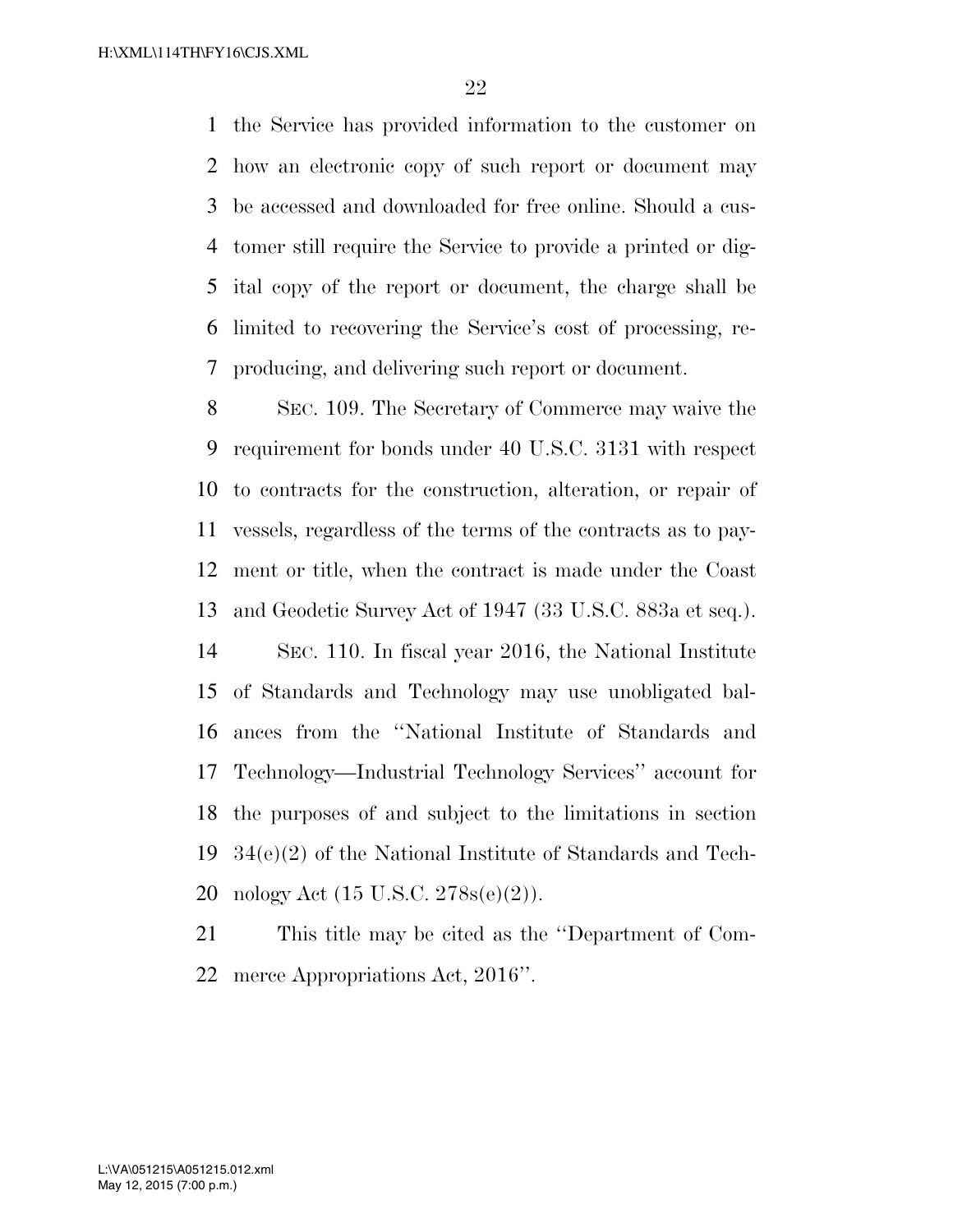| $\mathbf{1}$   | <b>TITLE II</b>                                                     |
|----------------|---------------------------------------------------------------------|
| $\overline{2}$ | DEPARTMENT OF JUSTICE                                               |
| 3              | <b>GENERAL ADMINISTRATION</b>                                       |
| $\overline{4}$ | SALARIES AND EXPENSES                                               |
| 5              | For expenses necessary for the administration of the                |
| 6              | Department of Justice, \$105,000,000, of which not to ex-           |
| 7              | ceed \$4,000,000 for security and construction of Depart-           |
| 8              | ment of Justice facilities shall remain available until ex-         |
| 9              | pended.                                                             |
| 10             | JUSTICE INFORMATION SHARING TECHNOLOGY                              |
| 11             | (INCLUDING TRANSFER OF FUNDS)                                       |
| 12             | For necessary expenses for information sharing tech-                |
| 13             | nology, including planning, development, deployment and             |
| 14             | departmental direction, $$25,842,000$ , to remain available         |
| 15             | until expended: <i>Provided</i> , That the Attorney General may     |
| 16             | transfer up to $$35,400,000$ to this account, from funds            |
| 17             | available to the Department of Justice for information              |
| 18             | technology, to remain available until expended, for enter-          |
| 19             | prise-wide information technology initiatives: <i>Provided fur-</i> |
| 20             | <i>ther</i> , That the transfer authority in the preceding proviso  |
| 21             | is in addition to any other transfer authority contained            |
| 22             | in this Act.                                                        |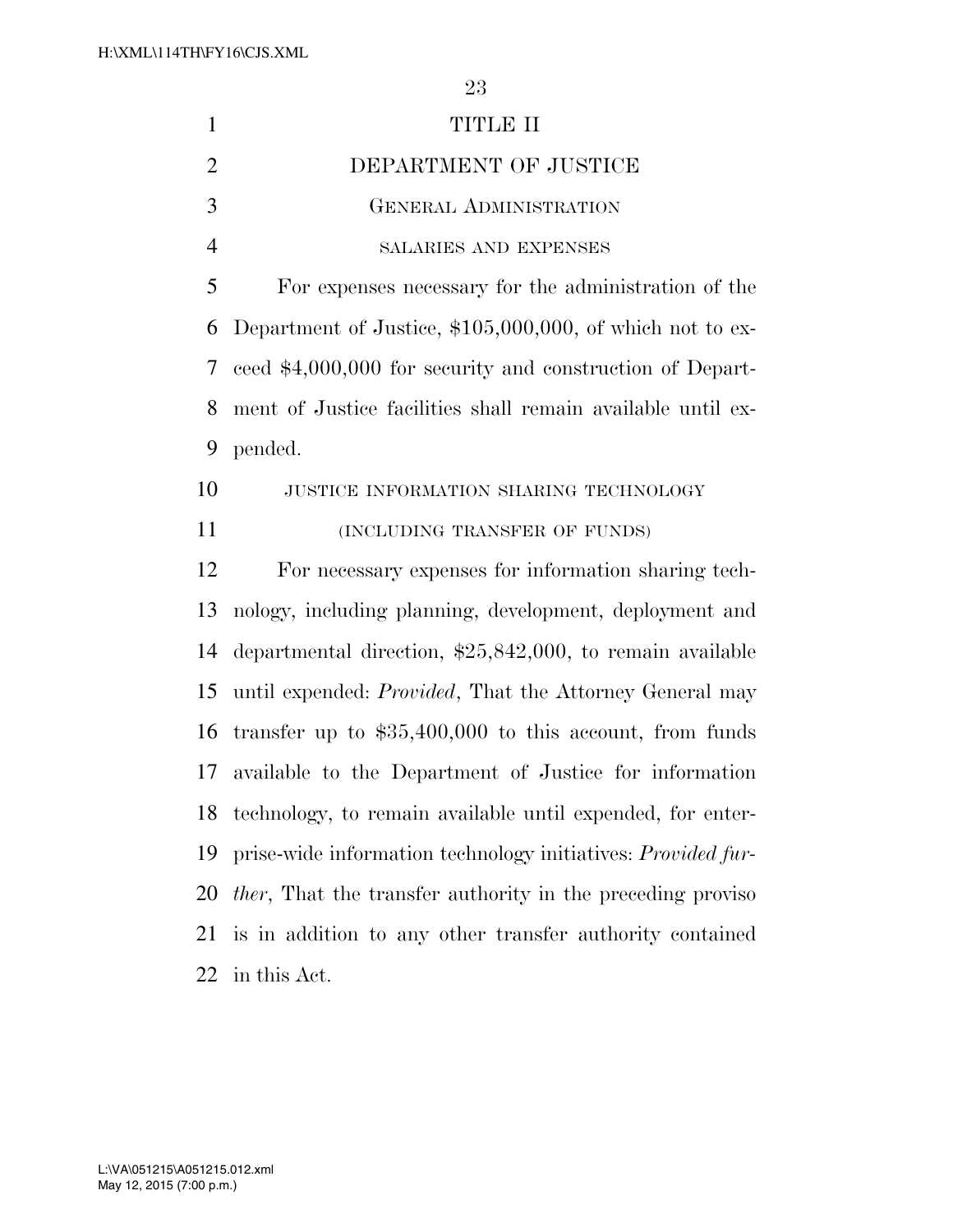$\Omega$ <sup>4</sup>

|                | 24                                                             |
|----------------|----------------------------------------------------------------|
| $\mathbf{1}$   | ADMINISTRATIVE REVIEW AND APPEALS                              |
| $\overline{2}$ | (INCLUDING TRANSFER OF FUNDS)                                  |
| 3              | For expenses necessary for the administration of par-          |
| 4              | don and elemency petitions and immigration-related activi-     |
| 5              | ties, $$425,791,000$ , of which $$4,000,000$ shall be derived  |
| 6              | by transfer from the Executive Office for Immigration Re-      |
| 7              | view fees deposited in the "Immigration Examinations"          |
| 8              | Fee" account: <i>Provided</i> , That under this heading of the |
| 9              | amount available for the Executive Office for Immigration      |
| 10             | Review, not to exceed $$15,000,000$ shall remain available     |
| 11             | until expended.                                                |
| 12             | OFFICE OF INSPECTOR GENERAL                                    |
| 13             | For necessary expenses of the Office of Inspector              |
| 14             | General, $$92,000,000$ , including not to exceed $$10,000$ to  |
| 15             | meet unforeseen emergencies of a confidential character.       |
| 16             | <b>UNITED STATES PAROLE COMMISSION</b>                         |
| 17             | SALARIES AND EXPENSES                                          |
| 18             | For necessary expenses of the United States Parole             |
| 19             | Commission as authorized, \$13,308,000.                        |
| 20             | <b>LEGAL ACTIVITIES</b>                                        |
| 21             | SALARIES AND EXPENSES, GENERAL LEGAL ACTIVITIES                |
| 22             | For expenses necessary for the legal activities of the         |

 For expenses necessary for the legal activities of the Department of Justice, not otherwise provided for, includ- ing not to exceed \$20,000 for expenses of collecting evi-dence, to be expended under the direction of, and to be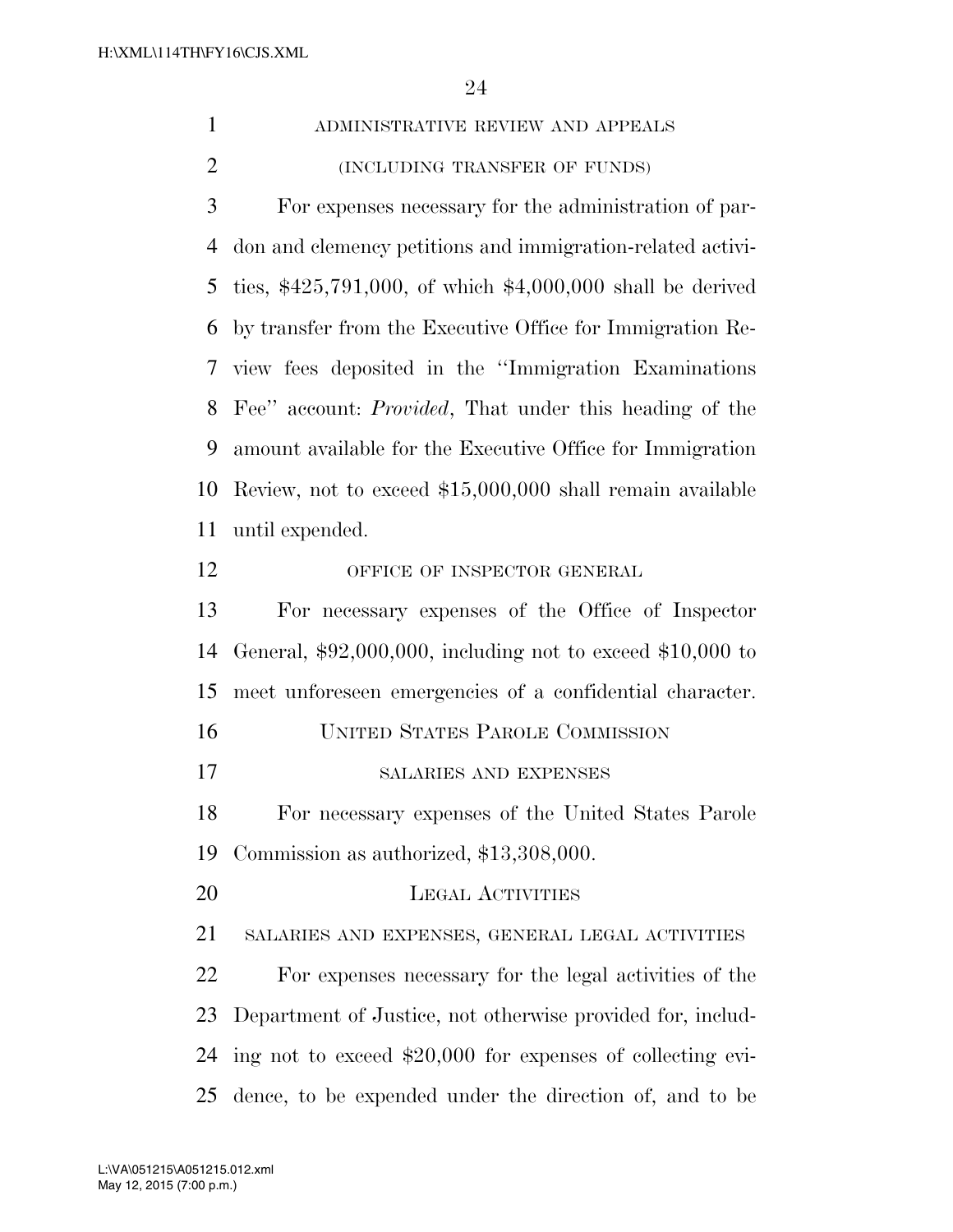accounted for solely under the certificate of, the Attorney General; and rent of private or Government-owned space in the District of Columbia, \$885,000,000, of which not to exceed \$20,000,000 for litigation support contracts shall remain available until expended: *Provided*, That of the amount provided for INTERPOL Washington dues payments, not to exceed \$685,000 shall remain available until expended: *Provided further*, That of the total amount appropriated, not to exceed \$9,000 shall be available to INTERPOL Washington for official reception and rep- resentation expenses: *Provided further*, That of the amount appropriated, such sums as may be necessary shall be available to the Civil Rights Division for salaries and expenses associated with the election monitoring pro- gram under section 8 of the Voting Rights Act of 1965 (52 U.S.C. 10305) and to reimburse the Office of Per- sonnel Management for such salaries and expenses: *Pro- vided further*, That of the amounts provided under this heading for the election monitoring program, \$3,390,000 shall remain available until expended.

 In addition, for reimbursement of expenses of the De- partment of Justice associated with processing cases under the National Childhood Vaccine Injury Act of 1986, not to exceed \$8,000,000, to be appropriated from the Vaccine Injury Compensation Trust Fund.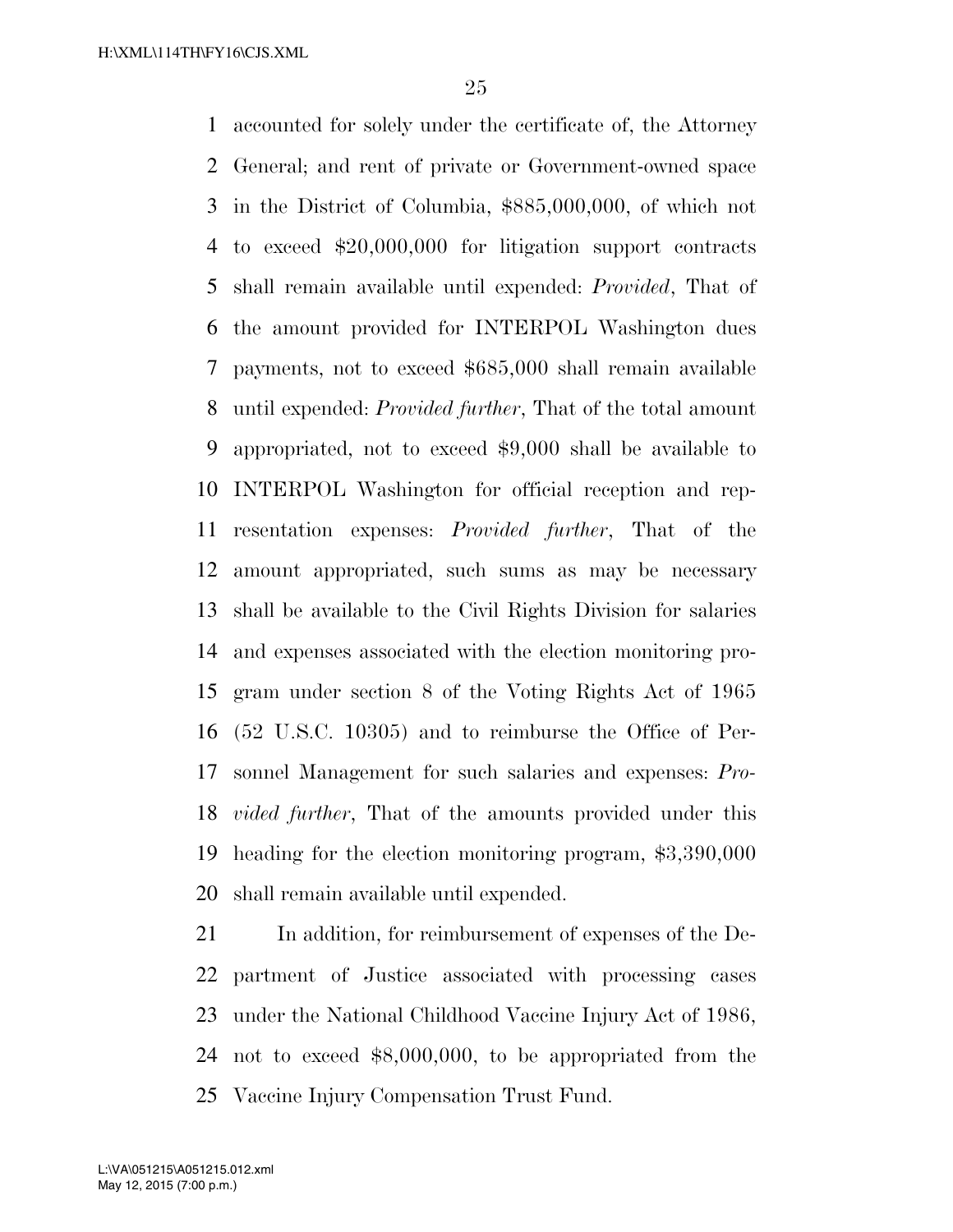SALARIES AND EXPENSES, ANTITRUST DIVISION

 For expenses necessary for the enforcement of anti- trust and kindred laws, \$162,246,000, to remain available until expended: *Provided*, That notwithstanding any other provision of law, fees collected for premerger notification filings under the Hart-Scott-Rodino Antitrust Improve- ments Act of 1976 (15 U.S.C. 18a), regardless of the year of collection (and estimated to be \$124,000,000 in fiscal year 2016), shall be retained and used for necessary ex- penses in this appropriation, and shall remain available until expended: *Provided further*, That the sum herein ap- propriated from the general fund shall be reduced as such offsetting collections are received during fiscal year 2016, so as to result in a final fiscal year 2016 appropriation from the general fund estimated at \$38,246,000.

SALARIES AND EXPENSES, UNITED STATES ATTORNEYS

 For necessary expenses of the Offices of the United States Attorneys, including inter-governmental and coop- erative agreements, \$1,995,000,000: *Provided*, That of the total amount appropriated, not to exceed \$7,200 shall be available for official reception and representation ex- penses: *Provided further*, That not to exceed \$25,000,000 shall remain available until expended: *Provided further*, That each United States Attorney shall establish or par-ticipate in a task force on human trafficking.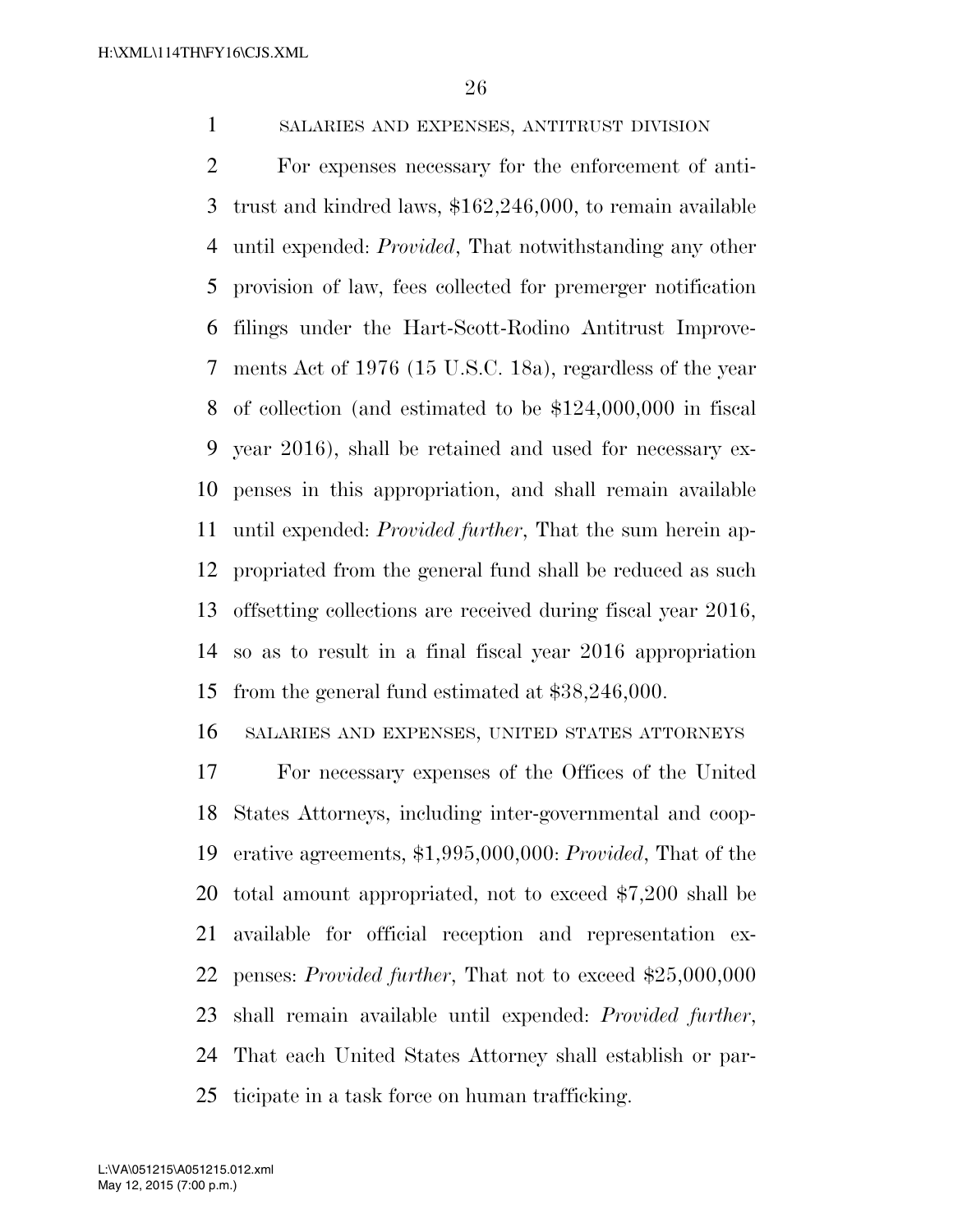UNITED STATES TRUSTEE SYSTEM FUND

 For necessary expenses of the United States Trustee Program, as authorized, \$225,908,000, to remain avail- able until expended and to be derived from the United States Trustee System Fund: *Provided*, That, notwith- standing any other provision of law, deposits to the Fund shall be available in such amounts as may be necessary to pay refunds due depositors: *Provided further*, That, not- withstanding any other provision of law, \$162,000,000 of offsetting collections pursuant to section 589a(b) of title 28, United States Code, shall be retained and used for necessary expenses in this appropriation and shall remain available until expended: *Provided further*, That the sum herein appropriated from the Fund shall be reduced as such offsetting collections are received during fiscal year 2016, so as to result in a final fiscal year 2016 appropria-tion from the Fund estimated at \$63,908,000.

SALARIES AND EXPENSES, FOREIGN CLAIMS

SETTLEMENT COMMISSION

 For expenses necessary to carry out the activities of the Foreign Claims Settlement Commission, including services as authorized by section 3109 of title 5, United States Code, \$2,326,000.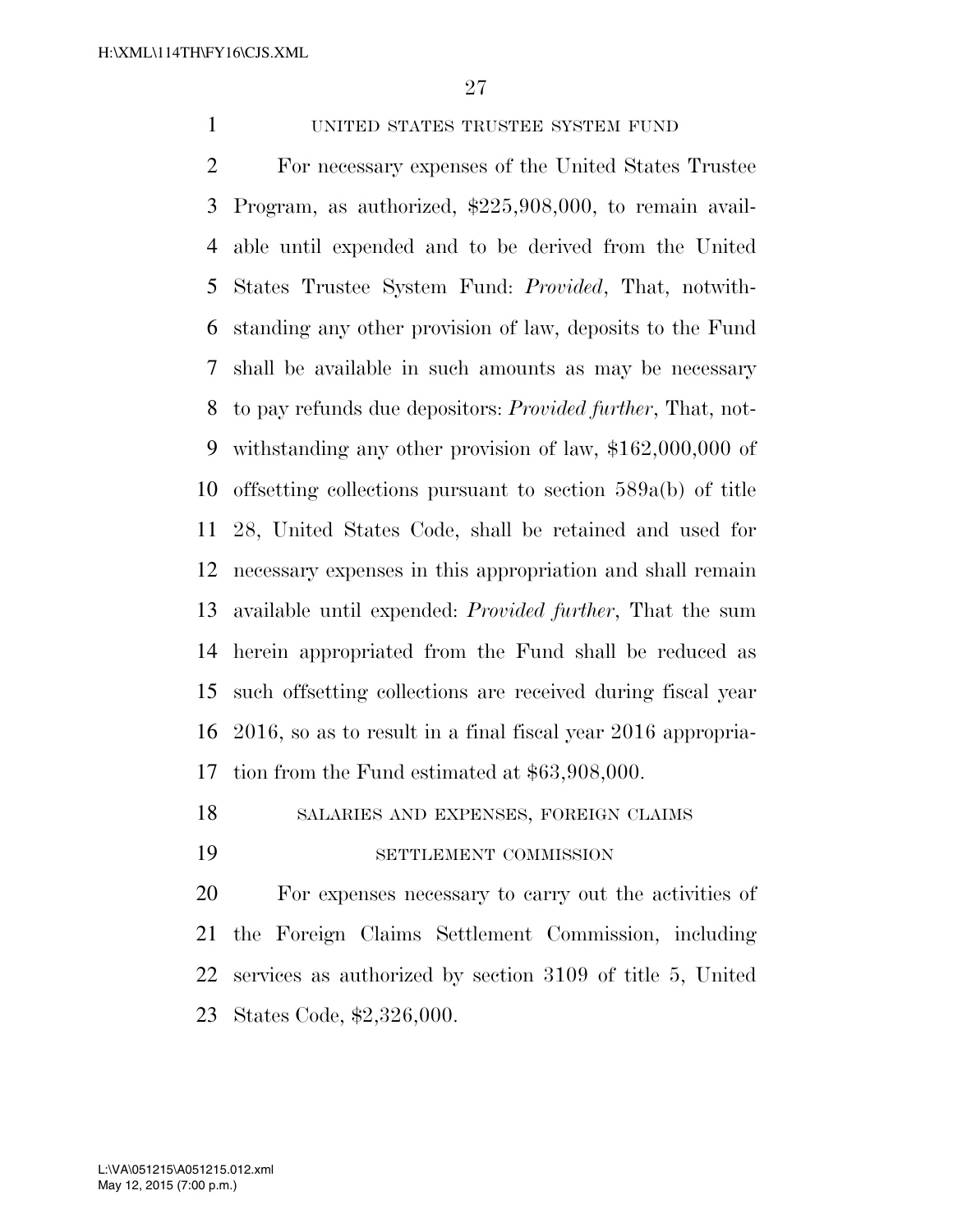#### 1 FEES AND EXPENSES OF WITNESSES

 For fees and expenses of witnesses, for expenses of contracts for the procurement and supervision of expert witnesses, for private counsel expenses, including ad- vances, and for expenses of foreign counsel, \$270,000,000, to remain available until expended, of which not to exceed \$16,000,000 is for construction of buildings for protected witness safesites; not to exceed \$3,000,000 is for the pur- chase and maintenance of armored and other vehicles for witness security caravans; and not to exceed \$13,000,000 is for the purchase, installation, maintenance, and up- grade of secure telecommunications equipment and a se- cure automated information network to store and retrieve the identities and locations of protected witnesses: *Pro- vided*, That amounts made available under this heading may not be transferred pursuant to section 205 of this Act.

SALARIES AND EXPENSES, COMMUNITY RELATIONS

19 SERVICE

**(INCLUDING TRANSFER OF FUNDS)** 

 For necessary expenses of the Community Relations Service, \$13,000,000: *Provided*, That notwithstanding sec- tion 205 of this Act, upon a determination by the Attorney General that emergent circumstances require additional funding for conflict resolution and violence prevention ac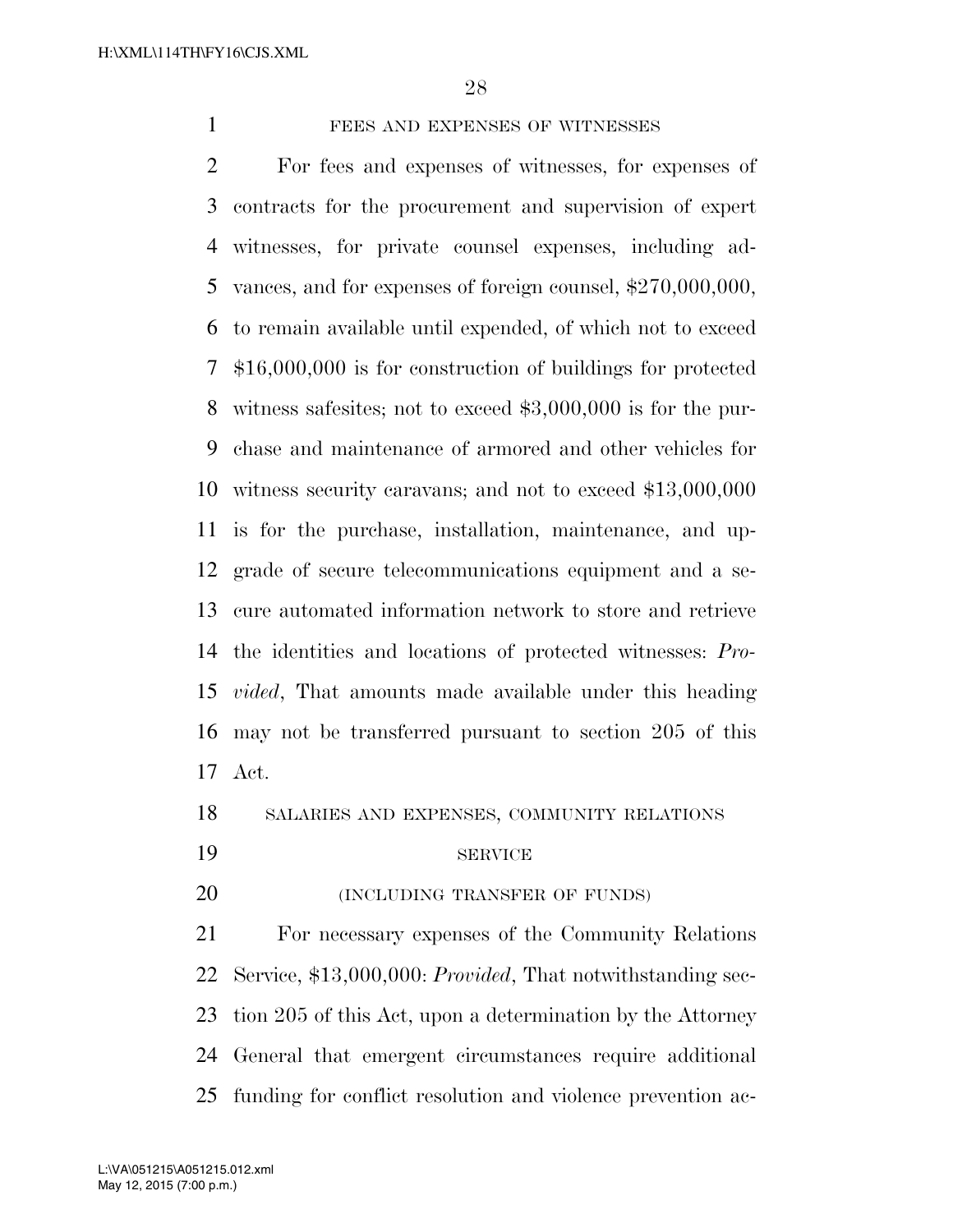H:\XML\114TH\FY16\CJS.XML

 tivities of the Community Relations Service, the Attorney General may transfer such amounts to the Community Re- lations Service, from available appropriations for the cur- rent fiscal year for the Department of Justice, as may be necessary to respond to such circumstances: *Provided fur- ther*, That any transfer pursuant to the preceding proviso shall be treated as a reprogramming under section 505 of this Act and shall not be available for obligation or ex- penditure except in compliance with the procedures set forth in that section.

 UNITED STATES MARSHALS SERVICE SALARIES AND EXPENSES

 For necessary expenses of the United States Mar- shals Service, \$1,220,000,000, of which not to exceed \$6,000 shall be available for official reception and rep- resentation expenses, and not to exceed \$15,000,000 shall remain available until expended.

CONSTRUCTION

 For construction in space controlled, occupied or uti- lized by the United States Marshals Service for prisoner holding and related support, \$11,000,000, to remain avail-able until expended.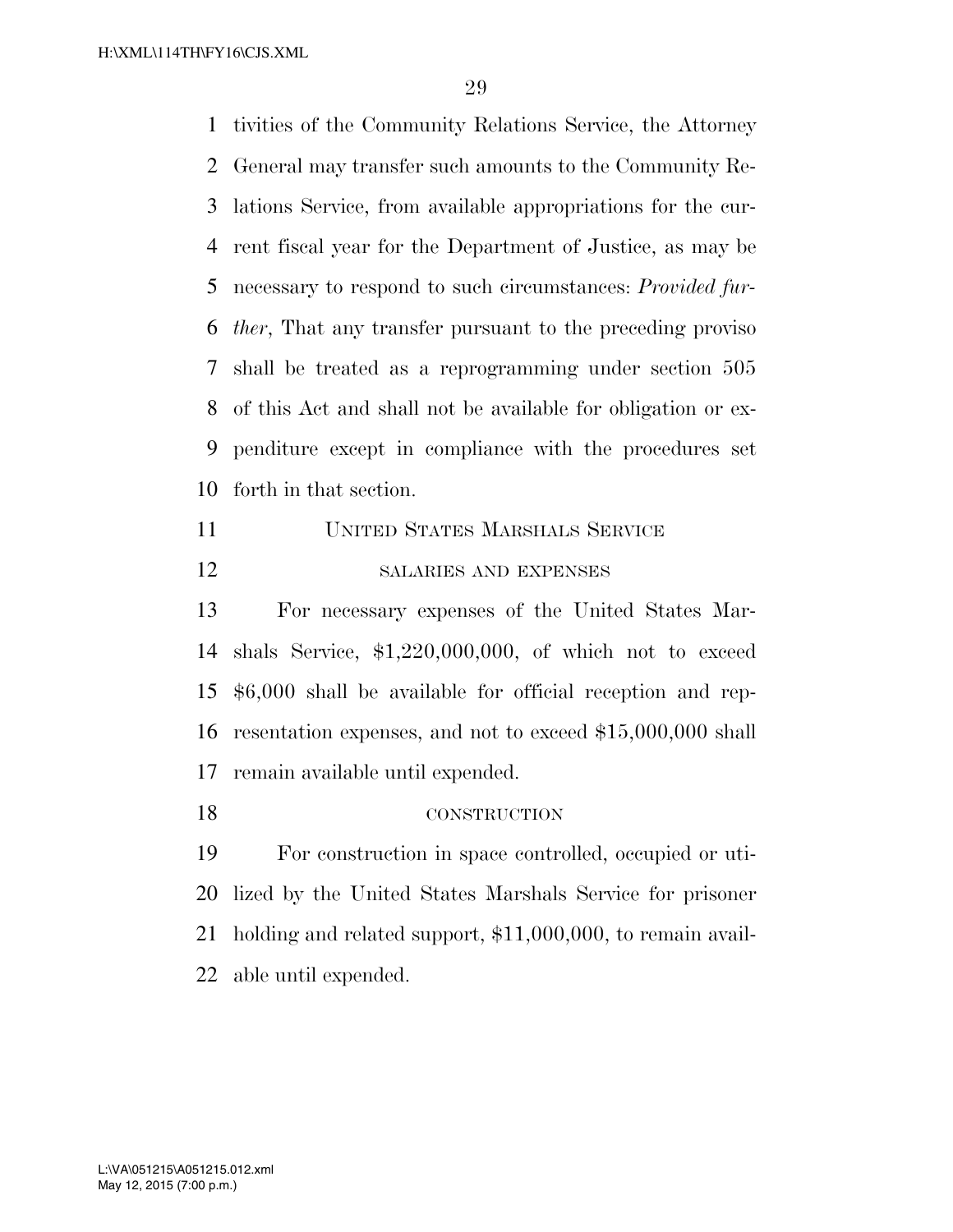FEDERAL PRISONER DETENTION

(INCLUDING TRANSFER OF FUNDS)

 For necessary expenses related to United States pris- oners in the custody of the United States Marshals Service as authorized by section 4013 of title 18, United States Code, \$1,058,081,000, to remain available until expended: *Provided*, That not to exceed \$20,000,000 shall be consid- ered ''funds appropriated for State and local law enforce- ment assistance'' pursuant to section 4013(b) of title 18, United States Code: *Provided further*, That the United States Marshals Service shall be responsible for managing the Justice Prisoner and Alien Transportation System: *Provided further*, That any unobligated balances available from funds appropriated under the heading ''General Ad- ministration, Detention Trustee'' shall be transferred to and merged with the appropriation under this heading.

- NATIONAL SECURITY DIVISION
- 18 SALARIES AND EXPENSES

(INCLUDING TRANSFER OF FUNDS)

 For expenses necessary to carry out the activities of the National Security Division, \$95,000,000, of which not to exceed \$5,000,000 for information technology systems shall remain available until expended: *Provided*, That not- withstanding section 205 of this Act, upon a determina-tion by the Attorney General that emergent circumstances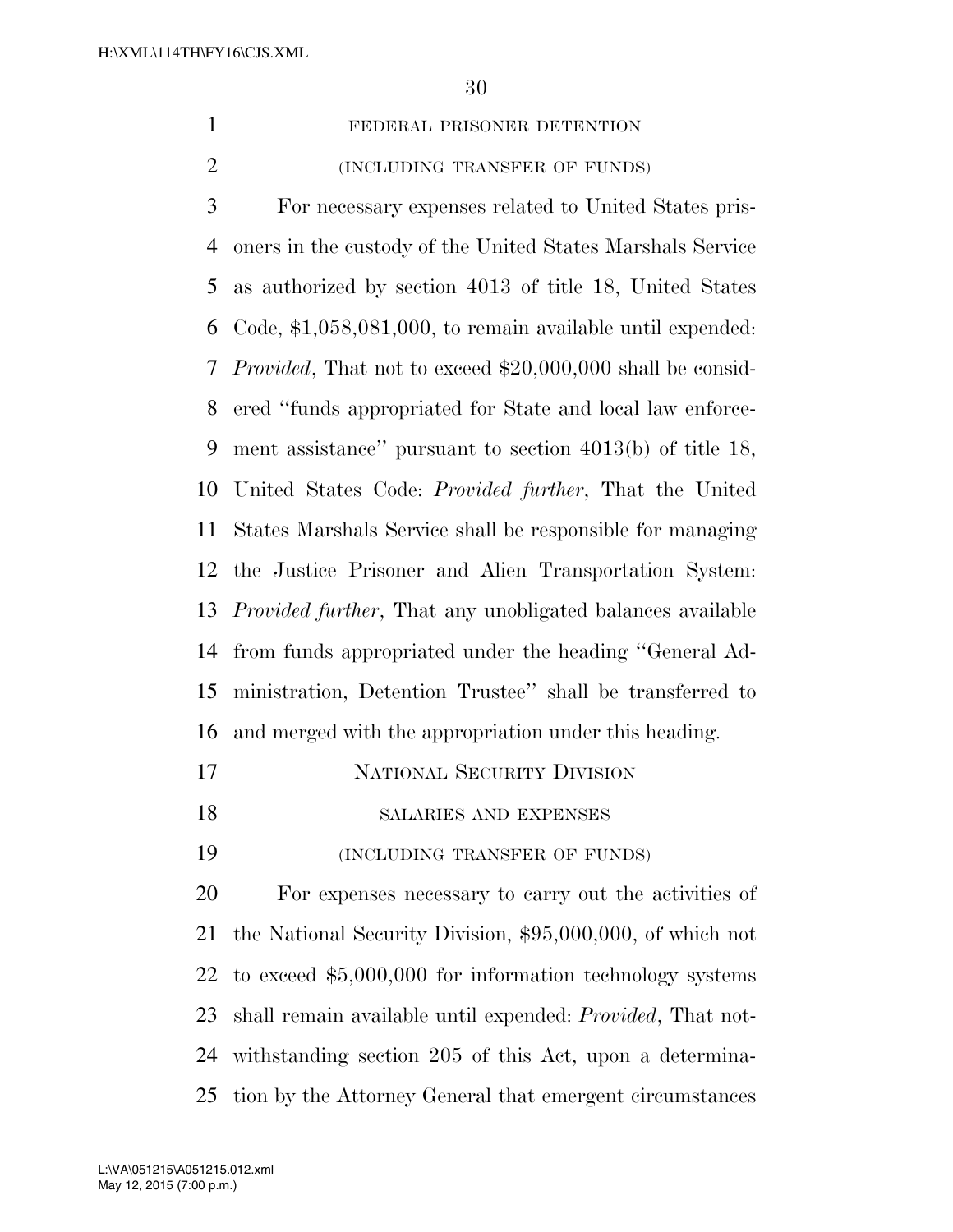H:\XML\114TH\FY16\CJS.XML

 require additional funding for the activities of the National Security Division, the Attorney General may transfer such amounts to this heading from available appropriations for the current fiscal year for the Department of Justice, as may be necessary to respond to such circumstances: *Pro- vided further*, That any transfer pursuant to the preceding proviso shall be treated as a reprogramming under section 505 of this Act and shall not be available for obligation or expenditure except in compliance with the procedures set forth in that section.

11 INTERAGENCY LAW ENFORCEMENT

INTERAGENCY CRIME AND DRUG ENFORCEMENT

 For necessary expenses for the identification, inves- tigation, and prosecution of individuals associated with the most significant drug trafficking and affiliated money laundering organizations not otherwise provided for, to in- clude inter-governmental agreements with State and local law enforcement agencies engaged in the investigation and prosecution of individuals involved in organized crime drug trafficking, \$510,000,000, of which \$50,000,000 shall re- main available until expended: *Provided*, That any amounts obligated from appropriations under this heading may be used under authorities available to the organiza-tions reimbursed from this appropriation.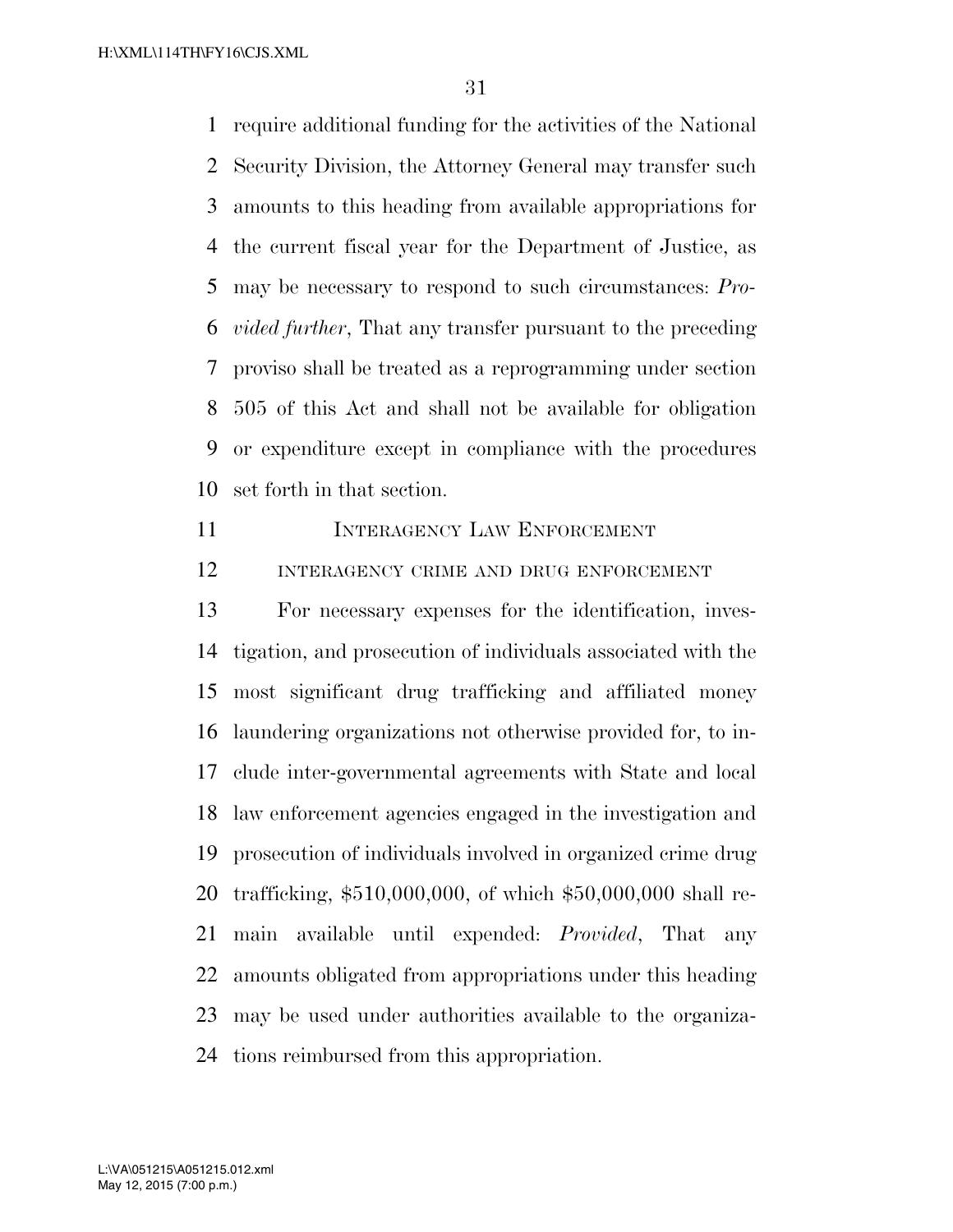### FEDERAL BUREAU OF INVESTIGATION SALARIES AND EXPENSES

 For necessary expenses of the Federal Bureau of In- vestigation for detection, investigation, and prosecution of crimes against the United States, \$8,489,786,000, of which not to exceed \$216,900,000 shall remain available until expended: *Provided*, That not to exceed \$184,500 shall be available for official reception and representation expenses.

CONSTRUCTION

 For necessary expenses, to include the cost of equip- ment, furniture, and information technology requirements, related to construction or acquisition of buildings, facili- ties and sites by purchase, or as otherwise authorized by law; conversion, modification and extension of Federally- owned buildings; preliminary planning and design of projects; and operation and maintenance of secure work environment facilities and secure networking capabilities; \$57,982,000, to remain available until expended.

- 20 DRUG ENFORCEMENT ADMINISTRATION
- 21 SALARIES AND EXPENSES

 For necessary expenses of the Drug Enforcement Ad- ministration, including not to exceed \$70,000 to meet un- foreseen emergencies of a confidential character pursuant to section 530C of title 28, United States Code; and ex-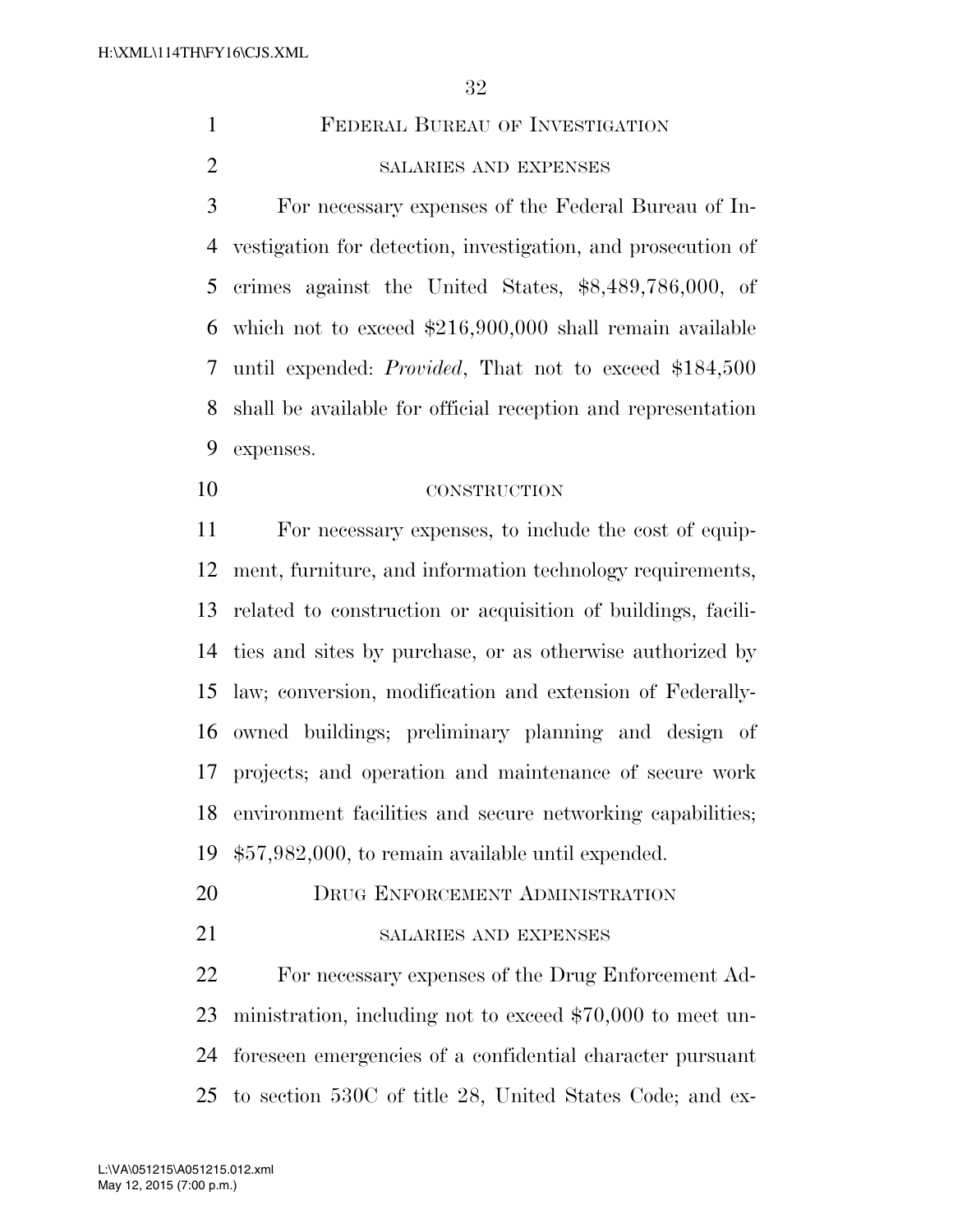H:\XML\114TH\FY16\CJS.XML

 penses for conducting drug education and training pro- grams, including travel and related expenses for partici- pants in such programs and the distribution of items of token value that promote the goals of such programs, \$2,073,945,000; of which not to exceed \$75,000,000 shall remain available until expended and not to exceed \$90,000 shall be available for official reception and representation expenses.

 BUREAU OF ALCOHOL, TOBACCO, FIREARMS AND EXPLOSIVES

SALARIES AND EXPENSES

 For necessary expenses of the Bureau of Alcohol, To- bacco, Firearms and Explosives, for training of State and local law enforcement agencies with or without reimburse- ment, including training in connection with the training and acquisition of canines for explosives and fire accelerants detection; and for provision of laboratory as- sistance to State and local law enforcement agencies, with or without reimbursement, \$1,250,000,000, of which not to exceed \$36,000 shall be for official reception and rep- resentation expenses, not to exceed \$1,000,000 shall be available for the payment of attorneys' fees as provided by section 924(d)(2) of title 18, United States Code, and not to exceed \$20,000,000 shall remain available until ex-pended: *Provided*, That none of the funds appropriated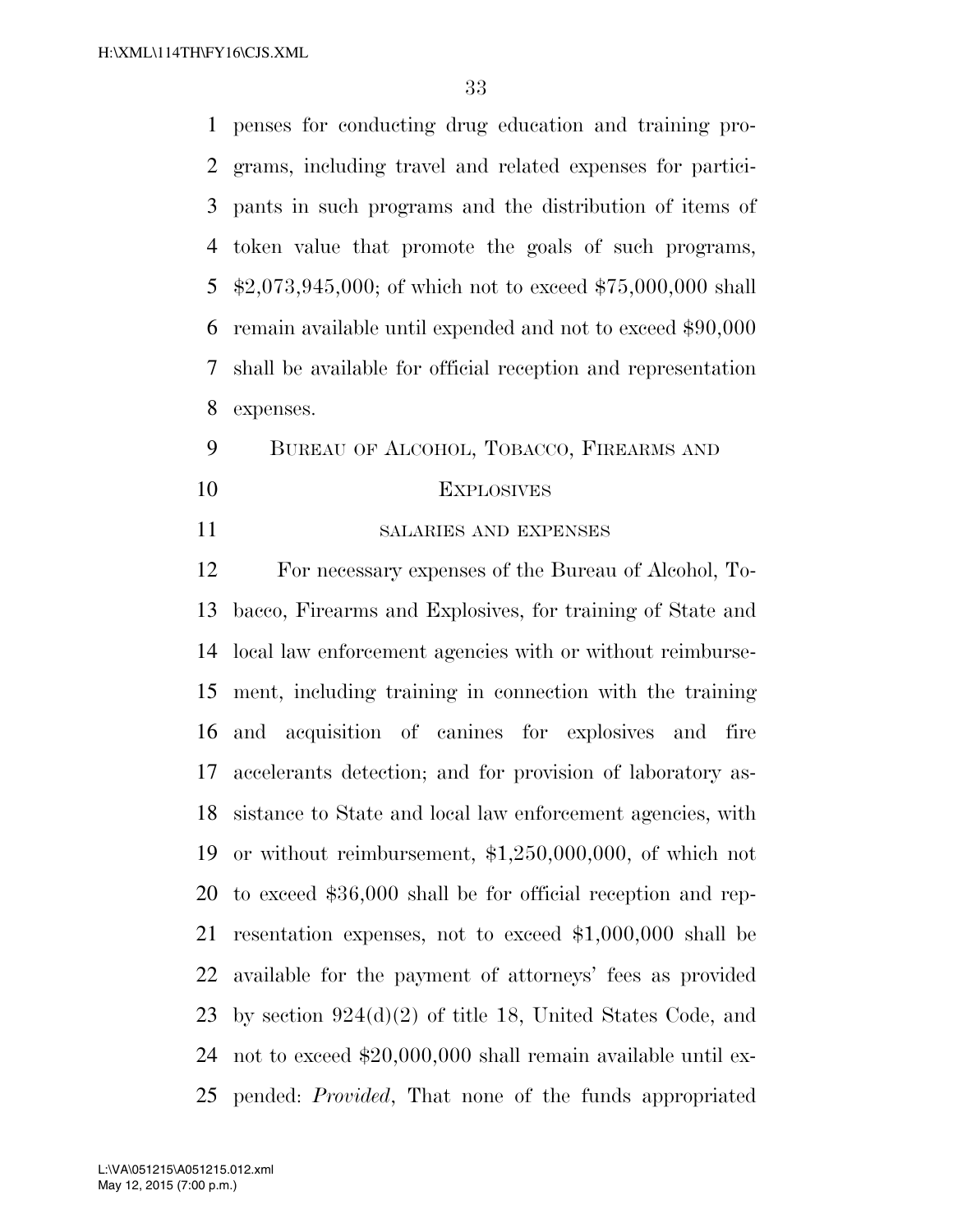herein shall be available to investigate or act upon applica- tions for relief from Federal firearms disabilities under section 925(c) of title 18, United States Code: *Provided further*, That such funds shall be available to investigate and act upon applications filed by corporations for relief from Federal firearms disabilities under section 925(c) of title 18, United States Code: *Provided further*, That no funds made available by this or any other Act may be used to transfer the functions, missions, or activities of the Bu- reau of Alcohol, Tobacco, Firearms and Explosives to other agencies or Departments.

| 12 | FEDERAL PRISON SYSTEM |  |
|----|-----------------------|--|
|    |                       |  |

13 SALARIES AND EXPENSES

(INCLUDING TRANSFER OF FUNDS)

 For necessary expenses of the Federal Prison System for the administration, operation, and maintenance of Federal penal and correctional institutions, and for the provision of technical assistance and advice on corrections related issues to foreign governments, \$6,955,000,000: *Provided*, That the Attorney General may transfer to the Department of Health and Human Services such amounts as may be necessary for direct expenditures by that De- partment for medical relief for inmates of Federal penal and correctional institutions: *Provided further*, That the Director of the Federal Prison System, where necessary,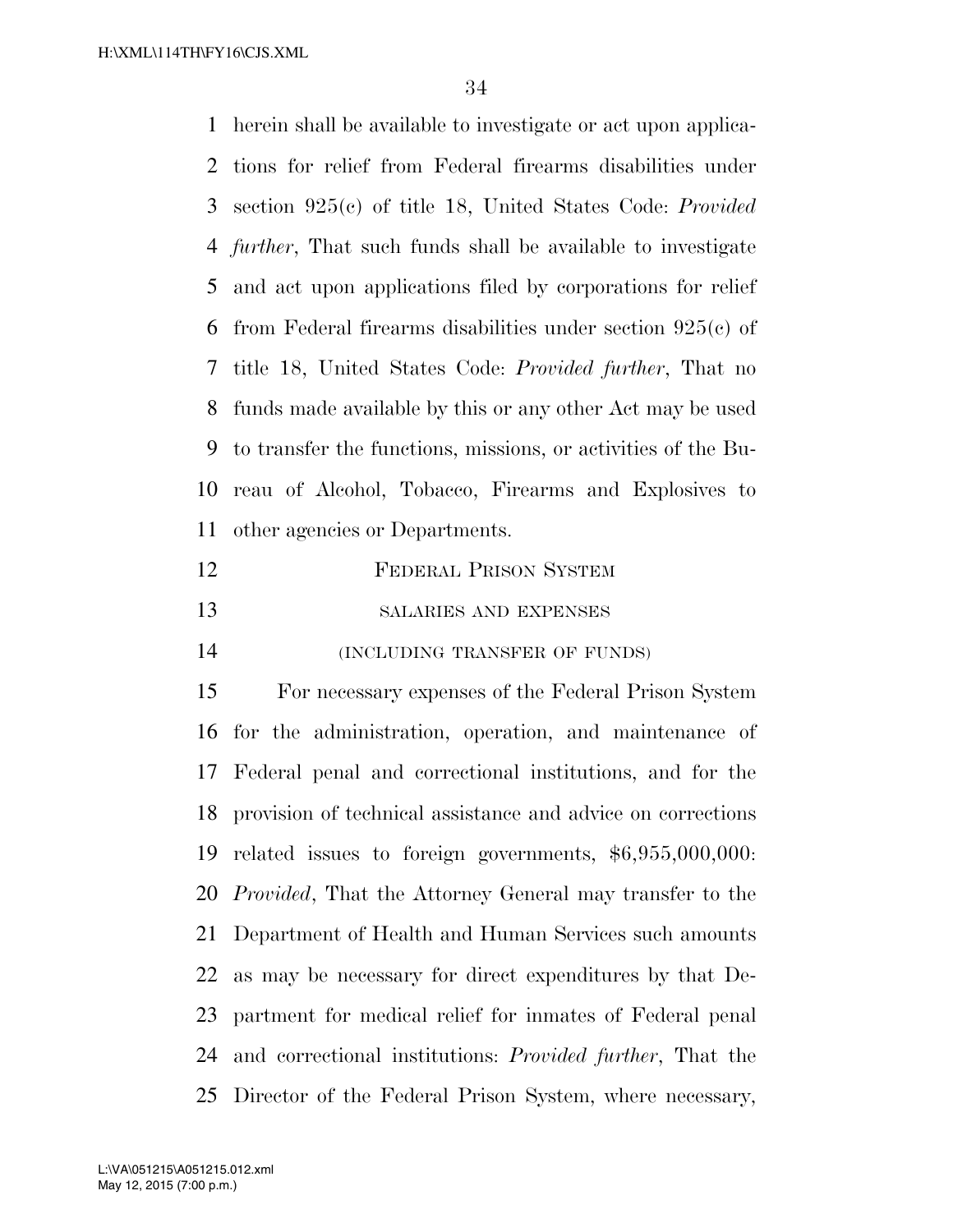H:\XML\114TH\FY16\CJS.XML

 may enter into contracts with a fiscal agent or fiscal inter- mediary claims processor to determine the amounts pay- able to persons who, on behalf of the Federal Prison Sys- tem, furnish health services to individuals committed to the custody of the Federal Prison System: *Provided fur- ther*, That not to exceed \$5,400 shall be available for offi- cial reception and representation expenses: *Provided fur- ther*, That not to exceed \$50,000,000 shall remain avail- able for necessary operations until September 30, 2017: *Provided further*, That, of the amounts provided for con- tract confinement, not to exceed \$20,000,000 shall remain available until expended to make payments in advance for grants, contracts and reimbursable agreements, and other expenses: *Provided further*, That the Director of the Fed- eral Prison System may accept donated property and serv- ices relating to the operation of the prison card program from a not-for-profit entity which has operated such pro- gram in the past, notwithstanding the fact that such not- for-profit entity furnishes services under contracts to the Federal Prison System relating to the operation of pre- release services, halfway houses, or other custodial facili-ties.

#### BUILDINGS AND FACILITIES

 For planning, acquisition of sites and construction of new facilities; purchase and acquisition of facilities and re-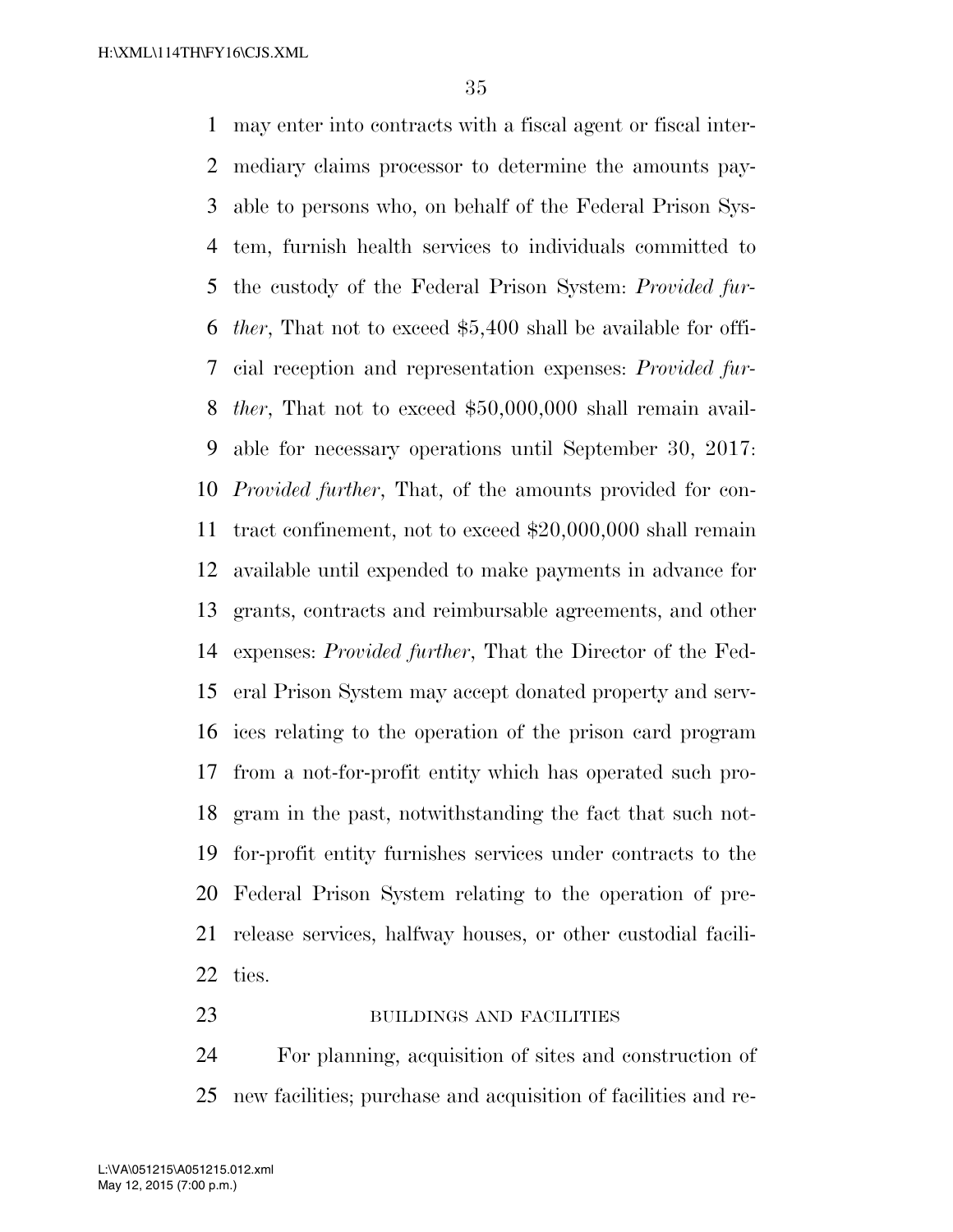modeling, and equipping of such facilities for penal and correctional use, including all necessary expenses incident thereto, by contract or force account; and constructing, remodeling, and equipping necessary buildings and facili- ties at existing penal and correctional institutions, includ- ing all necessary expenses incident thereto, by contract or force account, \$230,000,000, to remain available until ex- pended, of which \$145,000,000 shall be available only for costs related to construction of new facilities: *Provided*, That labor of United States prisoners may be used for work performed under this appropriation.

FEDERAL PRISON INDUSTRIES, INCORPORATED

 The Federal Prison Industries, Incorporated, is here- by authorized to make such expenditures within the limits of funds and borrowing authority available, and in accord with the law, and to make such contracts and commit- ments without regard to fiscal year limitations as provided by section 9104 of title 31, United States Code, as may be necessary in carrying out the program set forth in the budget for the current fiscal year for such corporation. LIMITATION ON ADMINISTRATIVE EXPENSES, FEDERAL

PRISON INDUSTRIES, INCORPORATED

 Not to exceed \$2,700,000 of the funds of the Federal Prison Industries, Incorporated, shall be available for its administrative expenses, and for services as authorized by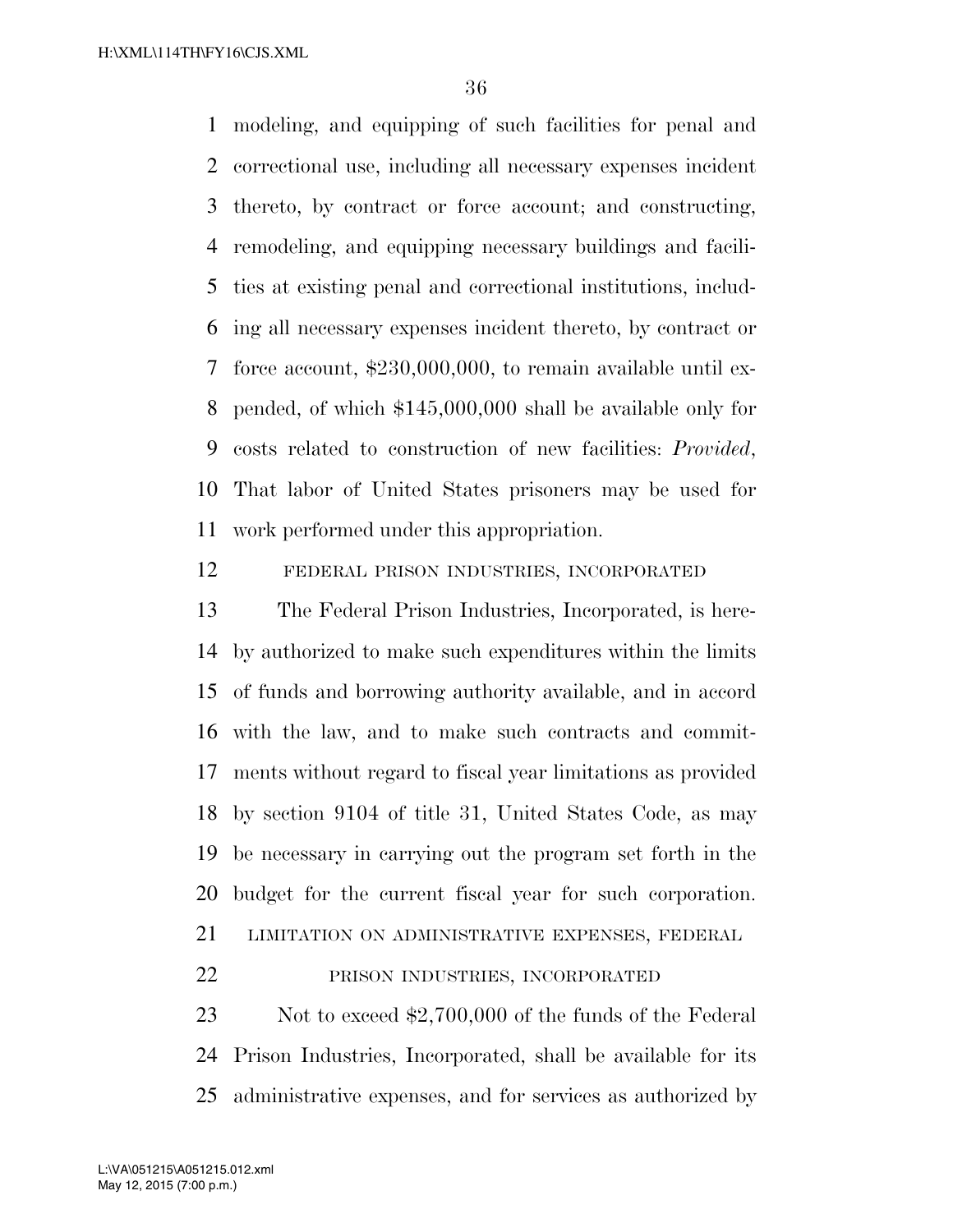section 3109 of title 5, United States Code, to be com- puted on an accrual basis to be determined in accordance with the corporation's current prescribed accounting sys- tem, and such amounts shall be exclusive of depreciation, payment of claims, and expenditures which such account- ing system requires to be capitalized or charged to cost of commodities acquired or produced, including selling and shipping expenses, and expenses in connection with acqui- sition, construction, operation, maintenance, improvement, protection, or disposition of facilities and other property belonging to the corporation or in which it has an interest. STATE AND LOCAL LAW ENFORCEMENT ACTIVITIES 13 OFFICE ON VIOLENCE AGAINST WOMEN VIOLENCE AGAINST WOMEN PREVENTION AND 15 PROSECUTION PROGRAMS For grants, contracts, cooperative agreements, and other assistance for the prevention and prosecution of vio-lence against women, as authorized by the Omnibus Crime

 Control and Safe Streets Act of 1968 (42 U.S.C. 3711 et seq.) (''the 1968 Act''); the Violent Crime Control and Law Enforcement Act of 1994 (Public Law 103–322) (''the 1994 Act''); the Victims of Child Abuse Act of 1990 (Public Law 101–647) (''the 1990 Act''); the Prosecu- torial Remedies and Other Tools to end the Exploitation of Children Today Act of 2003 (Public Law 108–21); the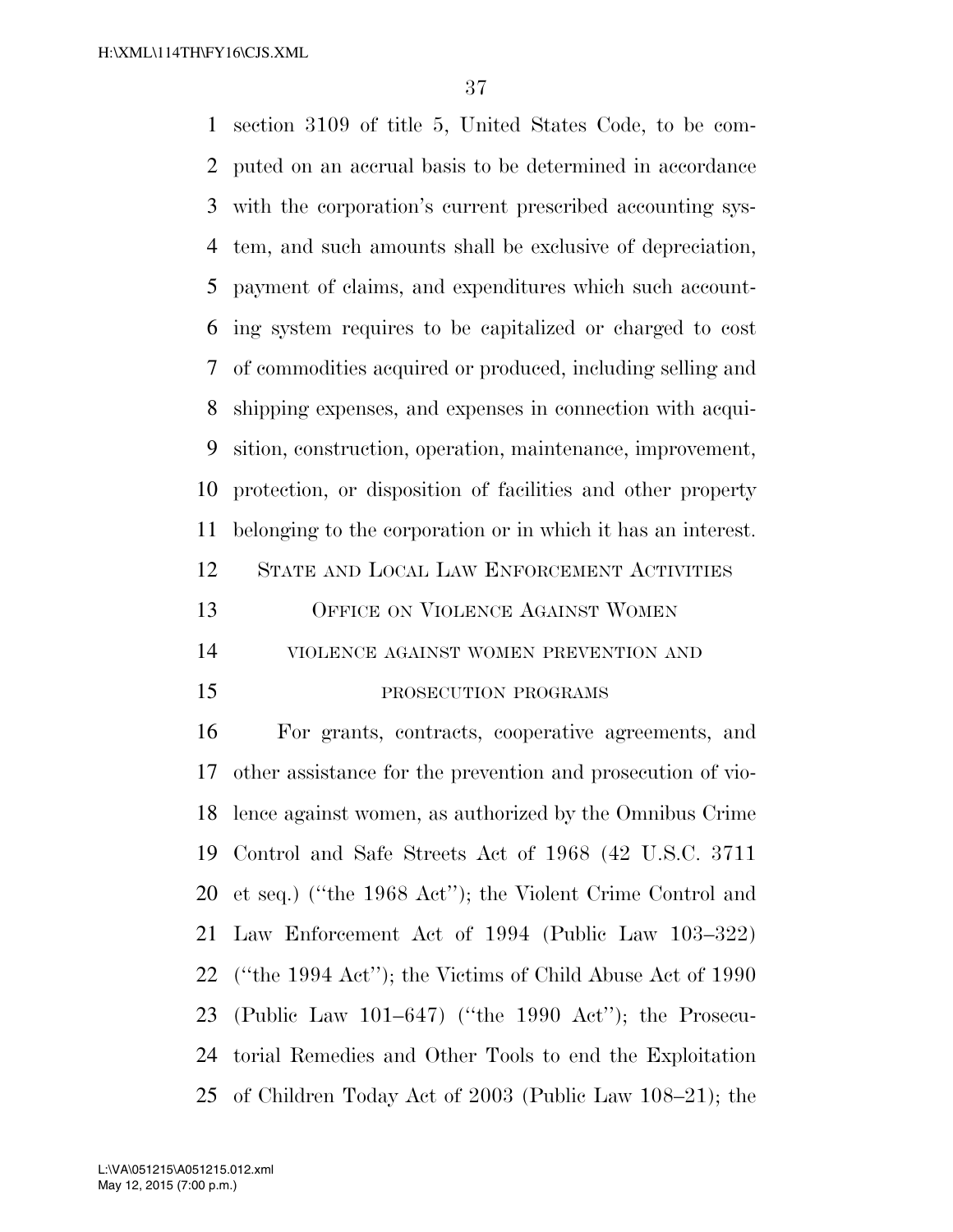Juvenile Justice and Delinquency Prevention Act of 1974 (42 U.S.C. 5601 et seq.) (''the 1974 Act''); the Victims of Trafficking and Violence Protection Act of 2000 (Public Law 106–386) (''the 2000 Act''); the Violence Against Women and Department of Justice Reauthorization Act of 2005 (Public Law 109–162) (''the 2005 Act''); and the Violence Against Women Reauthorization Act of 2013 (Public Law 113–4) (''the 2013 Act''); and for related vic- tims services, \$474,000,000, to remain available until ex-pended: *Provided*, That of the amount provided—

 (1) \$196,000,000 is for grants to combat vio- lence against women, as authorized by part T of the 1968 Act;

 (2) \$28,000,000 is for transitional housing as- sistance grants for victims of domestic violence, dat- ing violence, stalking, or sexual assault as authorized by section 40299 of the 1994 Act;

 (3) \$8,000,000 is for the National Institute of Justice for research and evaluation of violence against women and related issues addressed by grant programs of the Office on Violence Against Women, which shall be transferred to and adminis-23 tered by the Office of Justice Programs;

 (4) \$11,000,000 is for a grant program to pro-vide services to advocate for and respond to youth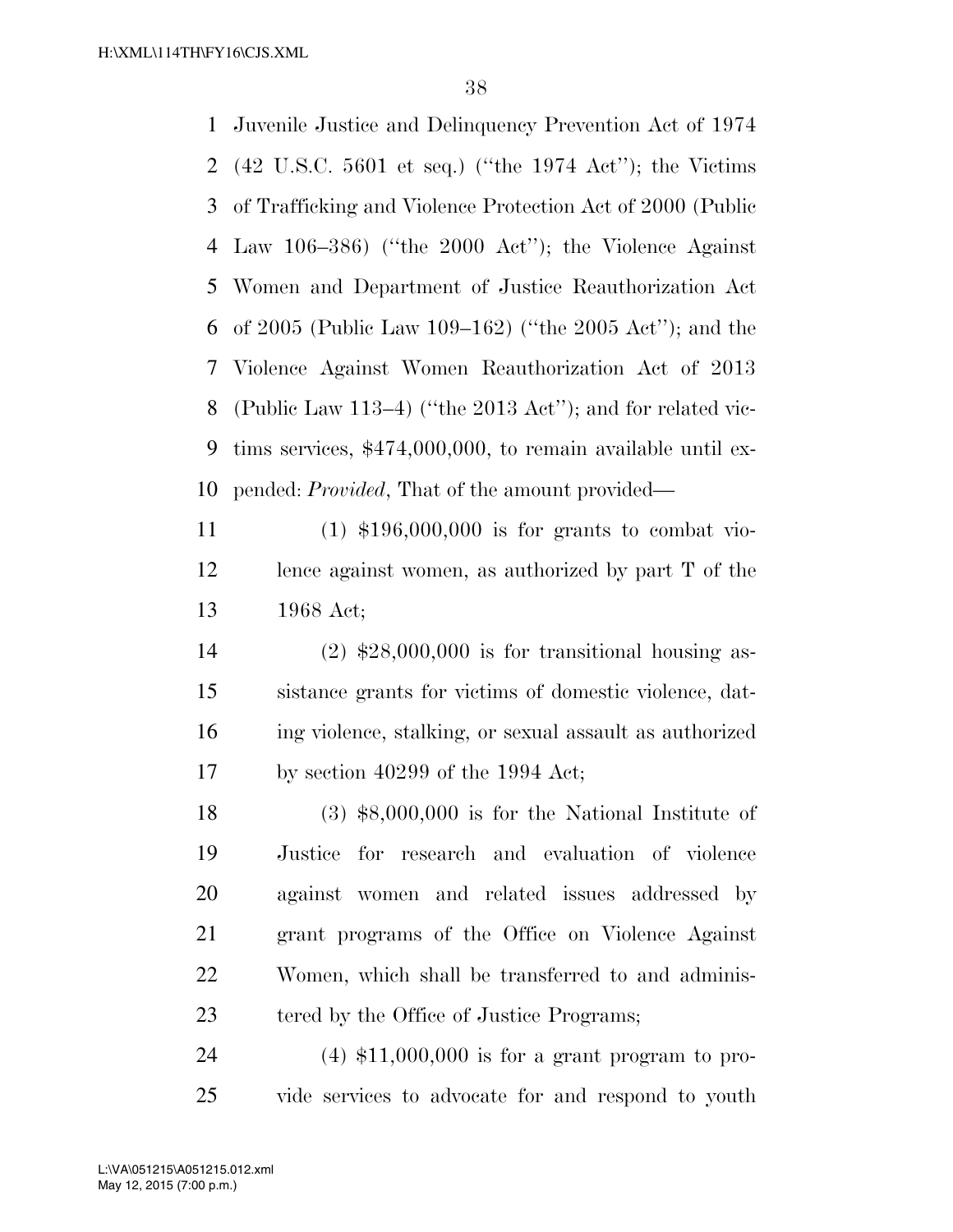victims of domestic violence, dating violence, sexual assault, and stalking; assistance to children and youth exposed to such violence; programs to engage men and youth in preventing such violence; and as- sistance to middle and high school students through education and other services related to such violence: *Provided*, That unobligated balances available for the programs authorized by sections 41201, 41204, 41303 and 41305 of the 1994 Act, prior to its amendment by the 2013 Act, shall be available for this program: *Provided further*, That 10 percent of the total amount available for this grant program shall be available for grants under the program au- thorized by section 2015 of the 1968 Act: *Provided further*, That the definitions and grant conditions in section 40002 of the 1994 Act shall apply to this program;

 $(5)$  \$51,000,000 is for grants to encourage ar- rest policies as authorized by part U of the 1968 Act, of which \$4,000,000 is for a homicide reduction initiative;

 (6) \$35,000,000 is for sexual assault victims assistance, as authorized by section 41601 of the 1994 Act;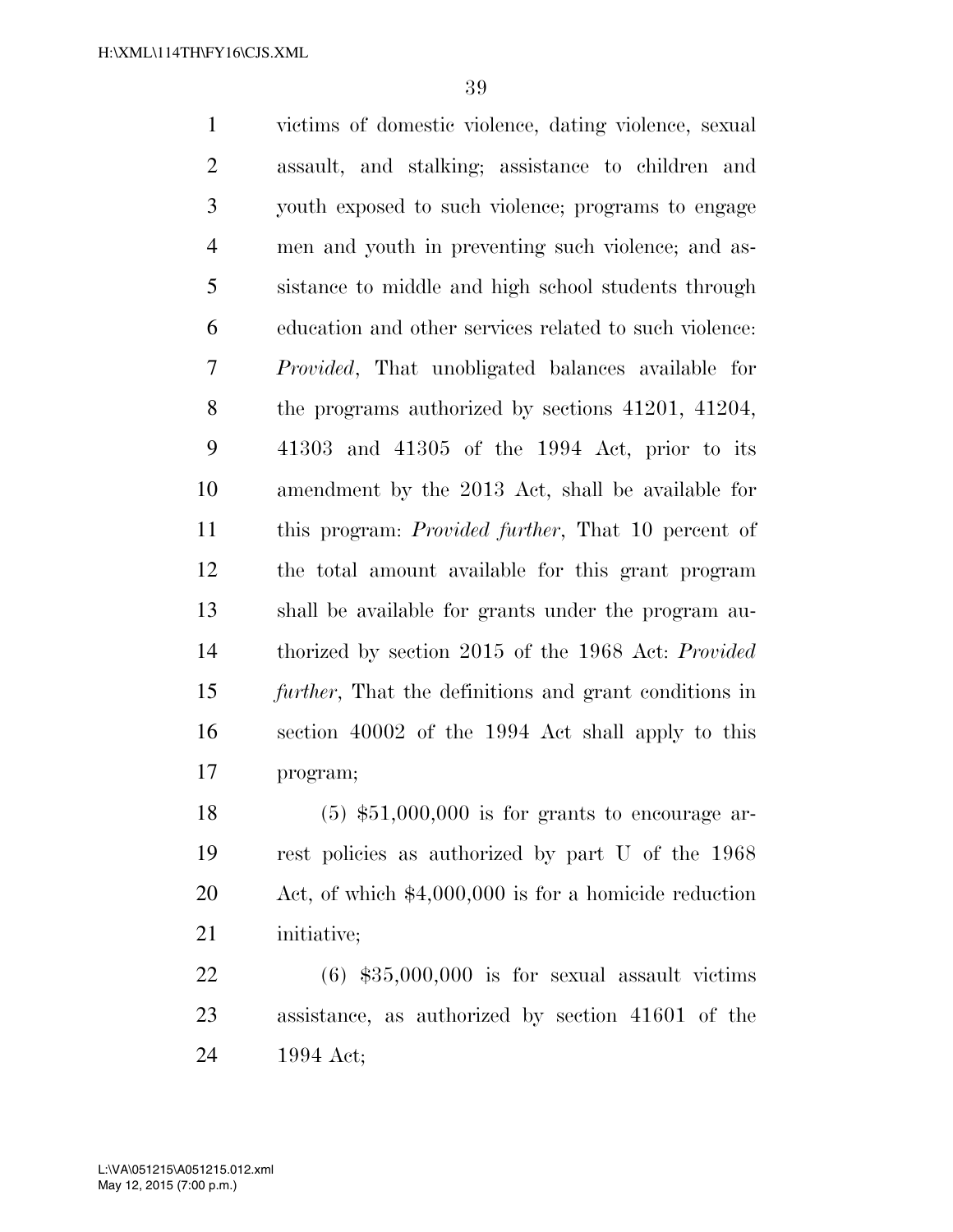(7) \$33,000,000 is for rural domestic violence and child abuse enforcement assistance grants, in- cluding as authorized by section 40295 of the 1994 Act; (8) \$16,000,000 is for grants to reduce violent crimes against women on campus, as authorized by section 304 of the 2005 Act; 8 (9)  $$42,500,000$  is for legal assistance for vic- tims, as authorized by section 1201 of the 2000 Act; (10) \$4,500,000 is for enhanced training and services to end violence against and abuse of women in later life, as authorized by section 40802 of the 1994 Act; (11) \$16,000,000 is for grants to support fami- lies in the justice system, as authorized by section 1301 of the 2000 Act: *Provided*, That unobligated balances available for the programs authorized by section 1301 of the 2000 Act and section 41002 of the 1994 Act, prior to their amendment by the 2013 Act, shall be available for this program; (12) \$6,000,000 is for education and training to end violence against and abuse of women with disabilities, as authorized by section 1402 of the 2000 Act;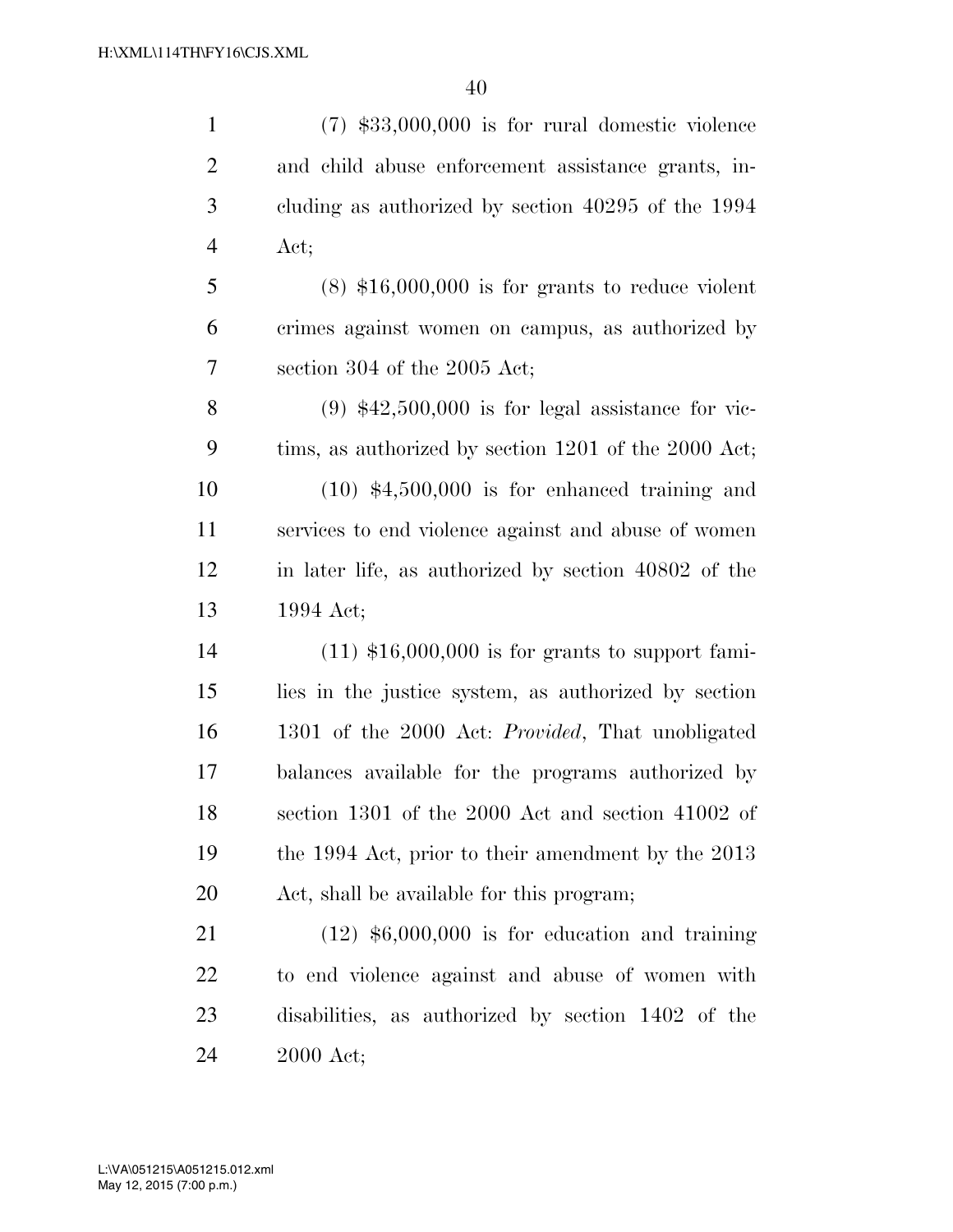| $\mathbf{1}$   | $(13)$ \$500,000 is for the National Resource               |
|----------------|-------------------------------------------------------------|
| $\overline{2}$ | Center on Workplace Responses to assist victims of          |
| 3              | domestic violence, as authorized by section 41501 of        |
| $\overline{4}$ | the $1994$ Act;                                             |
| 5              | $(14)$ \$1,000,000 is for analysis and research on          |
| 6              | violence against Indian women, including as author-         |
| 7              | ized by section 904 of the 2005 Act: <i>Provided</i> , That |
| 8              | such funds may be transferred to and administered           |
| 9              | by the Office of Justice Programs;                          |
| 10             | $(15)$ \$500,000 is for a national clearinghouse            |
| 11             | that provides training and technical assistance on          |
| 12             | issues relating to sexual assault of American Indian        |
| 13             | and Alaska Native women; and                                |
| 14             | $(16)$ \$25,000,000 for victim services programs            |
| 15             | for victims of trafficking, as authorized by section        |
| 16             | $107(b)(2)$ of Public Law 106–386, for programs au-         |
| 17             | thorized under Public Law 109–164, or programs              |
| 18             | authorized under Public Law 113-4.                          |
| 19             | OFFICE OF JUSTICE PROGRAMS                                  |
| 20             | STATE AND LOCAL LAW ENFORCEMENT ASSISTANCE                  |
| 21             | For grants, contracts, cooperative agreements, and          |
| 22             | other assistance authorized by the Violent Crime Control    |
| 23             | and Law Enforcement Act of 1994 (Public Law 103–322)        |
| 24             | ("the 1994 Act"); the Omnibus Crime Control and Safe        |
| 25             | Streets Act of 1968 ("the 1968 Act"); the Justice for All   |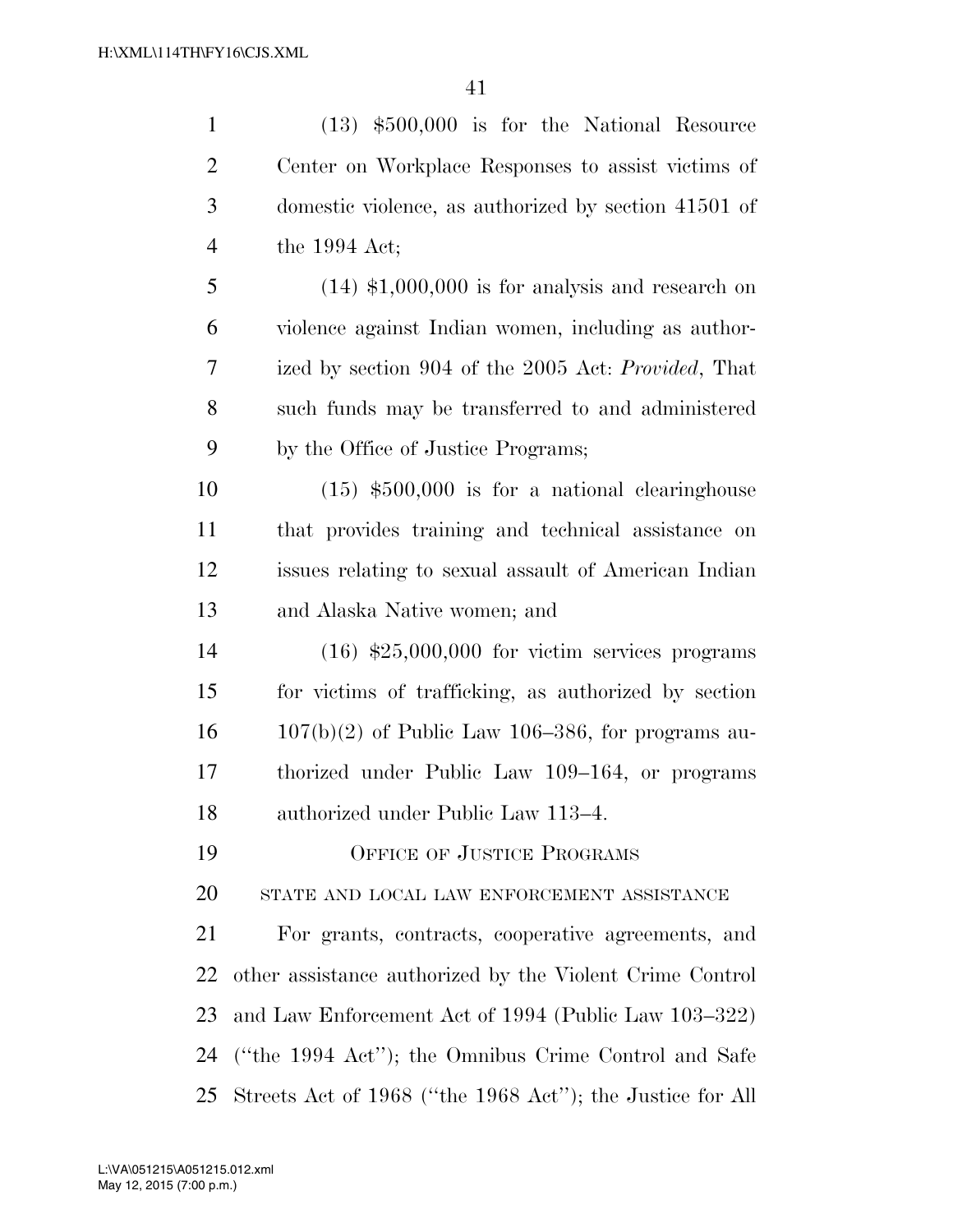H:\XML\114TH\FY16\CJS.XML

 Act of 2004 (Public Law 108–405); the Victims of Child Abuse Act of 1990 (Public Law 101–647) (''the 1990 Act''); the Trafficking Victims Protection Reauthorization Act of 2005 (Public Law 109–164); the Violence Against Women and Department of Justice Reauthorization Act of 2005 (Public Law 109–162) (''the 2005 Act''); the Adam Walsh Child Protection and Safety Act of 2006 (Public Law 109–248) (''the Adam Walsh Act''); the Vic- tims of Trafficking and Violence Protection Act of 2000 (Public Law 106–386); the NICS Improvement Amend- ments Act of 2007 (Public Law 110–180); subtitle D of title II of the Homeland Security Act of 2002 (Public Law 107–296) (''the 2002 Act''); the Second Chance Act of 2007 (Public Law 110–199); the Prioritizing Resources and Organization for Intellectual Property Act of 2008 (Public Law 110–403); the Victims of Crime Act of 1984 (Public Law 98–473); the Mentally Ill Offender Treat- ment and Crime Reduction Reauthorization and Improve- ment Act of 2008 (Public Law 110–416); the Violence Against Women Reauthorization Act of 2013 (Public Law 113–4) (''the 2013 Act''); and other programs, \$1,015,400,000, to remain available until expended as fol-lows—

 (1) \$409,000,000 for the Edward Byrne Memo-rial Justice Assistance Grant program as authorized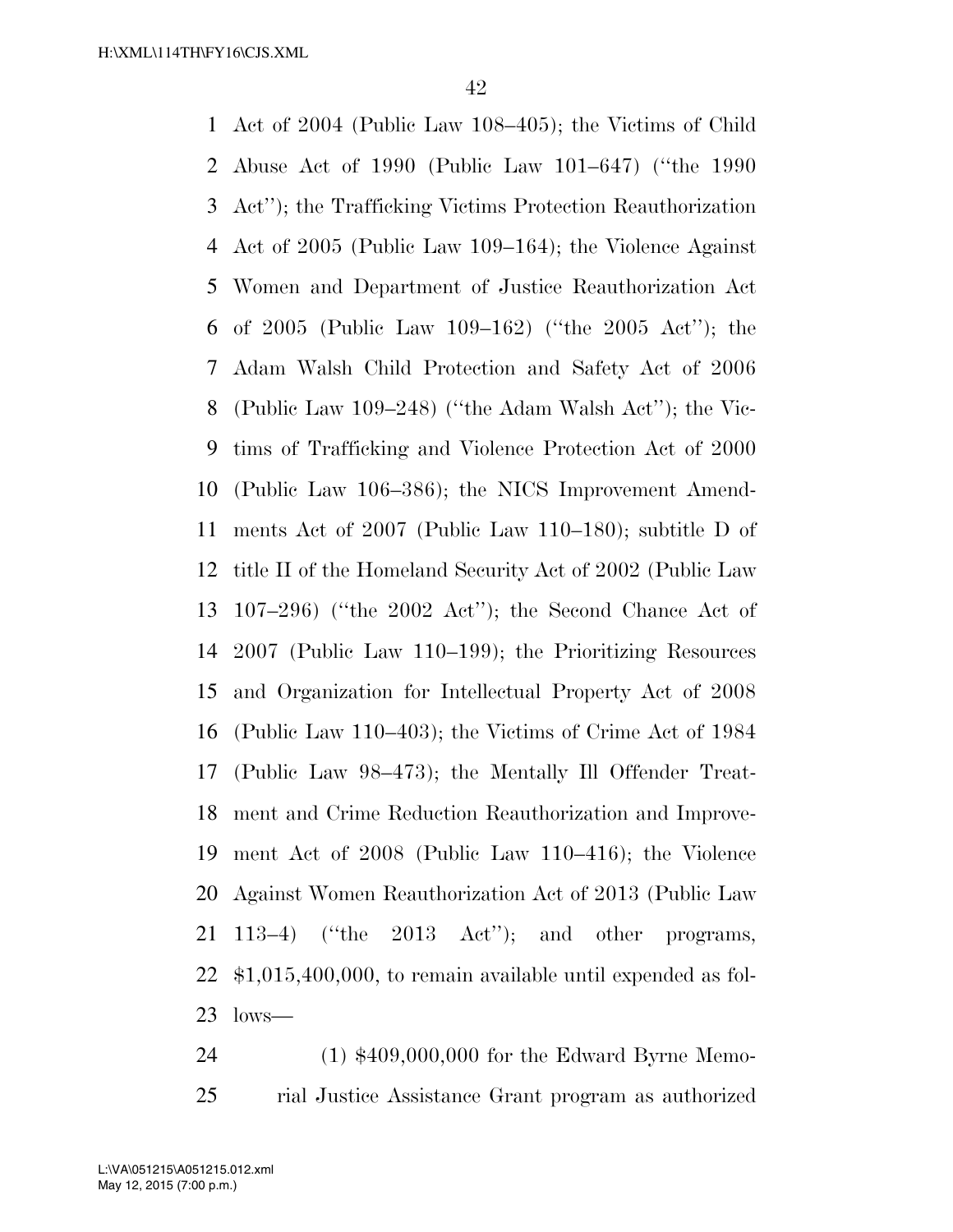by subpart 1 of part E of title I of the 1968 Act 2 (except that section  $1001(c)$ , and the special rules 3 for Puerto Rico under section  $505(g)$  of title I of the 1968 Act shall not apply for purposes of this Act), of which, notwithstanding such subpart 1, \$20,000,000 is for grants for law enforcement ac- tivities associated with the presidential nominating conventions, \$15,000,000 is for a Preventing Vio- lence Against Law Enforcement Officer Resilience and Survivability Initiative (VALOR), \$4,000,000 is for use by the National Institute of Justice for re- search targeted toward developing a better under- standing of the domestic radicalization phenomenon, and advancing evidence-based strategies for effective intervention and prevention, \$22,500,000 is for the matching grant program for law enforcement armor vests, as authorized by section 2501 of title I of the 1968 Act, and \$2,500,000 is for a program to im-prove juvenile indigent defense;

 (2) \$220,000,000 for the State Criminal Alien Assistance Program, as authorized by section 22 241(i)(5) of the Immigration and Nationality Act (8) U.S.C. 1231(i)(5)): *Provided*, That no jurisdiction shall request compensation for any cost greater than the actual cost for Federal immigration and other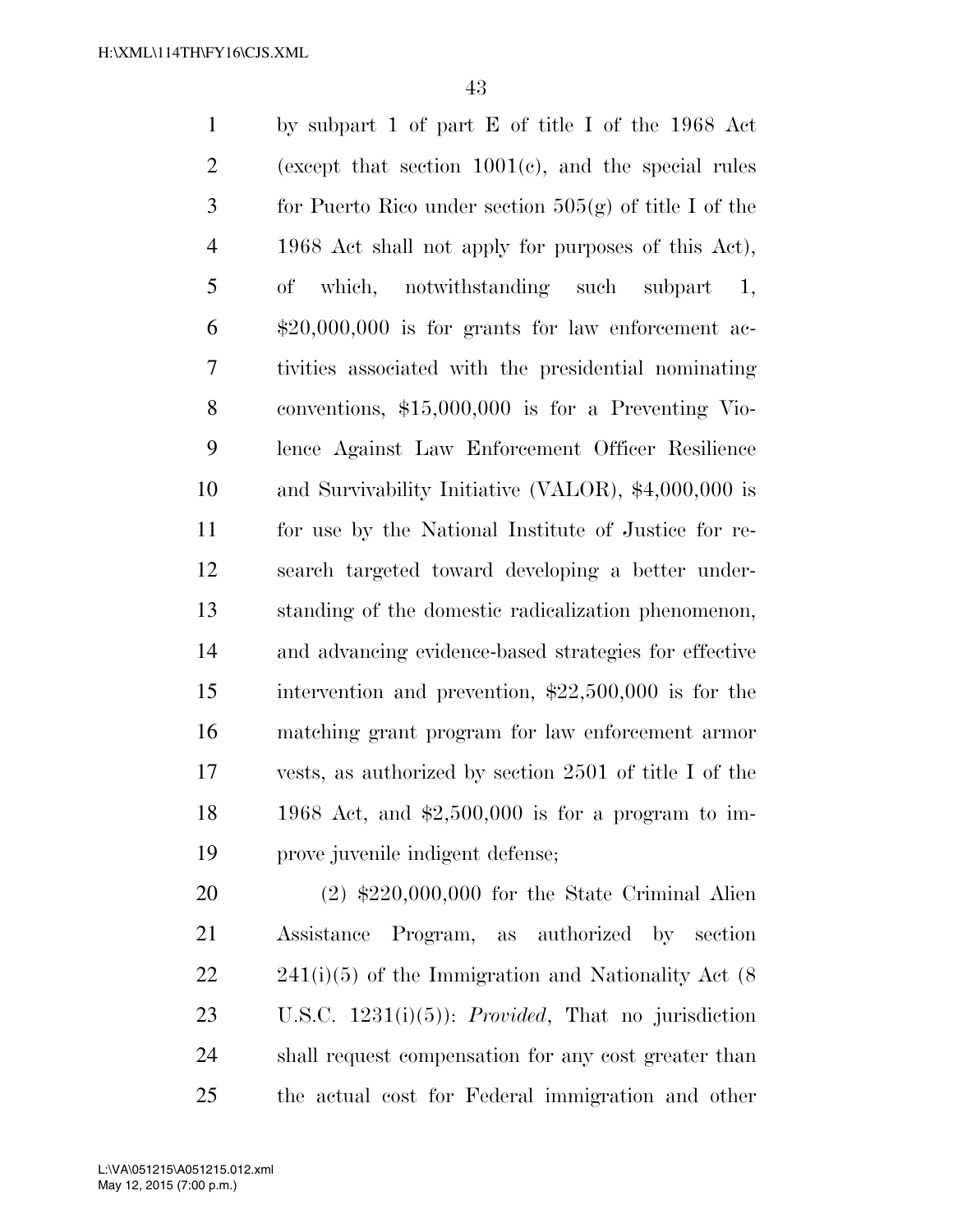| $\mathbf{1}$   | detainees housed in State and local detention facili-   |
|----------------|---------------------------------------------------------|
| $\overline{2}$ | ties;                                                   |
| 3              | $(3)$ \$41,000,000 for Drug Courts, as authorized       |
| $\overline{4}$ | by section $1001(a)(25)(A)$ of title I of the 1968 Act; |
| 5              | $(4)$ \$7,000,000 for mental health courts and          |
| 6              | adult and juvenile collaboration program grants, as     |
| 7              | authorized by parts $V$ and $HH$ of title I of the 1968 |
| 8              | Act, and the Mentally Ill Offender Treatment and        |
| 9              | Crime Reduction Reauthorization and Improvement         |
| 10             | Act of 2008 (Public Law 110–416);                       |
| 11             | $(5)$ \$2,000,000 for the Capital Litigation Im-        |
| 12             | provement Grant Program, as authorized by section       |
| 13             | 426 of Public Law 108–405, and for grants for           |
| 14             | wrongful conviction review;                             |
| 15             | $(6)$ \$5,000,000 for economic, high technology         |
| 16             | and Internet crime prevention grants, including as      |
| 17             | authorized by section 401 of Public Law 110–403;        |
| 18             | $(7)$ \$20,000,000 for sex offender management          |
| 19             | assistance, as authorized by the Adam Walsh Act,        |
| 20             | and related activities;                                 |
| 21             | $(8)$ \$1,000,000 for the National Sex Offender         |
| 22             | Public Website;                                         |
|                |                                                         |

 (9) \$73,000,000 for grants to States to up- grade criminal and mental health records for the National Instant Criminal Background Check Sys-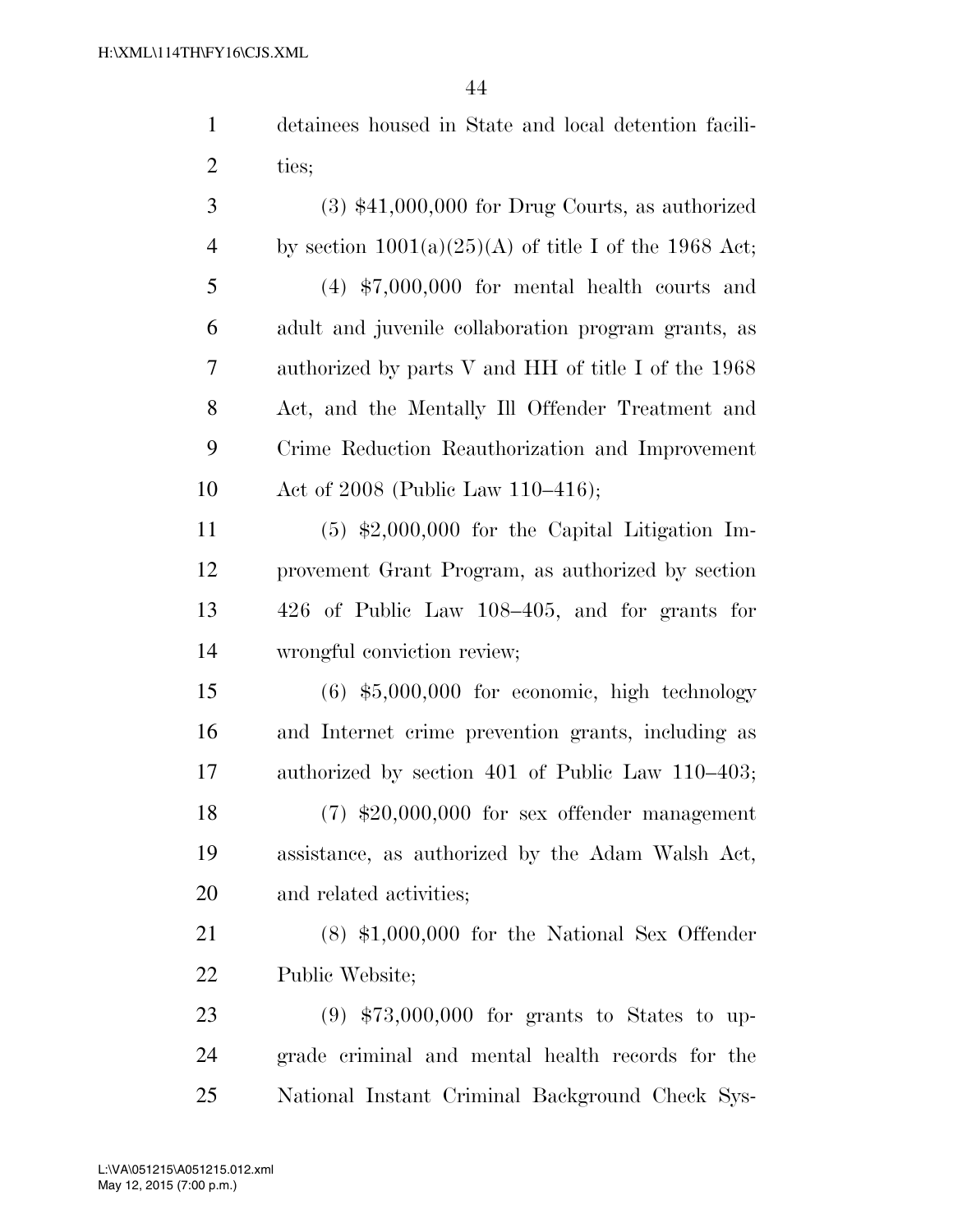| $\mathbf{1}$   | tem, including as authorized by the NICS Improve- |
|----------------|---------------------------------------------------|
| $\overline{2}$ | ment Amendments Act of 2007 (Public Law 110–      |
| 3              | 180);                                             |
| $\overline{4}$ | $(10)$ \$125,000,000 for DNA-related and foren-   |
| 5              | sic programs and activities, of which—            |
| 6              | (A) $$117,000,000$ is for a DNA analysis          |
| $\overline{7}$ | and capacity enhancement program and for          |
| 8              | other local, State, and Federal forensic activi-  |
| 9              | ties, including the purposes authorized under     |
| 10             | section 2 of the DNA Analysis Backlog Elimi-      |
| 11             | nation Act of 2000 (Public Law 106–546) (the      |
| 12             | Debbie Smith DNA Backlog Grant Program):          |
| 13             | Provided, That up to 4 percent of funds made      |
| 14             | available under this paragraph may be used for    |
| 15             | the purposes described in the DNA Training        |
| 16             | and Education for Law Enforcement, Correc-        |
| 17             | tional Personnel, and Court Officers program      |
| 18             | (Public Law 108-405, section 303);                |
| 19             | $(B)$ \$4,000,000 is for the purposes de-         |
| 20             | scribed in the Kirk Bloodsworth Post-Convic-      |
| 21             | tion DNA Testing Program (Public Law 108–         |
| 22             | $405$ , section $412$ ); and                      |
| 23             | $(C)$ \$4,000,000 is for Sexual Assault Fo-       |
| 24             | rensic Exam Program grants, including as au-      |
| 25             | thorized by section 304 of Public Law $108-405$ ; |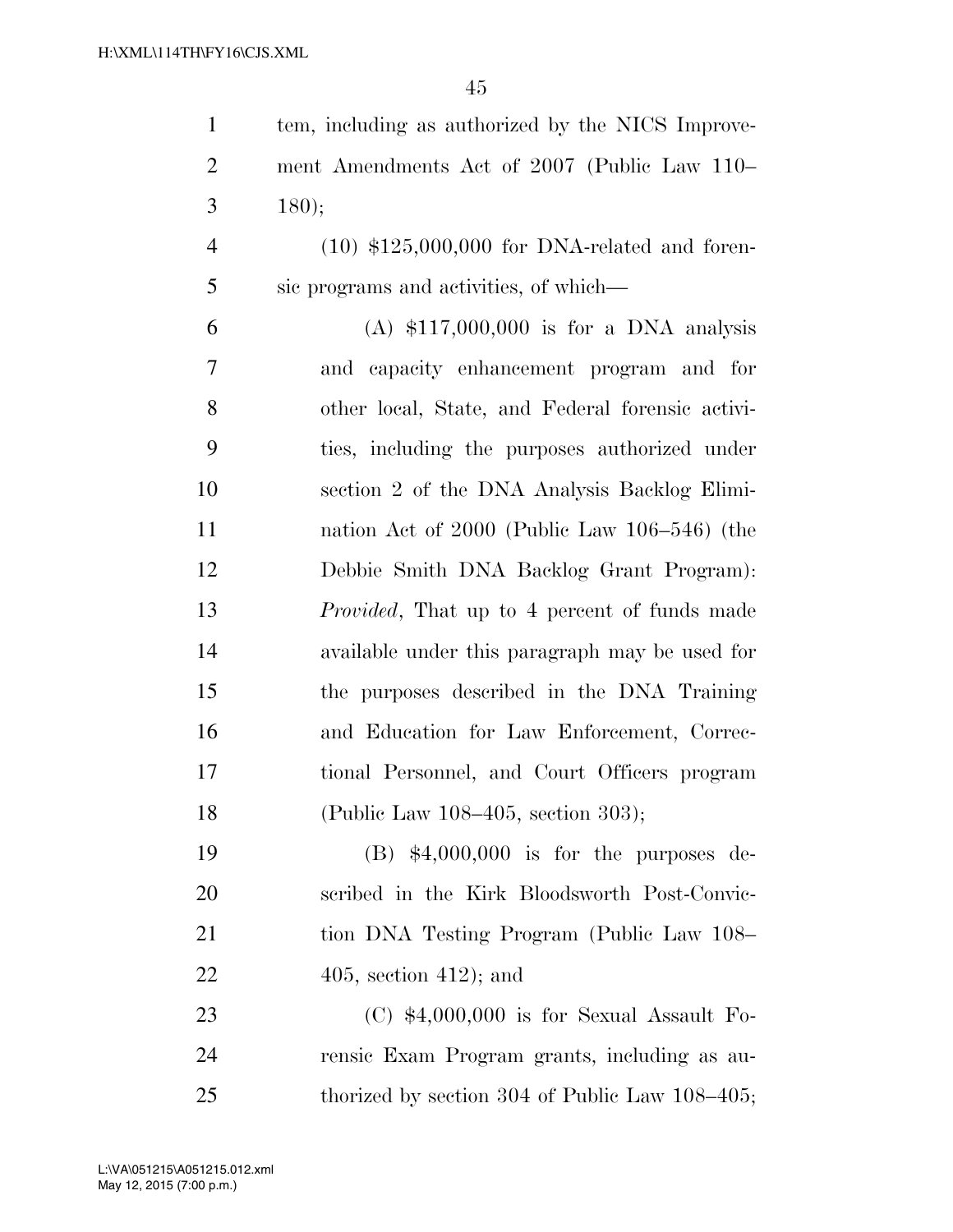| $\mathbf{1}$   | $(11)$ \$6,000,000 for the court-appointed special                |
|----------------|-------------------------------------------------------------------|
| $\overline{2}$ | advocate program, as authorized by section 217 of                 |
| 3              | the $1990$ Act;                                                   |
| $\overline{4}$ | $(12)$ \$5,000,000 for a veterans treatment                       |
| 5              | courts program;                                                   |
| 6              | $(13)$ \$11,000,000 for a program to monitor                      |
| 7              | prescription drugs and scheduled listed chemical                  |
| 8              | products;                                                         |
| 9              | $(14)$ \$13,000,000 for prison rape prevention                    |
| 10             | and prosecution grants to States and units of local               |
| 11             | government, and other programs, as authorized by                  |
| 12             | the Prison Rape Elimination Act of 2003 (Public                   |
| 13             | Law $108-79$ ;                                                    |
| 14             | $(15)$ \$75,000,000 is for the Comprehensive                      |
| 15             | School Safety Initiative; and                                     |
| 16             | $(16)$ \$2,400,000 for the operationalization,                    |
| 17             | maintenance and expansion of the National Missing                 |
| 18             | and Unidentified Persons System:                                  |
| 19             | <i>Provided</i> , That, if a unit of local government uses any of |
| 20             | the funds made available under this heading to increase           |
| 21             | the number of law enforcement officers, the unit of local         |
| 22             | government will achieve a net gain in the number of law           |
| 23             | enforcement officers who perform non-administrative pub-          |
| 24             | lic sector safety service.                                        |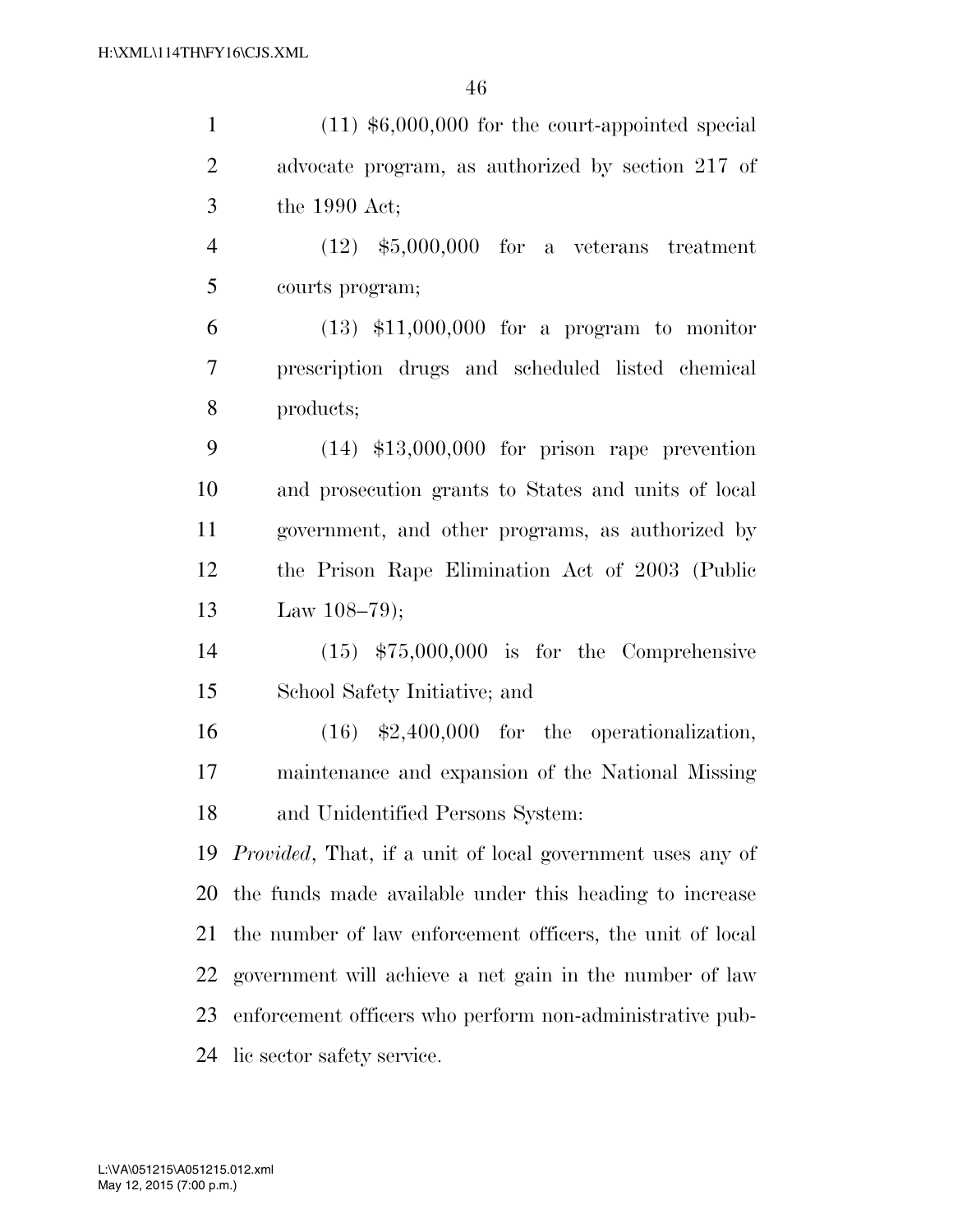| $\mathbf{1}$ | JUVENILE JUSTICE PROGRAMS                                   |
|--------------|-------------------------------------------------------------|
| 2            | For grants, contracts, cooperative agreements, and          |
| 3            | other assistance, the following amounts are made available  |
| 4            | until expended—                                             |
| 5            | $(1)$ \$95,000,000 for youth mentoring grants;              |
| 6            | $(2)$ \$19,000,000 for programs authorized by               |
| 7            | the Victims of Child Abuse Act of 1990;                     |
| 8            | $(3)$ \$68,000,000 for missing and exploited chil-          |
| 9            | dren programs, including as authorized by sections          |
| 10           | $404(b)$ and $405(a)$ of the 1974 Act (except that sec-     |
| 11           | tion $102(b)(4)(B)$ of the PROTECT Our Children             |
| 12           | Act of 2008 (Public Law 110–401) shall not apply            |
| 13           | for purposes of this Act); and                              |
| 14           | $(4)$ \$1,500,000 for child abuse training pro-             |
| 15           | grams for judicial personnel and practitioners, as          |
| 16           | authorized by section 222 of the Victims of Child           |
| 17           | Abuse Act of 1990.                                          |
| 18           | PUBLIC SAFETY OFFICER BENEFITS                              |
| 19           | (INCLUDING TRANSFER OF FUNDS)                               |
| 20           | For payments and expenses authorized under section          |
| 21           | $1001(a)(4)$ of title I of the Omnibus Crime Control and    |
| 22           | Safe Streets Act of 1968, such sums as are necessary (in-   |
| 23           | cluding amounts for administrative costs), to remain avail- |
| 24           | able until expended; and $$16,300,000$ for payments au-     |
| 25           | thorized by section $1201(b)$ of such Act and for edu-      |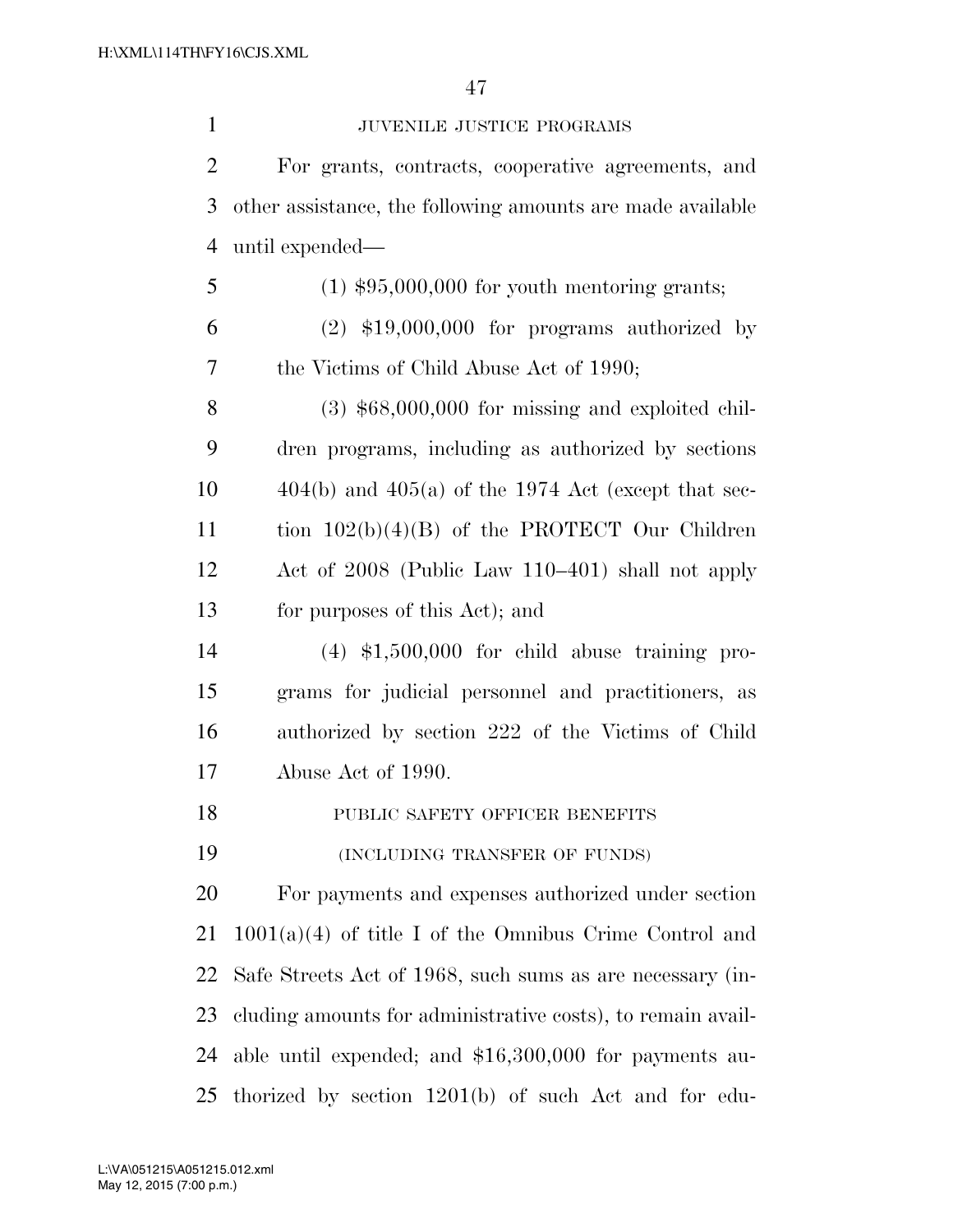H:\XML\114TH\FY16\CJS.XML

 cational assistance authorized by section 1218 of such Act, to remain available until expended: *Provided*, That not- withstanding section 205 of this Act, upon a determina- tion by the Attorney General that emergent circumstances require additional funding for such disability and edu- cation payments, the Attorney General may transfer such amounts to ''Public Safety Officer Benefits'' from avail- able appropriations for the Department of Justice as may be necessary to respond to such circumstances: *Provided further*, That any transfer pursuant to the preceding pro- viso shall be treated as a reprogramming under section 505 of this Act and shall not be available for obligation or expenditure except in compliance with the procedures set forth in that section.

 COMMUNITY ORIENTED POLICING SERVICES COMMUNITY ORIENTED POLICING SERVICES PROGRAMS

**(INCLUDING TRANSFER OF FUNDS)** 

 For grants, contracts, cooperative agreements, and other assistance, the following amounts are made available until expended: *Provided*, That any balances made avail- able through prior year deobligations shall only be avail-able in accordance with section 505 of this Act—

 (1) \$11,000,000 for anti-methamphetamine-re-lated activities, which shall be transferred to the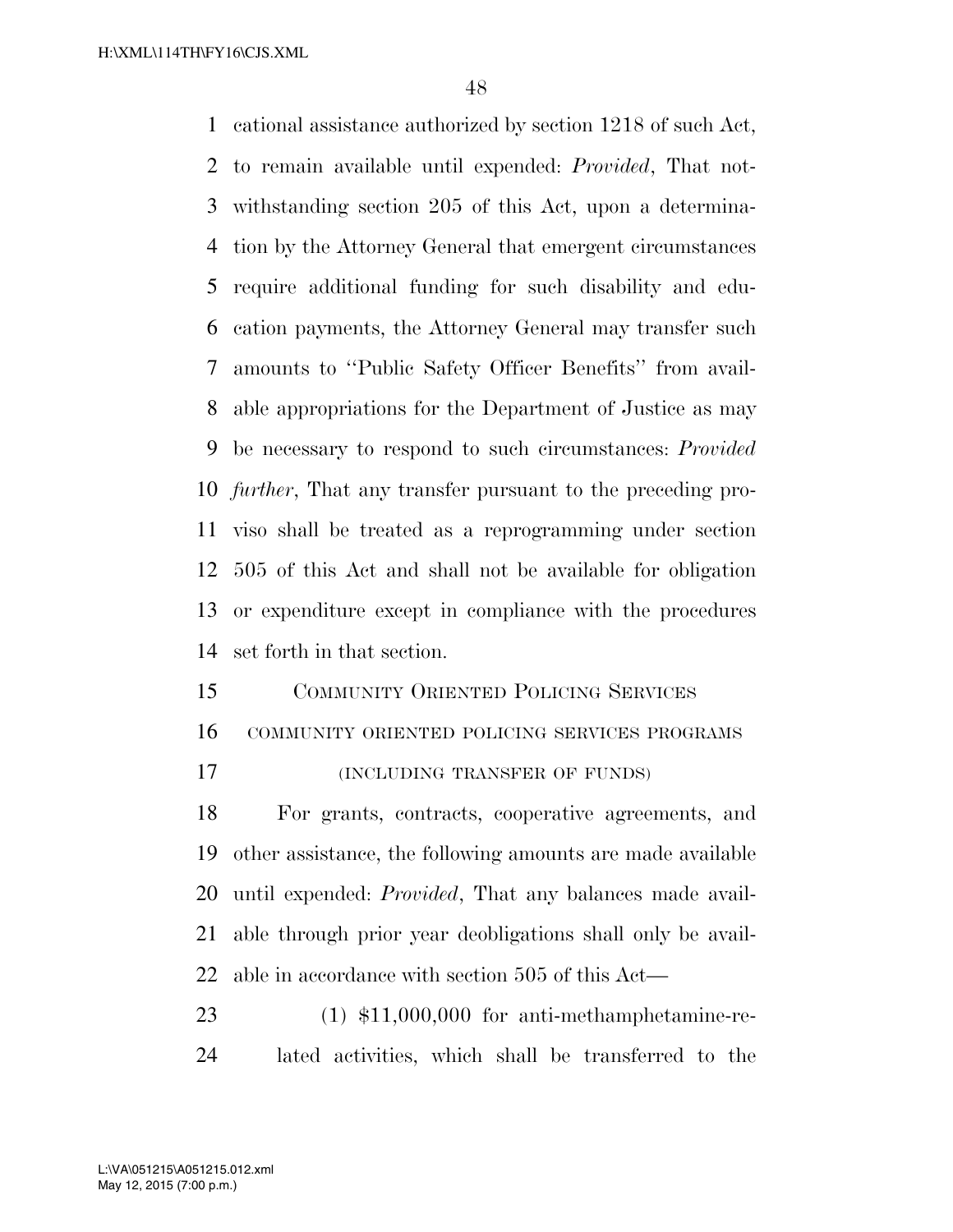| $\mathbf{1}$   | Drug Enforcement Administration upon enactment                 |
|----------------|----------------------------------------------------------------|
| $\overline{2}$ | of this Act;                                                   |
| 3              | $(2)$ \$30,000,000 for assistance to Indian tribes;            |
| $\overline{4}$ | $(3)$ \$50,000,000 for initiatives to improve po-              |
| 5              | lice-community relations, as described in the report           |
| 6              | accompanying this Act;                                         |
| 7              | $(4)$ \$41,000,000 for a grant program for com-                |
| 8              | munity-based sexual assault response reform;                   |
| 9              | $(5)$ \$68,000,000 for offender reentry programs               |
| 10             | and research, as authorized by the Second Chance               |
| 11             | Act of 2007 (Public Law 110–199), without regard               |
| 12             | to the time limitations specified at section $6(1)$ of         |
| 13             | such Act; and                                                  |
| 14             | $(6)$ \$35,000,000 is for regional information                 |
| 15             | sharing activities, as authorized by part M of title I         |
| 16             | of the Omnibus Crime Control and Safe Streets Act              |
| 17             | of 1968.                                                       |
| 18             | <b>GENERAL PROVISIONS-DEPARTMENT OF JUSTICE</b>                |
| 19             | (INCLUDING TRANSFER OF FUNDS)                                  |
| 20             | SEC. 201. In addition to amounts otherwise made                |
| 21             | available in this title for official reception and representa- |
| 22             | tion expenses, a total of not to exceed \$50,000 from funds    |
| 23             | appropriated to the Department of Justice in this title        |
| 24             | shall be available to the Attorney General for official re-    |
| 25             | ception and representation expenses.                           |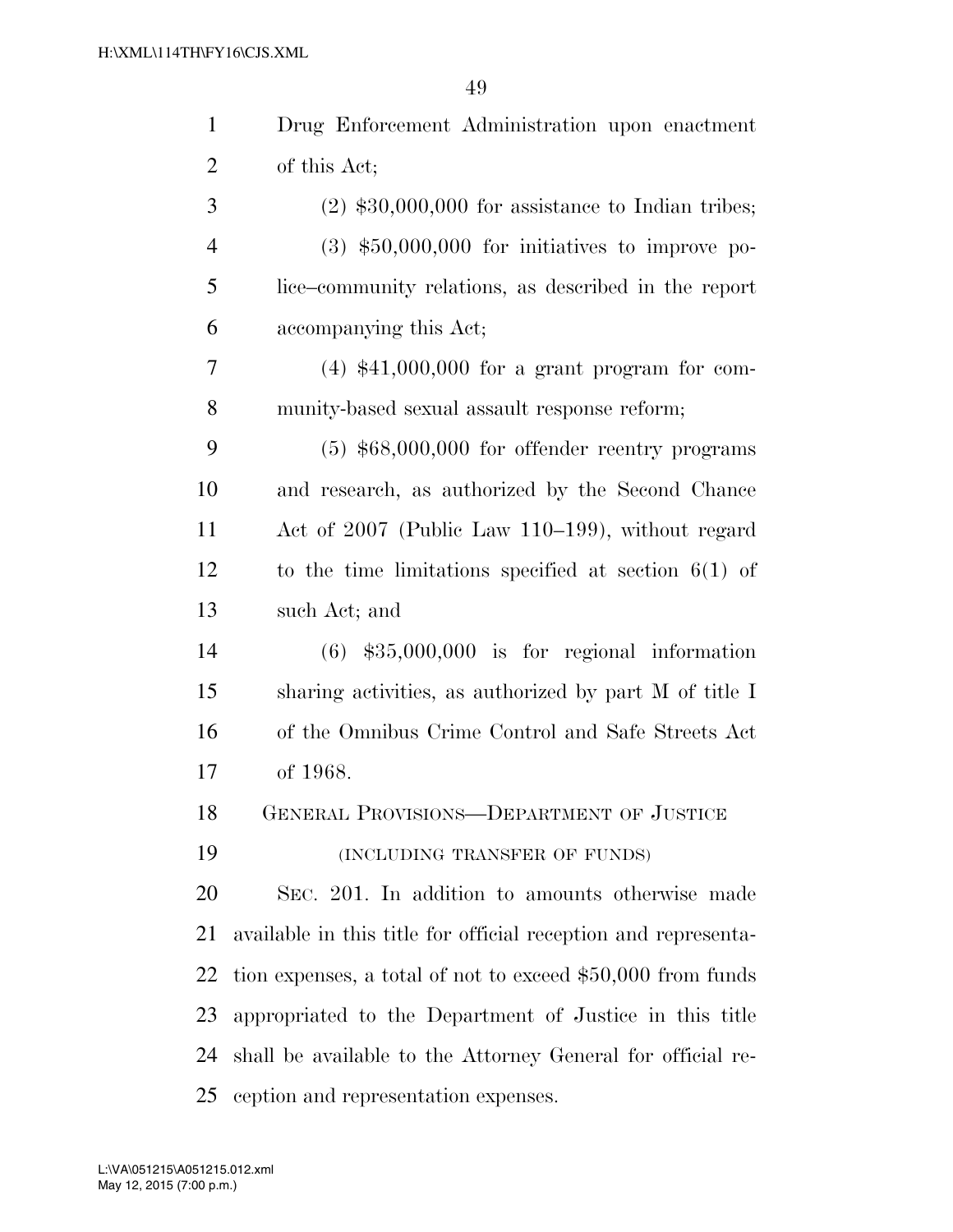SEC. 202. None of the funds appropriated by this title shall be available to pay for an abortion, except where the life of the mother would be endangered if the fetus were carried to term, or in the case of rape or incest: *Pro- vided*, That should this prohibition be declared unconstitu- tional by a court of competent jurisdiction, this section shall be null and void.

 SEC. 203. None of the funds appropriated under this title shall be used to require any person to perform, or facilitate in any way the performance of, any abortion.

 SEC. 204. Nothing in the preceding section shall re- move the obligation of the Director of the Bureau of Pris- ons to provide escort services necessary for a female in- mate to receive such service outside the Federal facility: *Provided*, That nothing in this section in any way dimin- ishes the effect of section 203 intended to address the phil- osophical beliefs of individual employees of the Bureau of Prisons.

 SEC. 205. Not to exceed 5 percent of any appropria- tion made available for the current fiscal year for the De- partment of Justice in this Act may be transferred be- tween such appropriations, but no such appropriation, ex- cept as otherwise specifically provided, shall be increased by more than 10 percent by any such transfers: *Provided*, That any transfer pursuant to this section shall be treated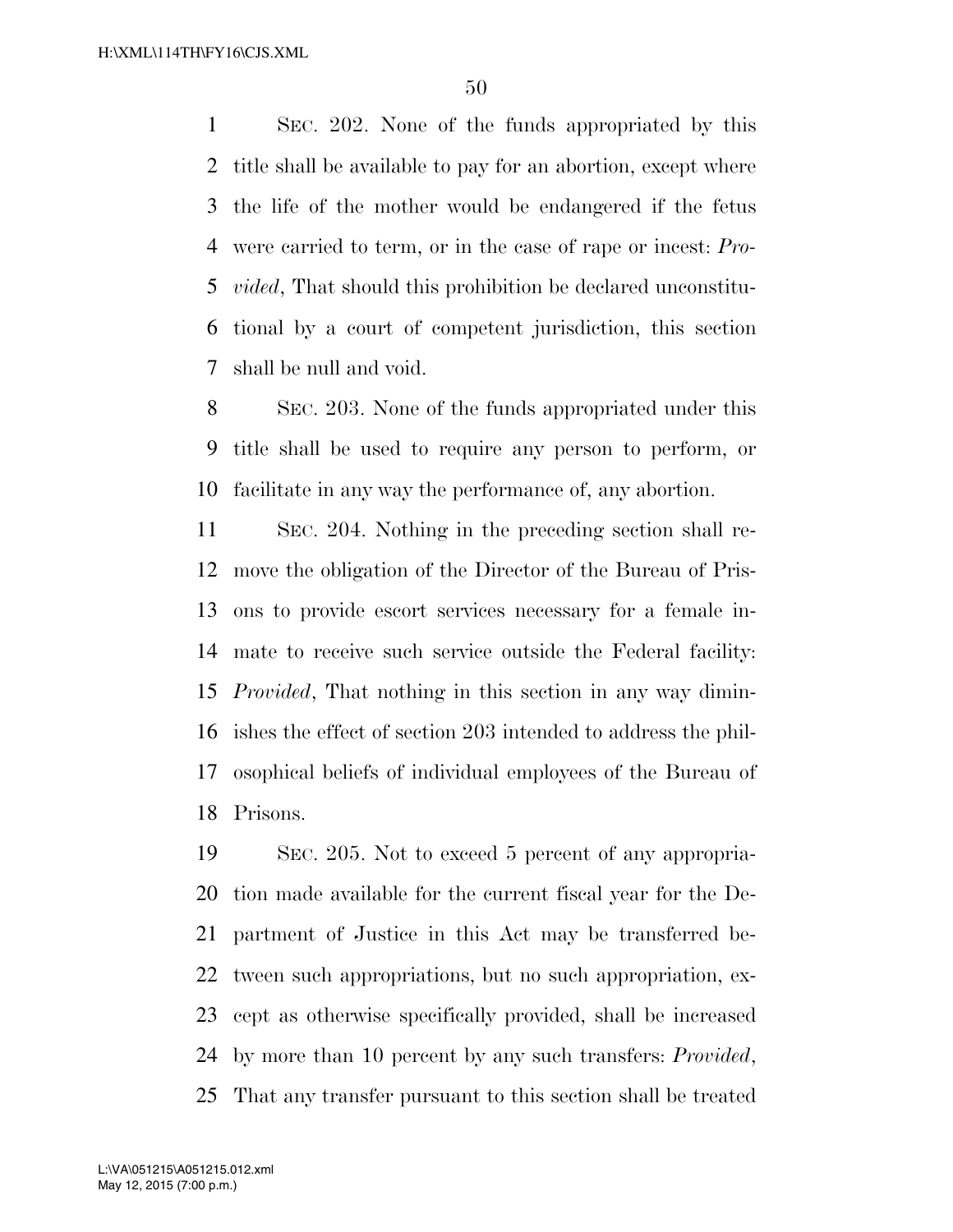as a reprogramming of funds under section 505 of this Act and shall not be available for obligation except in com-pliance with the procedures set forth in that section.

 SEC. 206. The Attorney General is authorized to ex- tend through September 30, 2016, the Personnel Manage- ment Demonstration Project transferred to the Attorney General pursuant to section 1115 of the Homeland Secu- rity Act of 2002 (Public Law 107–296; 28 U.S.C. 599B) without limitation on the number of employees or the posi-tions covered.

 SEC. 207. None of the funds made available under this title may be used by the Federal Bureau of Prisons or the United States Marshals Service for the purpose of transporting an individual who is a prisoner pursuant to conviction for crime under State or Federal law and is classified as a maximum or high security prisoner, other than to a prison or other facility certified by the Federal Bureau of Prisons as appropriately secure for housing such a prisoner.

 SEC. 208. (a) None of the funds appropriated by this Act may be used by Federal prisons to purchase cable tele- vision services, or to rent or purchase audiovisual or elec- tronic media or equipment used primarily for recreational purposes.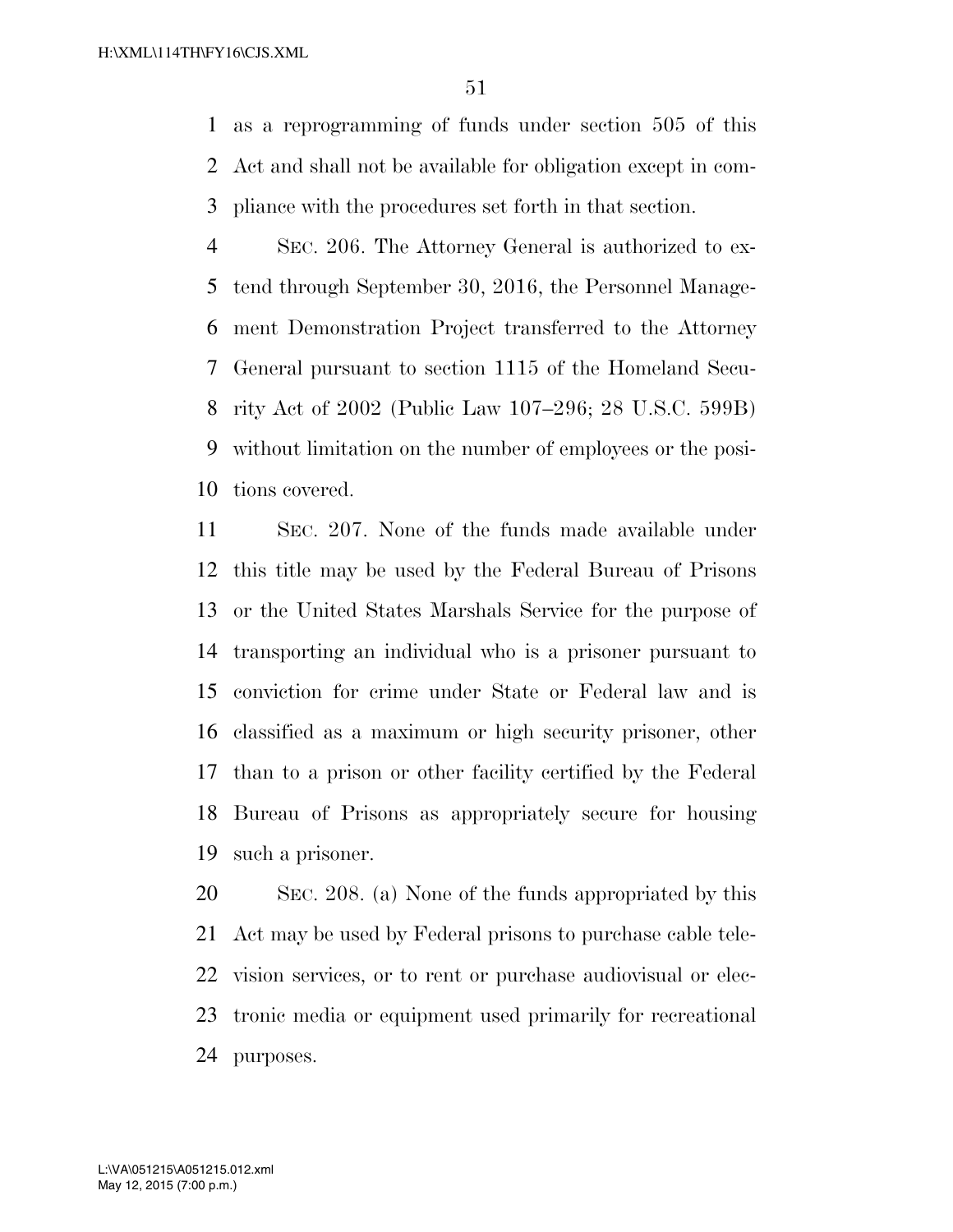(b) Subsection (a) does not preclude the rental, main- tenance, or purchase of audiovisual or electronic media or equipment for inmate training, religious, or educational programs.

 SEC. 209. None of the funds made available under this title shall be obligated or expended for any new or enhanced information technology program having total es- timated development costs in excess of \$100,000,000, un- less the Deputy Attorney General and the investment re- view board certify to the Committees on Appropriations of the House of Representatives and the Senate that the information technology program has appropriate program management controls and contractor oversight mecha- nisms in place, and that the program is compatible with the enterprise architecture of the Department of Justice. SEC. 210. The notification thresholds and procedures

 set forth in section 505 of this Act shall apply to devi- ations from the amounts designated for specific activities in this Act and in the report accompanying this Act, and to any use of deobligated balances of funds provided under this title in previous years.

 SEC. 211. None of the funds appropriated by this Act may be used to plan for, begin, continue, finish, process, or approve a public-private competition under the Office of Management and Budget Circular A–76 or any suc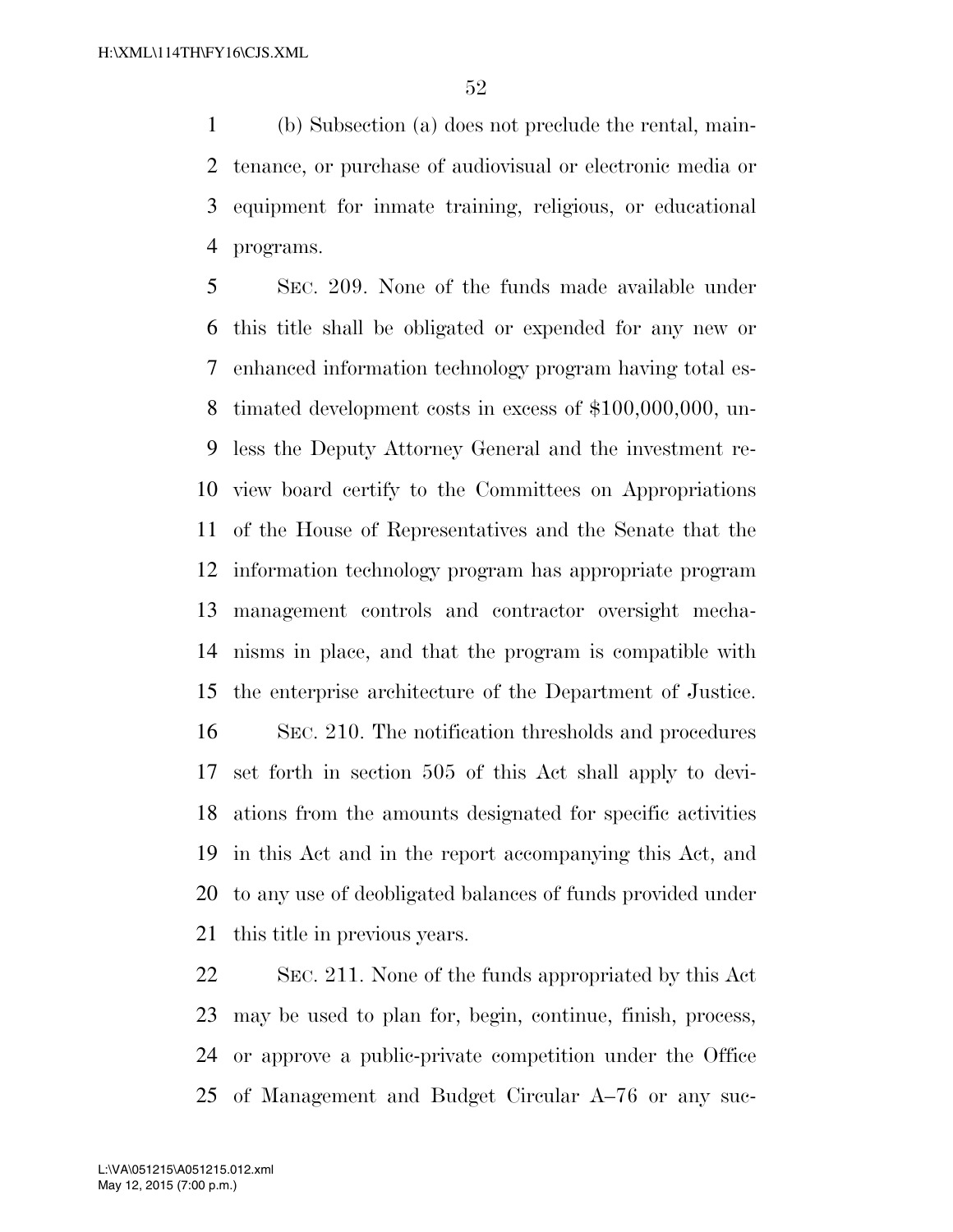cessor administrative regulation, directive, or policy for work performed by employees of Federal Prison Indus-tries, Incorporated.

 SEC. 212. Notwithstanding any other provision of law, no funds shall be available for the salary, benefits, or expenses of any United States Attorney assigned dual or additional responsibilities by the Attorney General or his designee that exempt that United States Attorney from the residency requirements of section 545 of title 28, United States Code.

 SEC. 213. At the discretion of the Attorney General, and in addition to any amounts that otherwise may be available (or authorized to be made available) by law, with respect to funds appropriated by this title under the head- ings ''Violence Against Women Prevention and Prosecu- tion Programs'', ''State and Local Law Enforcement As- sistance'', ''Juvenile Justice Programs'', and ''Community Oriented Policing Services Programs''—

 (1) up to 3 percent of funds made available to the Office of Justice Programs for grant or reim- bursement programs may be used by such Office to provide training and technical assistance; and

 (2) funds made available for grant or reim- bursement programs under such headings, except for amounts appropriated specifically for research, eval-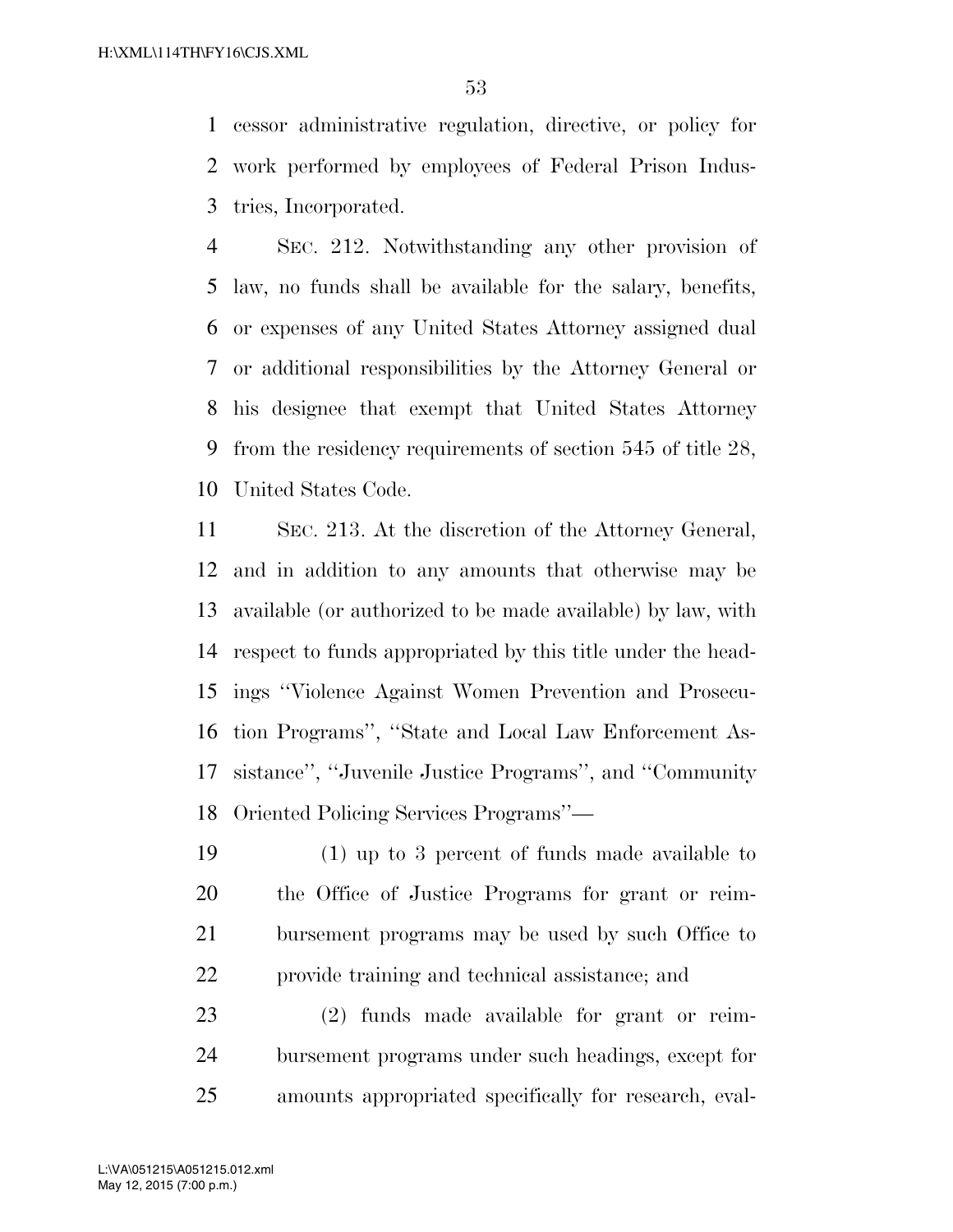uation, or statistical programs administered by the National Institute of Justice and the Bureau of Jus- tice Statistics, may be transferred to and merged with funds provided to the National Institute of Jus- tice and the Bureau of Justice Statistics, to be used by them for research, evaluation, or statistical pur- poses, without regard to the authorizations for such grant or reimbursement programs: *Provided*, That the transfer authority in this paragraph is in addi- tion to any other transfer authority contained in this Act: *Provided further*, That any transfer pursuant to this subsection shall be subject to the notification procedures applicable to a reprogramming of funds under section 505 of this Act.

 SEC. 214. Notwithstanding any other provision of law, section 20109(a) of subtitle A of title II of the Violent Crime Control and Law Enforcement Act of 1994 (42 U.S.C. 13709(a)) shall not apply to amounts made avail-able by this or any other Act.

 SEC. 215. None of the funds made available under this or any other Act, for fiscal year 2016 and each fiscal year thereafter, other than for the national instant crimi- nal background check system established under section 103 of the Brady Handgun Violence Prevention Act (18 U.S.C. 922 note), may be used by a Federal law enforce-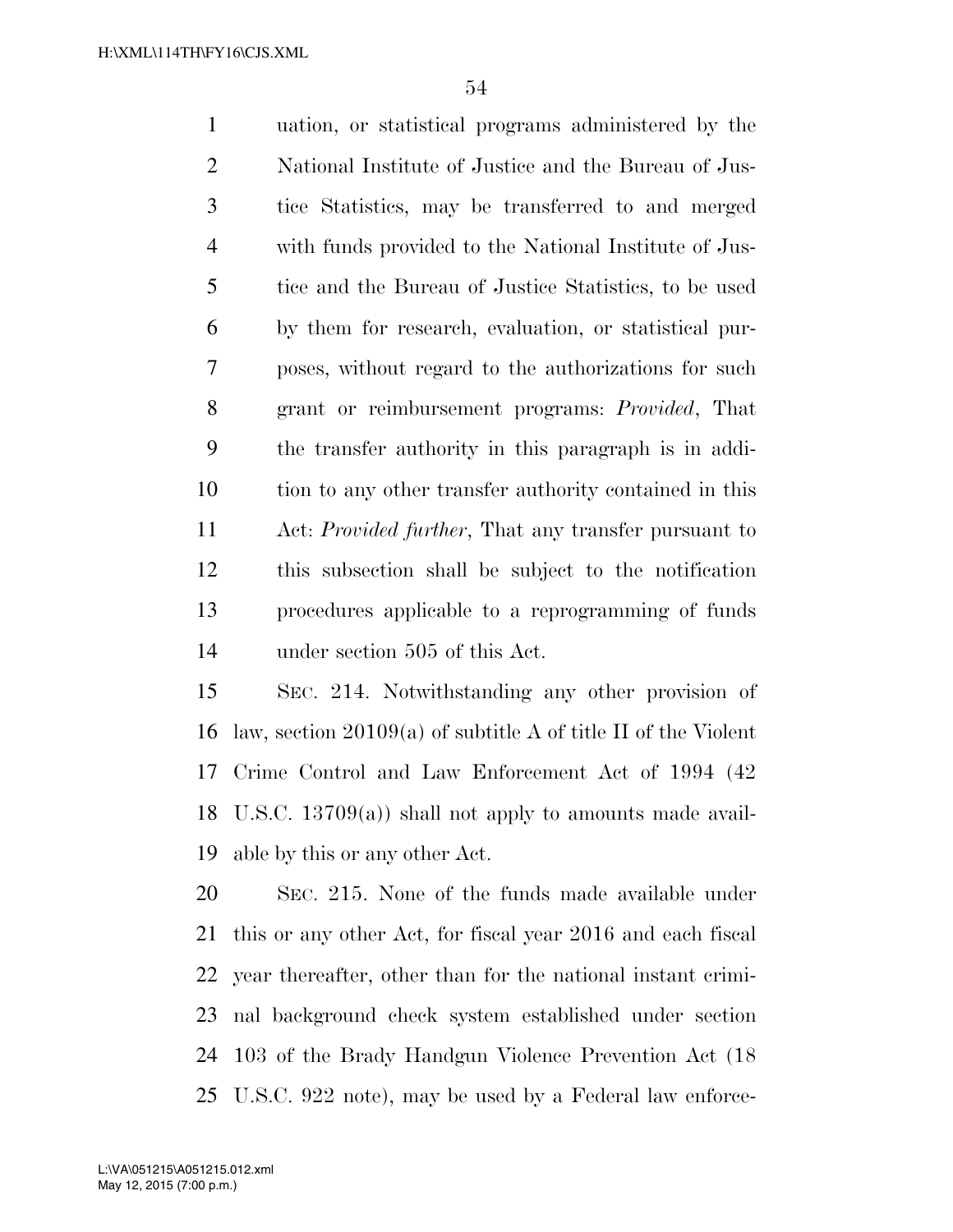ment officer to facilitate the transfer of an operable fire- arm to an individual if the Federal law enforcement officer knows or suspects that the individual is an agent of a drug cartel, unless law enforcement personnel of the United States continuously monitor or control the firearm at all times.

 SEC. 216. (a) None of the income retained in the De- partment of Justice Working Capital Fund pursuant to title I of Public Law 102–140 (105 Stat. 784; 28 U.S.C. 527 note) shall be available for obligation during fiscal year 2016, except up to \$40,000,000 may be obligated for implementation of a unified Department of Justice finan-cial management system.

 (b) Not to exceed \$30,000,000 of the unobligated bal- ances transferred to the capital account of the Department of Justice Working Capital Fund pursuant to title I of Public Law 102–140 (105 Stat. 784; 28 U.S.C. 527 note) shall be available for obligation in fiscal year 2016, and any use, obligation, transfer or allocation of such funds shall be treated as a reprogramming of funds under sec-tion 505 of this Act.

 (c) Any use, obligation, transfer or allocation of ex- cess unobligated balances available under section 24  $524(c)(8)(E)$  of title 28, United States Code, shall be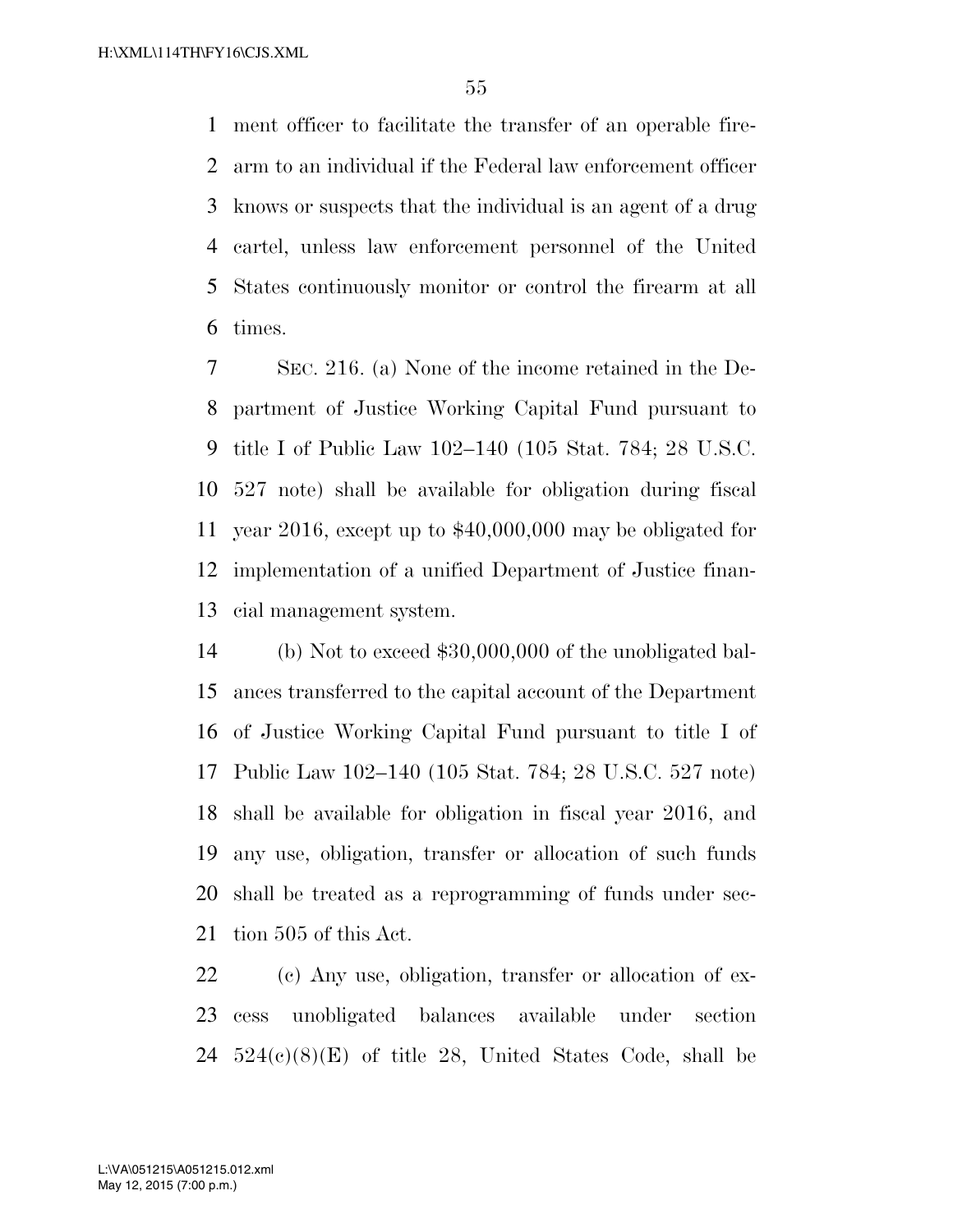treated as a reprogramming of funds under section 505 of this Act.

 (d) Of amounts available in the Assets Forfeiture Fund in fiscal year 2016, \$154,700,000 shall be for pay- ments associated with joint law enforcement operations as 6 authorized by section  $524(e)(1)(1)$  of title 28, United States Code, and \$20,514,000 shall be for payments asso- ciated with subparagraphs (B), (F), and (G) of section  $524(c)(1)$  of title 28, United States Code.

 (e) The Attorney General shall submit a spending plan to the Committees on Appropriations of the House of Representatives and the Senate not later than 30 days after the date of enactment of this Act detailing the planned distribution of Assets Forfeiture Fund joint law enforcement operations funding during fiscal year 2016. SEC. 217. (a) Of the funds appropriated by this Act under each of the headings ''General Administration—Sal- aries and Expenses'', ''United States Marshals Service— Salaries and Expenses'', ''Federal Bureau of Investiga- tion—Salaries and Expenses'', ''Drug Enforcement Ad- ministration—Salaries and Expenses'', and ''Bureau of Alcohol, Tobacco, Firearms and Explosives—Salaries and Expenses'', \$20,000,000 shall not be available for obliga- tion until the Attorney General demonstrates to the Com-mittees on Appropriations of the House of Representatives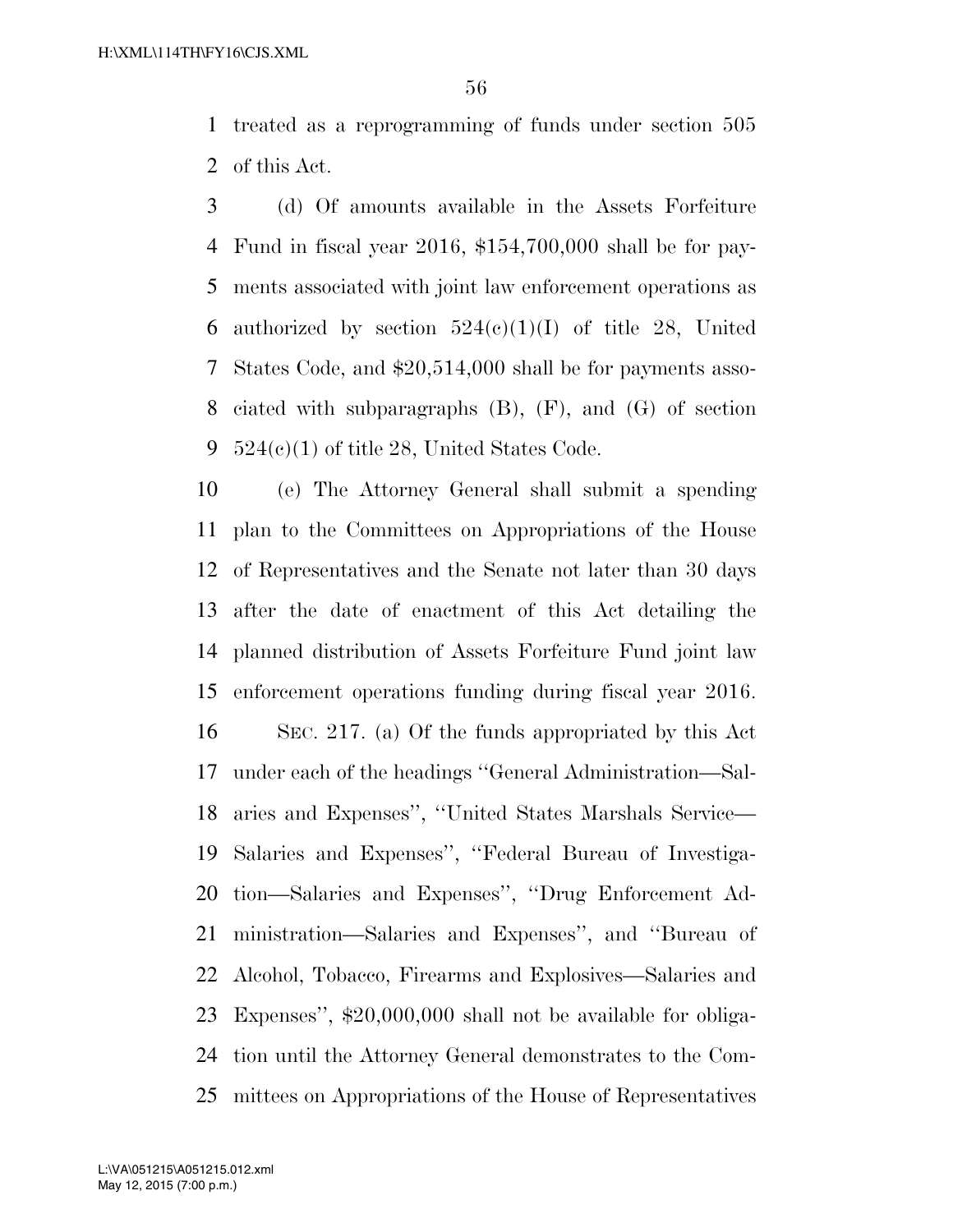and the Senate that all recommendations included in the Office of Inspector General of the Department of Justice, Evaluation and Inspections Division Report 15-04 entitled ''The Handling of Sexual Harassment and Misconduct Al- legations by the Department's Law Enforcement Compo- nents'', dated March, 2015, have been implemented or are in the process of being implemented.

 (b) The Inspector General of the Department of Jus- tice shall report to the Committees on Appropriations of the House of Representatives and the Senate not later than 90 days after the date of enactment of this Act on the status of the Department's implementation of rec- ommendations included in the report specified in sub-section (a).

 This title may be cited as the ''Department of Justice Appropriations Act, 2016''.

- TITLE III
- 18 SCIENCE

OFFICE OF SCIENCE AND TECHNOLOGY POLICY

 For necessary expenses of the Office of Science and Technology Policy, in carrying out the purposes of the Na- tional Science and Technology Policy, Organization, and Priorities Act of 1976 (42 U.S.C. 6601 et seq.), hire of passenger motor vehicles, and services as authorized by section 3109 of title 5, United States Code, not to exceed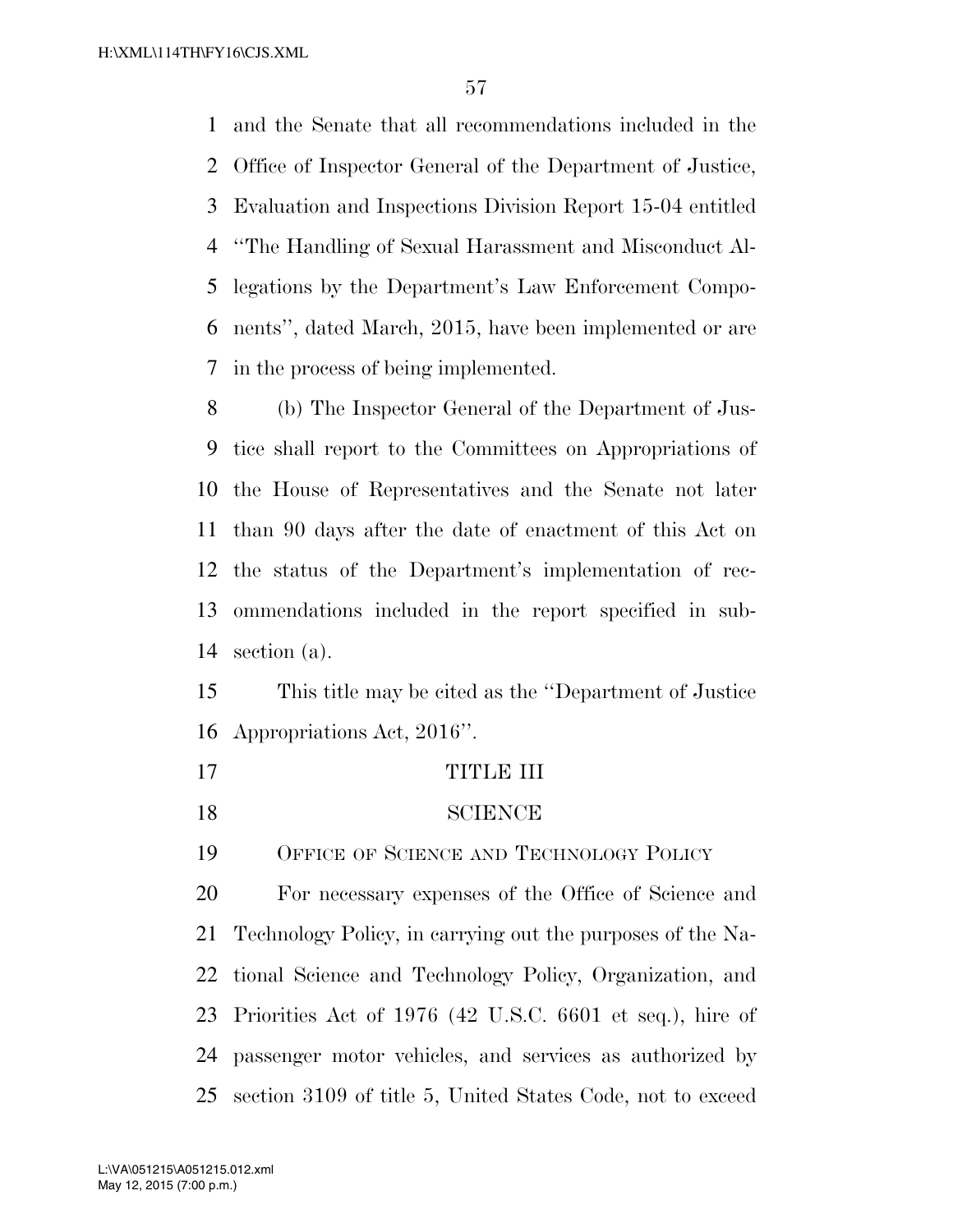\$2,250 for official reception and representation expenses, and rental of conference rooms in the District of Colum-bia, \$5,555,000.

#### NATIONAL AERONAUTICS AND SPACE ADMINISTRATION

# 5 SCIENCE

 For necessary expenses, not otherwise provided for, in the conduct and support of science research and devel- opment activities, including research, development, oper- ations, support, and services; maintenance and repair, fa- cility planning and design; space flight, spacecraft control, and communications activities; program management; per- sonnel and related costs, including uniforms or allowances therefor, as authorized by sections 5901 and 5902 of title 5, United States Code; travel expenses; purchase and hire of passenger motor vehicles; and purchase, lease, charter, maintenance, and operation of mission and administrative aircraft, \$5,237,500,000, to remain available until Sep- tember 30, 2017: *Provided,*That the formulation and de- velopment costs (with development cost as defined under section 30104 of title 51, United States Code) for the James Webb Space Telescope shall not exceed \$8,000,000,000: *Provided further*, That should the indi-23 vidual identified under subsection  $(e)(2)(E)$  of section 30104 of title 51, United States Code, as responsible for the James Webb Space Telescope determine that the de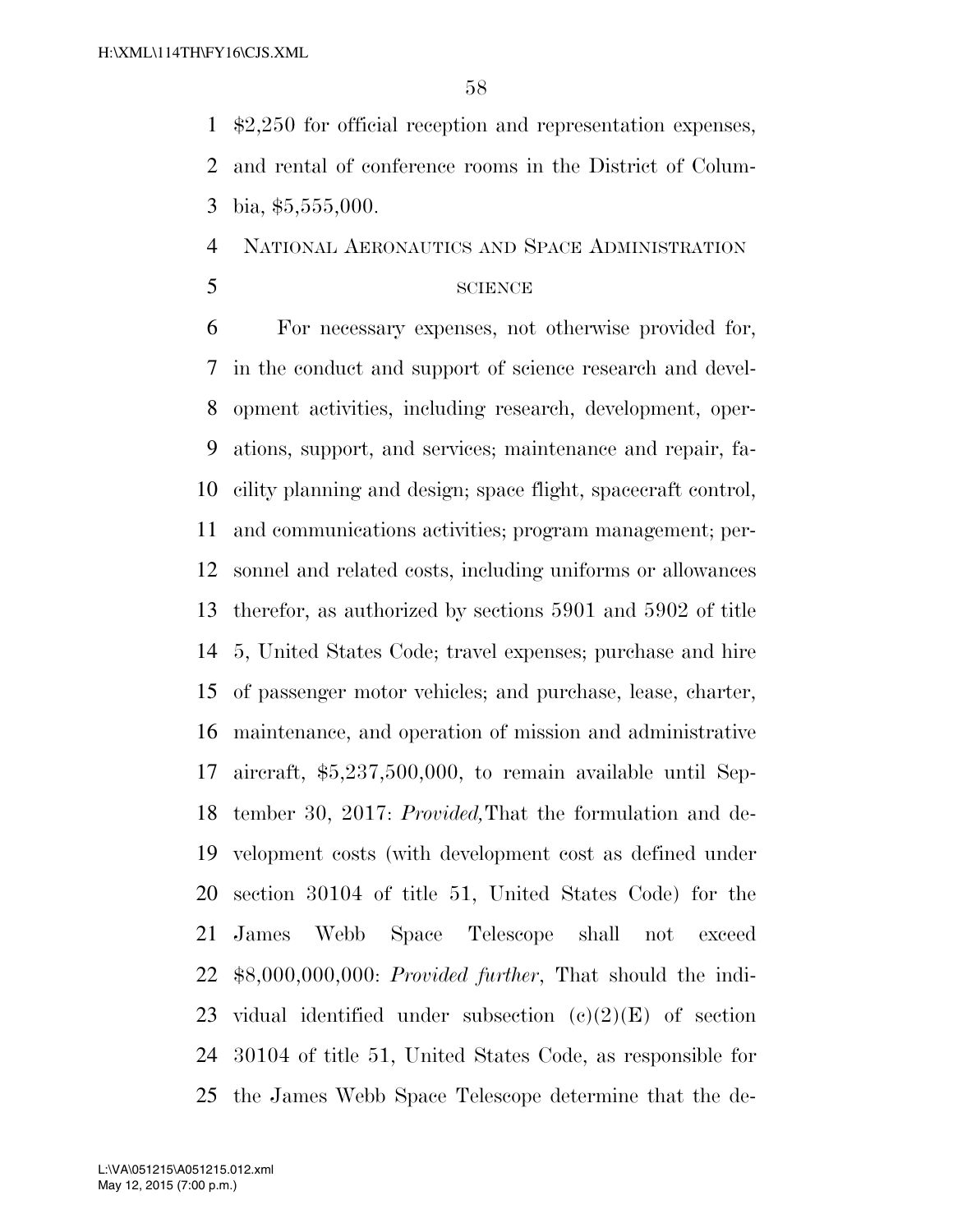H:\XML\114TH\FY16\CJS.XML

 velopment cost of the program is likely to exceed that limi- tation, the individual shall immediately notify the Admin- istrator and the increase shall be treated as if it meets the 30 percent threshold described in subsection (f) of sec- tion 30104: *Provided further*, That, \$140,000,000 shall be for a Jupiter Europa mission to assure progress on a mis- sion which meets the Planetary Science decadal objectives, consisting of an orbiter and studies of both a surface ele- ment as well as sample analysis of plumes emanating from the surface: *Provided further*, That NASA shall use the Space Launch System as the launch vehicle for a Jupiter Europa mission, plan for a launch no later than 2022, and include in the fiscal year 2017 budget the five year funding profile necessary to achieve those goals.

#### AERONAUTICS

 For necessary expenses, not otherwise provided for, in the conduct and support of aeronautics research and development activities, including research, development, operations, support, and services; maintenance and repair, facility planning and design; space flight, spacecraft con- trol, and communications activities; program manage- ment; personnel and related costs, including uniforms or allowances therefor, as authorized by sections 5901 and 5902 of title 5, United States Code; travel expenses; pur-chase and hire of passenger motor vehicles; and purchase,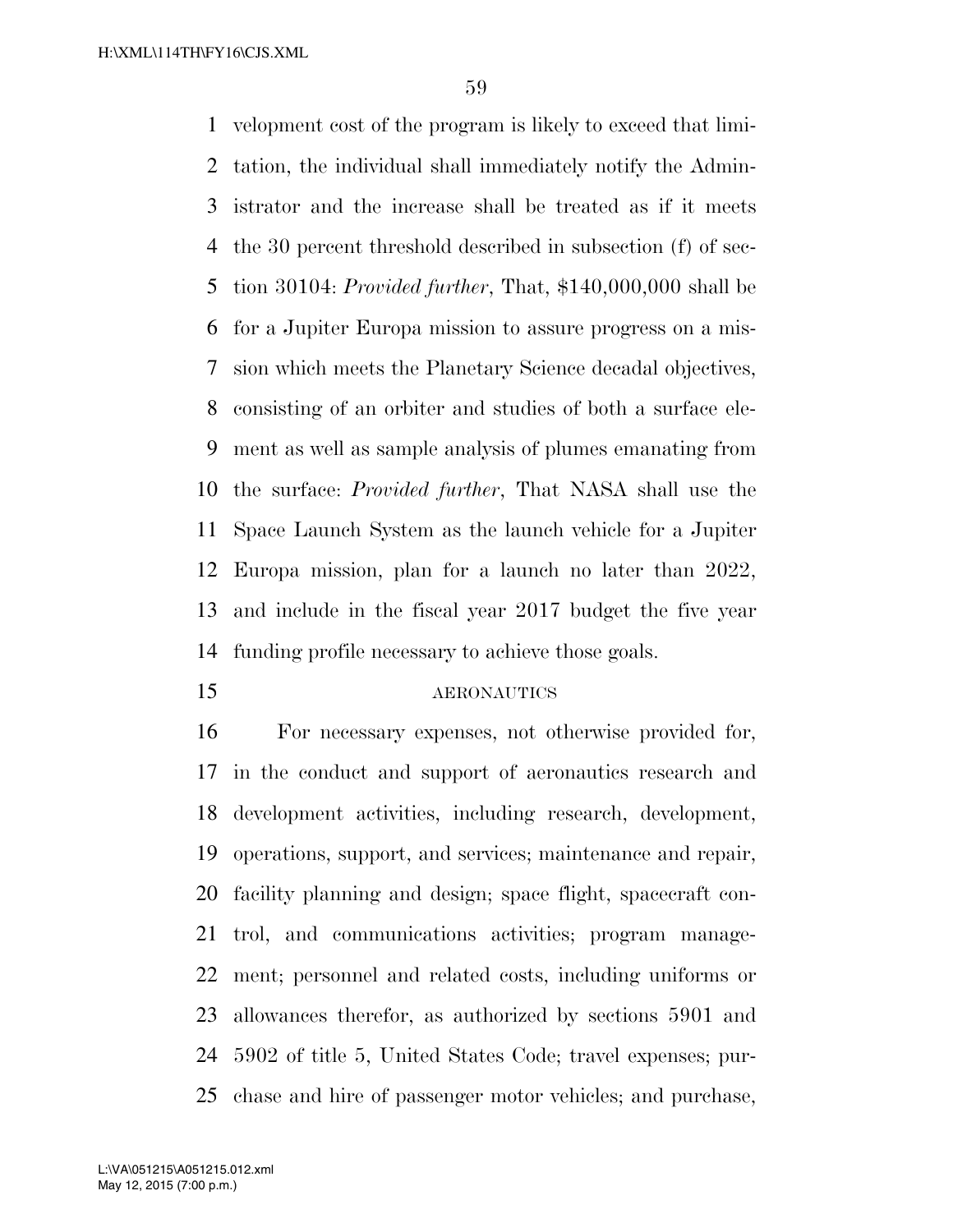lease, charter, maintenance, and operation of mission and administrative aircraft, \$600,000,000, to remain available until September 30, 2017.

#### SPACE TECHNOLOGY

 For necessary expenses, not otherwise provided for, in the conduct and support of space technology research and development activities, including research, develop- ment, operations, support, and services; maintenance and repair, facility planning and design; space flight, space- craft control, and communications activities; program management; personnel and related costs, including uni- forms or allowances therefor, as authorized by sections 5901 and 5902 of title 5, United States Code; travel ex- penses; purchase and hire of passenger motor vehicles; and purchase, lease, charter, maintenance, and operation of mission and administrative aircraft, \$625,000,000, to re- main available until September 30, 2017, of which \$25,000,000 shall be for icy satellites surface technology and test beds.

#### EXPLORATION

 For necessary expenses, not otherwise provided for, in the conduct and support of exploration research and development activities, including research, development, operations, support, and services; maintenance and repair, facility planning and design; space flight, spacecraft con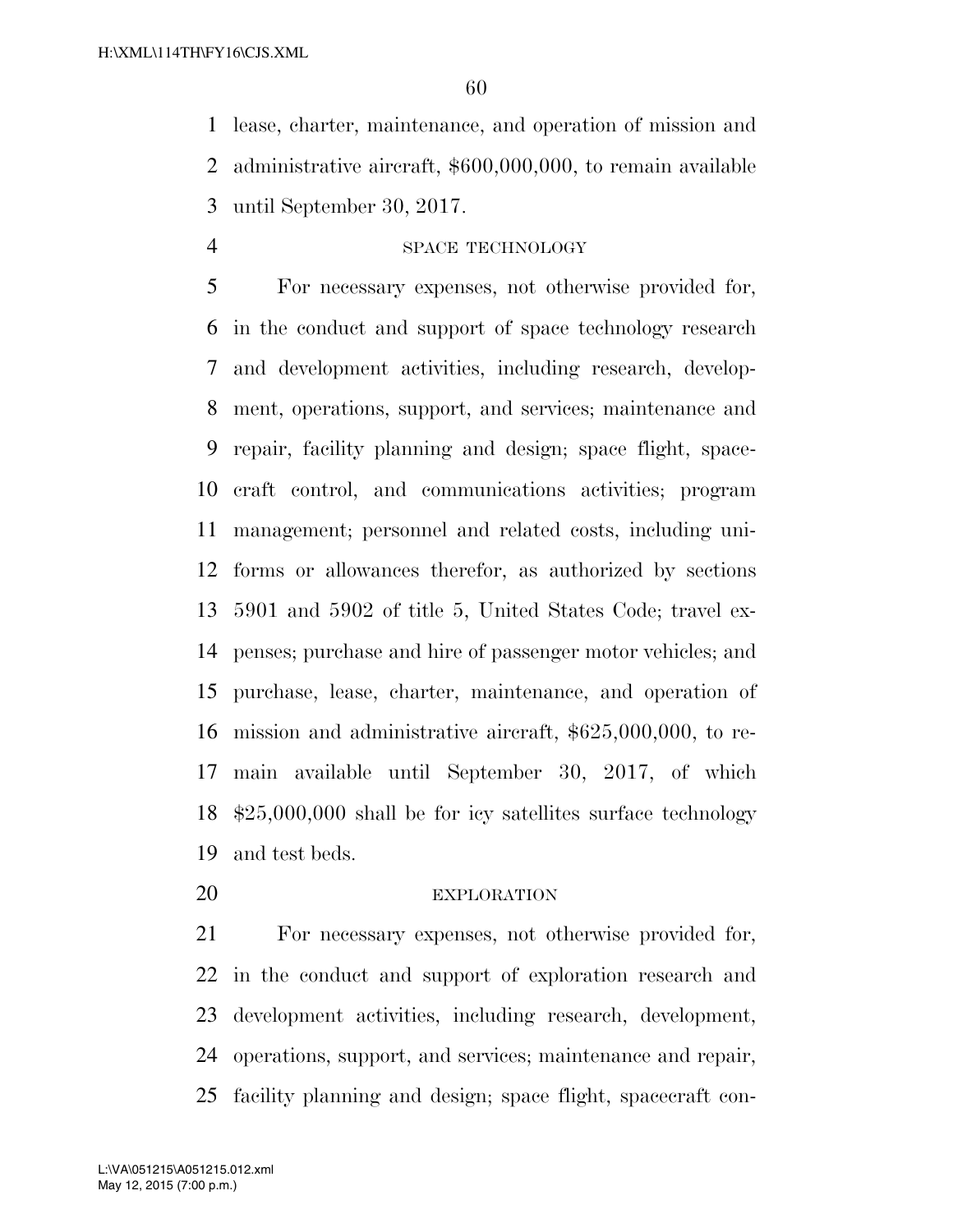H:\XML\114TH\FY16\CJS.XML

 trol, and communications activities; program manage- ment; personnel and related costs, including uniforms or allowances therefor, as authorized by sections 5901 and 5902 of title 5, United States Code; travel expenses; pur- chase and hire of passenger motor vehicles; and purchase, lease, charter, maintenance, and operation of mission and administrative aircraft, \$4,759,300,000, to remain avail- able until September 30, 2017: *Provided*, That not less than \$1,096,300,000 shall be for the Orion Multi-Purpose Crew Vehicle: *Provided further*, That not less than \$2,313,000,000 shall be for the Space Launch System, in- cluding no less than \$1,850,000,000 for launch vehicle de- velopment, which shall have a lift capability not less than 130 metric tons and which shall have core elements and an enhanced upper stage developed simultaneously: *Pro- vided further*, That of the amounts provided for launch vehicle development, no less than \$50,000,000 shall be for enhanced upper stage development: *Provided further*, That of the funds made available for the Space Launch System, \$410,000,000 shall be for exploration ground systems and \$53,000,000 shall be for program integration: *Provided further*, That \$1,000,000,000 shall be for commercial spaceflight activities: *Provided further*, That \$350,000,000 shall be for exploration research and development.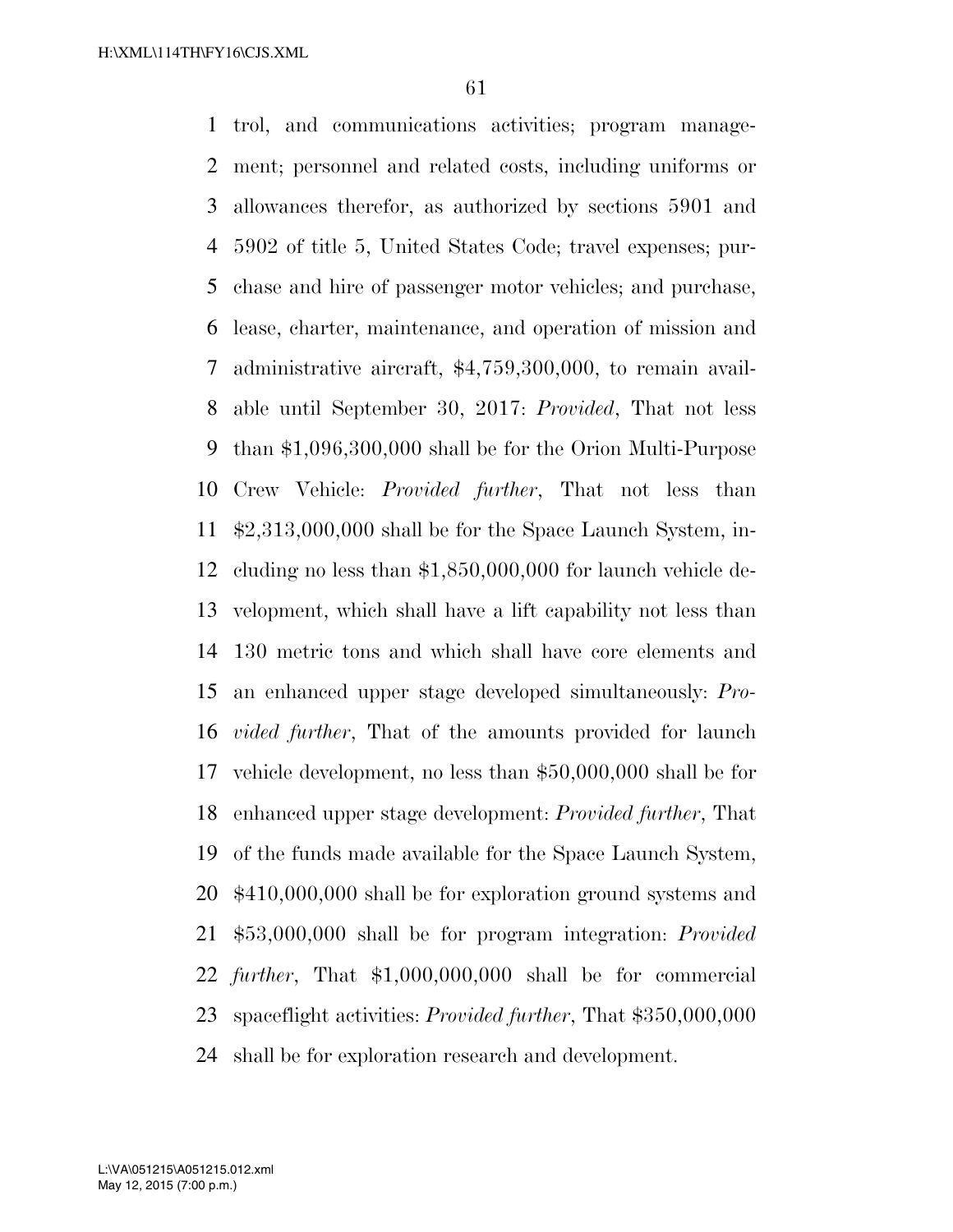#### 1 SPACE OPERATIONS

 For necessary expenses, not otherwise provided for, in the conduct and support of space operations research and development activities, including research, develop- ment, operations, support and services; space flight, space- craft control and communications activities, including op- erations, production, and services; maintenance and re- pair, facility planning and design; program management; personnel and related costs, including uniforms or allow- ances therefor, as authorized by sections 5901 and 5902 of title 5, United States Code; travel expenses; purchase and hire of passenger motor vehicles; and purchase, lease, charter, maintenance and operation of mission and admin- istrative aircraft, \$3,957,300,000, to remain available until September 30, 2017.

#### EDUCATION

 For necessary expenses, not otherwise provided for, in the conduct and support of aerospace and aeronautical education research and development activities, including research, development, operations, support, and services; program management; personnel and related costs, includ- ing uniforms or allowances therefor, as authorized by sec- tions 5901 and 5902 of title 5, United States Code; travel expenses; purchase and hire of passenger motor vehicles; and purchase, lease, charter, maintenance, and operation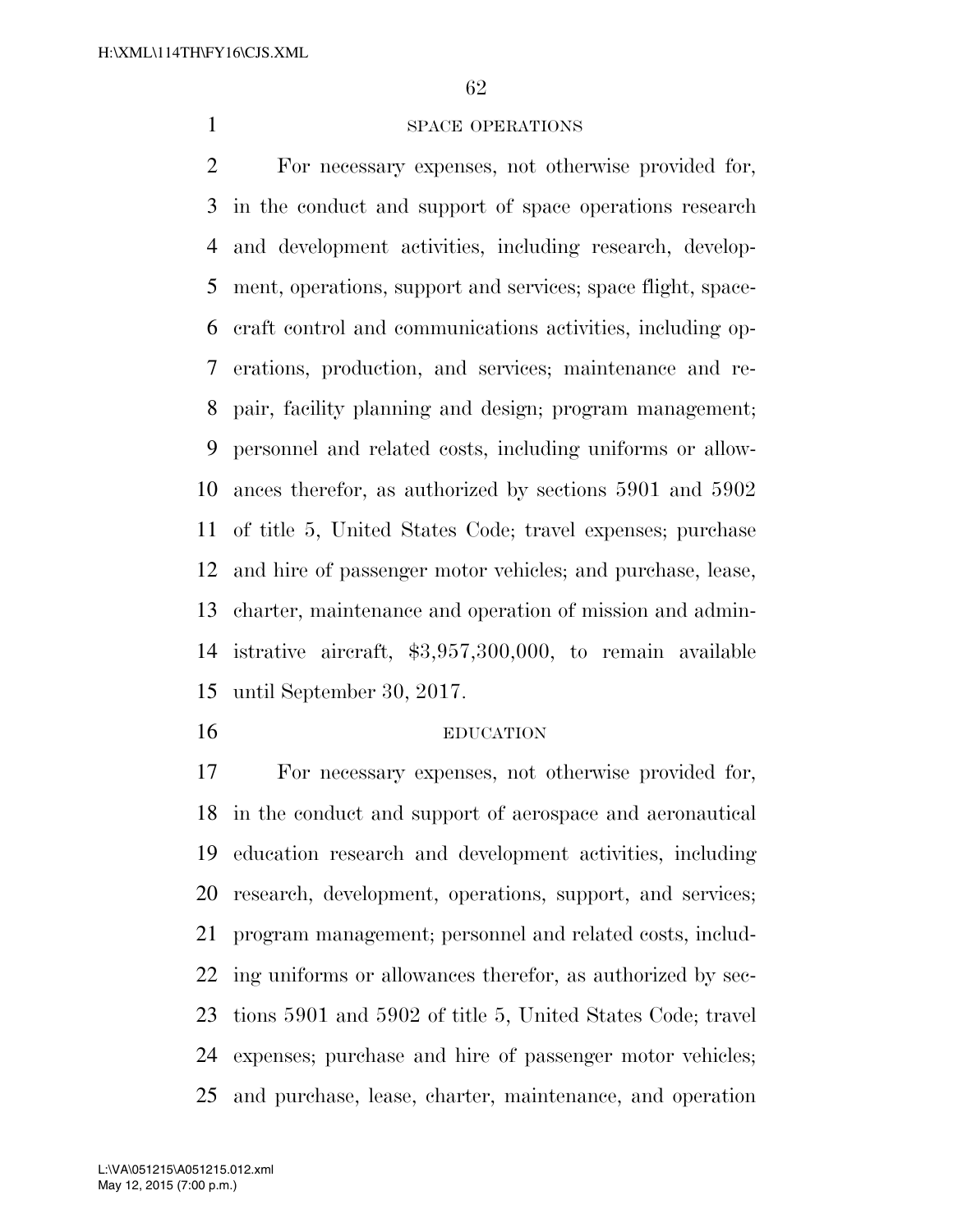of mission and administrative aircraft, \$119,000,000, to remain available until September 30, 2017, of which \$18,000,000 shall be for the Experimental Program to Stimulate Competitive Research and \$40,000,000 shall be for the National Space Grant College program.

SAFETY, SECURITY AND MISSION SERVICES

 For necessary expenses, not otherwise provided for, in the conduct and support of science, aeronautics, space technology, exploration, space operations and education research and development activities, including research, development, operations, support, and services; mainte- nance and repair, facility planning and design; space flight, spacecraft control, and communications activities; program management; personnel and related costs, includ- ing uniforms or allowances therefor, as authorized by sec- tions 5901 and 5902 of title 5, United States Code; travel expenses; purchase and hire of passenger motor vehicles; not to exceed \$63,000 for official reception and represen- tation expenses; and purchase, lease, charter, mainte- nance, and operation of mission and administrative air- craft, \$2,768,600,000, to remain available until Sep-tember 30, 2017.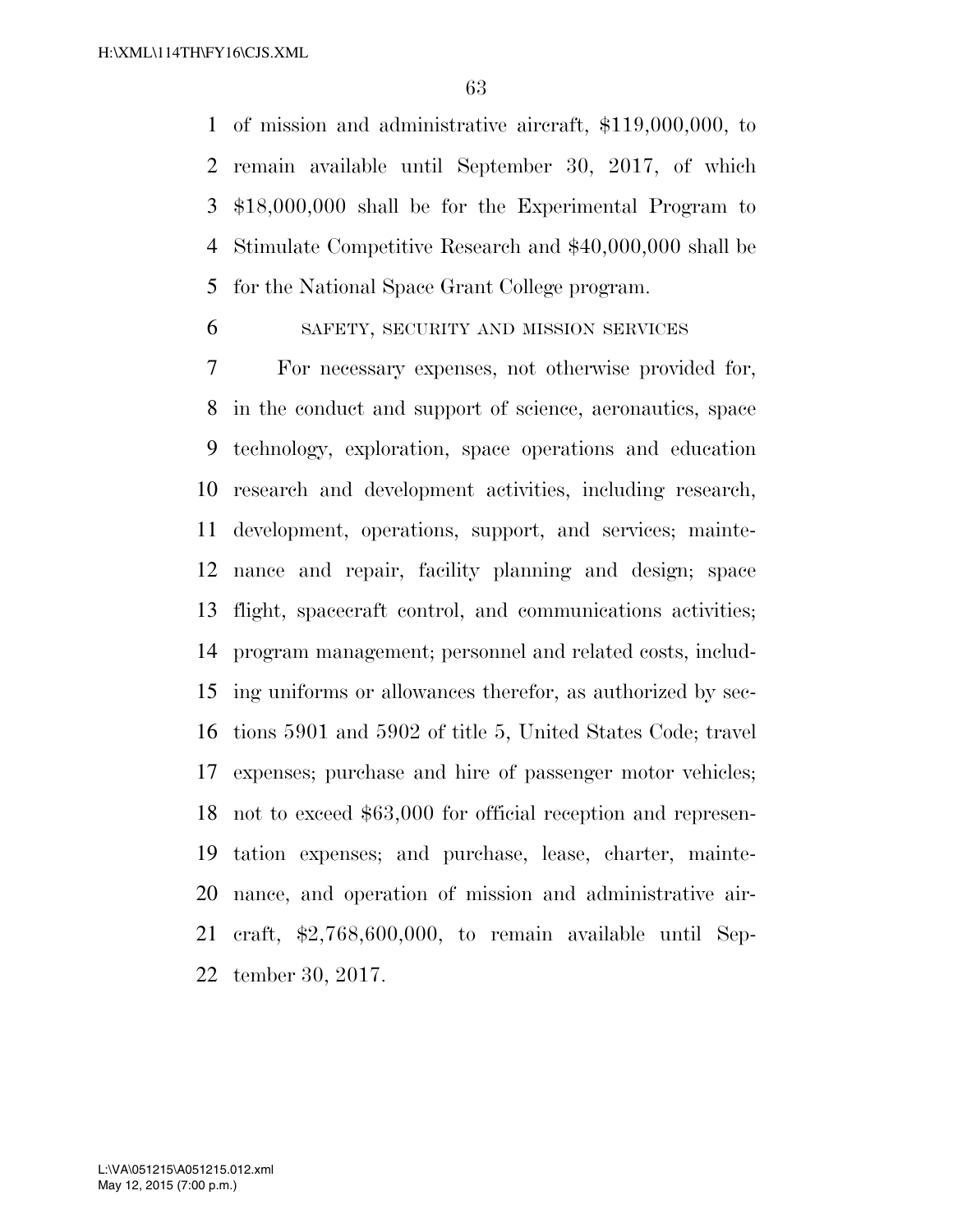CONSTRUCTION AND ENVIRONMENTAL COMPLIANCE AND

# RESTORATION

 For necessary expenses for construction of facilities including repair, rehabilitation, revitalization, and modi- fication of facilities, construction of new facilities and ad- ditions to existing facilities, facility planning and design, and restoration, and acquisition or condemnation of real property, as authorized by law, and environmental compli- ance and restoration, \$425,000,000, to remain available until September 30, 2021: *Provided*, That proceeds from leases deposited into this account shall be available for a period of 5 years to the extent and in amounts as provided in annual appropriations Acts: *Provided further*, That not- withstanding section 20145(b)(2)(A) of title 51, United States Code, such proceeds referred to in the preceding proviso shall be available for obligation for fiscal year 2016 in an amount not to exceed \$9,470,300: *Provided further*, That each annual budget request shall include an annual estimate of gross receipts and collections and pro- posed use of all funds collected pursuant to section 20145 of title 51, United States Code.

22 OFFICE OF INSPECTOR GENERAL

 For necessary expenses of the Office of Inspector General in carrying out the Inspector General Act of 1978,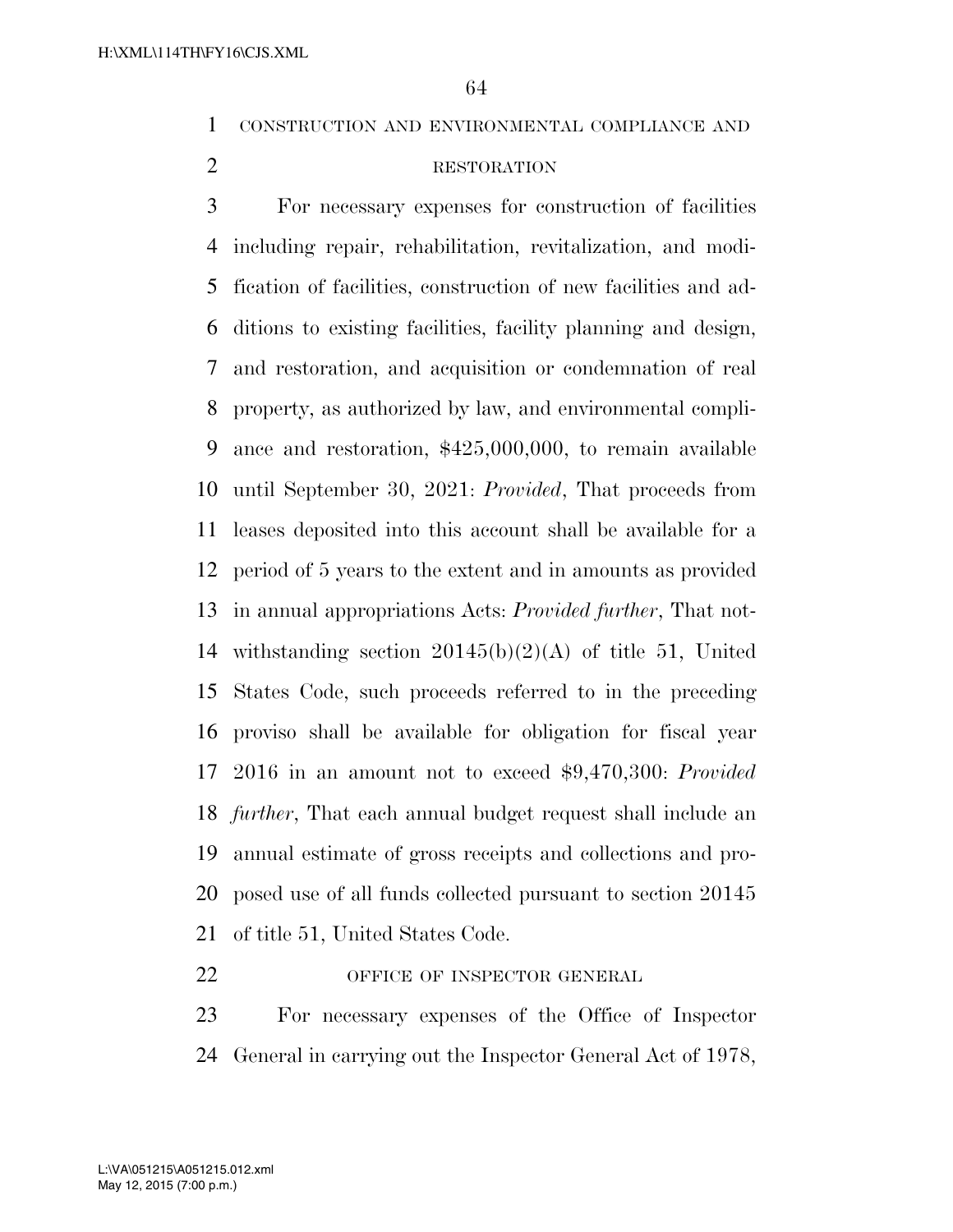\$37,400,000, of which \$500,000 shall remain available until September 30, 2017.

- ADMINISTRATIVE PROVISIONS
- (INCLUDING TRANSFERS OF FUNDS)

 Funds for any announced prize otherwise authorized shall remain available, without fiscal year limitation, until the prize is claimed or the offer is withdrawn.

 Not to exceed 5 percent of any appropriation made available for the current fiscal year for the National Aero- nautics and Space Administration in this Act may be transferred between such appropriations, but no such ap- propriation, except as otherwise specifically provided, shall be increased by more than 10 percent by any such trans- fers. Balances so transferred shall be merged with and available for the same purposes and the same time period as the appropriations to which transferred. Any transfer pursuant to this provision shall be treated as a reprogram- ming of funds under section 505 of this Act and shall not be available for obligation except in compliance with the procedures set forth in that section.

 The spending plan required by this Act shall be pro- vided by NASA at the theme, program, project and activ- ity level. The spending plan, as well as any subsequent change of an amount established in that spending plan that meets the notification requirements of section 505 of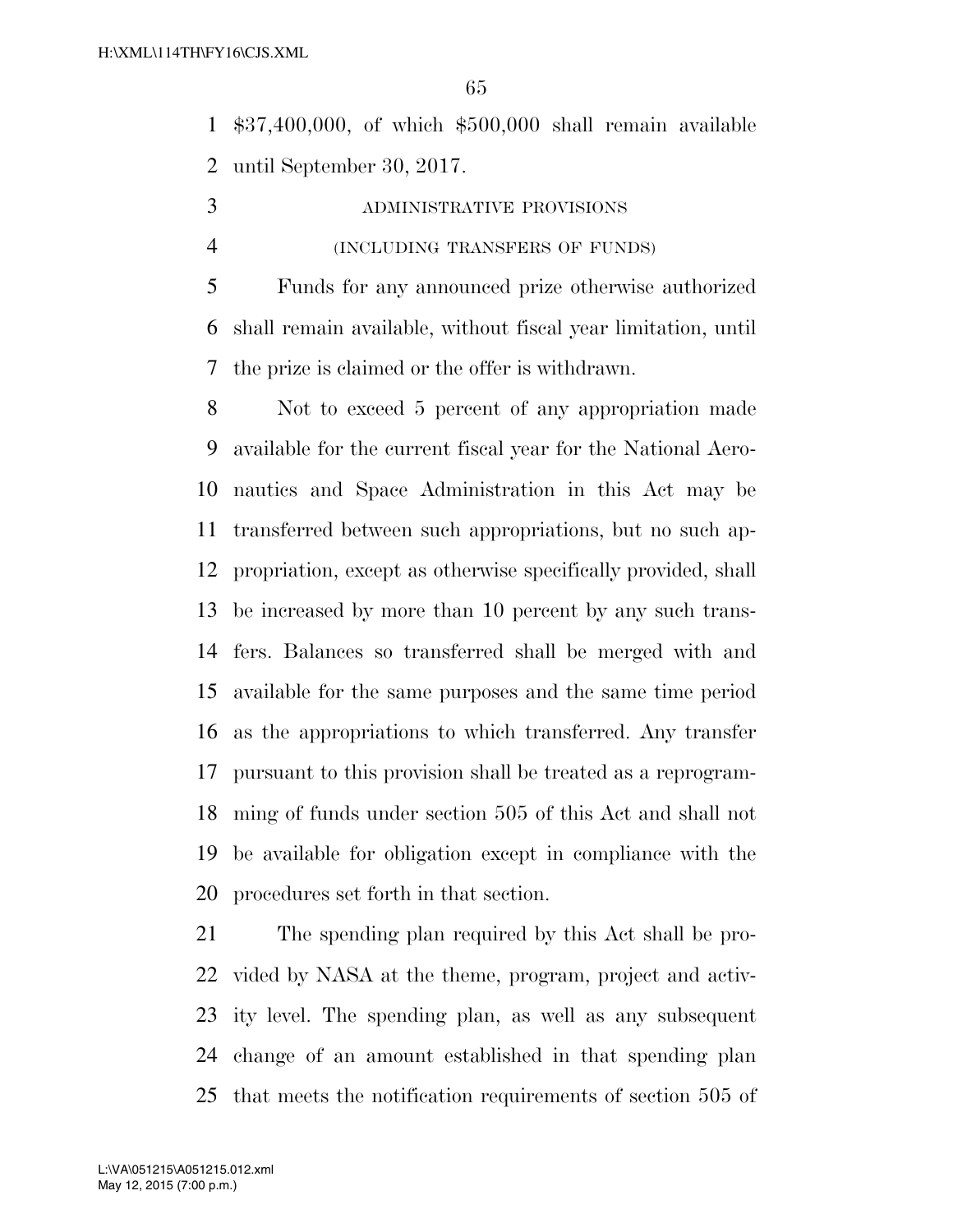this Act, shall be treated as a reprogramming under sec- tion 505 of this Act and shall not be available for obliga- tion or expenditure except in compliance with the proce-dures set forth in that section.

 The unexpired balances of a previous account, for ac- tivities for which funds are provided in this Act, may be transferred to the new account established in this Act that provides for such activities. Balances so transferred shall be merged with the funds in the newly established account, but shall be available under the same terms, conditions and period of time as previously appropriated.

NATIONAL SCIENCE FOUNDATION

# 13 RESEARCH AND RELATED ACTIVITIES

 For necessary expenses in carrying out the National Science Foundation Act of 1950 (42 U.S.C. 1861 et seq.), and Public Law 86–209 (42 U.S.C. 1880 et seq.); services as authorized by section 3109 of title 5, United States Code; maintenance and operation of aircraft and purchase of flight services for research support; acquisition of air- craft; and authorized travel; \$5,983,645,000, to remain available until September 30, 2017, of which not to exceed \$520,000,000 shall remain available until expended for polar research and operations support, and for reimburse- ment to other Federal agencies for operational and science support and logistical and other related activities for the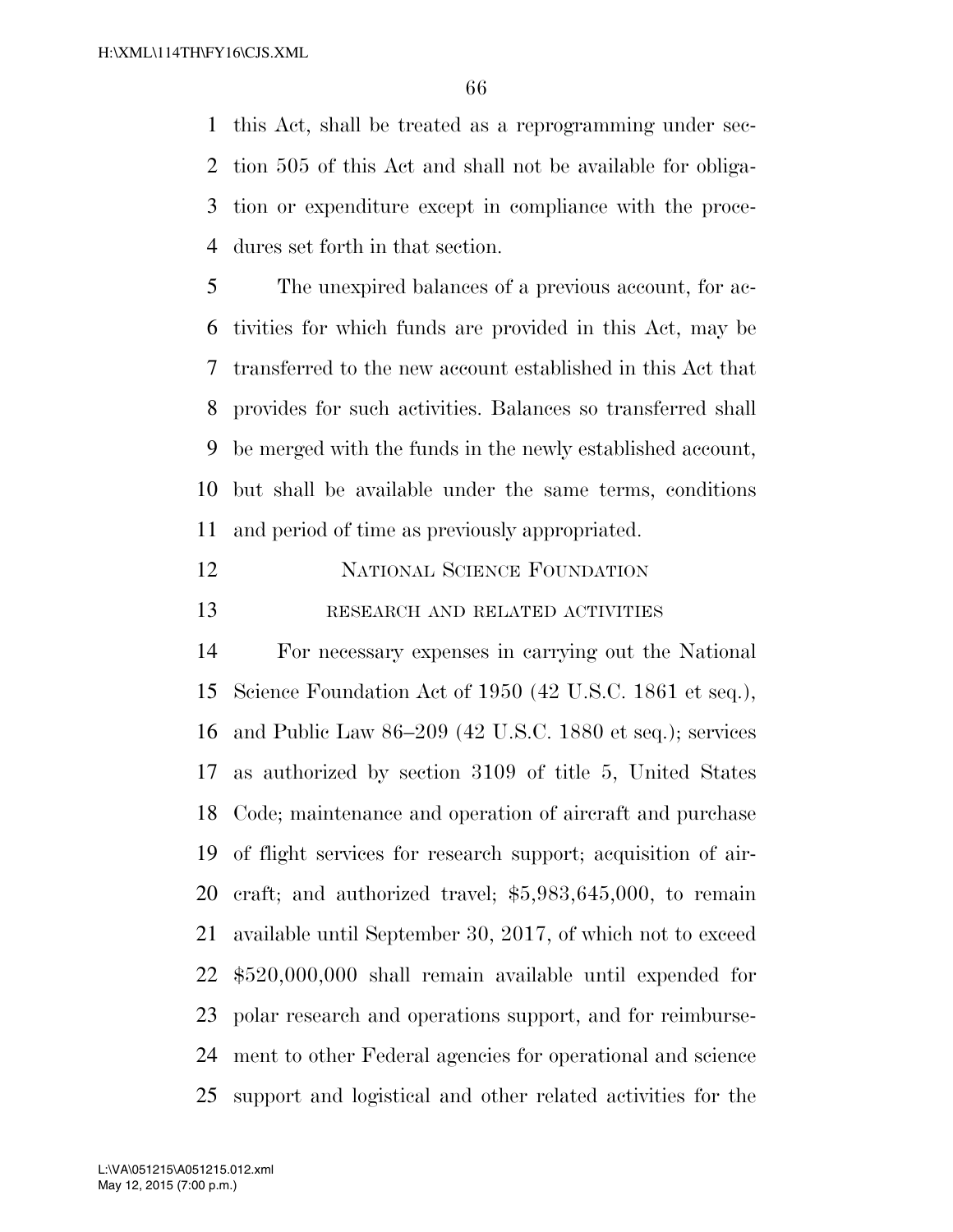United States Antarctic program: *Provided*, That receipts for scientific support services and materials furnished by the National Research Centers and other National Science Foundation supported research facilities may be credited to this appropriation.

# MAJOR RESEARCH EQUIPMENT AND FACILITIES CONSTRUCTION

 For necessary expenses for the acquisition, construc- tion, commissioning, and upgrading of major research equipment, facilities, and other such capital assets pursu- ant to the National Science Foundation Act of 1950 (42 U.S.C. 1861 et seq.), including authorized travel, \$200,030,000, to remain available until expended.

### EDUCATION AND HUMAN RESOURCES

 For necessary expenses in carrying out science, math- ematics and engineering education and human resources programs and activities pursuant to the National Science Foundation Act of 1950 (42 U.S.C. 1861 et seq.), includ- ing services as authorized by section 3109 of title 5, United States Code, authorized travel, and rental of con- ference rooms in the District of Columbia, \$866,000,000, to remain available until September 30, 2017.

AGENCY OPERATIONS AND AWARD MANAGEMENT

 For agency operations and award management nec-essary in carrying out the National Science Foundation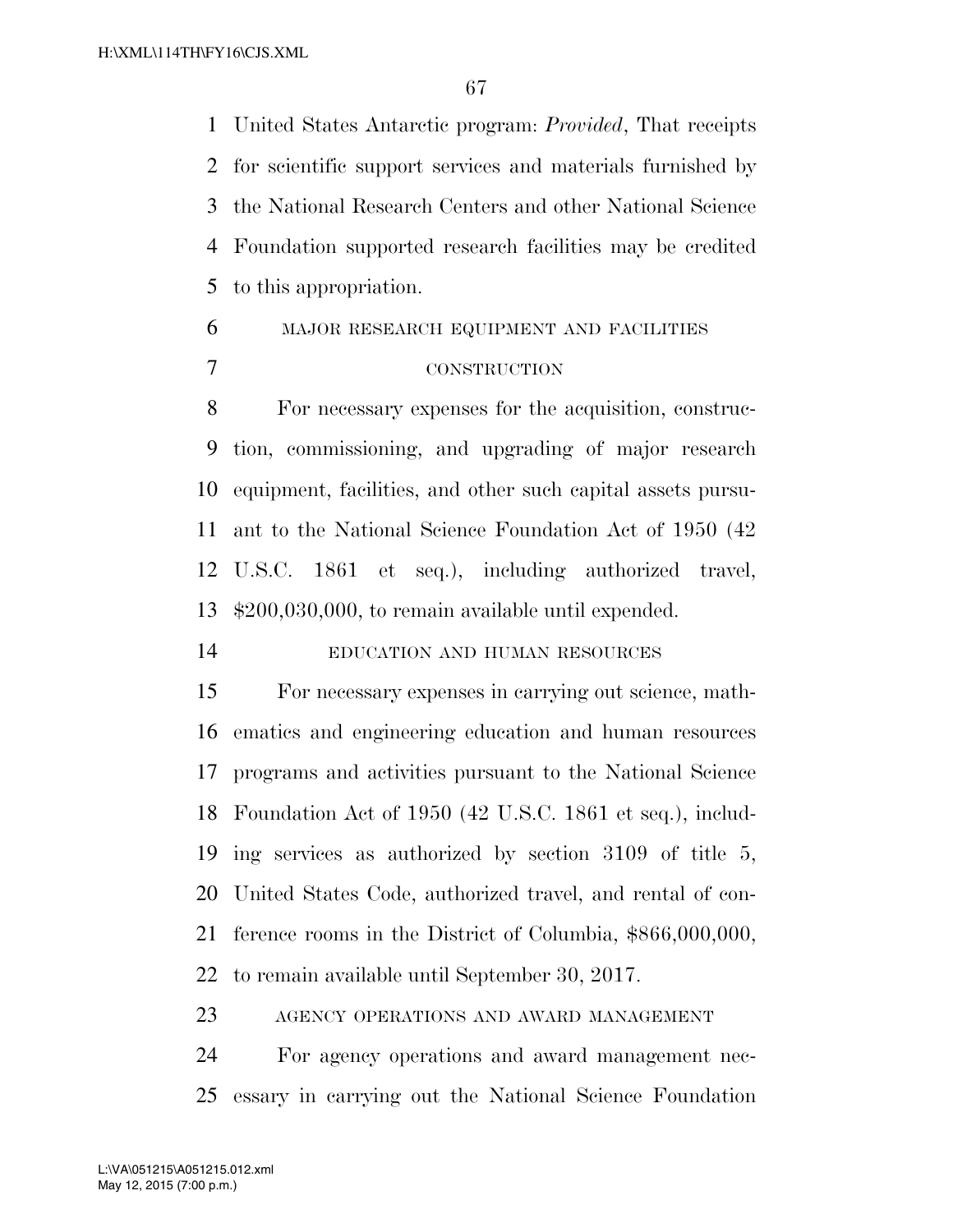H:\XML\114TH\FY16\CJS.XML

 Act of 1950 (42 U.S.C. 1861 et seq.); services authorized by section 3109 of title 5, United States Code; hire of pas- senger motor vehicles; uniforms or allowances therefor, as authorized by sections 5901 and 5902 of title 5, United States Code; rental of conference rooms in the District of Columbia; and reimbursement of the Department of Homeland Security for security guard services; \$325,000,000: *Provided*, That not to exceed \$8,280 is for official reception and representation expenses: *Provided further*, That contracts may be entered into under this heading in fiscal year 2016 for maintenance and operation of facilities and for other services to be provided during the next fiscal year: *Provided further*, That of the amount provided for costs associated with the acquisition, occu- pancy, and related costs of new headquarters space, not more than \$27,370,000 shall remain available until ex-pended.

18 OFFICE OF THE NATIONAL SCIENCE BOARD

 For necessary expenses (including payment of sala- ries, authorized travel, hire of passenger motor vehicles, the rental of conference rooms in the District of Columbia, and the employment of experts and consultants under sec- tion 3109 of title 5, United States Code) involved in car- rying out section 4 of the National Science Foundation Act of 1950 (42 U.S.C. 1863) and Public Law 86–209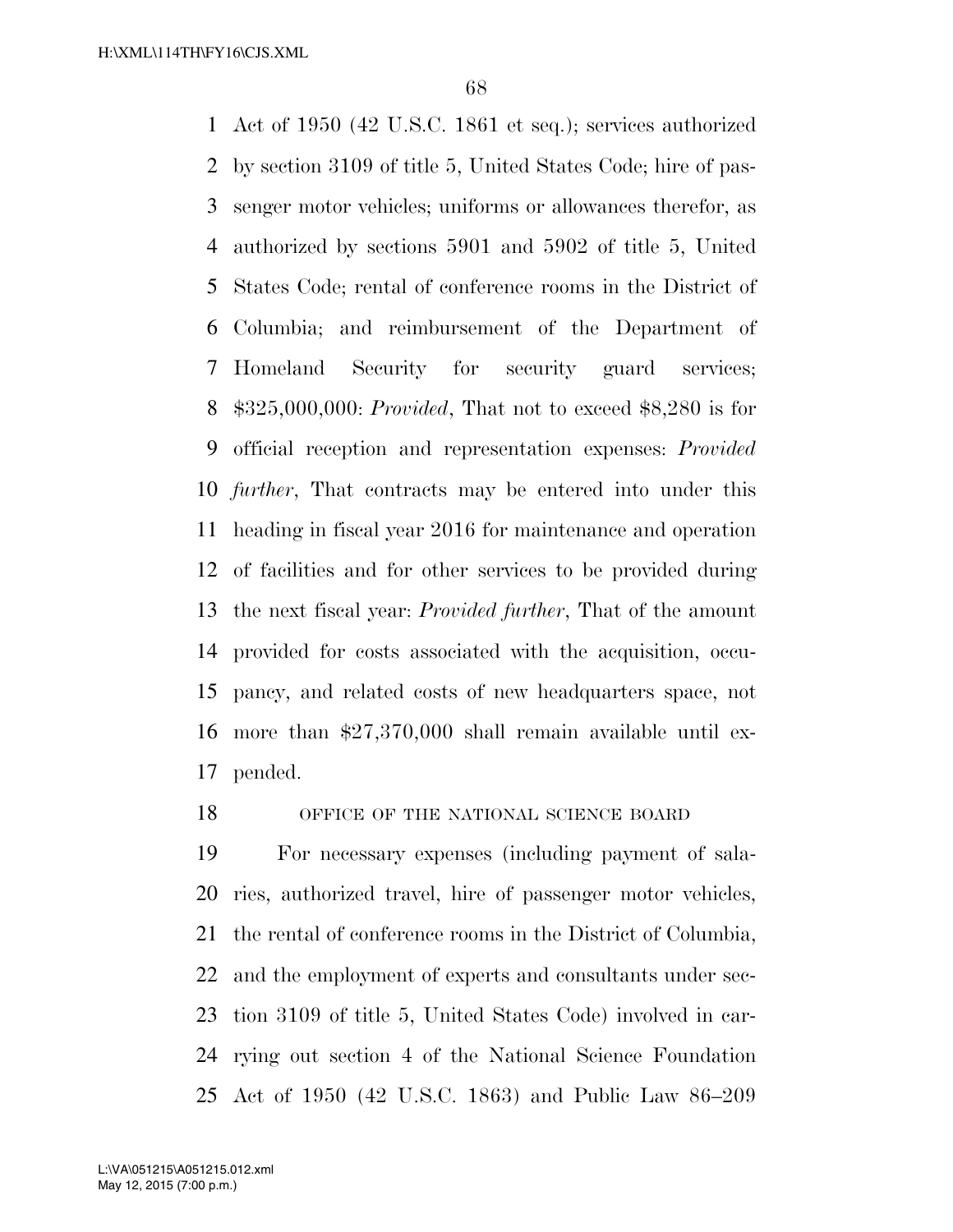(42 U.S.C. 1880 et seq.), \$4,370,000: *Provided*, That not to exceed \$2,500 shall be available for official reception and representation expenses.

#### OFFICE OF INSPECTOR GENERAL

 For necessary expenses of the Office of Inspector General as authorized by the Inspector General Act of 1978, \$15,160,000, of which \$400,000 shall remain avail-able until September 30, 2017.

#### ADMINISTRATIVE PROVISION

 Not to exceed 5 percent of any appropriation made available for the current fiscal year for the National Science Foundation in this Act may be transferred be- tween such appropriations, but no such appropriation shall be increased by more than 10 percent by any such trans- fers. Any transfer pursuant to this section shall be treated as a reprogramming of funds under section 505 of this Act and shall not be available for obligation except in com-pliance with the procedures set forth in that section.

 This title may be cited as the ''Science Appropria-tions Act, 2016''.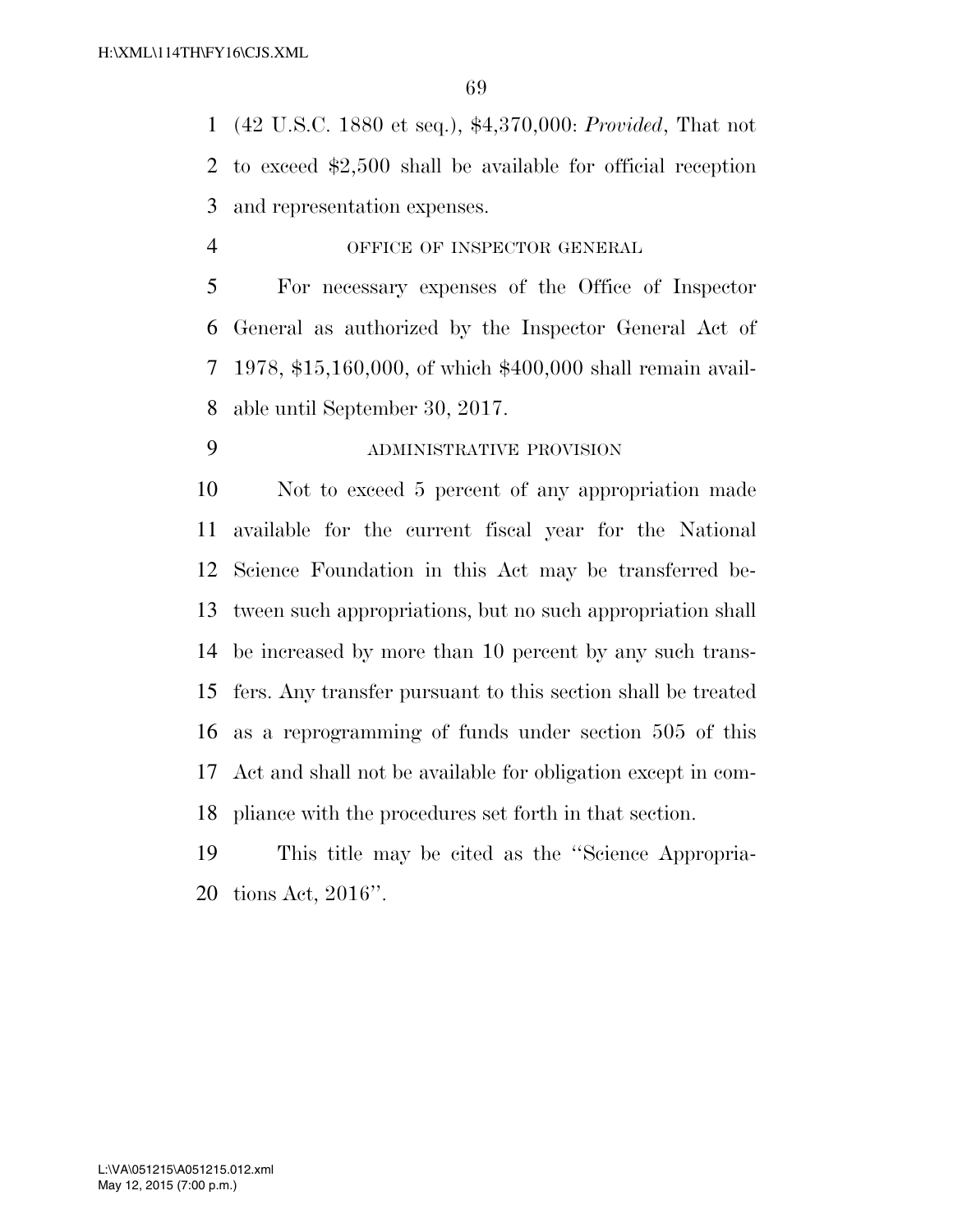### TITLE IV 2 RELATED AGENCIES COMMISSION ON CIVIL RIGHTS SALARIES AND EXPENSES For necessary expenses of the Commission on Civil Rights, including hire of passenger motor vehicles, \$9,200,000: *Provided*, That none of the funds appro- priated in this paragraph shall be used to employ in excess of four full-time individuals under Schedule C of the Ex- cepted Service exclusive of one special assistant for each Commissioner: *Provided further*, That none of the funds appropriated in this paragraph shall be used to reimburse Commissioners for more than 75 billable days, with the exception of the chairperson, who is permitted 125 billable days: *Provided further*, That none of the funds appro- priated in this paragraph shall be used for any activity or expense that is not explicitly authorized by section 3 of the Civil Rights Commission Act of 1983 (42 U.S.C. 1975a). EQUAL EMPLOYMENT OPPORTUNITY COMMISSION

21 SALARIES AND EXPENSES

 For necessary expenses of the Equal Employment Opportunity Commission as authorized by title VII of the Civil Rights Act of 1964, the Age Discrimination in Em-ployment Act of 1967, the Equal Pay Act of 1963, the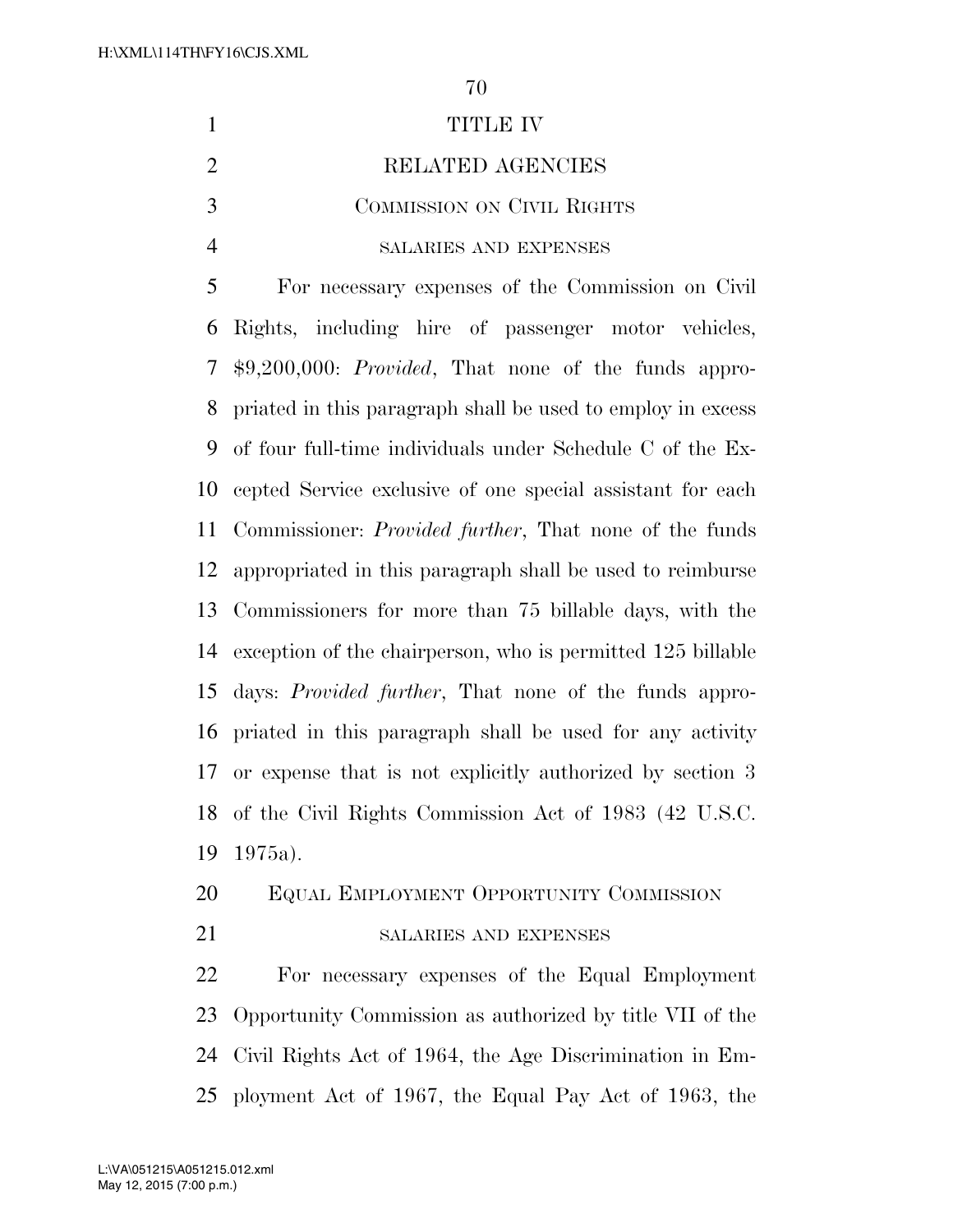H:\XML\114TH\FY16\CJS.XML

 Americans with Disabilities Act of 1990, section 501 of the Rehabilitation Act of 1973, the Civil Rights Act of 1991, the Genetic Information Non-Discrimination Act (GINA) of 2008 (Public Law 110–233), the ADA Amend- ments Act of 2008 (Public Law 110–325), and the Lilly Ledbetter Fair Pay Act of 2009 (Public Law 111–2), in- cluding services as authorized by section 3109 of title 5, United States Code; hire of passenger motor vehicles as authorized by section 1343(b) of title 31, United States Code; nonmonetary awards to private citizens; and up to \$29,500,000 for payments to State and local enforcement agencies for authorized services to the Commission, \$364,500,000: *Provided*, That the Commission is author- ized to make available for official reception and represen- tation expenses not to exceed \$2,250 from available funds: *Provided further*, That the Chair is authorized to accept and use any gift or donation to carry out the work of the Commission.

- INTERNATIONAL TRADE COMMISSION
- SALARIES AND EXPENSES

 For necessary expenses of the International Trade Commission, including hire of passenger motor vehicles and services as authorized by section 3109 of title 5, United States Code, and not to exceed \$2,250 for official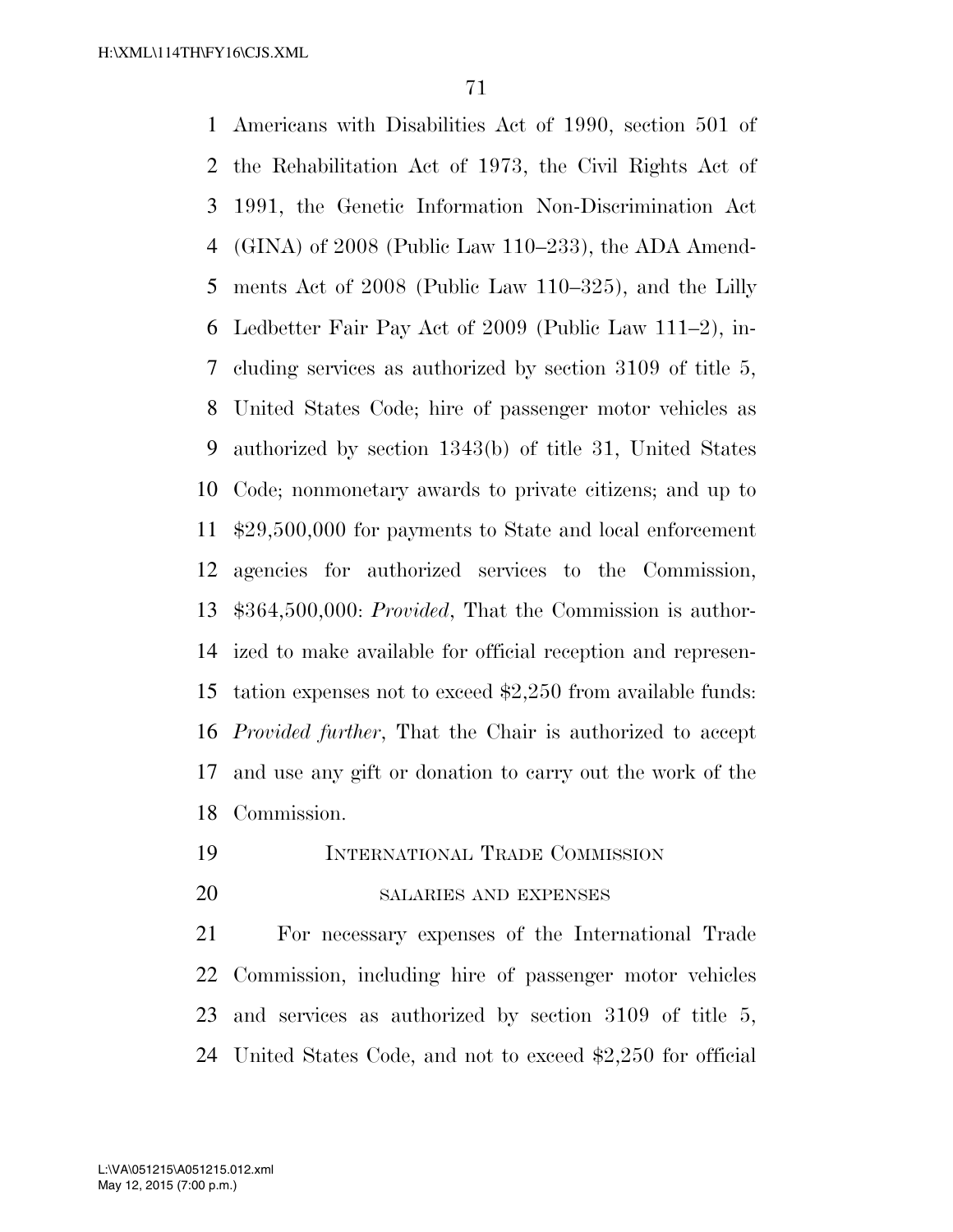reception and representation expenses, \$84,500,000, to re-main available until expended.

#### LEGAL SERVICES CORPORATION

PAYMENT TO THE LEGAL SERVICES CORPORATION

 For payment to the Legal Services Corporation to carry out the purposes of the Legal Services Corporation Act of 1974, \$300,000,000, of which \$266,900,000 is for basic field programs and required independent audits; \$5,100,000 is for the Office of Inspector General, of which such amounts as may be necessary may be used to conduct additional audits of recipients; \$19,000,000 is for manage- ment and grants oversight; \$4,000,000 is for client self- help and information technology; \$4,000,000 is for a Pro Bono Innovation Fund; and \$1,000,000 is for loan repay- ment assistance: *Provided*, That the Legal Services Cor- poration may continue to provide locality pay to officers and employees at a rate no greater than that provided by the Federal Government to Washington, DC-based em- ployees as authorized by section 5304 of title 5, United States Code, notwithstanding section 1005(d) of the Legal Services Corporation Act (42 U.S.C. 2996(d)): *Provided further*, That the authorities provided in section 205 of this Act shall be applicable to the Legal Services Corpora-tion: *Provided further*, That, for the purposes of section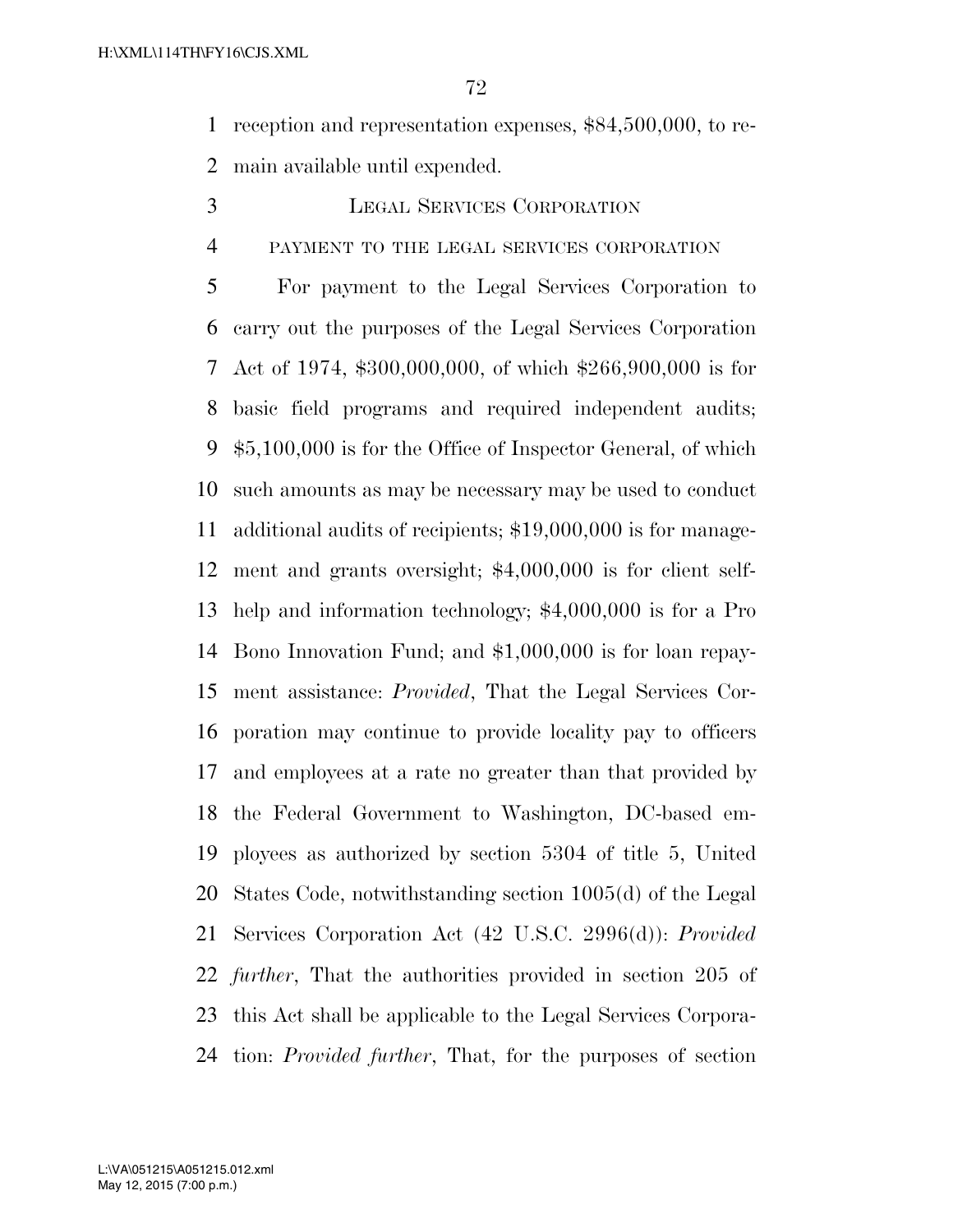505 of this Act, the Legal Services Corporation shall be considered an agency of the United States Government. ADMINISTRATIVE PROVISION—LEGAL SERVICES CORPORATION None of the funds appropriated in this Act to the Legal Services Corporation shall be expended for any pur- pose prohibited or limited by, or contrary to any of the provisions of, sections 501, 502, 503, 504, 505, and 506 of Public Law 105–119, and all funds appropriated in this Act to the Legal Services Corporation shall be subject to the same terms and conditions set forth in such sections, except that all references in sections 502 and 503 to 1997 and 1998 shall be deemed to refer instead to 2015 and 2016, respectively. MARINE MAMMAL COMMISSION SALARIES AND EXPENSES For necessary expenses of the Marine Mammal Com- mission as authorized by title II of the Marine Mammal Protection Act of 1972 (16 U.S.C. 1361 et seq.), \$3,340,000. 21 OFFICE OF THE UNITED STATES TRADE 22 REPRESENTATIVE 23 SALARIES AND EXPENSES For necessary expenses of the Office of the United

States Trade Representative, including the hire of pas-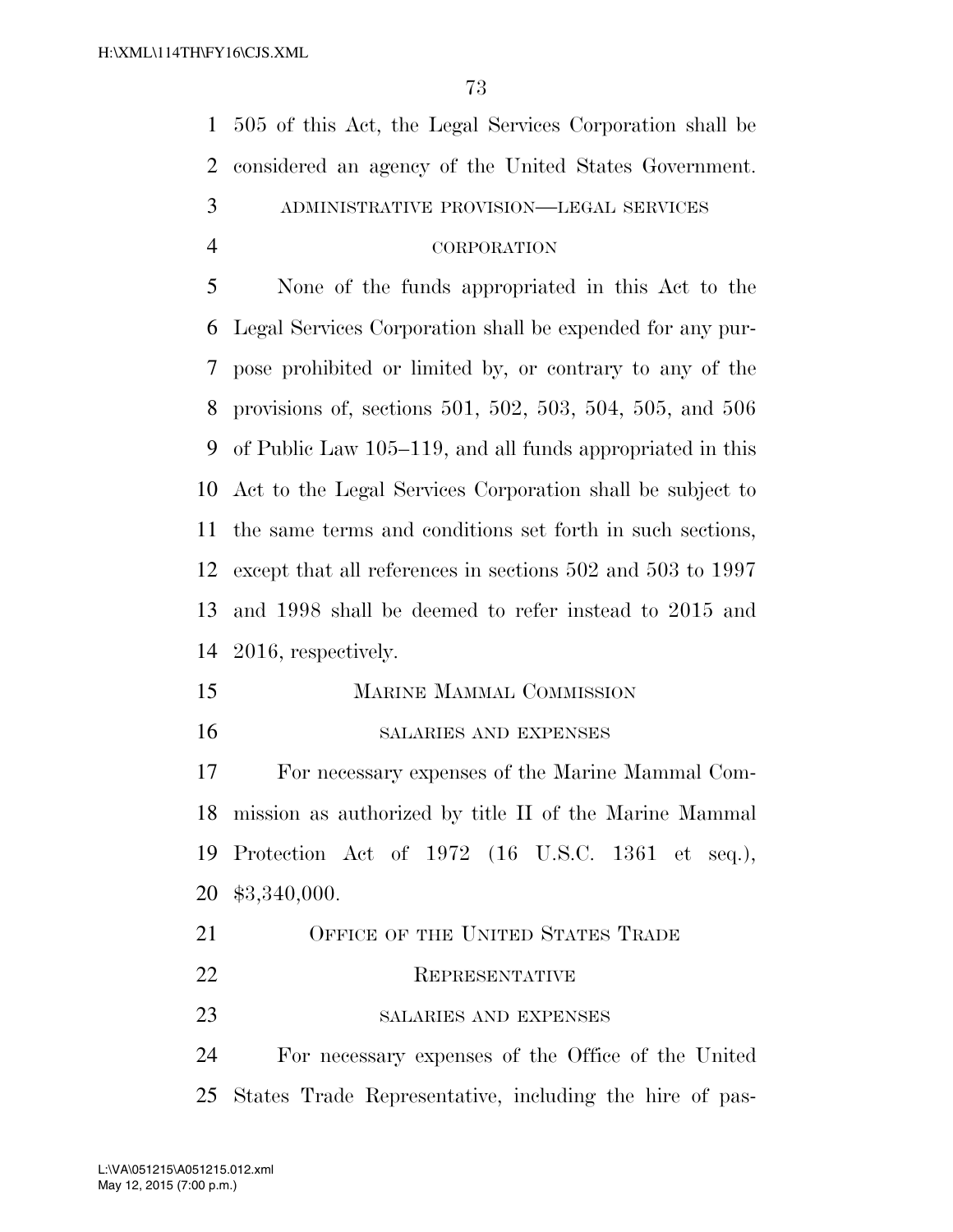senger motor vehicles and the employment of experts and consultants as authorized by section 3109 of title 5, United States Code, \$54,250,000, of which \$1,000,000 shall remain available until expended: *Provided*, That not to exceed \$124,000 shall be available for official reception and representation expenses.

 STATE JUSTICE INSTITUTE 8 SALARIES AND EXPENSES

 For necessary expenses of the State Justice Institute, as authorized by the State Justice Institute Authorization Act of 1984 (42 U.S.C. 10701 et seq.) \$5,121,000, of which \$500,000 shall remain available until September 30, 2017: *Provided*, That not to exceed \$2,250 shall be avail- able for official reception and representation expenses: *Provided further*, That, for the purposes of section 505 of this Act, the State Justice Institute shall be considered an agency of the United States Government.

18 TITLE V GENERAL PROVISIONS 20 (INCLUDING RESCISSIONS) **(INCLUDING TRANSFER OF FUNDS)**  SEC. 501. No part of any appropriation contained in this Act shall be used for publicity or propaganda purposes not authorized by the Congress.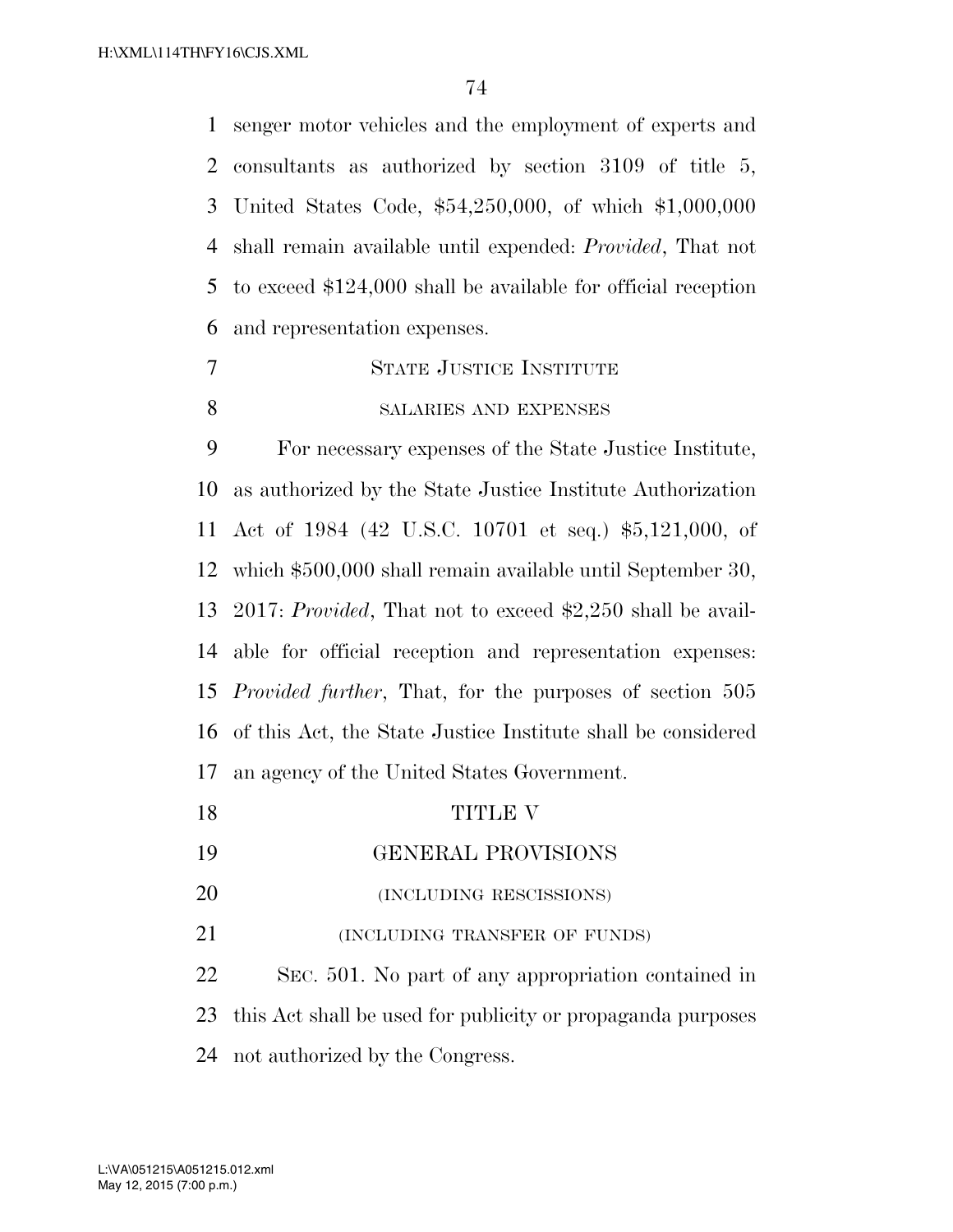SEC. 502. No part of any appropriation contained in this Act shall remain available for obligation beyond the current fiscal year unless expressly so provided herein.

 SEC. 503. The expenditure of any appropriation under this Act for any consulting service through procure- ment contract, pursuant to section 3109 of title 5, United States Code, shall be limited to those contracts where such expenditures are a matter of public record and available for public inspection, except where otherwise provided under existing law, or under existing Executive order issued pursuant to existing law.

 SEC. 504. If any provision of this Act or the applica- tion of such provision to any person or circumstances shall be held invalid, the remainder of the Act and the applica- tion of each provision to persons or circumstances other than those as to which it is held invalid shall not be af-fected thereby.

 SEC. 505. None of the funds provided under this Act, or provided under previous appropriations Acts to the agencies funded by this Act that remain available for obli- gation or expenditure in fiscal year 2016, or provided from any accounts in the Treasury of the United States derived by the collection of fees available to the agencies funded by this Act, shall be available for obligation or expenditure through a reprogramming of funds that: (1) creates or ini-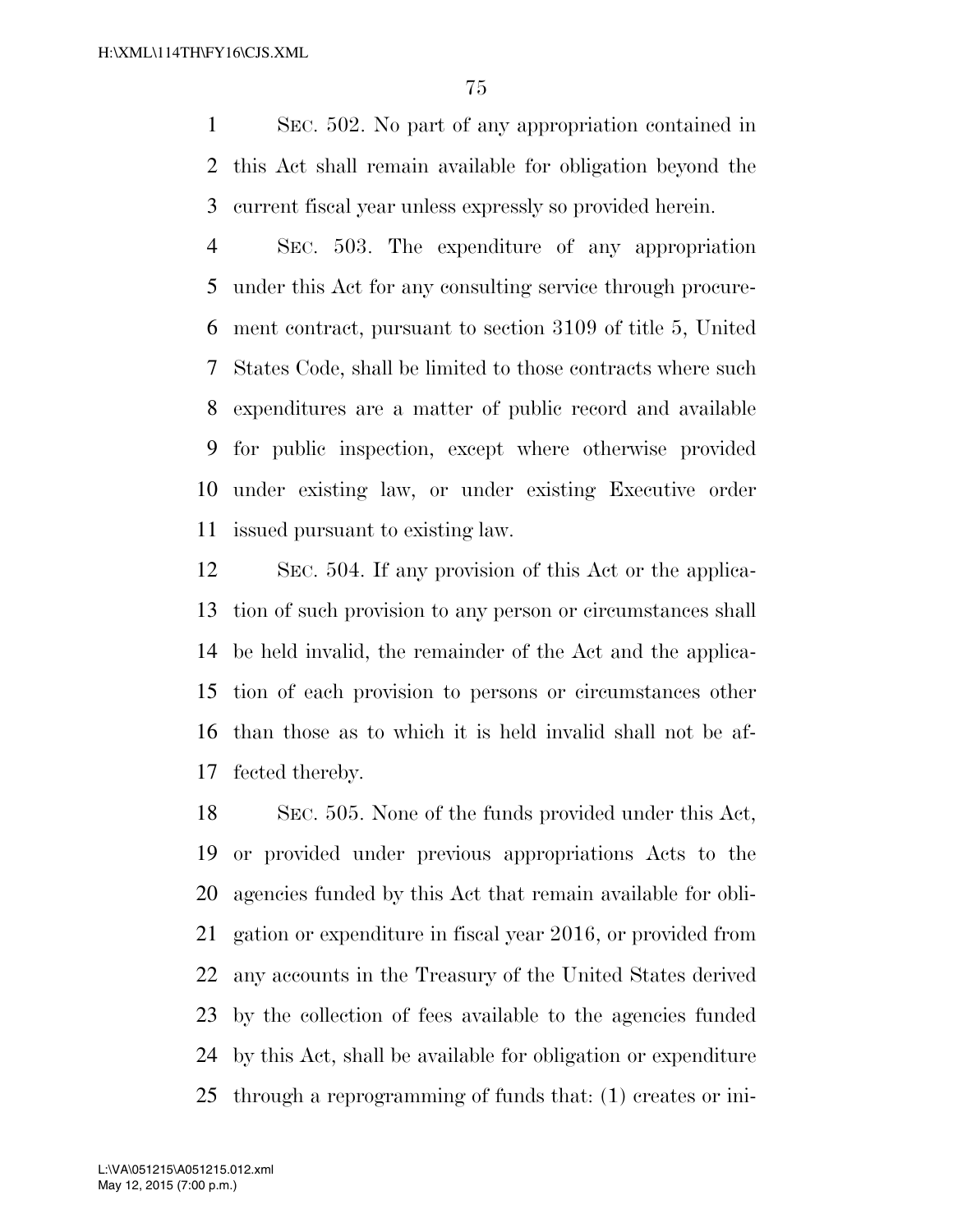tiates a new program, project or activity; (2) eliminates a program, project or activity; (3) increases funds or per- sonnel by any means for any project or activity for which funds have been denied or restricted; (4) relocates an of- fice or employees; (5) reorganizes or renames offices, pro- grams or activities; (6) contracts out or privatizes any functions or activities presently performed by Federal em- ployees; (7) augments existing programs, projects or ac- tivities in excess of \$500,000 or 10 percent, whichever is less, or reduces by 10 percent funding for any program, project or activity, or numbers of personnel by 10 percent; or (8) results from any general savings, including savings from a reduction in personnel, which would result in a change in existing programs, projects or activities as ap- proved by Congress; unless the House and Senate Com- mittees on Appropriations are notified 15 days in advance of such reprogramming of funds by agencies (excluding agencies of the Department of Justice) funded by this Act and 45 days in advance of such reprogramming of funds by agencies of the Department of Justice funded by this Act.

 SEC. 506. (a) If it has been finally determined by a court or Federal agency that any person intentionally affixed a label bearing a ''Made in America'' inscription, or any inscription with the same meaning, to any product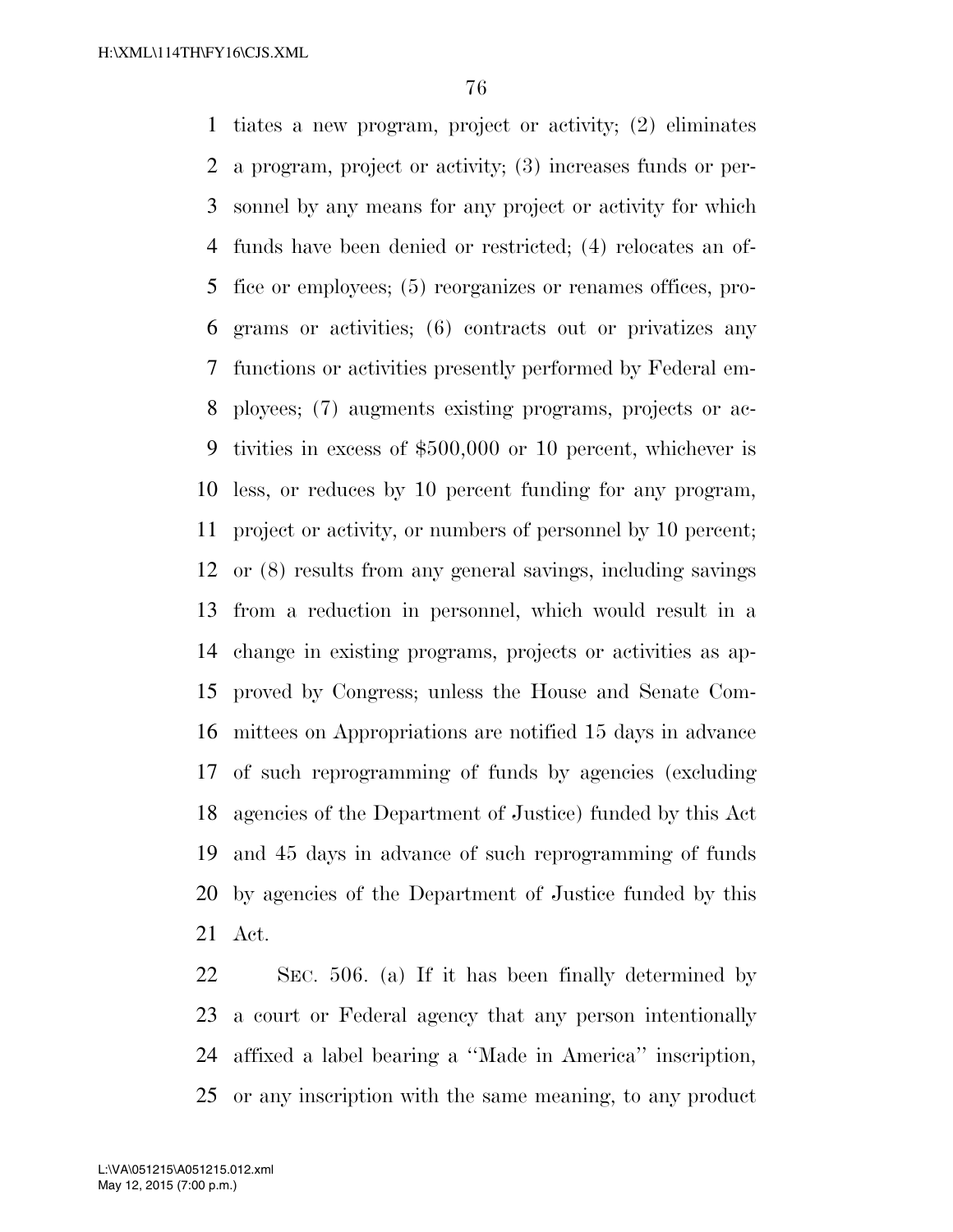sold in or shipped to the United States that is not made in the United States, the person shall be ineligible to re- ceive any contract or subcontract made with funds made available in this Act, pursuant to the debarment, suspen- sion, and ineligibility procedures described in sections 9.400 through 9.409 of title 48, Code of Federal Regula-tions.

 (b)(1) To the extent practicable, with respect to au- thorized purchases of promotional items, funds made available by this Act shall be used to purchase items that are manufactured, produced, or assembled in the United States, its territories or possessions.

 (2) The term ''promotional items'' has the meaning given the term in OMB Circular A–87, At-15 tachment B, Item  $(1)(f)(3)$ .

 SEC. 507. (a) The Departments of Commerce and Justice, the National Science Foundation, and the Na- tional Aeronautics and Space Administration shall provide to the Committees on Appropriations of the House of Rep- resentatives and the Senate a quarterly report on the sta- tus of balances of appropriations at the account level. For unobligated, uncommitted balances and unobligated, com- mitted balances the quarterly reports shall separately identify the amounts attributable to each source year of appropriation from which the balances were derived. For

May 12, 2015 (7:00 p.m.) L:\VA\051215\A051215.012.xml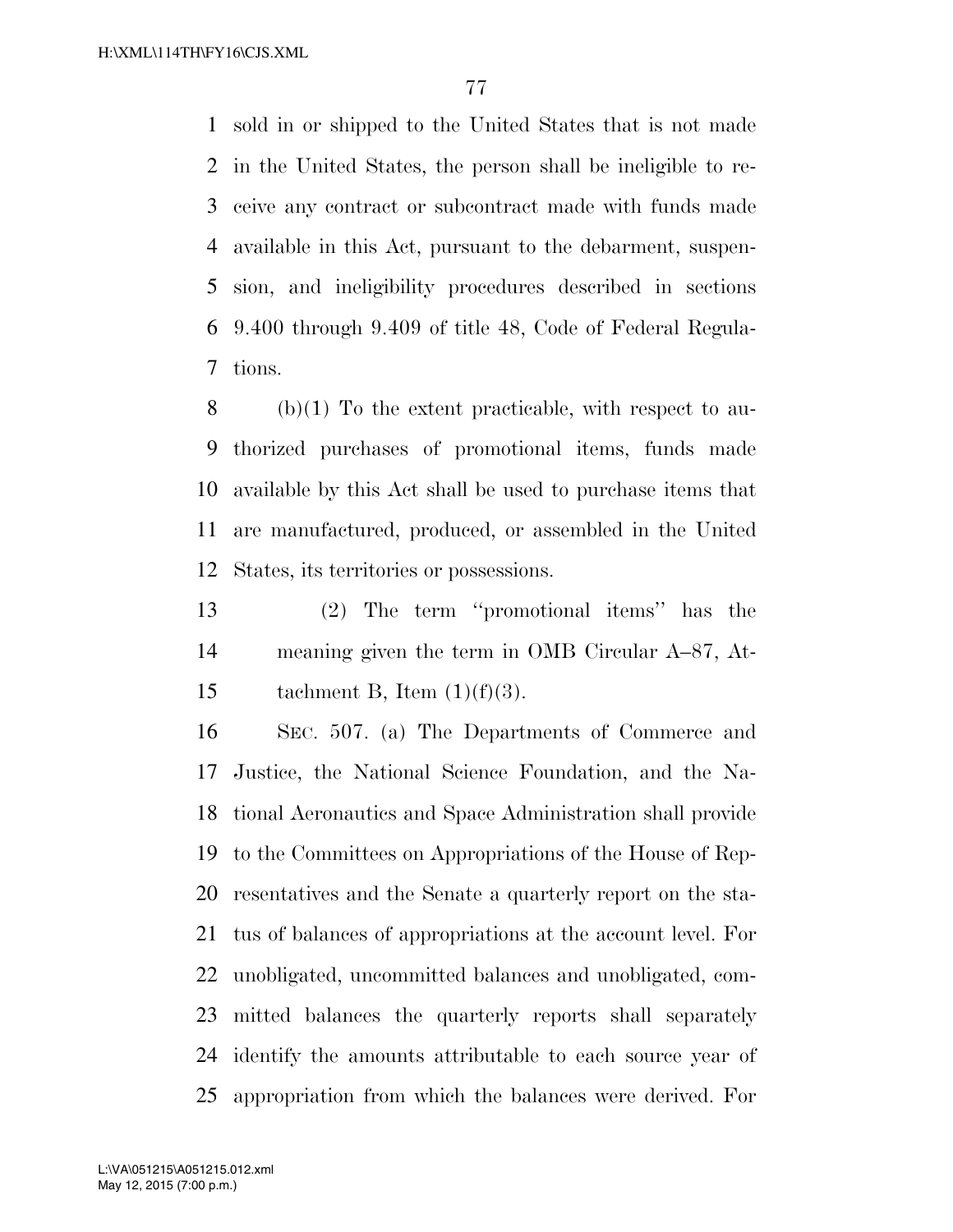balances that are obligated, but unexpended, the quarterly reports shall separately identify amounts by the year of obligation.

 (b) The report described in subsection (a) shall be submitted within 30 days of the end of each quarter.

 (c) If a department or agency is unable to fulfill any aspect of a reporting requirement described in subsection (a) due to a limitation of a current accounting system, the department or agency shall fulfill such aspect to the maximum extent practicable under such accounting sys- tem and shall identify and describe in each quarterly re-port the extent to which such aspect is not fulfilled.

 SEC. 508. Any costs incurred by a department or agency funded under this Act resulting from, or to pre- vent, personnel actions taken in response to funding re- ductions included in this Act shall be absorbed within the total budgetary resources available to such department or agency: *Provided*, That the authority to transfer funds be- tween appropriations accounts as may be necessary to carry out this section is provided in addition to authorities included elsewhere in this Act: *Provided further*, That use of funds to carry out this section shall be treated as a reprogramming of funds under section 505 of this Act and shall not be available for obligation or expenditure except in compliance with the procedures set forth in that section:

May 12, 2015 (7:00 p.m.) L:\VA\051215\A051215.012.xml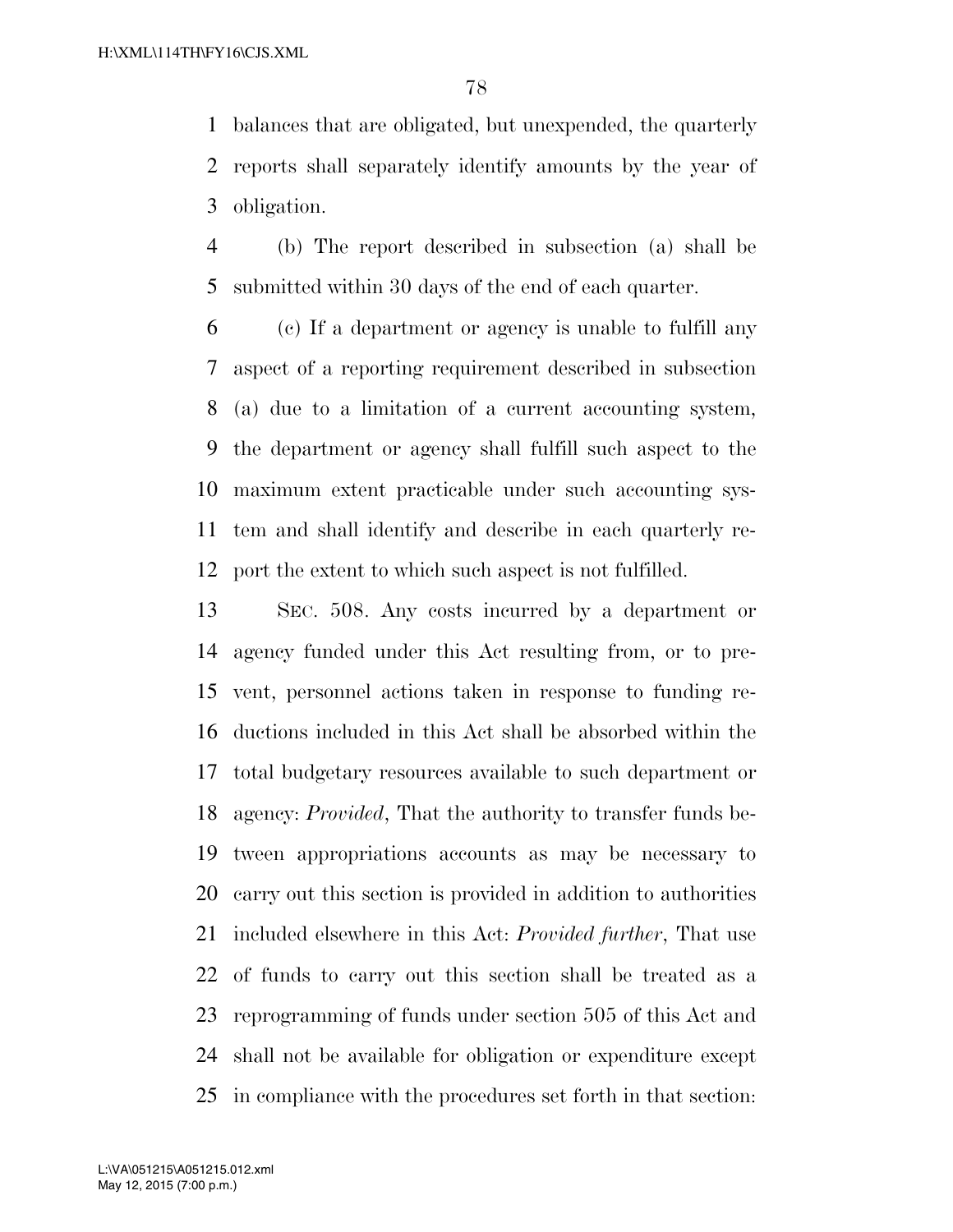*Provided further*, That for the Department of Commerce, this section shall also apply to actions taken for the care and protection of loan collateral or grant property.

 SEC. 509. None of the funds provided by this Act shall be available to promote the sale or export of tobacco or tobacco products, or to seek the reduction or removal by any foreign country of restrictions on the marketing of tobacco or tobacco products, except for restrictions which are not applied equally to all tobacco or tobacco products of the same type.

 SEC. 510. None of the funds made available in this Act may be used to pay the salaries and expenses of per- sonnel of the Department of Justice to obligate more than \$2,705,164,000 during fiscal year 2016 from the fund es- tablished by section 1402 of Public Law 98–473 (42 U.S.C. 10601).

 SEC. 511. None of the funds made available to the Department of Justice in this Act may be used to discrimi- nate against or denigrate the religious or moral beliefs of students who participate in programs for which financial assistance is provided from those funds, or of the parents or legal guardians of such students.

 SEC. 512. None of the funds made available in this Act may be transferred to any department, agency, or in-strumentality of the United States Government, except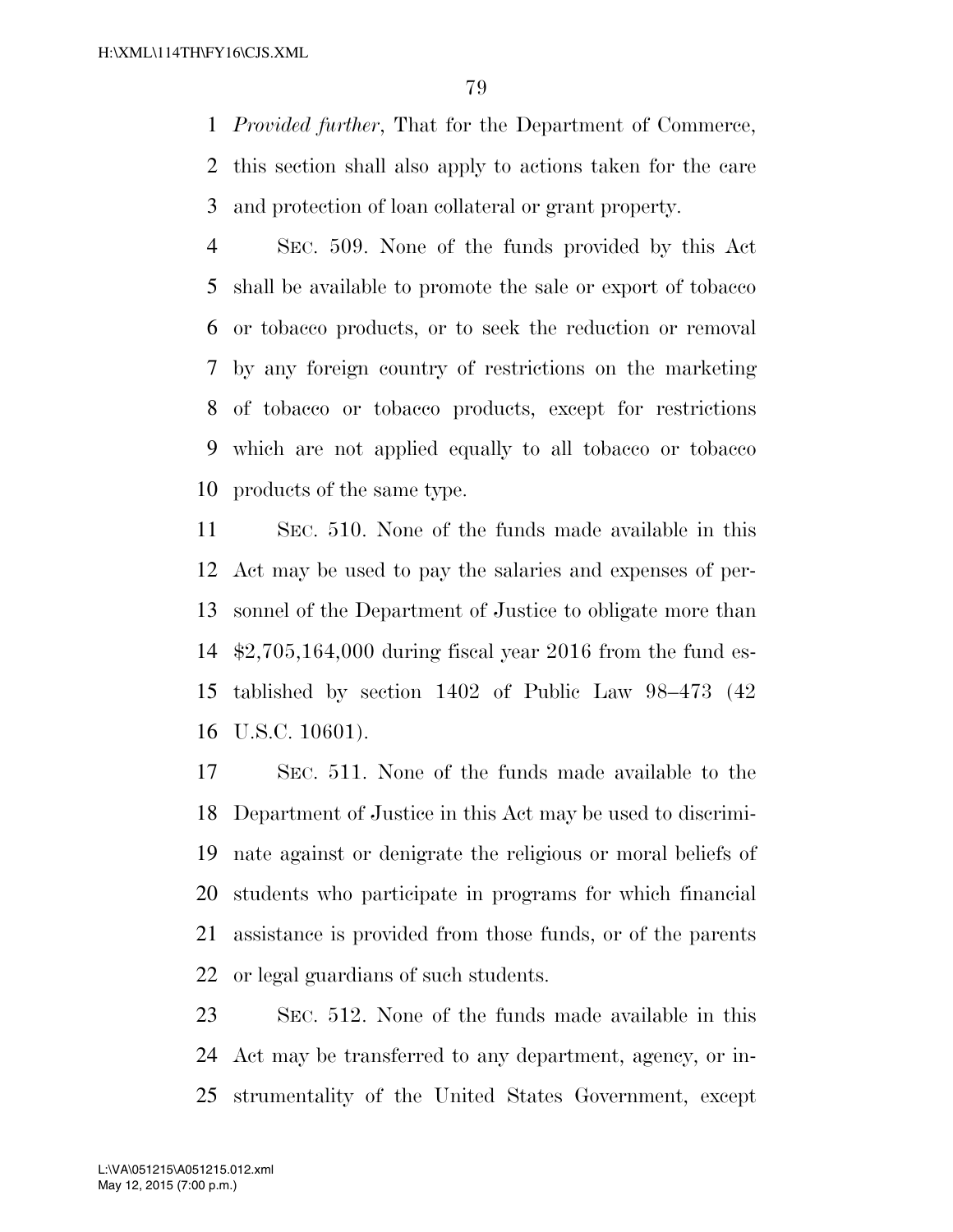pursuant to a transfer made by, or transfer authority pro-vided in, this Act or any other appropriations Act.

 SEC. 513. Any funds provided in this Act used to im- plement E-Government Initiatives shall be subject to the procedures set forth in section 505 of this Act.

 SEC. 514. (a) The Inspectors General of the Depart- ment of Commerce, the Department of Justice, the Na- tional Aeronautics and Space Administration, the Na- tional Science Foundation, and the Legal Services Cor- poration shall conduct audits, pursuant to the Inspector General Act (5 U.S.C. App.), of grants or contracts for which funds are appropriated by this Act, and shall submit reports to Congress on the progress of such audits, which may include preliminary findings and a description of areas of particular interest, within 180 days after initi- ating such an audit and every 180 days thereafter until any such audit is completed.

 (b) Within 60 days after the date on which an audit described in subsection (a) by an Inspector General is completed, the Secretary, Attorney General, Adminis- trator, Director, or President, as appropriate, shall make the results of the audit available to the public on the Inter- net website maintained by the Department, Administra- tion, Foundation, or Corporation, respectively. The results shall be made available in redacted form to exclude—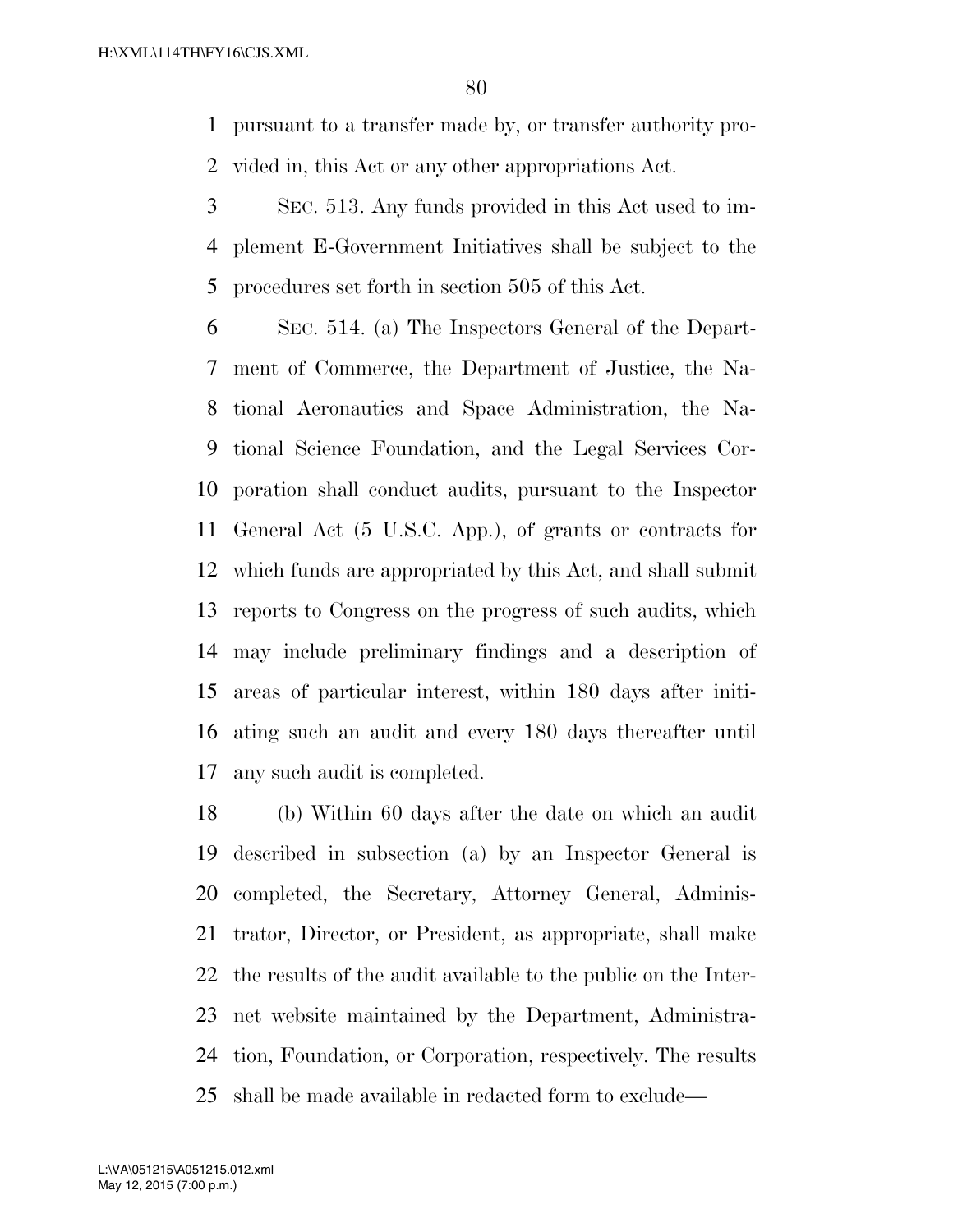- (1) any matter described in section 552(b) of 2 title 5, United States Code; and
	- (2) sensitive personal information for any indi- vidual, the public access to which could be used to commit identity theft or for other inappropriate or unlawful purposes.

 (c) Any person awarded a grant or contract funded by amounts appropriated by this Act shall submit a state- ment to the Secretary of Commerce, the Attorney General, the Administrator, Director, or President, as appropriate, certifying that no funds derived from the grant or contract will be made available through a subcontract or in any other manner to another person who has a financial inter-est in the person awarded the grant or contract.

 (d) The provisions of the preceding subsections of this section shall take effect 30 days after the date on which the Director of the Office of Management and Budget, in consultation with the Director of the Office of Government Ethics, determines that a uniform set of rules and requirements, substantially similar to the require- ments in such subsections, consistently apply under the executive branch ethics program to all Federal depart-ments, agencies, and entities.

 SEC. 515. (a) None of the funds appropriated or oth-erwise made available under this Act may be used by the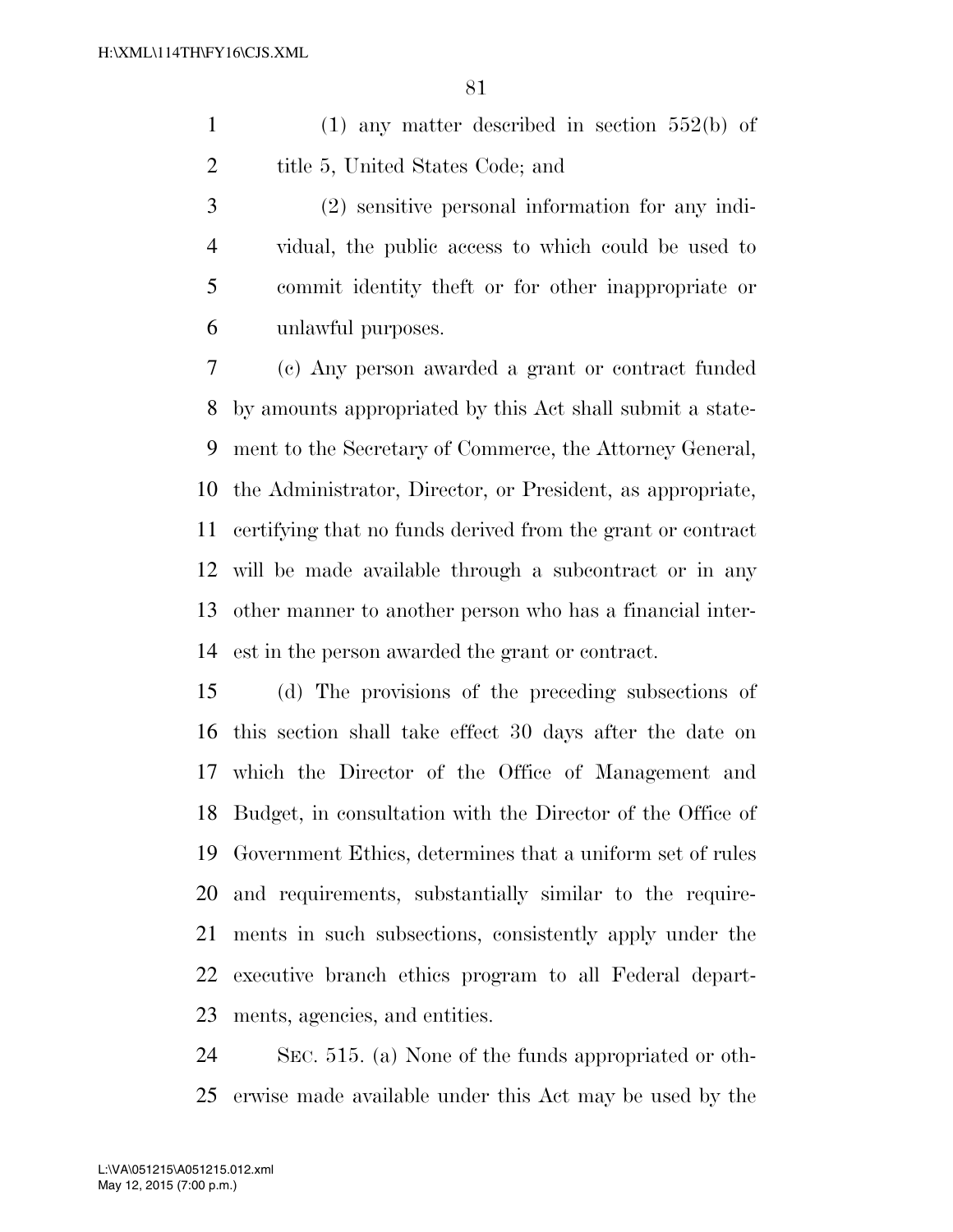Departments of Commerce and Justice, the National Aer- onautics and Space Administration, or the National Science Foundation to acquire or renew a high-impact or moderate-impact information system, as defined for secu- rity categorization in the National Institute of Standards and Technology's (NIST) Federal Information Processing Standard Publication 199, ''Standards for Security Cat- egorization of Federal Information and Information Sys-tems'' unless the agency has—

 (1) reviewed the supply chain risk for the infor- mation systems against criteria developed by NIST and the Federal Bureau of Investigation (FBI) to inform acquisition decisions for high-impact and moderate-impact information systems within the Federal Government;

 (2) reviewed the supply chain risk from the pre- sumptive awardee against available and relevant threat information provided by the FBI and other appropriate agencies; and

 (3) in consultation with the FBI or other ap- propriate Federal entity, conducted an assessment of any risk of cyber-espionage or sabotage associated with the acquisition of such system, including any risk associated with such system being produced, manufactured, or assembled by one or more entities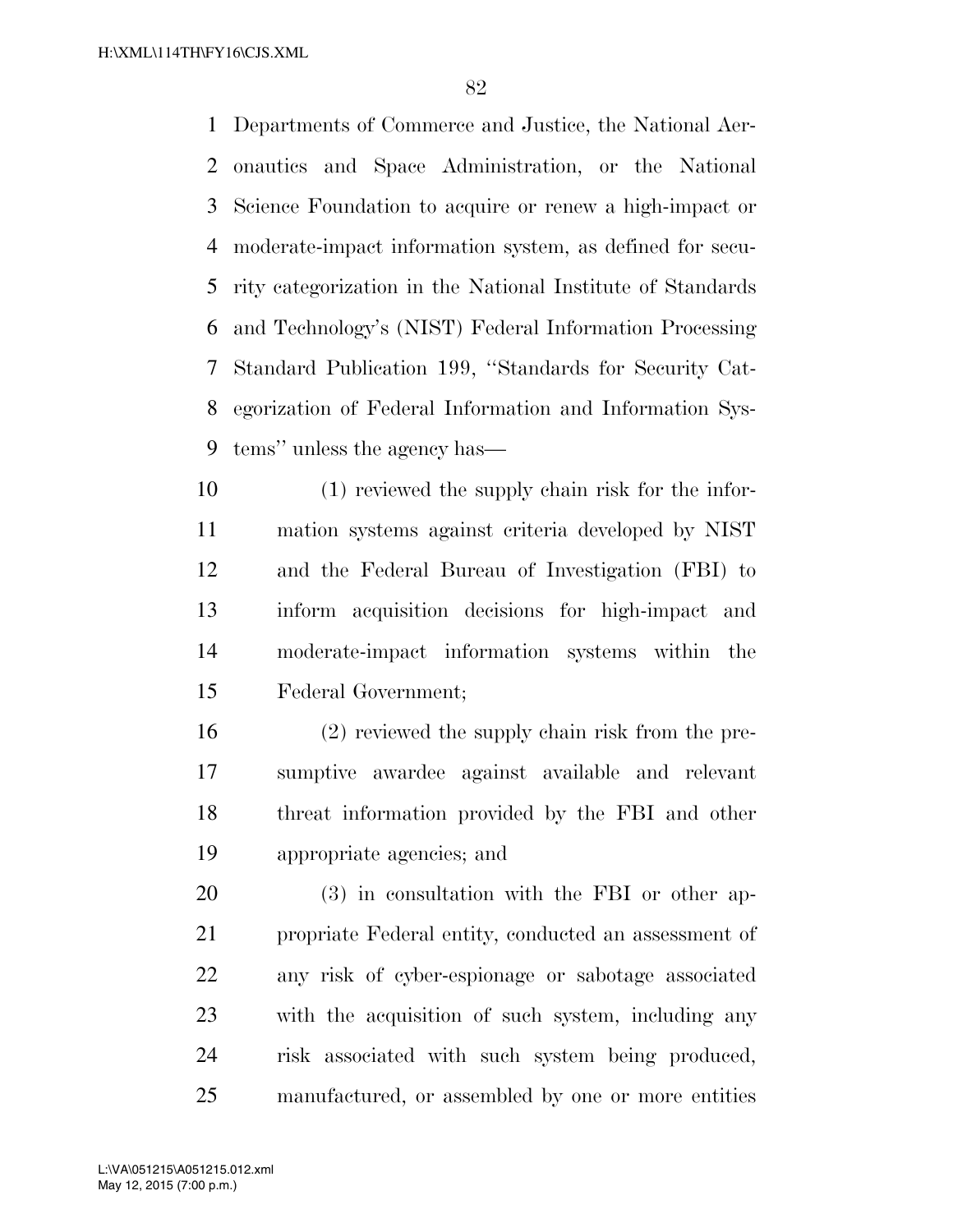identified by the United States Government as pos- ing a cyber threat, including but not limited to, those that may be owned, directed, or subsidized by the People's Republic of China.

 (b) None of the funds appropriated or otherwise made available under this Act may be used to acquire a high-impact or moderate-impact information system re- viewed and assessed under subsection (a) unless the head of the assessing entity described in subsection (a) has—

 (1) developed, in consultation with NIST, the FBI and supply chain risk management experts, a mitigation strategy for any identified risks;

 (2) determined, in consultation with NIST and the FBI, that the acquisition of such system is in the national interest of the United States; and

 (3) reported that determination to the Commit- tees on Appropriations of the House of Representa- tives and the Senate and the agency Inspector Gen-eral.

 SEC. 516. None of the funds made available in this Act shall be used in any way whatsoever to support or justify the use of torture by any official or contract em-ployee of the United States Government.

 SEC. 517. (a) Notwithstanding any other provision of law or treaty, in fiscal year 2016 and each fiscal year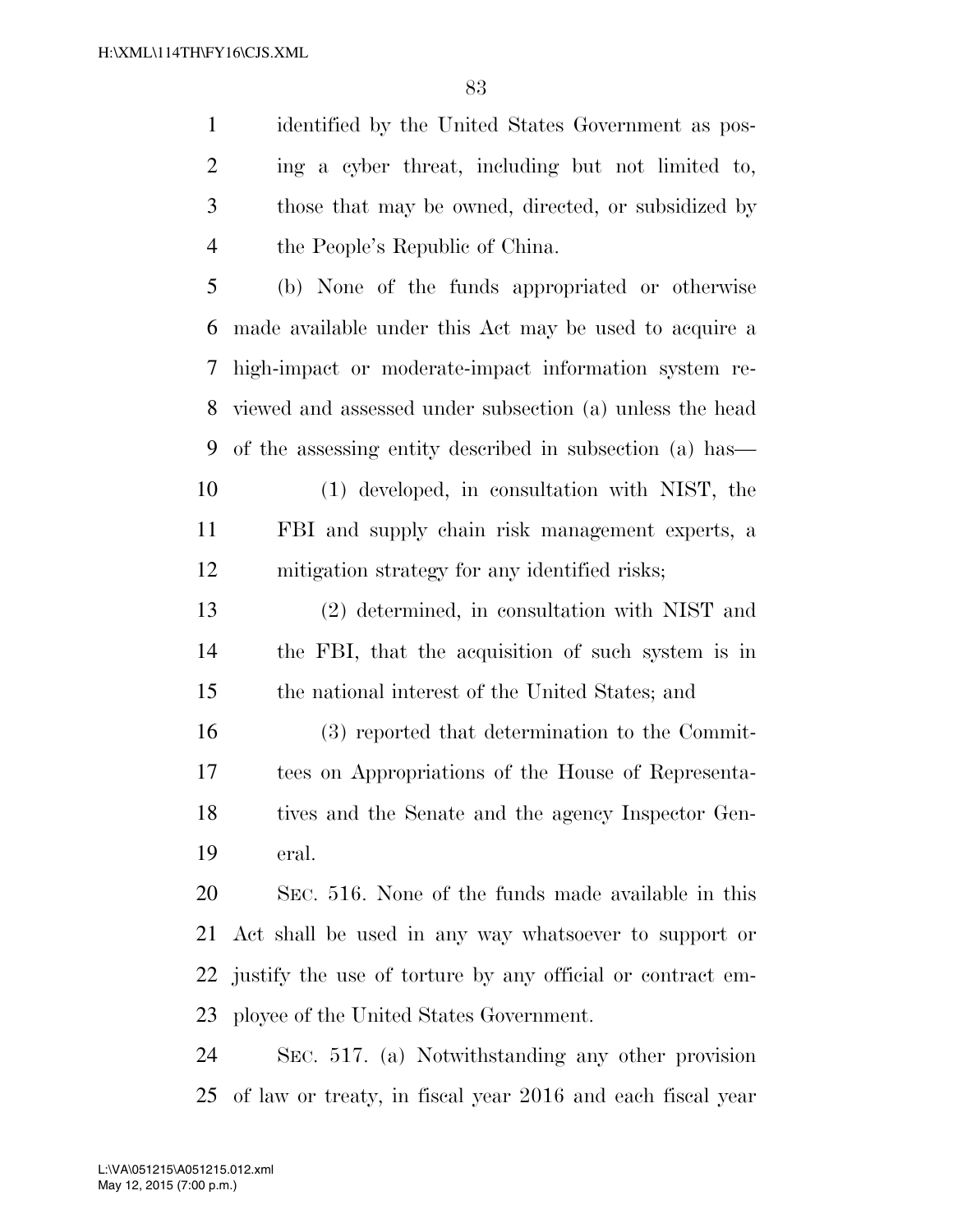thereafter, none of the funds appropriated or otherwise made available under this Act or any other Act may be expended or obligated by a department, agency, or instru- mentality of the United States to pay administrative ex- penses or to compensate an officer or employee of the United States in connection with requiring an export li- cense for the export to Canada of components, parts, ac- cessories or attachments for firearms listed in Category I, section 121.1 of title 22, Code of Federal Regulations (International Trafficking in Arms Regulations (ITAR), part 121, as it existed on April 1, 2005) with a total value not exceeding \$500 wholesale in any transaction, provided that the conditions of subsection (b) of this section are met by the exporting party for such articles.

 (b) The foregoing exemption from obtaining an ex-port license—

 (1) does not exempt an exporter from filing any Shipper's Export Declaration or notification letter required by law, or from being otherwise eligible under the laws of the United States to possess, ship, transport, or export the articles enumerated in sub-section (a); and

 (2) does not permit the export without a license of—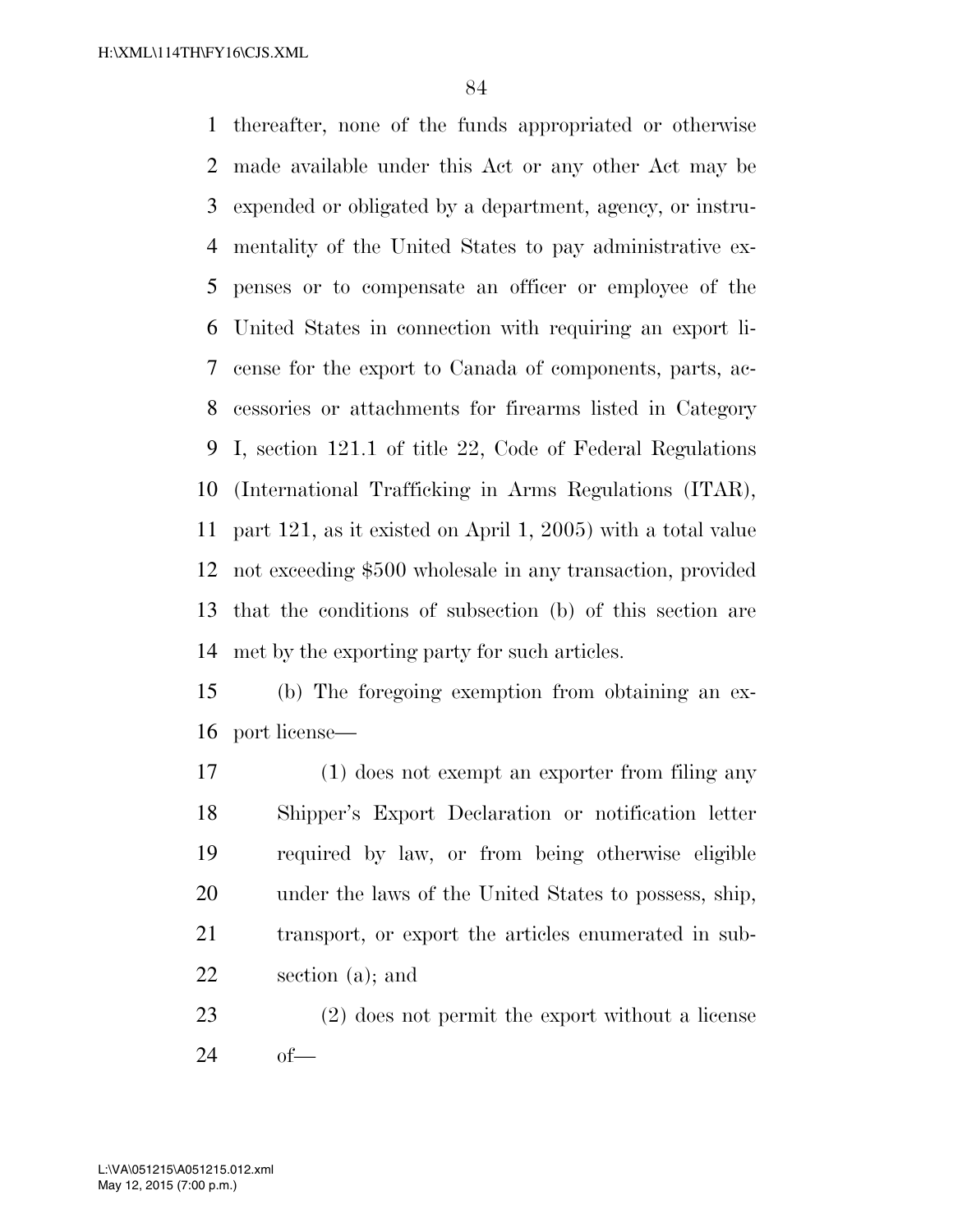| $\mathbf{1}$   | (A) fully automatic firearms and compo-                       |
|----------------|---------------------------------------------------------------|
| $\mathbf{2}$   | nents and parts for such firearms, other than                 |
| 3              | for end use by the Federal Government, or a                   |
| $\overline{4}$ | Provincial or Municipal Government of Canada;                 |
| 5              | (B) barrels, cylinders, receivers (frames) or                 |
| 6              | complete breech mechanisms for any firearm                    |
| 7              | listed in Category I, other than for end use by               |
| 8              | the Federal Government, or a Provincial or Mu-                |
| 9              | nicipal Government of Canada; or                              |
| 10             | (C) articles for export from Canada to an-                    |
| 11             | other foreign destination.                                    |
| 12             | (c) In accordance with this section, the District Di-         |
| 13             | rectors of Customs and postmasters shall permit the per-      |
| 14             | manent or temporary export without a license of any un-       |
| 15             | classified articles specified in subsection (a) to Canada for |
| 16             | end use in Canada or return to the United States, or tem-     |
| 17             | porary import of Canadian-origin items from Canada for        |
|                | 18 end use in the United States or return to Canada for a     |
| 19             | Canadian citizen.                                             |
| 20             | (d) The President may require export licenses under           |
| 21             | this section on a temporary basis if the President deter-     |
| 22             | mines, upon publication first in the Federal Register, that   |
| 23             | the Government of Canada has implemented or main-             |
| 24             | tained inadequate import controls for the articles specified  |
| 25             | in subsection (a), such that a significant diversion of such  |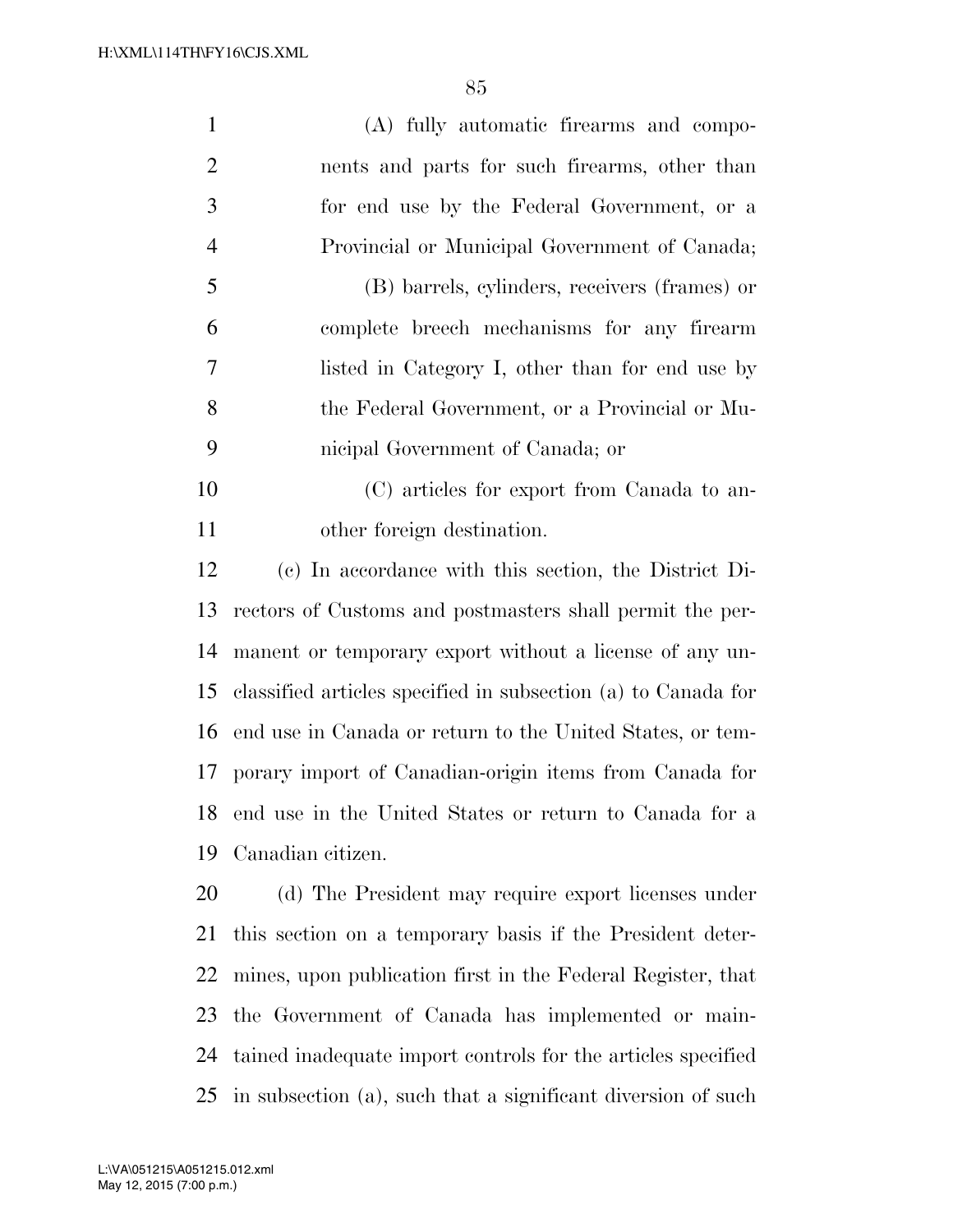articles has and continues to take place for use in inter- national terrorism or in the escalation of a conflict in an- other nation. The President shall terminate the require- ments of a license when reasons for the temporary require-ments have ceased.

 SEC. 518. Notwithstanding any other provision of law, in fiscal year 2016 and each fiscal year thereafter, no department, agency, or instrumentality of the United States receiving appropriated funds under this Act or any other Act shall obligate or expend in any way such funds to pay administrative expenses or the compensation of any officer or employee of the United States to deny any appli-13 cation submitted pursuant to 22 U.S.C.  $2778(b)(1)(B)$  and qualified pursuant to 27 CFR section 478.112 or .113, for a permit to import United States origin ''curios or relics'' firearms, parts, or ammunition.

 SEC. 519. None of the funds made available in this Act may be used to include in any new bilateral or multi-lateral trade agreement the text of—

- (1) paragraph 2 of article 16.7 of the United States-Singapore Free Trade Agreement;
- (2) paragraph 4 of article 17.9 of the United States-Australia Free Trade Agreement; or
- (3) paragraph 4 of article 15.9 of the United States-Morocco Free Trade Agreement.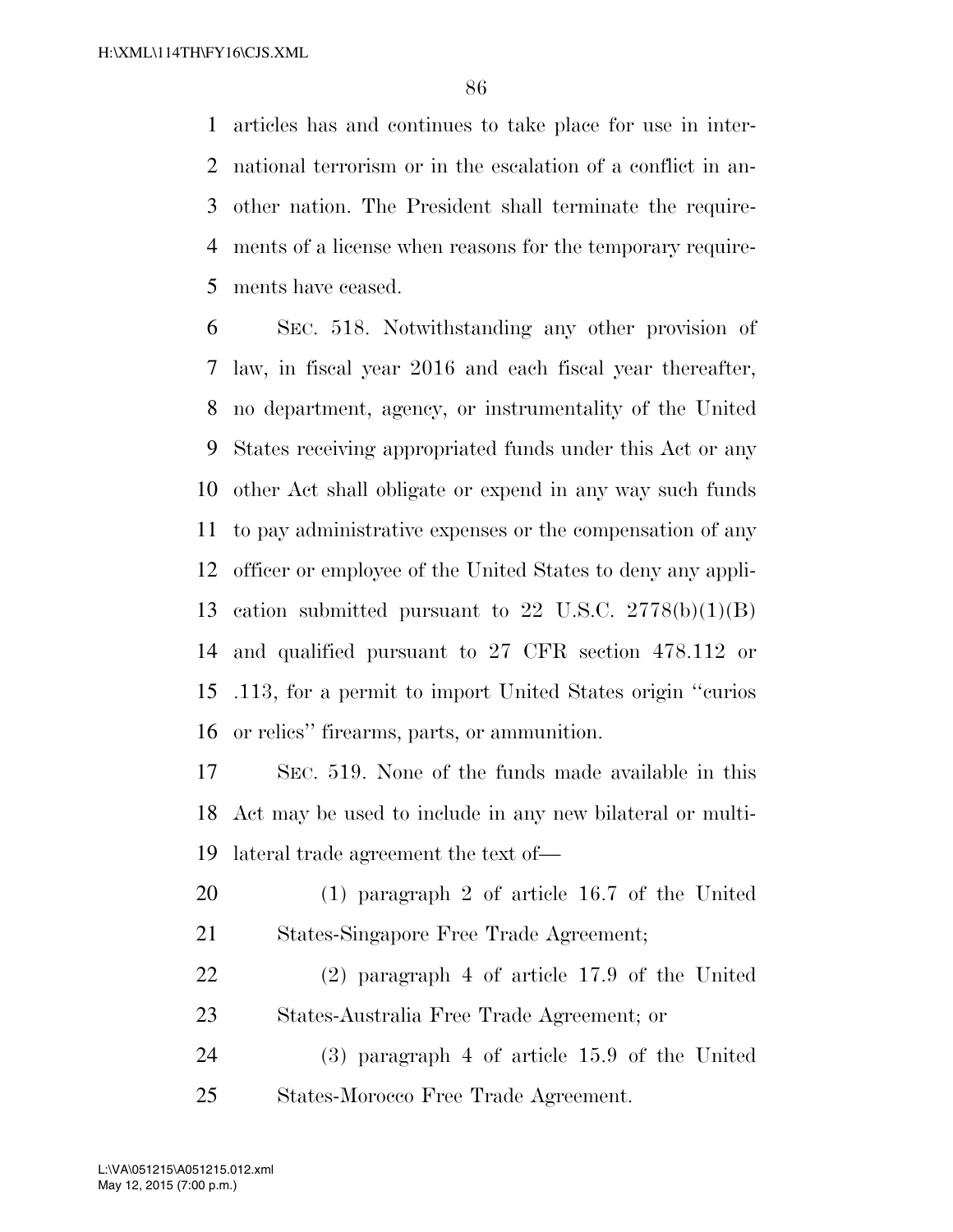SEC. 520. None of the funds made available in this Act may be used to authorize or issue a national security letter in contravention of any of the following laws author- izing the Federal Bureau of Investigation to issue national security letters: The Right to Financial Privacy Act; The Electronic Communications Privacy Act; The Fair Credit Reporting Act; The National Security Act of 1947; USA PATRIOT Act; and the laws amended by these Acts.

 SEC. 521. If at any time during any quarter, the pro- gram manager of a project within the jurisdiction of the Departments of Commerce or Justice, the National Aero- nautics and Space Administration, or the National Science Foundation totaling more than \$75,000,000 has reason- able cause to believe that the total program cost has in- creased by 10 percent or more, the program manager shall immediately inform the respective Secretary, Adminis- trator, or Director. The Secretary, Administrator, or Di- rector shall notify the House and Senate Committees on Appropriations within 30 days in writing of such increase, and shall include in such notice: the date on which such determination was made; a statement of the reasons for such increases; the action taken and proposed to be taken to control future cost growth of the project; changes made in the performance or schedule milestones and the degree to which such changes have contributed to the increase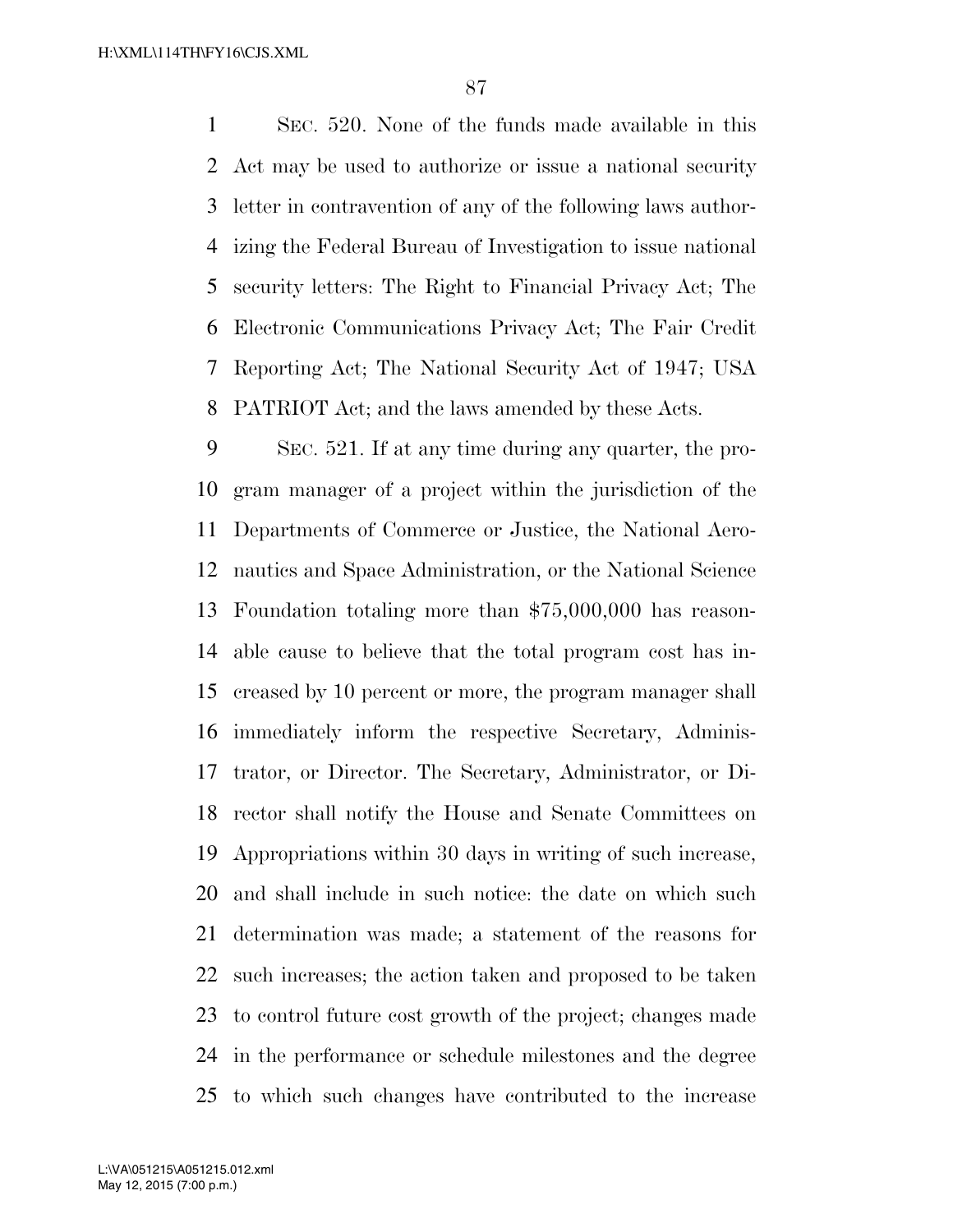in total program costs or procurement costs; new esti- mates of the total project or procurement costs; and a statement validating that the project's management struc- ture is adequate to control total project or procurement costs.

 SEC. 522. Funds appropriated by this Act, or made available by the transfer of funds in this Act, for intel- ligence or intelligence related activities are deemed to be specifically authorized by the Congress for purposes of sec- tion 504 of the National Security Act of 1947 (50 U.S.C. 414) during fiscal year 2016 until the enactment of the Intelligence Authorization Act for fiscal year 2016.

 SEC. 523. None of the funds appropriated or other- wise made available by this Act may be used to enter into a contract in an amount greater than \$5,000,000 or to award a grant in excess of such amount unless the pro- spective contractor or grantee certifies in writing to the agency awarding the contract or grant that, to the best of its knowledge and belief, the contractor or grantee has filed all Federal tax returns required during the three years preceding the certification, has not been convicted of a criminal offense under the Internal Revenue Code of 1986, and has not, more than 90 days prior to certifi- cation, been notified of any unpaid Federal tax assessment for which the liability remains unsatisfied, unless the as-

May 12, 2015 (7:00 p.m.) L:\VA\051215\A051215.012.xml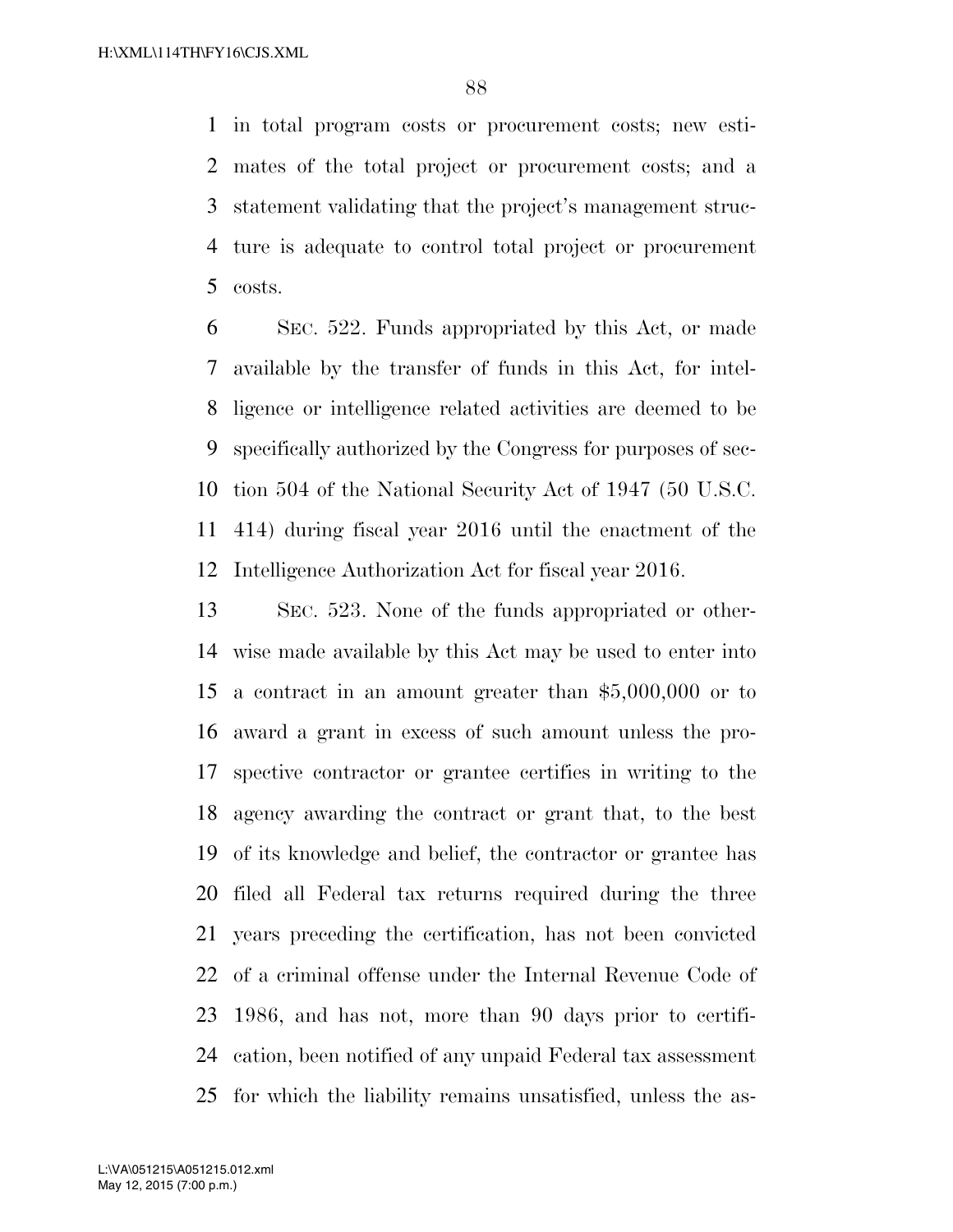sessment is the subject of an installment agreement or offer in compromise that has been approved by the Inter- nal Revenue Service and is not in default, or the assess- ment is the subject of a non-frivolous administrative or judicial proceeding.

#### (RESCISSIONS)

 SEC. 524. (a) Of the unobligated balances from prior year appropriations available to the Department of Com- merce's National Technical Information Service, \$10,000,000 are rescinded.

 (b) Of the unobligated balances available to the De- partment of Justice, the following funds are hereby re- scinded, not later than September 30, 2016, from the fol-lowing accounts in the specified amounts—

(1) ''Working Capital Fund'', \$100,000,000;

 (2) ''United States Marshals Service, Federal Prisoner Detention'', \$69,500,000;

 (3) ''Federal Bureau of Investigation, Salaries and Expenses'', \$120,000,000 from fines collected to defray expenses for the automation of fingerprint identification and criminal justice information serv-ices and associated costs;

 (4) ''State and Local Law Enforcement Activi-ties, Office on Violence Against Women, Violence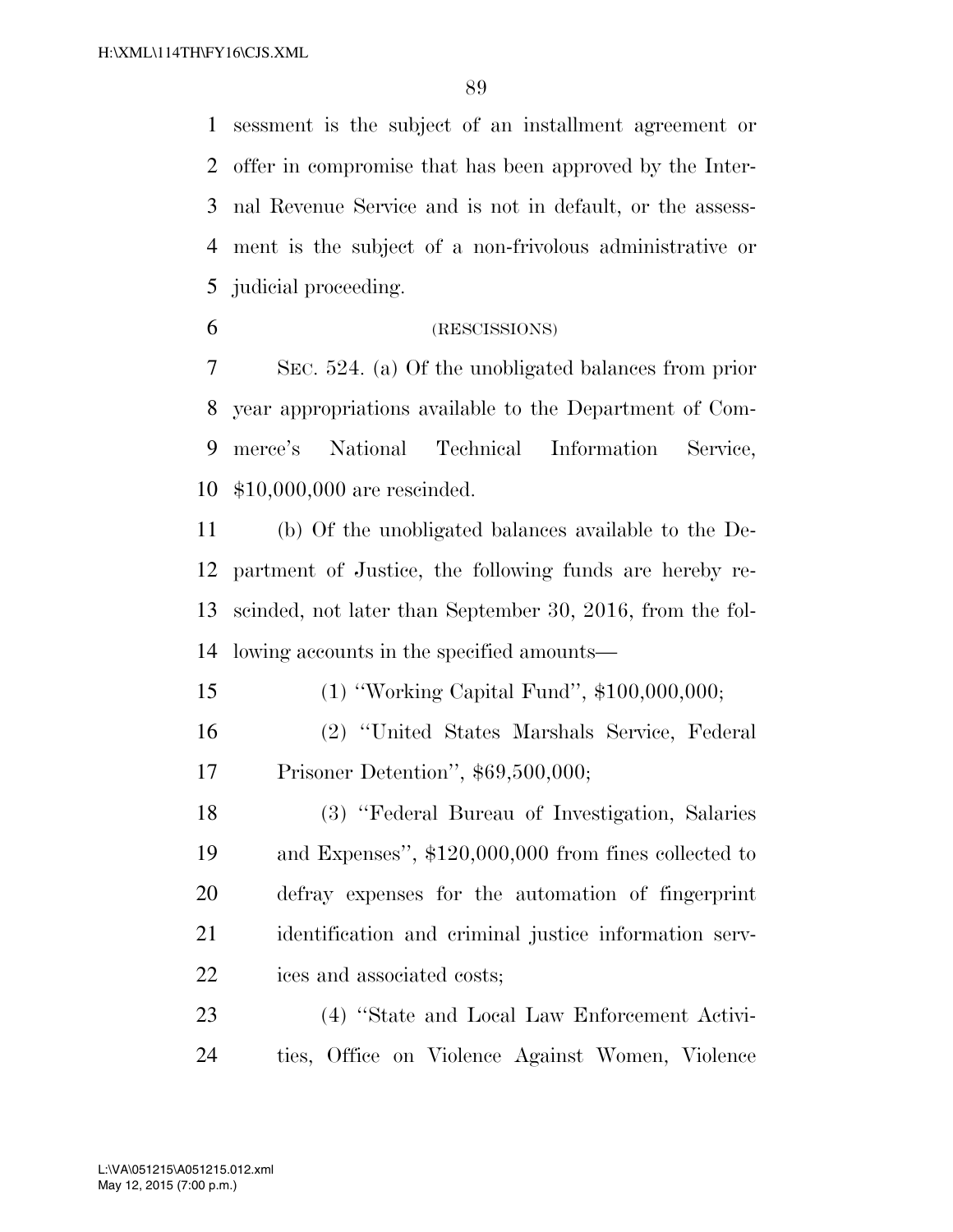Against Women Prevention and Prosecution Pro-grams'', \$15,000,000;

 (5) ''State and Local Law Enforcement Activi- ties, Office of Justice Programs'', \$40,000,000; and (6) ''State and Local Law Enforcement Activi- ties, Community Oriented Policing Services'', \$20,000,000.

 (c) The Department of Justice shall submit to the Committees on Appropriations of the House of Represent- atives and the Senate a report no later than September 1, 2016, specifying the amount of each rescission made pursuant to subsection (b).

 SEC. 525. None of the funds made available in this Act may be used to purchase first class or premium airline travel in contravention of sections 301–10.122 through 301–10.124 of title 41 of the Code of Federal Regulations. SEC. 526. None of the funds made available in this Act may be used to send or otherwise pay for the attend- ance of more than 50 employees from a Federal depart- ment or agency at any single conference occurring outside the United States unless such conference is a law enforce- ment training or operational conference for law enforce- ment personnel and the majority of Federal employees in attendance are law enforcement personnel stationed out-side the United States.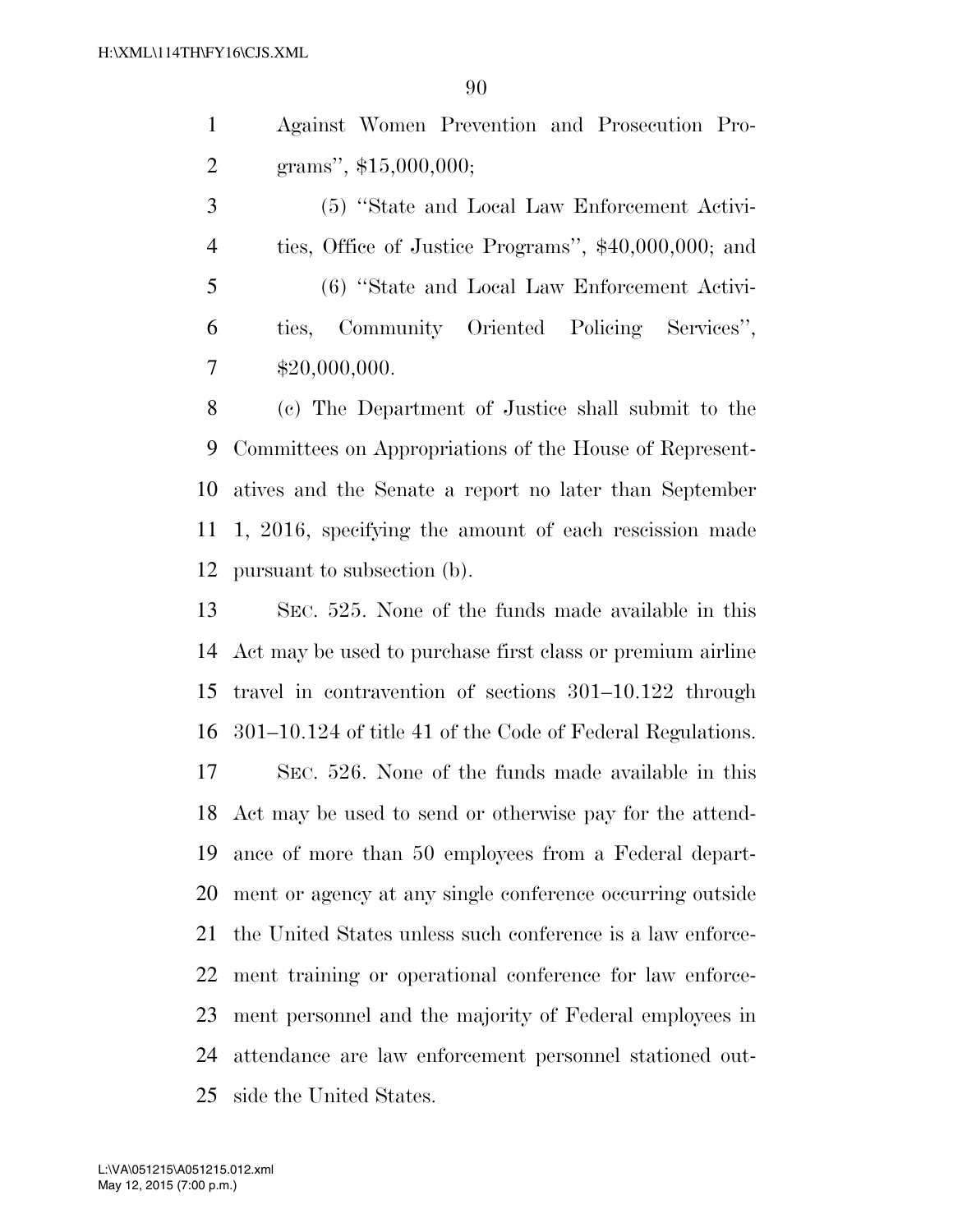SEC. 527. None of the funds appropriated or other- wise made available in this or any other Act may be used to transfer, release, or assist in the transfer or release to or within the United States, its territories, or possessions Khalid Sheikh Mohammed or any other detainee who— (1) is not a United States citizen or a member of the Armed Forces of the United States; and (2) is or was held on or after June 24, 2009, at the United States Naval Station, Guantanamo Bay, Cuba, by the Department of Defense. SEC. 528. (a) None of the funds appropriated or oth- erwise made available in this or any other Act may be used to construct, acquire, or modify any facility in the United States, its territories, or possessions to house any indi- vidual described in subsection (c) for the purposes of de- tention or imprisonment in the custody or under the effec- tive control of the Department of Defense. (b) The prohibition in subsection (a) shall not apply to any modification of facilities at United States Naval Station, Guantanamo Bay, Cuba. (c) An individual described in this subsection is any

 individual who, as of June 24, 2009, is located at United States Naval Station, Guantanamo Bay, Cuba, and who—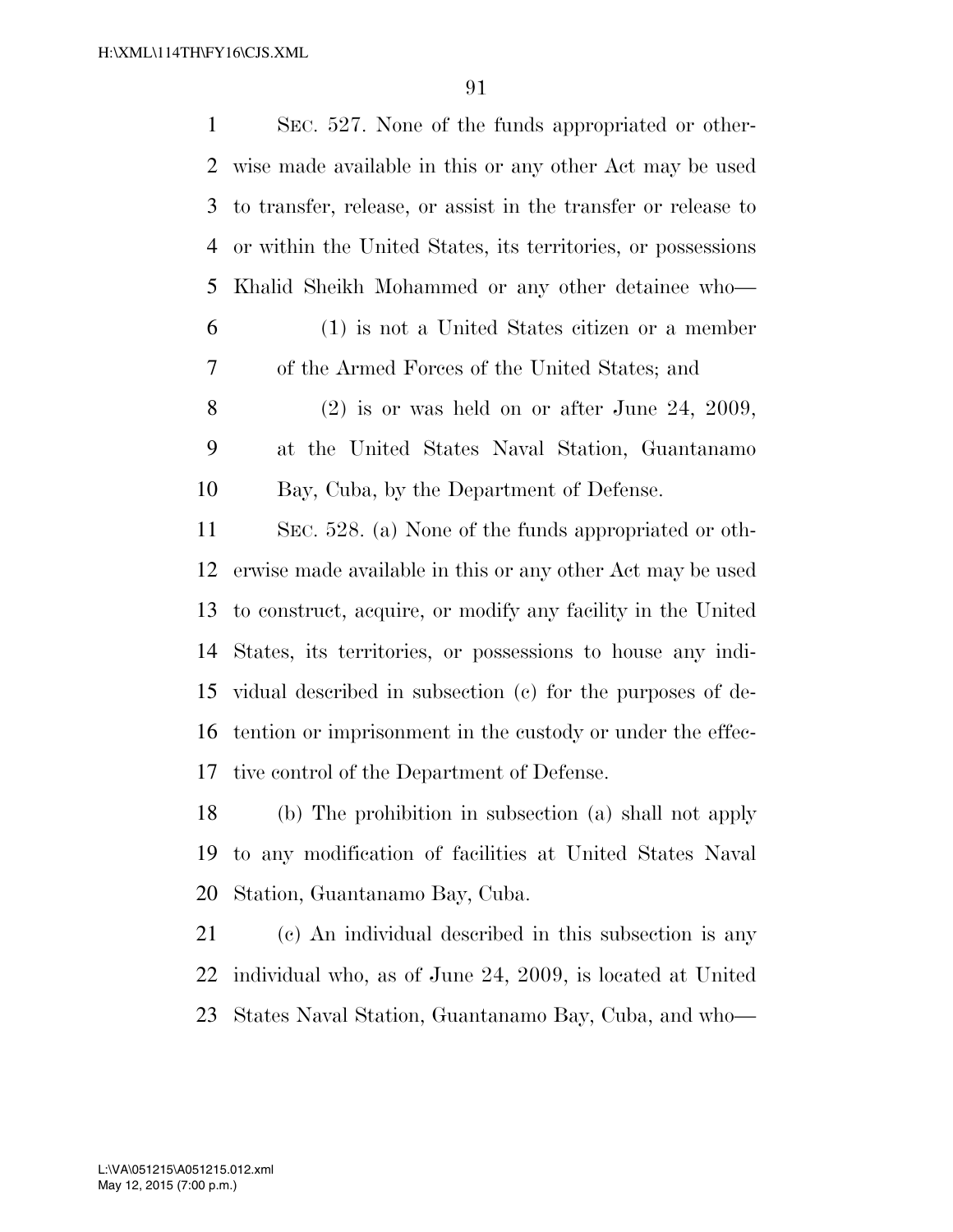| $\mathbf{1}$   | (1) is not a citizen of the United States or a               |
|----------------|--------------------------------------------------------------|
| $\overline{2}$ | member of the Armed Forces of the United States;             |
| 3              | and                                                          |
| $\overline{4}$ | $(2)$ is —                                                   |
| 5              | (A) in the custody or under the effective                    |
| 6              | control of the Department of Defense; or                     |
| 7              | (B) otherwise under detention at United                      |
| 8              | States Naval Station, Guantanamo Bay, Cuba.                  |
| 9              | SEC. 529. To the extent practicable, funds made              |
| 10             | available in this Act should be used to purchase light bulbs |
| 11             | that are "Energy Star" qualified or have the "Federal En-    |
| 12             | ergy Management Program" designation.                        |
| 13             | SEC. 530. The Director of the Office of Management           |
| 14             | and Budget shall instruct any department, agency, or in-     |
| 15             | strumentality of the United States receiving funds appro-    |
| 16             | priated under this Act to track undisbursed balances in      |
| 17             | expired grant accounts and include in its annual perform-    |
|                | 18 ance plan and performance and accountability reports the  |
| 19             | following:                                                   |
| 20             | (1) Details on future action the department,                 |
| 21             | agency, or instrumentality will take to resolve              |
| 22             | undisbursed balances in expired grant accounts.              |
| 23             | $(2)$ The method that the department, agency, or             |
| 24             | instrumentality uses to track undisbursed balances           |

in expired grant accounts.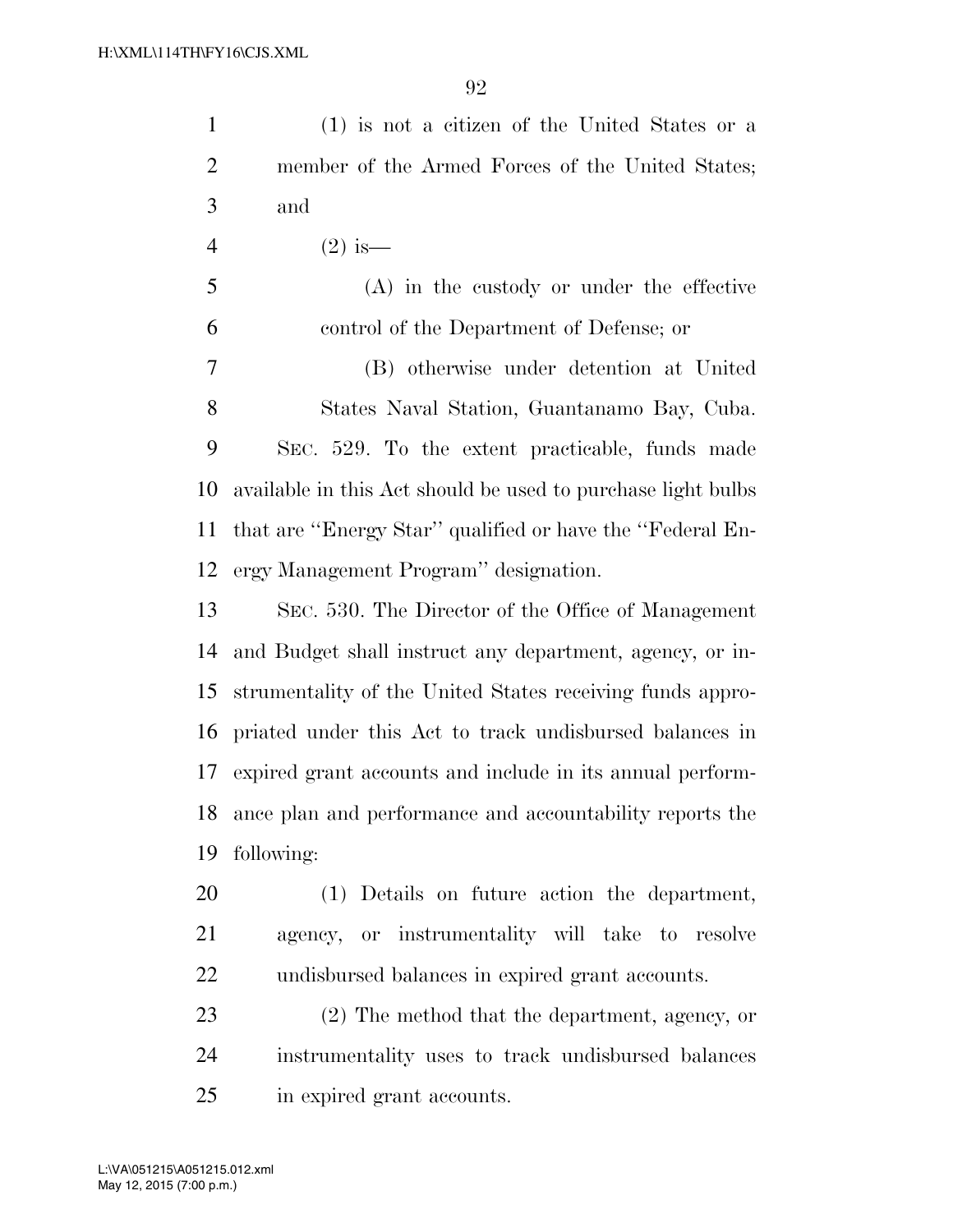(3) Identification of undisbursed balances in ex- pired grant accounts that may be returned to the Treasury of the United States.

 (4) In the preceding 3 fiscal years, details on the total number of expired grant accounts with undisbursed balances (on the first day of each fiscal year) for the department, agency, or instrumentality and the total finances that have not been obligated to a specific project remaining in the accounts.

 SEC. 531. (a) None of the funds made available by this Act may be used for the National Aeronautics and Space Administration (NASA) or the Office of Science and Technology Policy (OSTP) to develop, design, plan, promulgate, implement, or execute a bilateral policy, pro- gram, order, or contract of any kind to participate, col- laborate, or coordinate bilaterally in any way with China or any Chinese-owned company unless such activities are specifically authorized by a law enacted after the date of enactment of this Act.

 (b) None of the funds made available by this Act may be used to effectuate the hosting of official Chinese visitors at facilities belonging to or utilized by NASA.

 (c) The limitations described in subsections (a) and (b) shall not apply to activities which NASA or OSTP has certified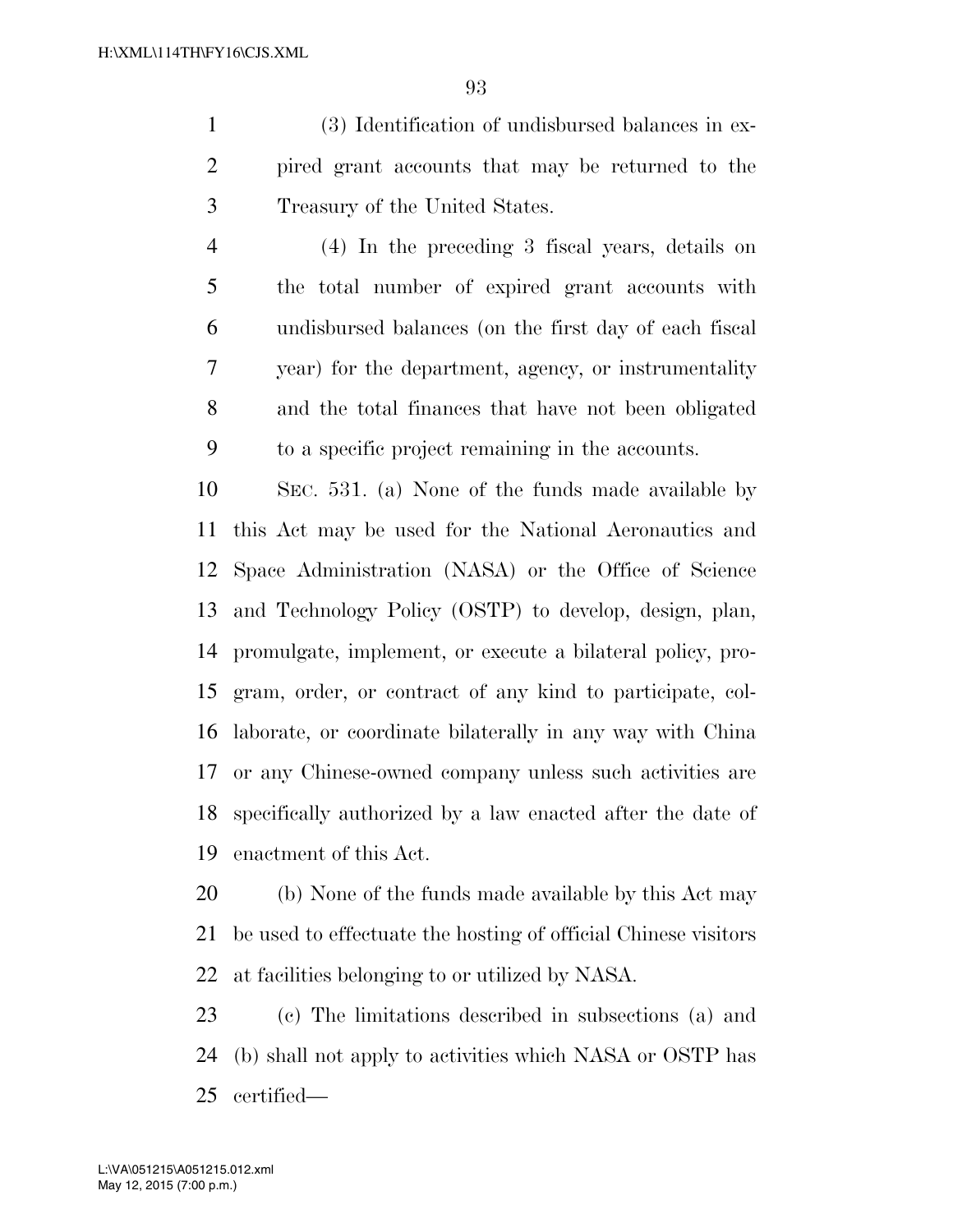(1) pose no risk of resulting in the transfer of technology, data, or other information with national security or economic security implications to China or a Chinese-owned company; and

 (2) will not involve knowing interactions with officials who have been determined by the United States to have direct involvement with violations of human rights.

 (d) Any certification made under subsection (c) shall be submitted to the Committees on Appropriations of the House of Representatives and the Senate, and the Federal Bureau of Investigation, no later than 30 days prior to the activity in question and shall include a description of the purpose of the activity, its agenda, its major partici-pants, and its location and timing.

 SEC. 532. None of the funds made available by this or any other Act, for fiscal year 2016 and each fiscal year thereafter, may be used to pay the salaries or expenses of personnel to deny, or fail to act on, an application for the importation of any model of shotgun if—

- (1) all other requirements of law with respect to the proposed importation are met; and
- (2) no application for the importation of such model of shotgun, in the same configuration, had been denied by the Attorney General prior to Janu-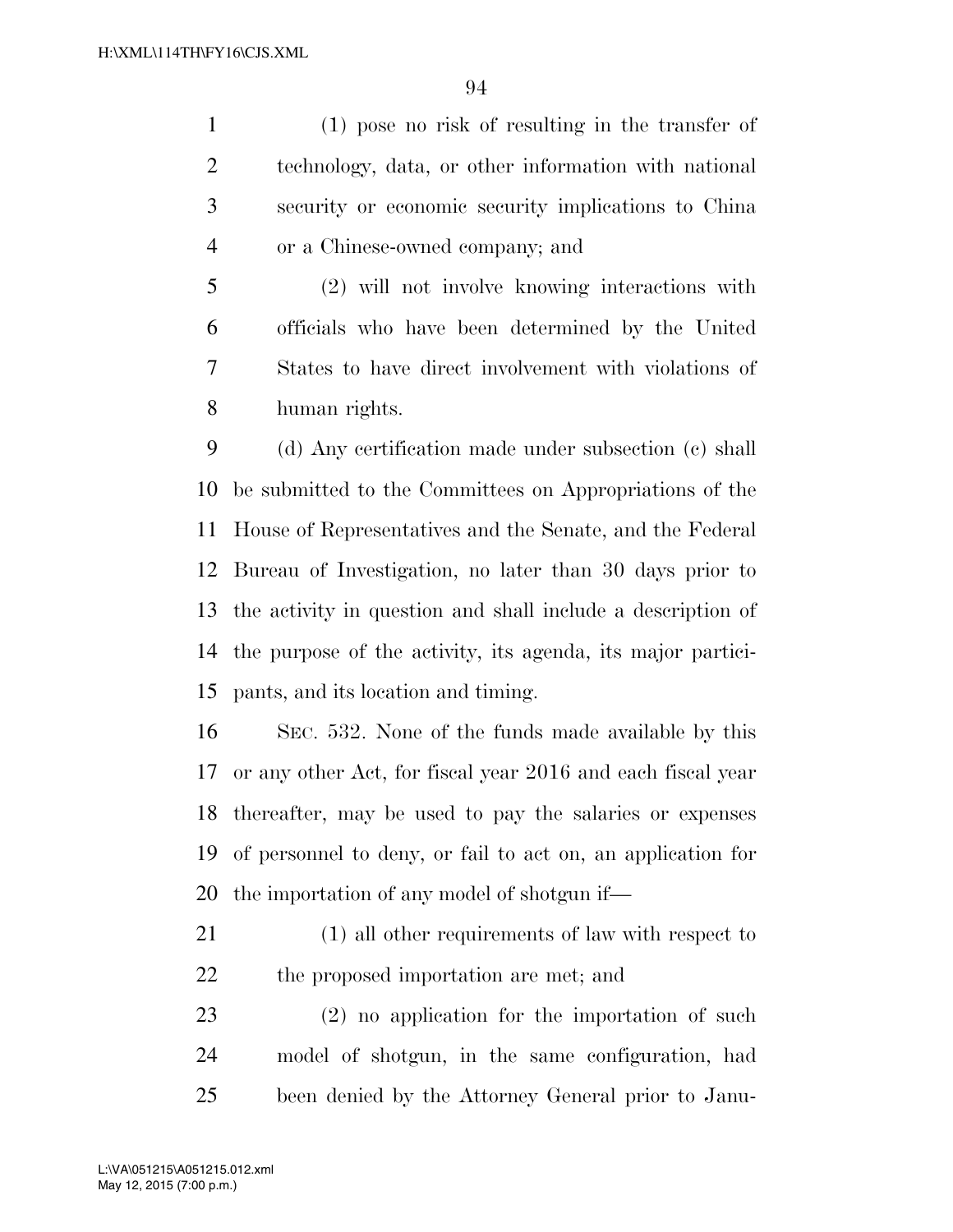ary 1, 2011, on the basis that the shotgun was not particularly suitable for or readily adaptable to sporting purposes.

 SEC. 533. (a) None of the funds made available in this Act may be used to maintain or establish a computer network unless such network blocks the viewing, downloading, and exchanging of pornography.

 (b) Nothing in subsection (a) shall limit the use of funds necessary for any Federal, State, tribal, or local law enforcement agency or any other entity carrying out crimi- nal investigations, prosecution, adjudication, or other law-enforcement related activity.

 SEC. 534. The Departments of Commerce and Jus- tice, the National Aeronautics and Space Administration, the National Science Foundation, the Commission on Civil Rights, the Equal Employment Opportunity Commission, the International Trade Commission, the Legal Services Corporation, the Marine Mammal Commission, the Offices of Science and Technology Policy and the United States Trade Representative, and the State Justice Institute shall submit spending plans, signed by the respective de- partment or agency head, to the Committees on Appro- priations of the House of Representatives and the Senate within 45 days after the date of enactment of this Act.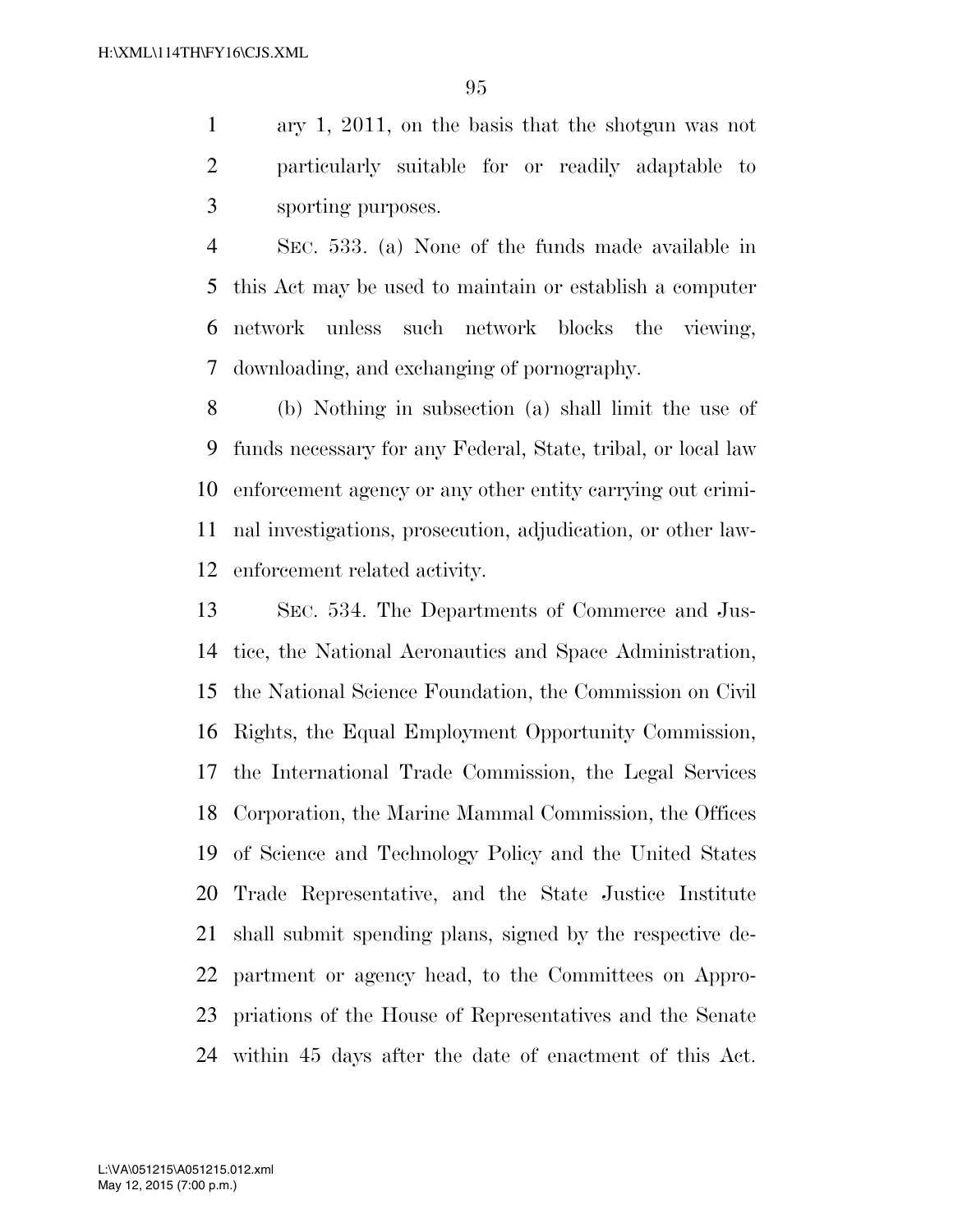SEC. 535. None of the funds made available by this Act may be obligated or expended to implement the Arms Trade Treaty until the Senate approves a resolution of ratification for the Treaty.

 SEC. 536. None of the funds made available by this Act may be used to relinquish the responsibility of the Na- tional Telecommunications and Information Administra- tion with respect to Internet domain name system func- tions, including responsibility with respect to the authori- tative root zone file and the Internet Assigned Numbers Authority functions.

 SEC. 537. None of the funds made available by this Act may be used to require a person licensed under section 923 of title 18, United States Code, to report information to the Department of Justice regarding the sale of mul-tiple rifles or shotguns to the same person.

 SEC. 538. No funds provided in this Act shall be used to deny the Inspectors General of the Departments of Commerce and Justice, the National Aeronautics and Space Administration, and the National Science Founda- tion timely access to all records, documents, and other ma- terials in the custody or possession of the respective de- partment or agency or to prevent or impede the particular Inspector General's access to such records, documents, and other materials, unless in accordance with an express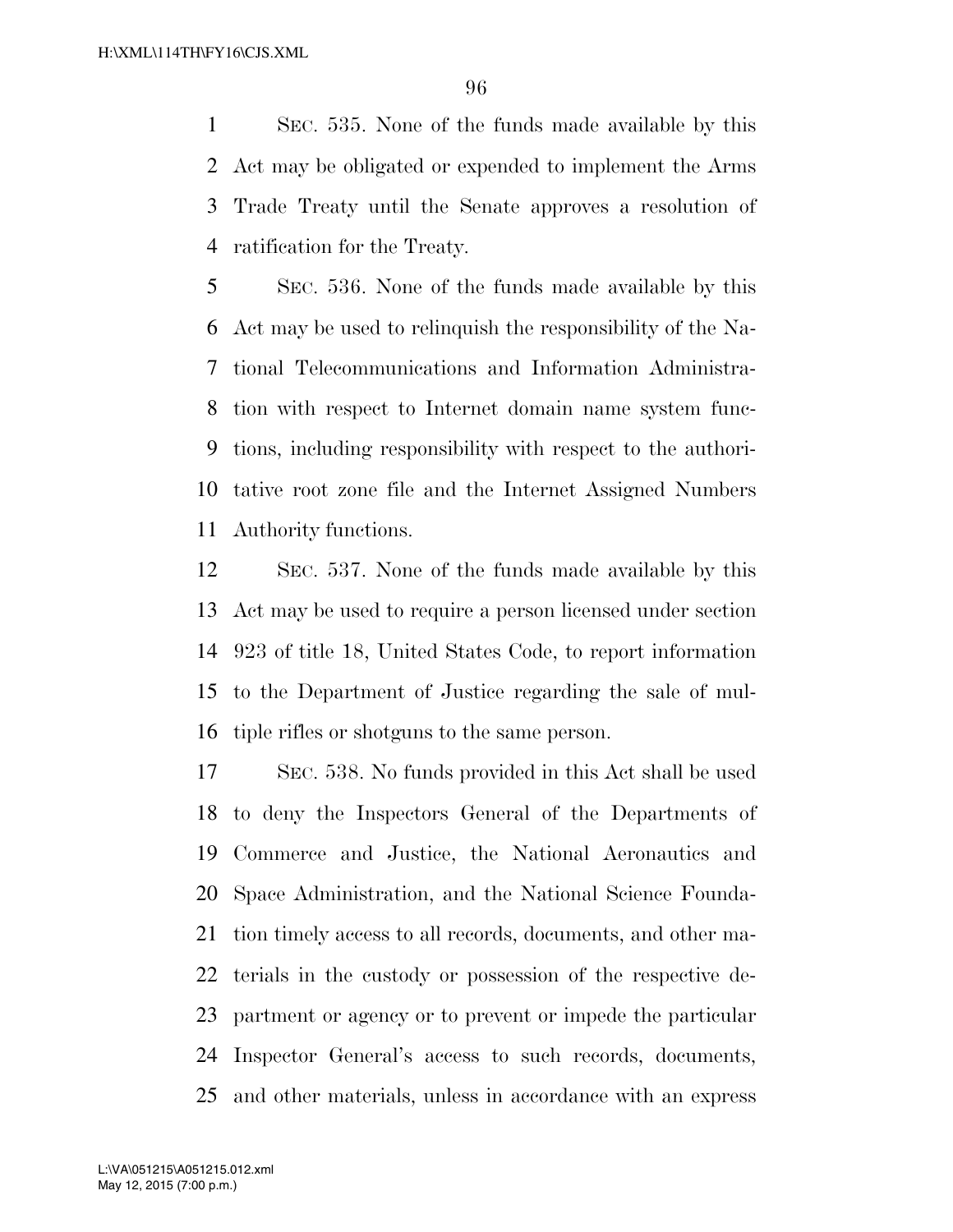limitation of section 6(a) of the Inspector General Act, as amended, consistent with the plain language of the Inspec- tor General Act, as amended. The Inspectors General of the Departments of Commerce and Justice, the National Aeronautics and Space Administration, and the National Science Foundation shall report to the Committees on Ap- propriations of the House of Representatives and the Sen- ate within five calendar days any failures to comply with this requirement.

 SEC. 539. The Department of Commerce, the Na- tional Aeronautics and Space Administration, the Na- tional Science Foundation, and the Office of Science and Technology Policy shall provide a monthly report to the Committees on Appropriations of the House of Represent- atives and the Senate on any official travel to China by any employee of such Department or agency, including the purpose of such travel.

 SEC. 540. (a) No funds made available in this Act may be used to facilitate, permit, license, or promote ex- ports to the Cuban military or intelligence service or to any officer of the Cuban military or intelligence service, or an immediate family member thereof.

 (b) This section does not apply to exports of goods permitted under the Trade Sanctions Reform and Export Enhancement Act of 2000 (22 U.S.C. 7201 et seq.).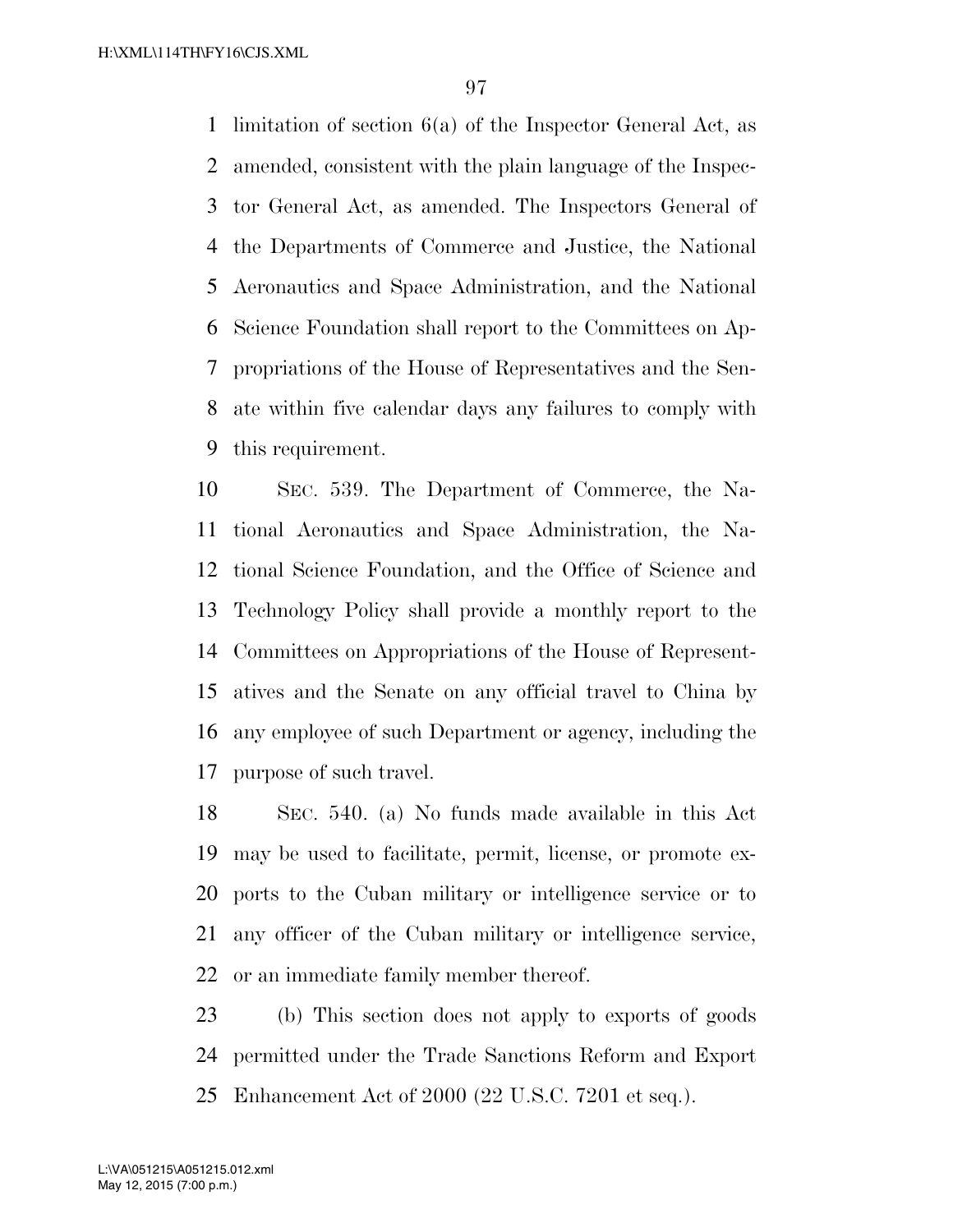(c) In this section—

 (1) the term ''Cuban military or intelligence service'' includes, but is not limited to, the Ministry of the Revolutionary Armed Forces, and the Min- istry of the Interior, of Cuba, and any subsidiary of either such Ministry; and

 (2) the term ''immediate family member'' means a spouse, sibling, son, daughter, parent, grandparent, grandchild, aunt, uncle, niece, or neph-ew.

 SEC. 541. None of the funds made available by this Act may be expended during fiscal year 2016 for the shut- down of the Stratospheric Observatory for Infrared As-tronomy or for the preparation therefor.

15 SPENDING REDUCTION ACCOUNT

 SEC. 542. The amount by which the applicable alloca- tion of new budget authority made by the Committee on Appropriations of the House of Representatives under sec- tion 302(b) of the Congressional Budget Act of 1974 ex- ceeds the amount of proposed new budget authority is \$0. This Act may be cited as the ''Commerce, Justice, Science, and Related Agencies Appropriations Act, 2016''.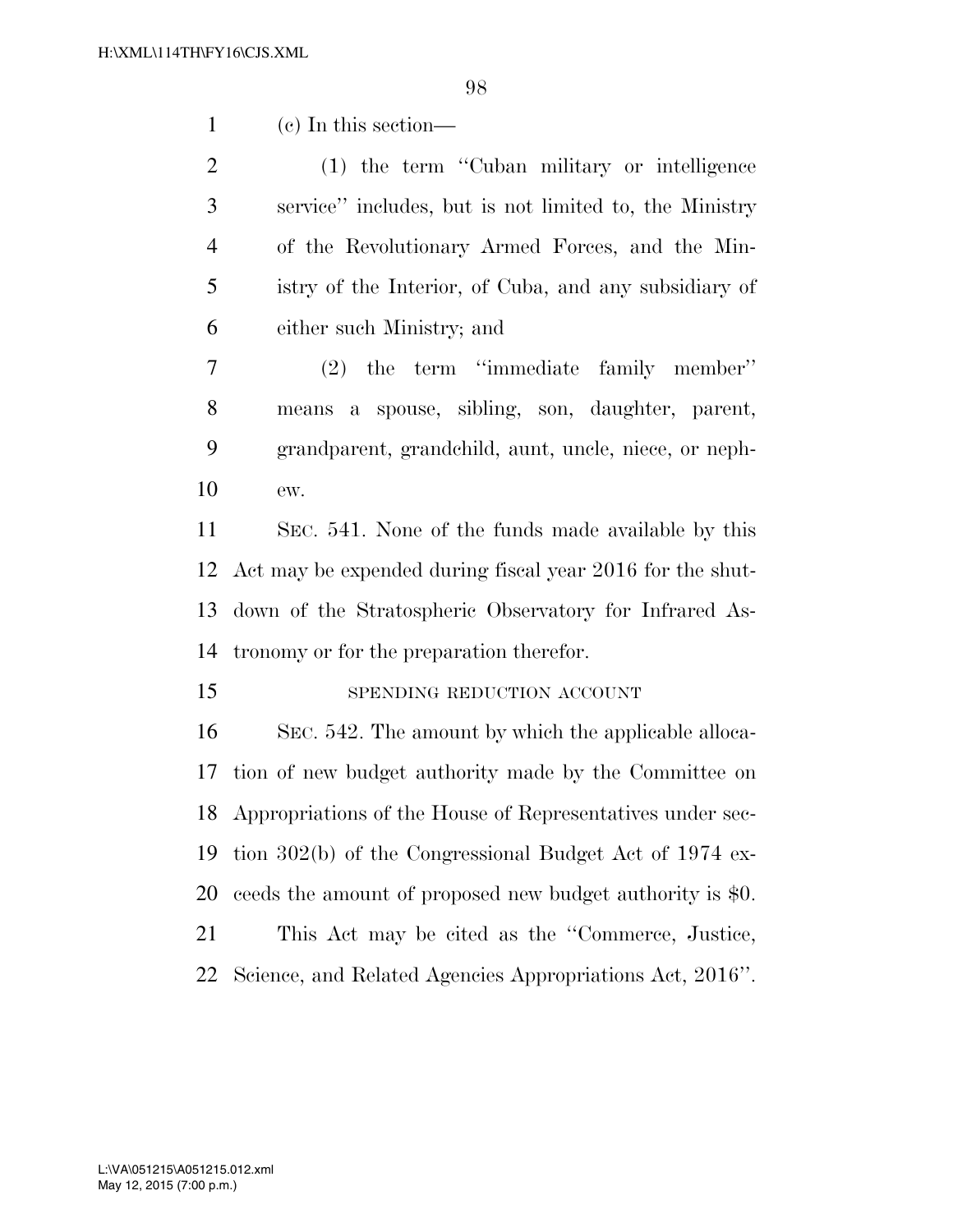May 12, 2015 (7:00 p.m.) L:\VA\051215\A051215.012.xml

H:\XML\114TH\FY16\CJS.XML